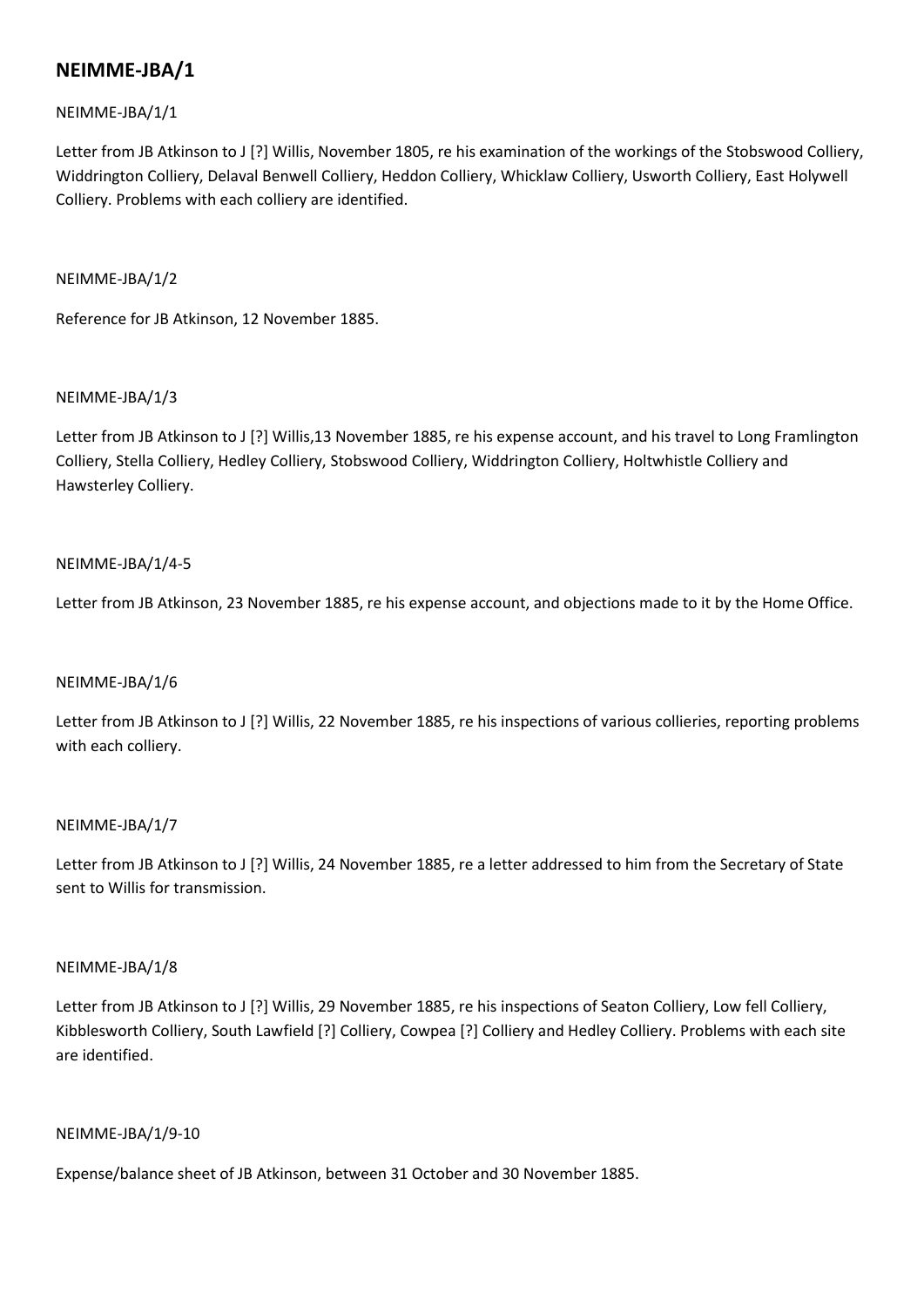Letter from JB Atkinson to J [?] Willis, 6 December 1885 re his inspections of the Prestick, Dinnington, Hilda and Bedlington collieries. Problems with each colliery which breached the Act are identified.

### NEIMME-JBA/1/12

Letter from JB Atkinson to J [?] Willis, 7 December 1885, re an accident at the North Elswick coal drawing shaft, which killed one man. The letter details his inspection of the shaft.

### NEIMME-JBA/1/13

Letter from JB Atkinson to G May [?], 7 December 1885, re his observations of the shafts of St Hilda Colliery, using a hygrometer.

### NEIMME-JBA/1/14

Letter from JB Atkinson to L Clarence [?], 8 December 1885, re his upcoming inspection of Uswick Colliery. He requests that the water be drawn out of the shaft before this can take place.

### NEIMME-JBA/1/15

Letter from JB Atkinson to J [?] Willis, 9 December 1885, re his inspection of the Deckham Hall where John Ridley-Hewer died following an accident.

#### NEIMME-JBA/1/16

Letter from JB Atkinson to J [?] Robson, 11 December 1885, re the white stone he sent to Prof. Bedson to be analysed, found to be a sulphate of Barytes and its monetary value.

#### NEIMME-JBA/1/17-18

Inquest report into the death of Robert Fenwick killed in the North Uswick sinking pit, 12 December 1885.

#### NEIMME-JBA/1/19

Letter from JB Atkinson to W Crawford, regarding the necessary publication of the evidence taken at the Usworth Inquest.

Letter from JB Atkinson to L [?] Hart, 14 December 1885, re the publication of the Usworth evidence.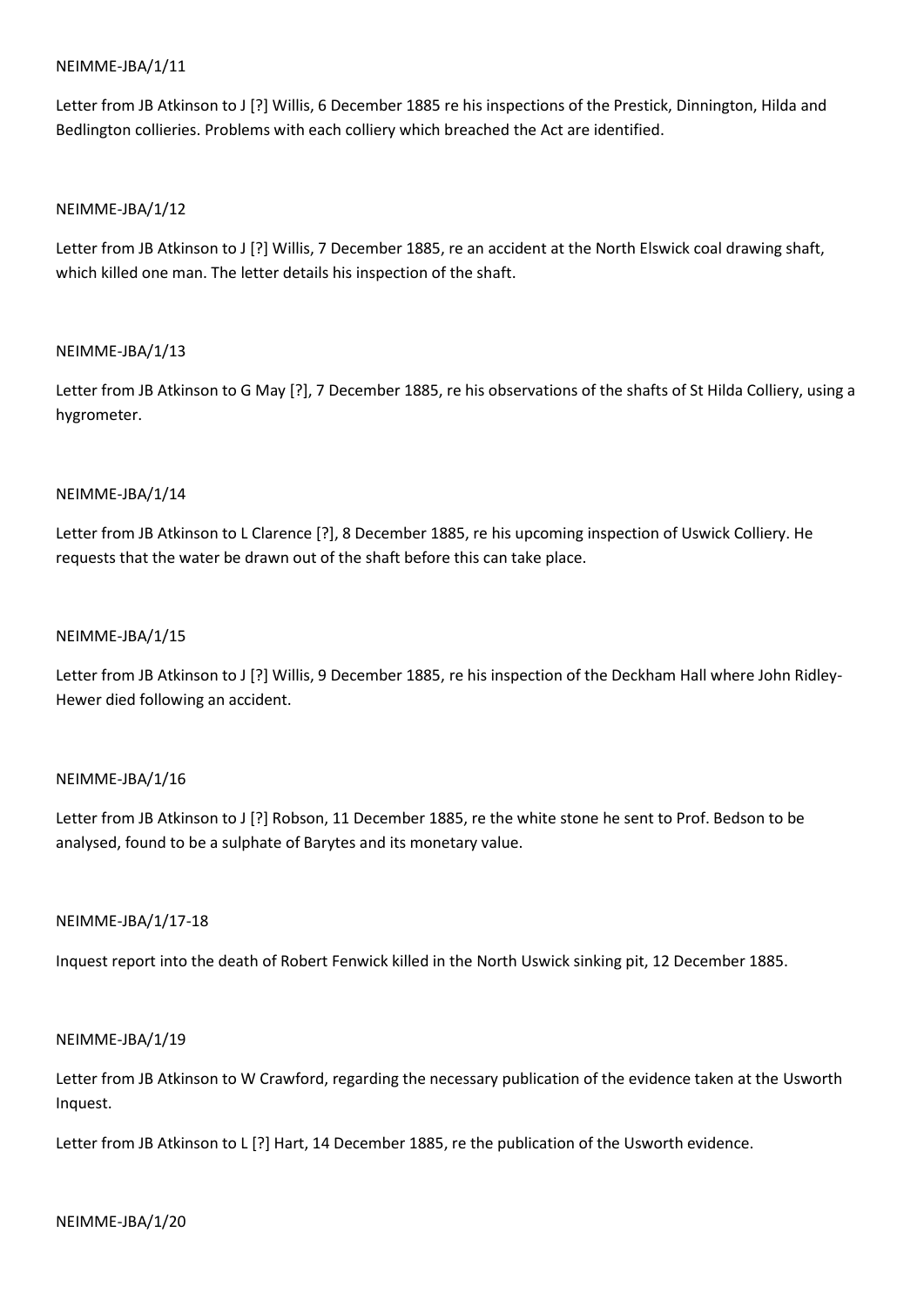Letter from JB Atkinson to J [?] Willis, 14 December 1885, re his inspection of Fallowfield Colliery, North Uswick sinking pit, Mickley [?] Colliery and his attendance at the North Uswick inquest. Problems with each colliery are detailed.

## NEIMME-JBA/1/21

Inquest report, 15 December 1885, into the death of John Watson at Burnopfield [?] Colliery.

## NEIMME-JBA/1/22

Letter from JB Atkinson to J Burt [?], 15 December 1885, re him visiting Burt [?] at his house.

Letter from JB Atkinson to L [?] Graham, 18 December 1885, re the publication of the evidence from the Usworth inquest.

### NEIMME-JBA/1/23

Inquest report, 17 December 1885, into the death of Robert Carle at Haston [?] Colliery.

### NEIMME-JBA/1/24

Letter from JB Atkinson to J [?] Willis, 23 December 1885, re his inspections of Burnopfield [?], Edgeworth and Poutop collieries. Problems with each site are detailed.

## NEIMME-JBA/1/25

Inquest report, 23 December 1885, into the death of Thomas Harle at Spen Colliery.

### NEIMME-JBA/1/26

Inquest report, 24 December 1885, into the death of Peter Mullaney at Haston [?] Colliery.

## NEIMME-JBA/1/27-28

Expense account/balance sheet of JB Atkinson 30 November-31 December 1885.

## NEIMME-JBA/1/29

Letter from JB Atkinson to J [?] Willis, 2 January 1886, re his inspections of Usworth, Gareefield [?], Montagu, Prudhoe, Springwell and Corbridge Collieries. Problems with each site are detailed.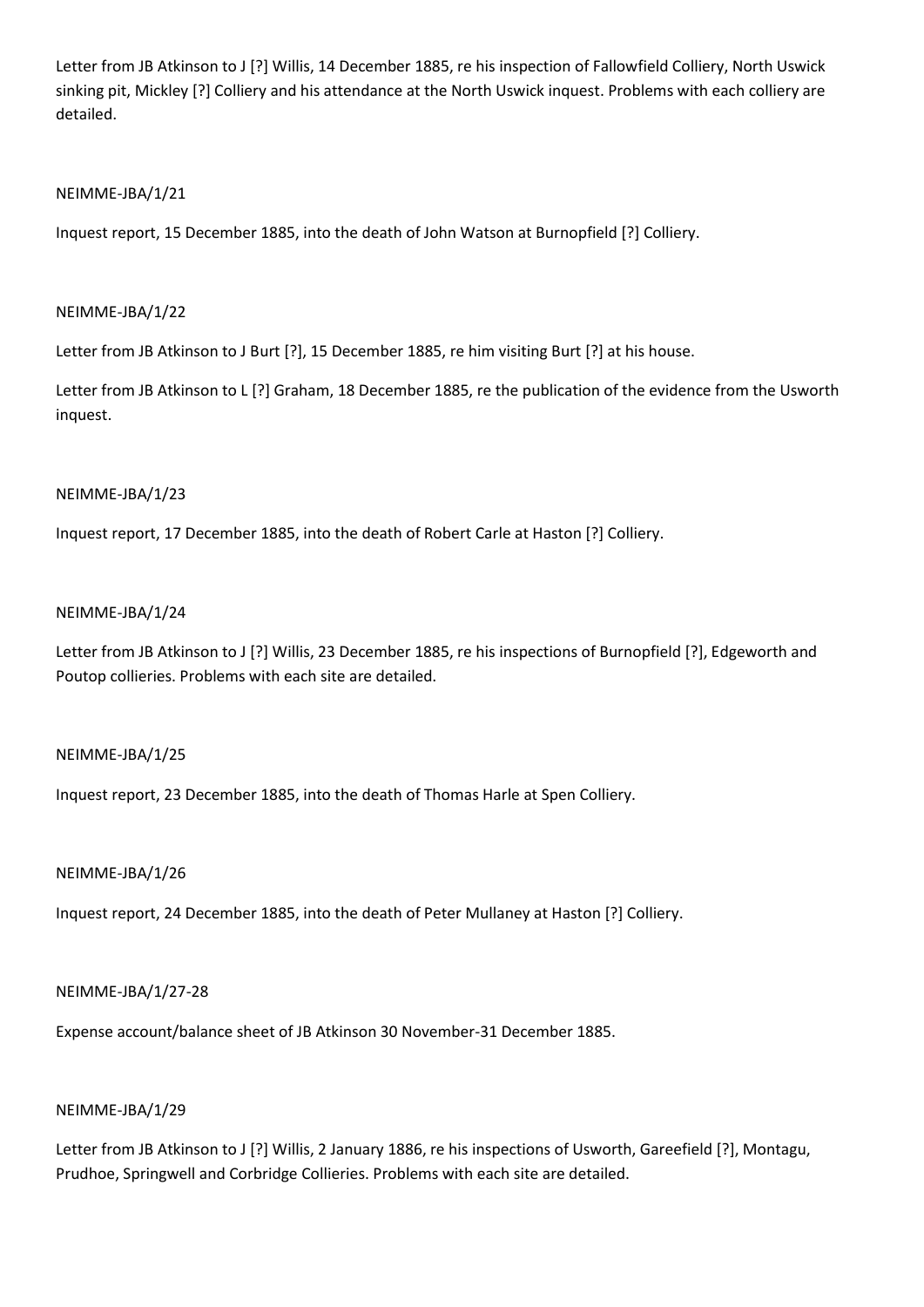Notes on the locations of Montagu Colliery and Springwell Colliery, and the travel expenses of JB Atkinson.

## NEIMME-JBA/1/31

Letter from JB Atkinson to WK Atkinson, 10 January 1886, re the plan for a paper on explosions within the collieries.

### NEIMME-JBA/1/32

Inquest report, 11 January 1886, into the death of Joseph Kidd at Harston Colliery.

### NEIMME-JBA/1/33-34

Letter from JB Atkinson to J [?] Willis, 16 January 1886, re his inspections of the Benwell, Wylam, Wearmouth, Greenside, Stangate, North Wylam, Beamish Busty and Blaydon collieries. Problems with each site are detailed.

#### NEIMME-JBA/1/34

Letter from JB Atkinson to W Nixon, 16 January 1886, re the payment for the movement of rabbits and horses on his farm.

## NEIMME-JBA/1/35-36

Letter from JB Atkinson to C [?] Foster, 16 January 1886, re his knowledge of the effects of explosions in metalliferous mines.

## NEIMME-JBA/1/37

Letter from JB Atkinson to CG Longbotham, 17 January 1886, re the payment of his money to an orphanage, and payment of money to the poor.

### NEIMME-JBA/1/37

Inquest report, 18 January 1886, into the death of George Adey [?] at St Hilda Colliery.

## NEIMME-JBA/1/39-40

Inquest report, 20 January 1886, into the death of John Carley [?] at Montagu Colliery.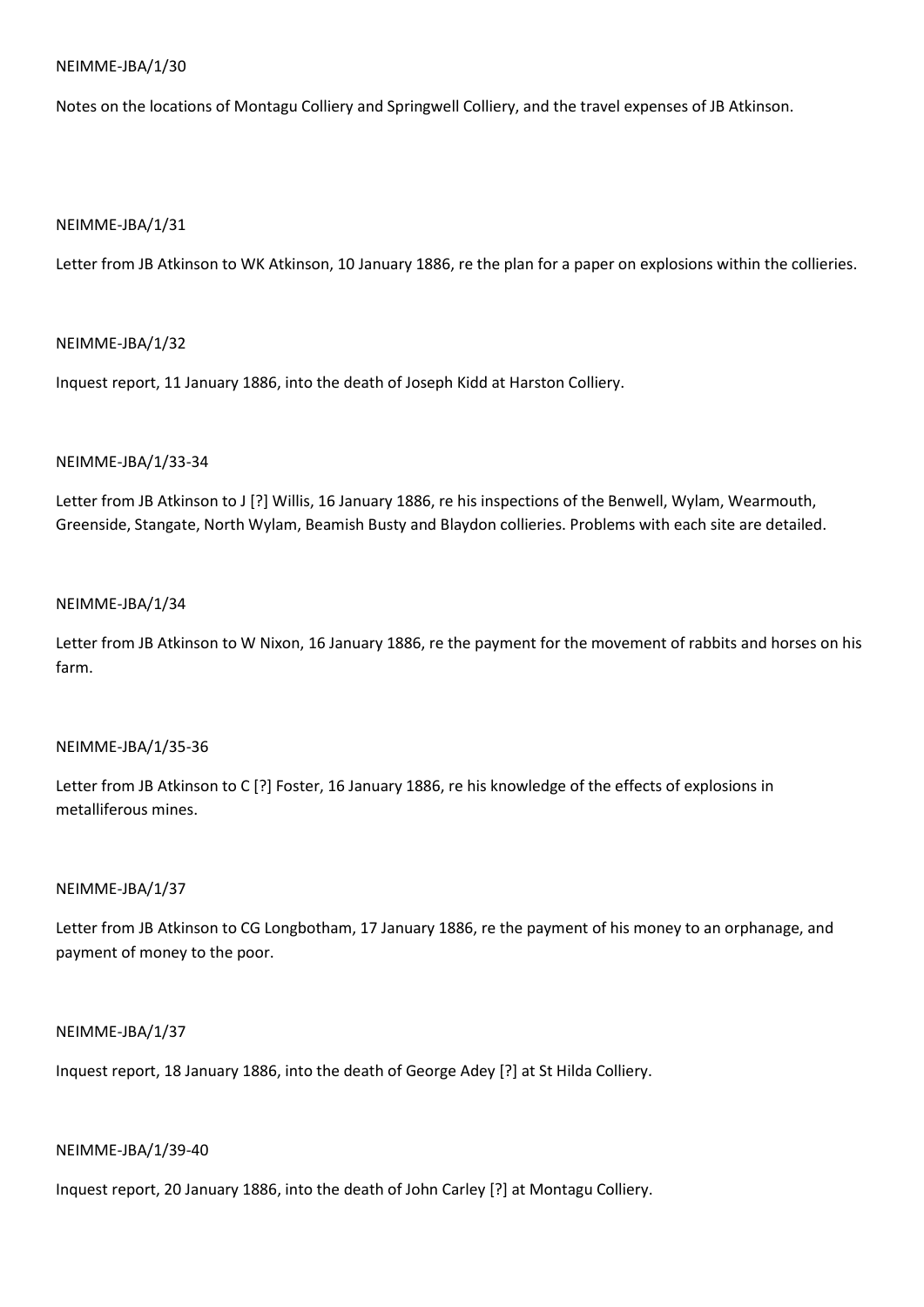Letter from JB Atkinson to I [?] Graham, 22 January 1886, re an article from the Times on an explosion at Hardy Colliery, and the necessity of publishing the evidence from the Usworth inquest.

## NEIMME-JBA/1/41

Inquest report, 21 January 1886, into the death of Owen Cochran [?] at Washington Colliery.

## NEIMME-JBA/1/42

Letter from JB Atkinson to C Foster, 25 January 1886, re the letter he received in respose to his query regarding mine explosions.

## NEIMME-JBA/1/43

Letter from JB Atkinson to Sir RG Cross, 25 January 1886, re his assitance in his application for the position of Inspector of Mines in the Western District of Scotland.

## NEIMME-JBA/1/44

Letter from JB Atkinson to W Crawford, 26 January 1886, re his application for the position of Inspector of Mines in the Western District of Scotland.

Letter from JB Atkinson to C Fenwick [?] requesting a reference to support his application for the position Inspector of Mines in the Western District of Scotland.

## NEIMME-JBA/1/45

Letter from JB Atkinson to M [?] Cowen, 26 January 1886, re requesting a reference to support his application for the position Inspector of Mines in the Western District of Scotland.

## NEIMME-JBA/1/46

Letter from JB Atkinson to J Burt [?], 26 January 1886, re requesting a reference to support his application for the position Inspector of Mines in the Western District of Scotland.

Letter from JB Atkinson to G Lyttelton, 26 January 1886, re requesting a reference to support his application for the position Inspector of Mines in the Western District of Scotland .

## NEIMME-JBA/1/47

Letter from JB Atkinson to G [?] Jones, 26 January 1886, re requesting a reference to support his application for the position of Inspector of Mines in the Western District of Scotland.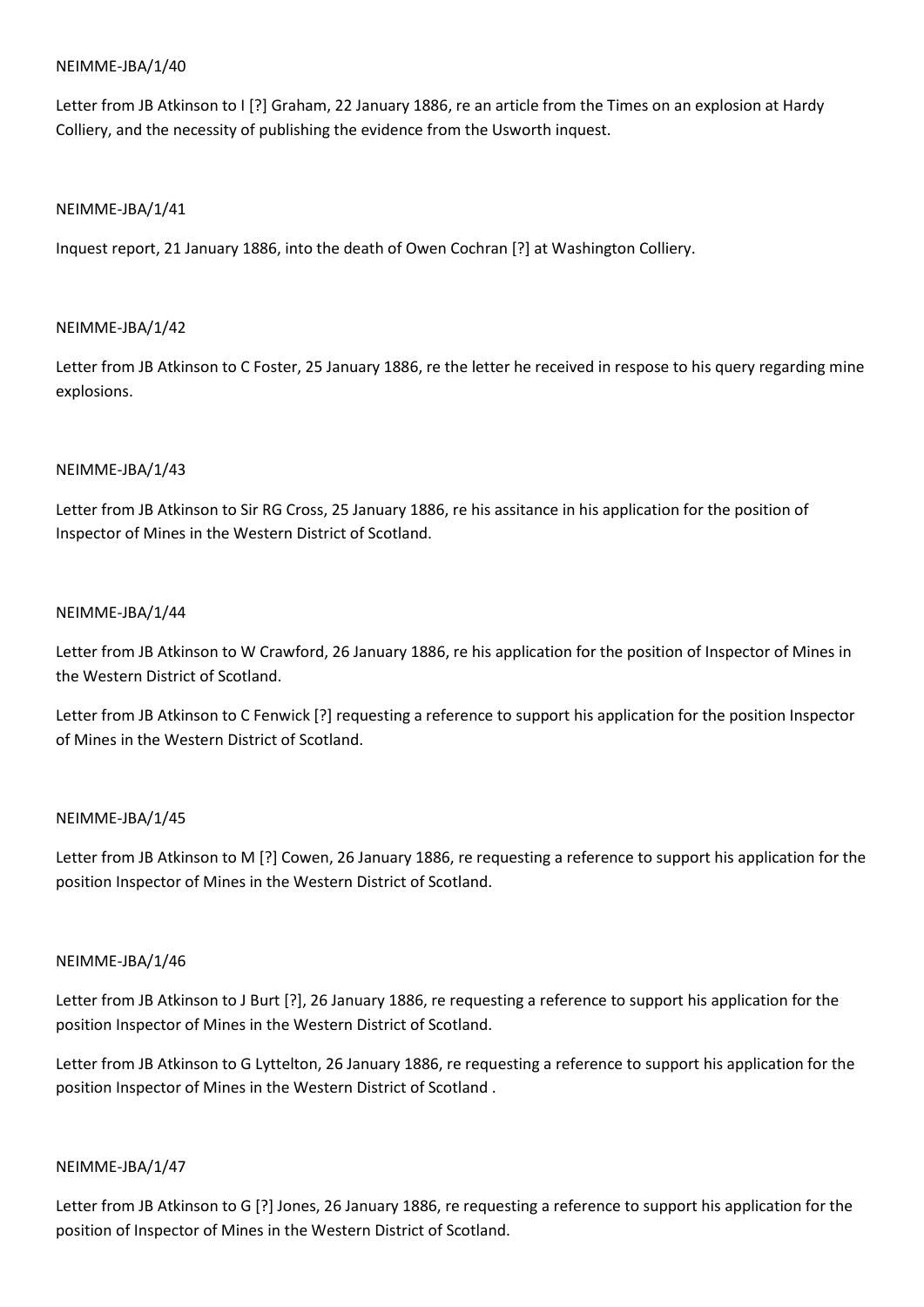Letter from JB Atkinson to CM Palmer, 26 January 1886, re requesting a reference to support his application for the position of Inspector of Mines in the Western District of Scotland.

Letter from JB Atkinson to J Jorcey [?], 26 January 1886, re requesting a reference to support his application for the position of Inspector of Mines in the Western District of Scotland.

## NEIMME-JBA/1/49

Letter from JB Atkinson to S Dodds, 26 January 1886, re requesting a reference to support his application for the position of Inspector of Mines in the Western District of Scotland.

## NEIMME-JBA/1/50

Letter from JB Atkinson to RS Watson, 26 January 1886, re

requesting a reference to support his application for the position of Inspector of Mines in the Western District of Scotland.

Letter from JB Atkinson, 26 January 1886, requesting a reference to support his application for the position of Inspector of Mines in the Western District of Scotland.

## NEIMME-JBA/1/51

Letter from JB Atkinson to Albert Greg [?], 26 January 1886, requesting a reference to support his application for the position of Inspector of Mines in the Western District of Scotland.

## NEIMME-JBA/1/52-3

Letter from JB Atkinson to J Willis, 27 January 1886, re his inspection of St Hilda, Usworth, Montagu, Washington, Redheugh, Throckley, Bebside [?] and Marsden collieries. Problems at each site are detailed.

Letter from JB Atkinson to RS Doukin [?], 27 January 1886, re requesting a reference to support his application for the position of Inspector of Mines in the Western District of Scotland.

## NEIMME-JBA/1/54

Letters to J Cook, J Gilchrist and J Robson from JB Atkinson regarding their payment, 30 January 1886.

## NEIMME-JBA/1/55

Letter from JB Atkinson to J [?] Willis, 1 February 1886, re his inspection of Jogeton [?] Colliery. Problems at this site are detailed.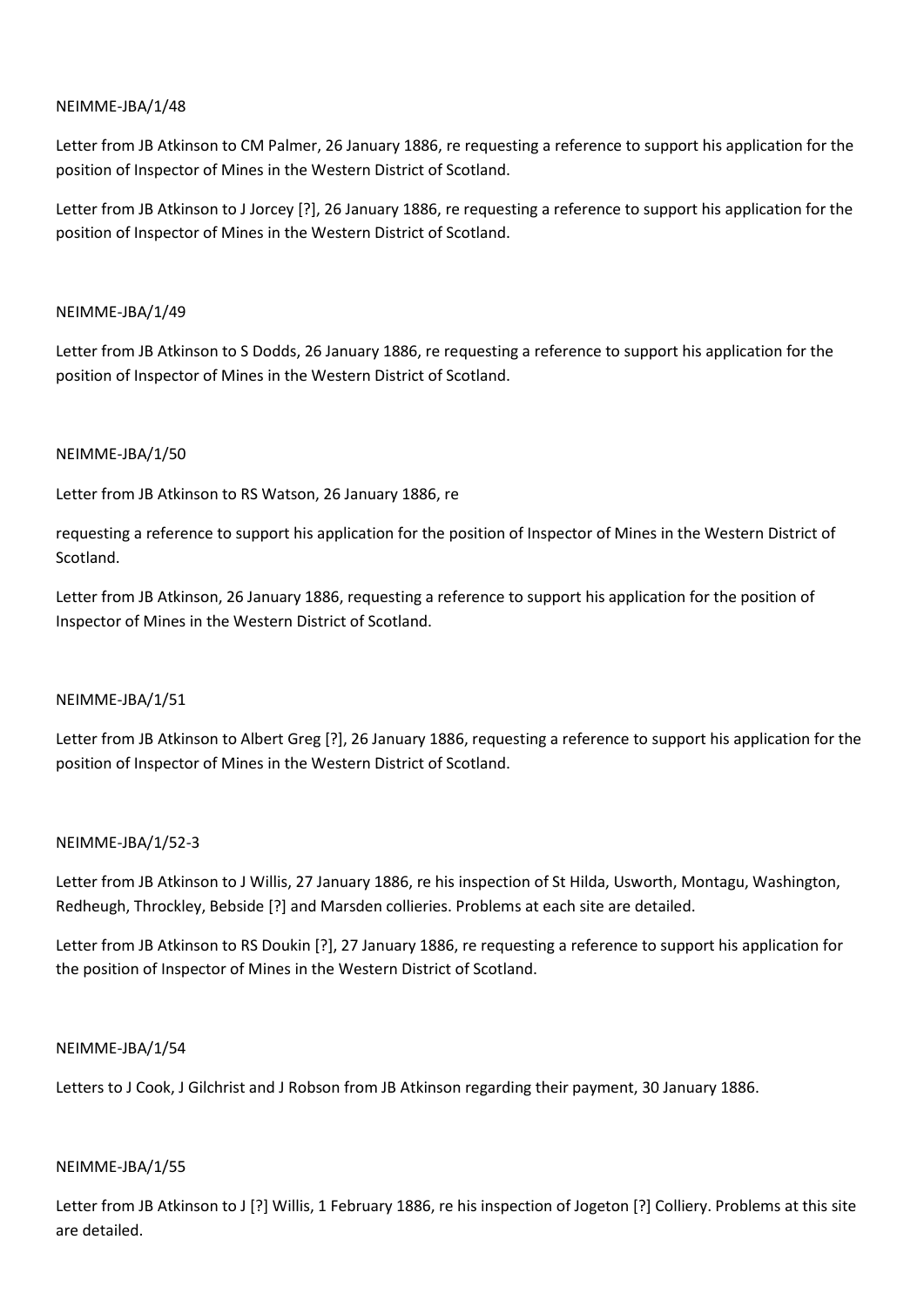Letter from JB Atkinson to John Douglas, 2 February 1886, re papers regarding safety lamps. Letter requests details of an explosion at Seghill Colliery in 1864.

Letter from JB Atkinson to JW Bunning, 2 February 1886, re accepting an invitation to act on the Safety Mining Appliance Committee.

## NEIMME-JBA/1/57

Letter from JB Atkinson to J Dickinson, 2 February 1886, re the vacancy he applied for being awarded to a Mr Rollandson.

## NEIMME-JBA/1/58-9

Expense/balance sheet of JB Atkinson between 31 December 1885 and 31 January 1886.

## NEIMME-JBA/1/60

Note to LA Atherley-Jones from JB Atkinson, regarding forwarding information on the subject of colliery explosions.

Letter from JB Atkinson to J Cook, 5 February 1886, re thanking him for the cheque he recieved.

Letter from JB Atkinson to J Gilchrist, 5 February 1886, re the cheque he recieved from J Cook and the need for another partner to work with this season.

Letter from JB Atkinson to J Robson, 5 February 1886, re thanking him for the cheque he received.

## NEIMME-JBA/1/61

Letter from JB Atkinson to G Lyttelton, 5 February 1886, informing him that the position of Inspector of Mines he applied for was filled by a Scotsman.

## NEIMME-JBA/1/62

Letter from JB Atkinson to J [?] Willis, 8 February 1886, recounting his visits to various mines. Breaches of the Act and problems at each site are detailed.

## NEIMME-JBA/1/63

Inquest report into the death of Miles Cole resulting from an accident at Spen Colliery.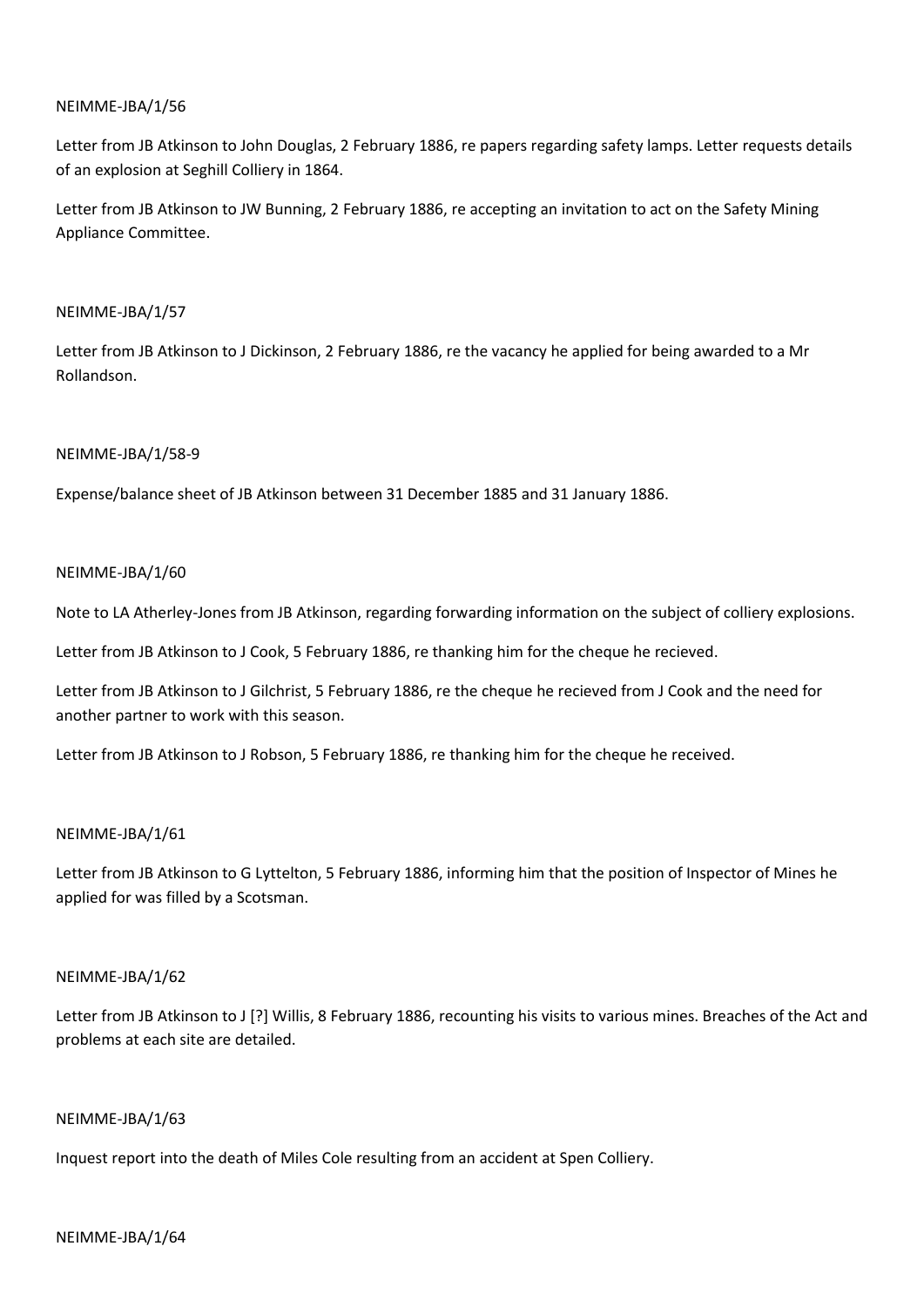Document detailing the daily business of JB Atkinson, 10 February 1886.

## NEIMME-JBA/1/65

Letter from JB Atkinson to WH Atkinson, 15 February 1886, re returning the papers he borrowed.

Letter from JB Atkinson to JR Atkinson, 10 February 1886, recommending his application to Seaton Delaval.

#### NEIMME-JBA/1/66

Letter from JB Atkinson to J [?] Willis, 15 February 1886, recounting his visits to various mines. Problems with each site are detailed.

### NEIMME-JBA/1/67

Letter from JB Atkinson to J Willis, 19 February 1886, describing the workings of the Usworth shaft following an accident there. Problems with the site are identified.

### NEIMME-JBA/1/68

Letter from JB Atkinson to HCG Childens [?], February 1886, expressing his disappointment upon learning the vacancy of Inspector of Mines in the West of Scotland was filled by someone with inferior experience.

#### NEIMME-JBA/1/69

Inquest report, 20 February 1886, into the death of Michael Gallagher at Uspeth Colliery.

### NEIMME-JBA/1/70

Letter from JB Atkinson to J [?] Willis, 22 February 1886, re his inspection of various mines in the region. His observations of each site are detailed. Also mentions compensation to be paid to the family of a deceased miner, Robert Fenwick.

#### NEIMME-JBA/1/71

Letter from JB Atkinson to Mr Philipson Cooper Goodgens, 24 February 1886, re the court case, 'Fenwick Vs Elswick Coal Co.', declining to attend the court case.

Letter from JB Atkinson to Mr Philipson Cooper Goodgens, 22 February 1886, acknowledging that he may be required to give evidence at the court case of 'Fenwick Vs Elswick Coal Co.'.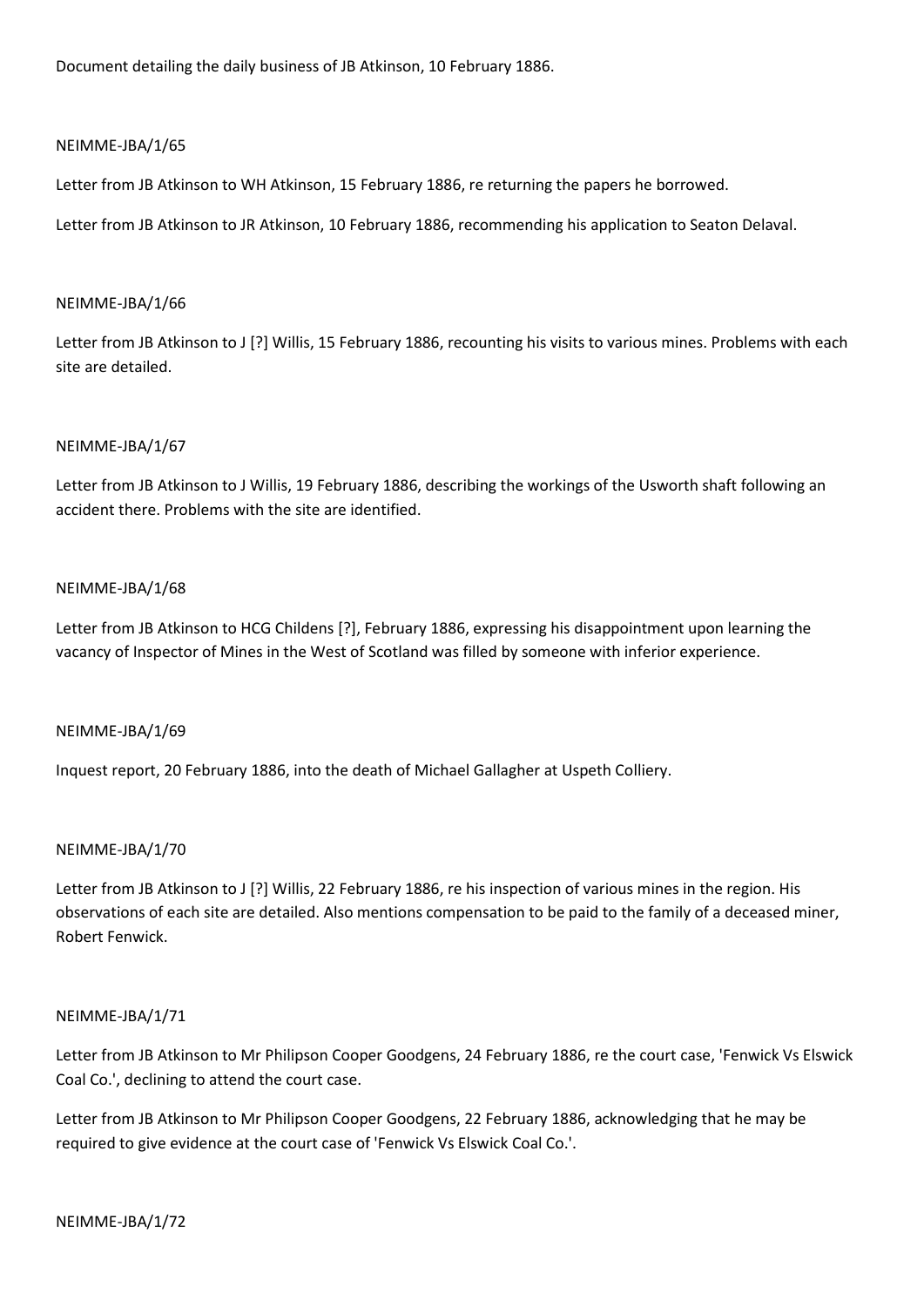Letter from JB Atkinson to W Crawford, 27 February 1886, regarding the state of repair of the Usworth shaft.

Letter from JB Atkinson to WK Atkinson, 26 February 1886, re the plans WK Atkinson has drawn up.

## NEIMME-JBA/1/73

Letter from JB Atkinson to J [?] Willis, 2 March 1886, re his inspections of various mines in the region. Observations of each site are detailed.

### NEIMME-JBA/1/74

Series of letters from JB Atkinson, 20-24 February 1886, illustrating his correspondence regarding the Fenwick Vs Elswick Coal Co. court case.

### NEIMME-JBA/1/75

Letter from JB Atkinson to WK Atkinson, 3 March 1886, re the plans for Usworth colliery.

### NEIMME-JBA/1/76-77

Expense account/balance sheet of JB Atkinson, 31 January-28 February 1886.

#### NEIMME-JBA/1/78

Letter from JB Atkinson to J [?] Willis, 6 March 1886, detailing why it was not necessary to inspect the workings of Whitehaven Colliery.

### NEIMME-JBA/1/79

Letter from JB Atkinson to HCG Childens [?], 8 March 1886, re the requisitions he sent to J Willis to be forwarded to the Home Office, complaining of his lack of official courtesy.

#### NEIMME-JBA/1/80

Letter from JB Atkinson to WK Atkinson, 10 March 1886, requesting WK Atkinson's company to finalise the paper on the Usworth colliery they have been working on.

Letter from JB Atkinson to J Robson, 10 March 1886, re his reciept of the letter he sent.

#### NEIMME-JBA/1/81

Plans and written decsription of the fall of stone at St Hilda Colliery, and diagram and description of the shaft at Howden Hold Colliery. Dated 10 March 1886.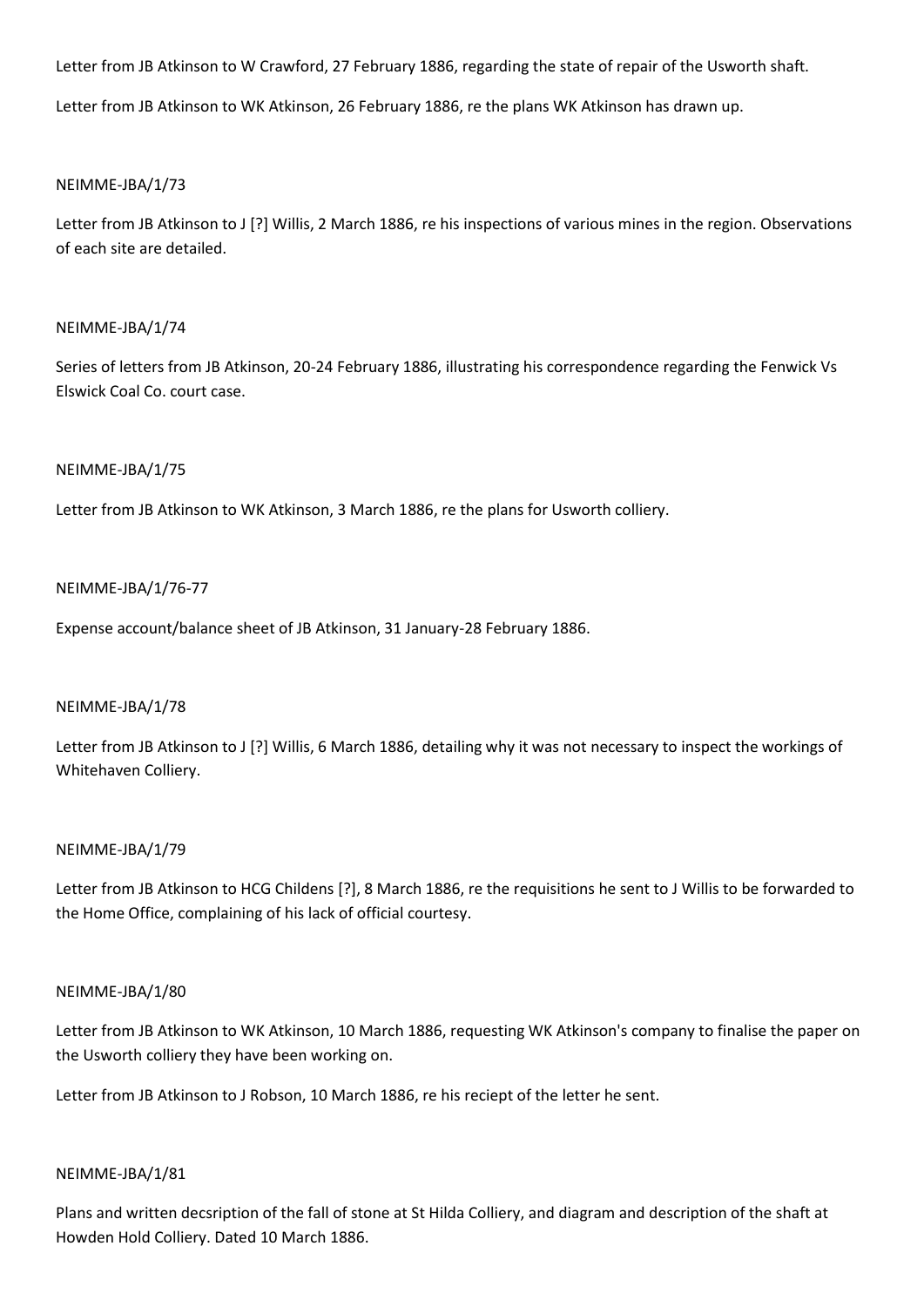Letter from JB Atkinson to CG Shute of Hebburn Colliery, 12 March 1886, requesting two trucks of manure. Letter from JB Atkinson to Reverend W Johnson, 12 March 1886, permitting him to fish in Honesty [?] Burn. Letter from JB Atkinson to G Snowball [?], requesting the renewal of his fishing lease.

### NEIMME-JBA/1/83

Letter from JB Atkinson to J Willis, 16 March 1886, re the list of mines he previously sent him.

Letter from JB Atkinson to CG Shute, 13 March 1886, requesting manure.

Letter from JB Atkinson to WK Atkinson, 13 March 1886, re the reference sheet accompanying the plans.

## NEIMME-JBA/1/84

Letter from JB Atkinson to HCG Childens [?], 22 March 1886, regarding his duties of Inspector of Mines in the Newcastle upon Tyne region, where he acted under the direction of Mr Willis.

### NEIMME-JBA/1/85

Document showing the number of non-fatal accidents and persons injured in the Newcastle upon Tyne region in 1885.

## NEIMME-JBA/1/86

Diagram and description of Ouston [?] colliery.

Letter from JB Atkinson to WK Atkinson, 22 March 1886, re his visit.

Letter from JB Atkinson to J Willis, 22 March 1886, containing figures and a report of non-fatal accidents Ouston [?] colliery.

## NEIMME-JBA/1/87

Letter from JB Atkinson to HL Atkinson, 22 March 1886, advising hin on his career plans.

### NEIMME-JBA/1/88

Diagram and description of an accident at Cramlington Scott Pit, 17 April 1886. Numbered list of features of the pit.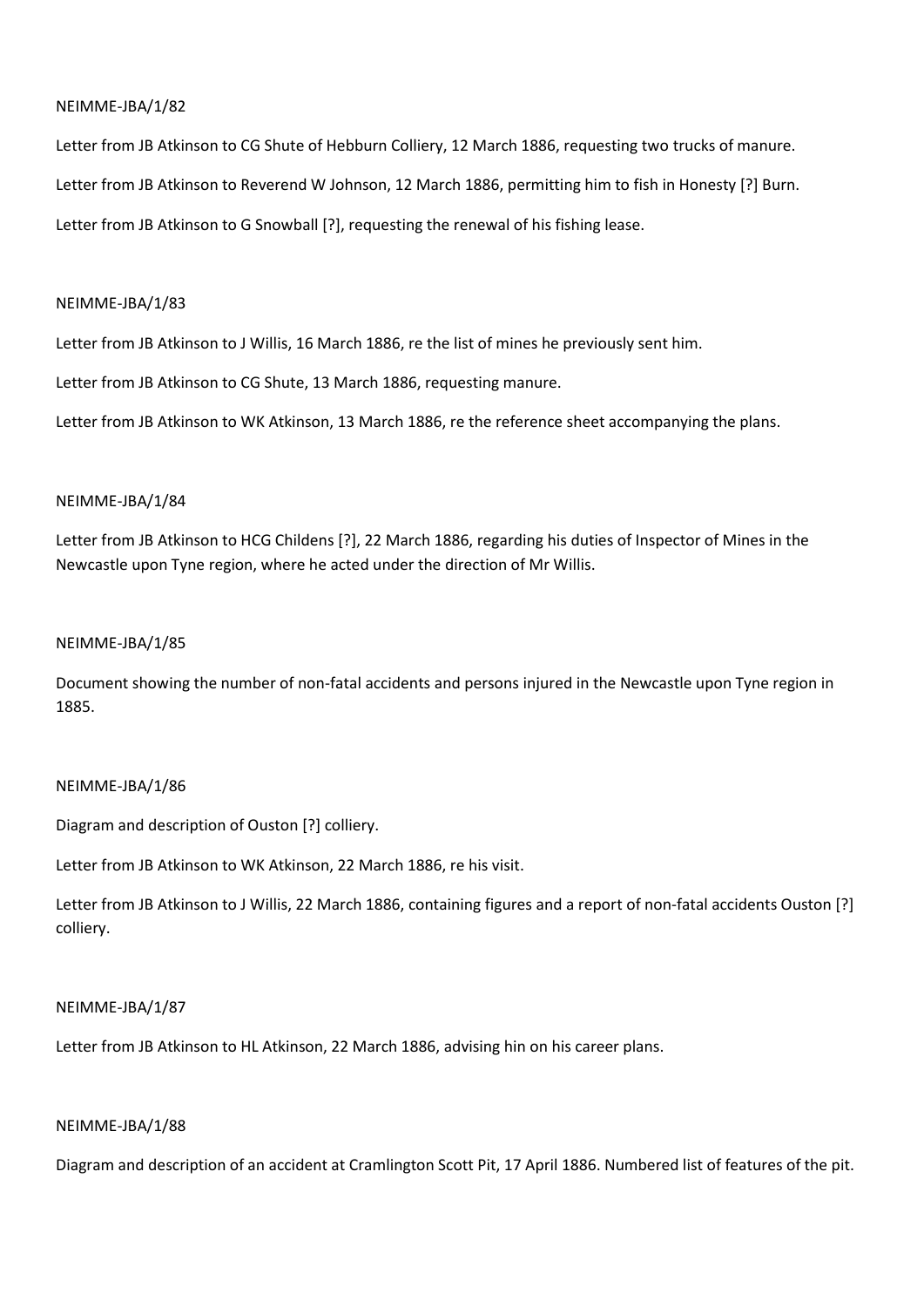### NEIMME-JBA/1/89-90

Expense account/balance sheet of JB Atkinson, 28 February-31 March 1886.

### NEIMME-JBA/1/91

Letter from JB Atkinson to F [?] Ashwell, 3 April 1886, regarding the amount of heat, water and fuel required to power a coal mine (not specified).

Letter from JB Atkinson to C Le [?] Foster, 3 April 1886, re the paper he is writing.

### NEIMME-JBA/1/92

Inquest report, 5 April 1886, into the death of John Lodd [?], at West Moon.

### NEIMME-JBA/1/93

Document showing unspecified annual figures.

#### NEIMME-JBA/1/94

Document describing the measurements carried out by JB Atkinson, measuring the distances between Redheugh Colliery and Leam [?] Colliery.

#### NEIMME-JBA/1/95

Letter from JB Atkinson to J Willis, 12 April 1886, enclosing an inquest report and a Report of Royal Commissions.

Diagram and description of South ..field [?] Colliery.

#### NEIMME-JBA/1/96

Letter from JB Atkinson to J [?] Willis, 17 April 1886, explaining that he did not receive a copy of the Report of the Royal Commission.

Letter from JB Atkinson to James Forrest, April 1886, re reports on explosions in coal mines.

### NEIMME-JBA/1/97

Letter from JB Atkinson and WN Atkinson to James Forrest at the Institute of Civil Engineers, 20 April 1886, describing the paper they have written on explosions in coal mines.

Letter from JB Atkinson to WB Atkinson, 17 April 1886, explaining additions to their paper.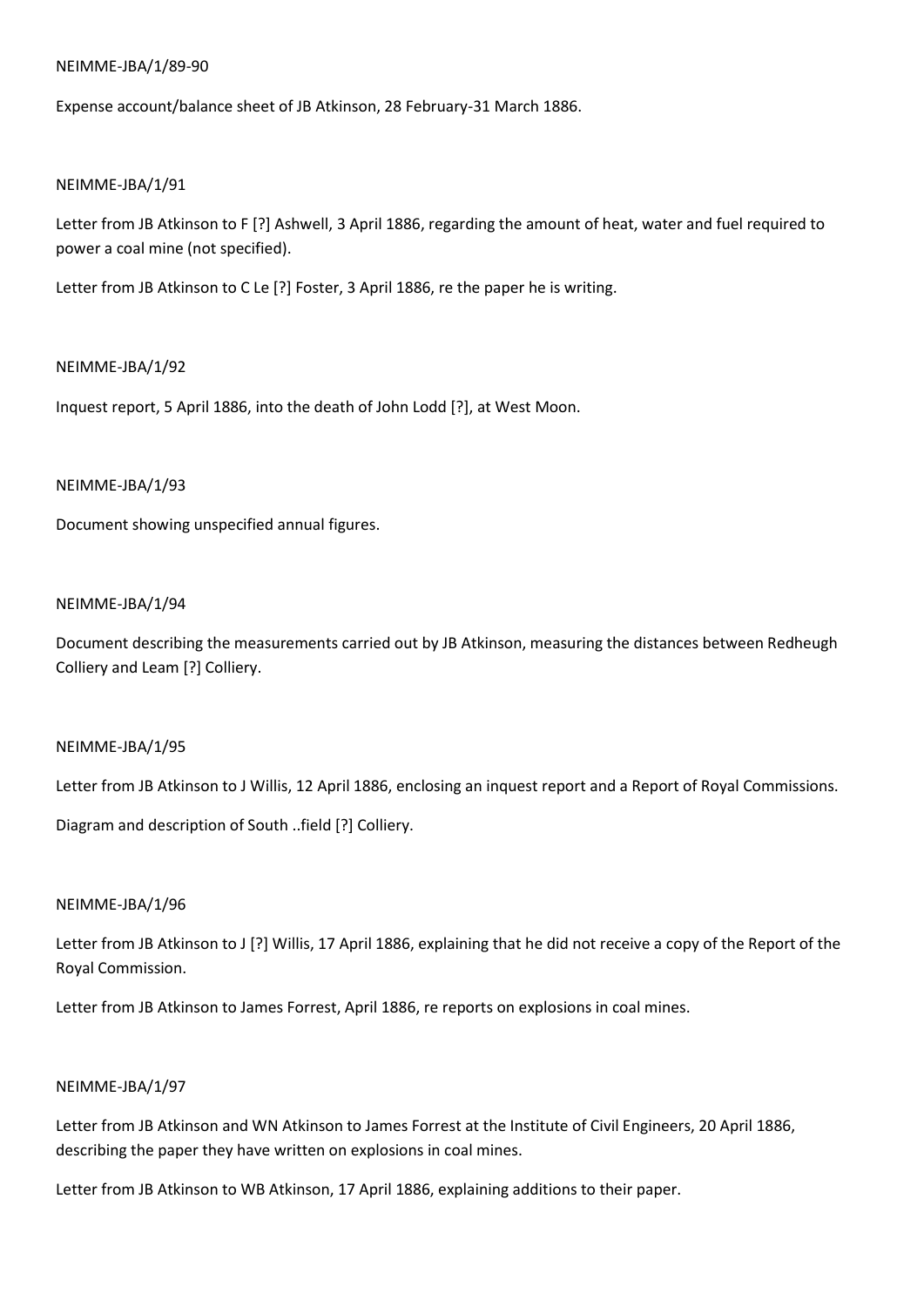Letter from JB Atkinson to J [?] Willis, 21 April 1886, regarding a broken shaft at an unspecified colliery.

Letter from JB Atkinson to SC Gone [?], 20 April 1886, describing a section of the Elswick pit.

### NEIMME-JBA/1/99

Letter from JB Atkinson to J Gradon [?], 22 April 1886, re the letting of a house.

## NEIMME-JBA/1/100-101

Letter from JB Atkinson to HCG Childens [?], 24 April 1886, re his correspondence with the Home Office.

### NEIMME-JBA/1/102

Letter from JB Atkinson to J [?] Willis, 24 April 1886, containing a diagram with reference to a fatal accident at Bedlington Pit.

### NEIMME-JBA/1/103

Letter from J [?] Leigh Pemberton, to J [?] Willis, 17 April 1886, re personal travel expenses.

## NEIMME-JBA/1/104

Letter from JB Atkinson to F [?] R Atkinson, 25 April 1886, containing a table of figures regarding the number of lives lost in coal mine explosions in mines across the North East.

## NEIMME-JBA/1/105

Inquest report, 18 April 1886, into the death of Thomas Armstrong, as a result of an accident at Leayes [?] Lintz Green [?].

### NEIMME-JBA/1/106

Letter from JB Atkinson to WK Atkinson, 28 April 1886, re the publication of the paper they wrote together.

### NEIMME-JBA/1/107

Letter from JB Atkinson to WK Atkinson, 28 April 1886, re the printing of their paper.

Letter from JB Atkinson to James Forrest, April 1886, expressing his disappointment that his paper was forwarded too late to be included in the upcoming session.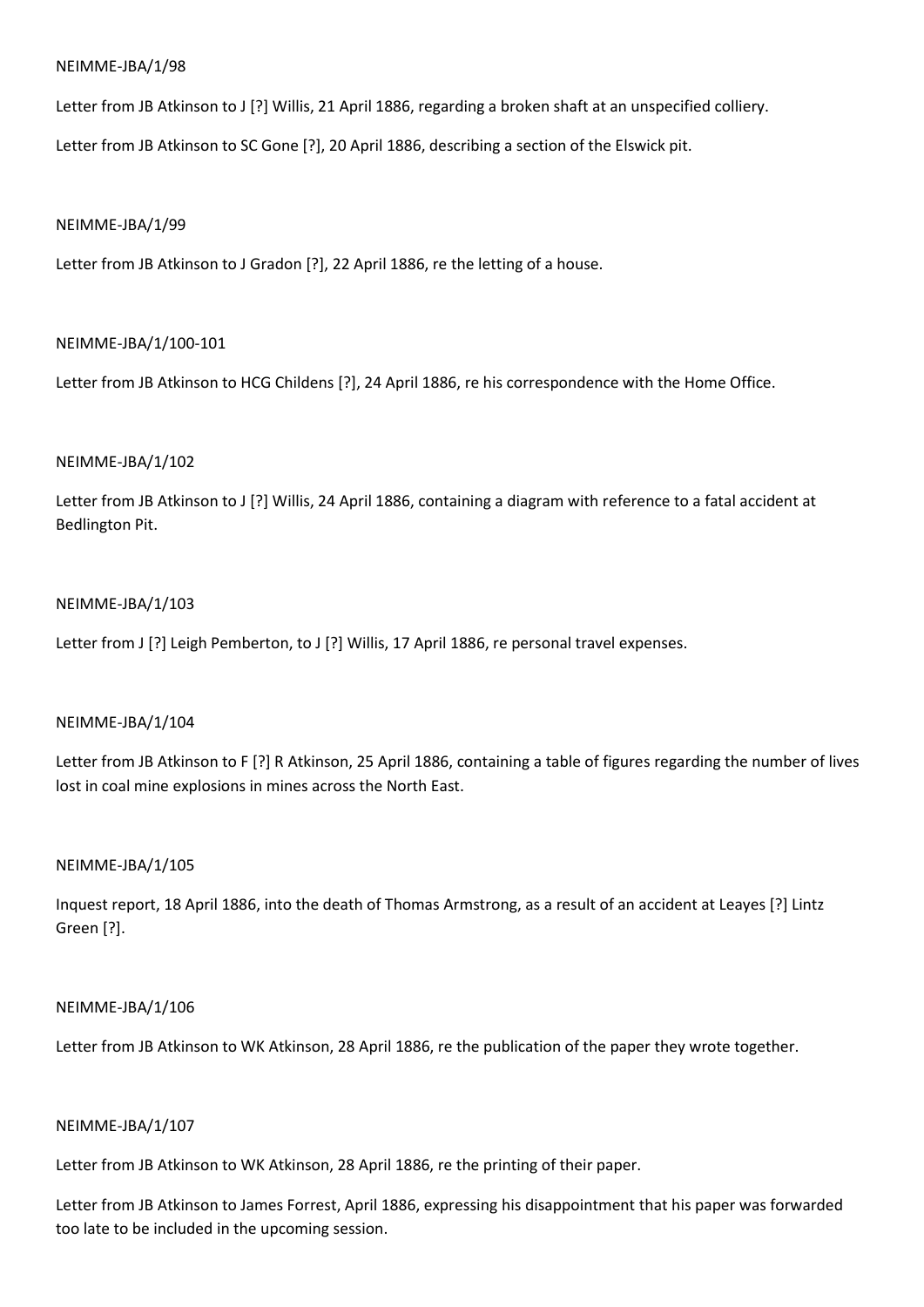Document written by JB Atkinson, containing a diagram and description of an unspecified mine shaft. Letter from JB Atkinson to John L [?] Bignall, 1 May 1886, requesting the renewal of a ticket.

### NEIMME-JBA/1/109-110

Expense account/balance sheet of JB Atkinson, 31 March-30 April 1886.

### NEIMME-JBA/1/111

List of unspecified annual figures.

## NEIMME-JBA1/112

Letter from JB Atkinson to WB Eldon, 1 May 1886, detailing the features of a house. Letter from JB Atkinson to J Willis, 1 May 1886, regarding his personal expenses. Letter from JB Atkinson to Arthur [?], regarding payment for the rental of a house.

## NEIMME-JBA/1/113

Letter from JB Atkinson to J [?] Willis, 4 May 1886, re him visiting certain collieries and the changes to his expense account.

## NEIMME-JBA/1/114

Inquest report, 3 May 1886, into the death of Joseph Young at Swalwell Colliery.

Document written by JB Atkinson, containing a diagram and description of an accident at an unspecified colliery.

## NEIMME-JBA/1/115

Letter from JB Atkinson to CG Harrison, 8 May 1886, re the rental of his country home.

Diagram and description of an explosion at Backworth House pit.

## NEIMME-JBA/1/116

Letter from JB Atkinson to WB Scott, 9 May 1886, apologising for being unable to provide him with the information he required.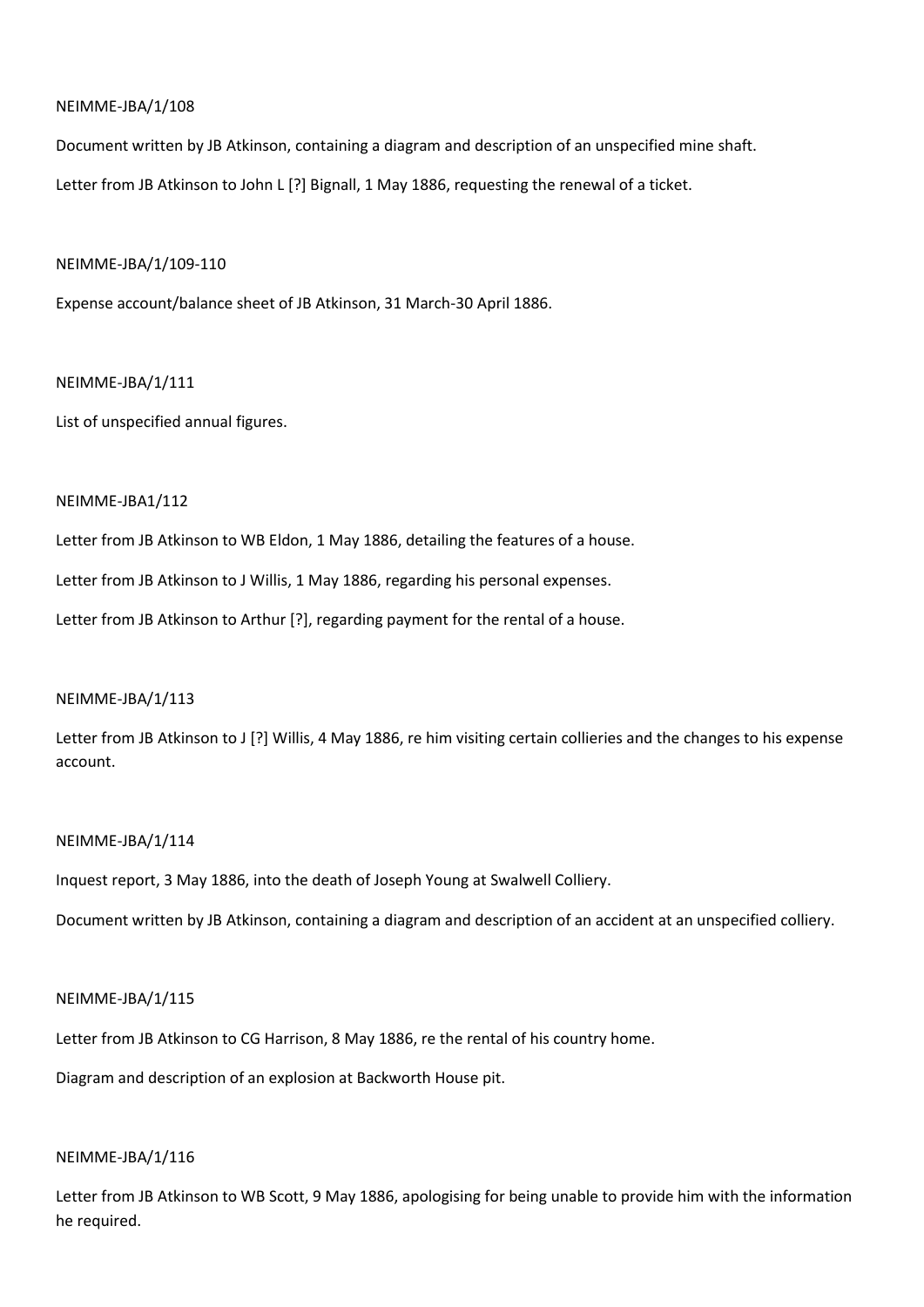Letter from JB Atkinson to J [?] Willis, 8 May 1886 his expenses for recent visits to collieries.

### NEIMME-JBA/1/117

Letter from JB Atkinson to R Osusly [?], 10 May 1886, re the uses of gunpowder in collieries.

### NEIMME-JBA/1/118

Diagram and description written by JB Atkinson, of an accident at Bannington Colliery, 6 May 1886. Description of the sudden death of a man at Bedlington Colliery, 7 May 1886.

### NEIMME-JBA/1/119

Letter from JB Atlkinson to WK Atkinson, 16 May 1886, re the calculations of explosions in mines.

### NEIMME-JBA/1/120

Letter from JB Atkinson to John Riddell, 16 May 1886, re his arrival in Newcastle.

Letter from JB Atkinson to WK Atkinson, 18 May 1886, re the death of Mr Wales, and the application to fill the vacancy left by him.

#### NEIMME-JBA/1/121

Inquest report into the death of John Ward-Hewen, as a result of an accident at Wearmouth colliery.

## NEIMME-JBA/1/122

Letter from JB Atkinson to A Grey, 20 May 1886, re the vacancy for Inspector of the Districts in Wales, requesting his influence.

Letter from JB Atkinson to J Burt, 20 May 1886, re the vacancy for Inspector of the Districts in Wales, requesting his influence.

Letter from JB Atkinson to C Fenwick, 20 May 1886, re the vacancy for Inspector of the Districts in Wales, requesting his influence.

#### NEIMME-JBA/1/123

Letter from JB Atkinson to James Jorcey [?], 20 May 1886, re the vacancy for Inspector of the Districts in Wales, requesting his influence.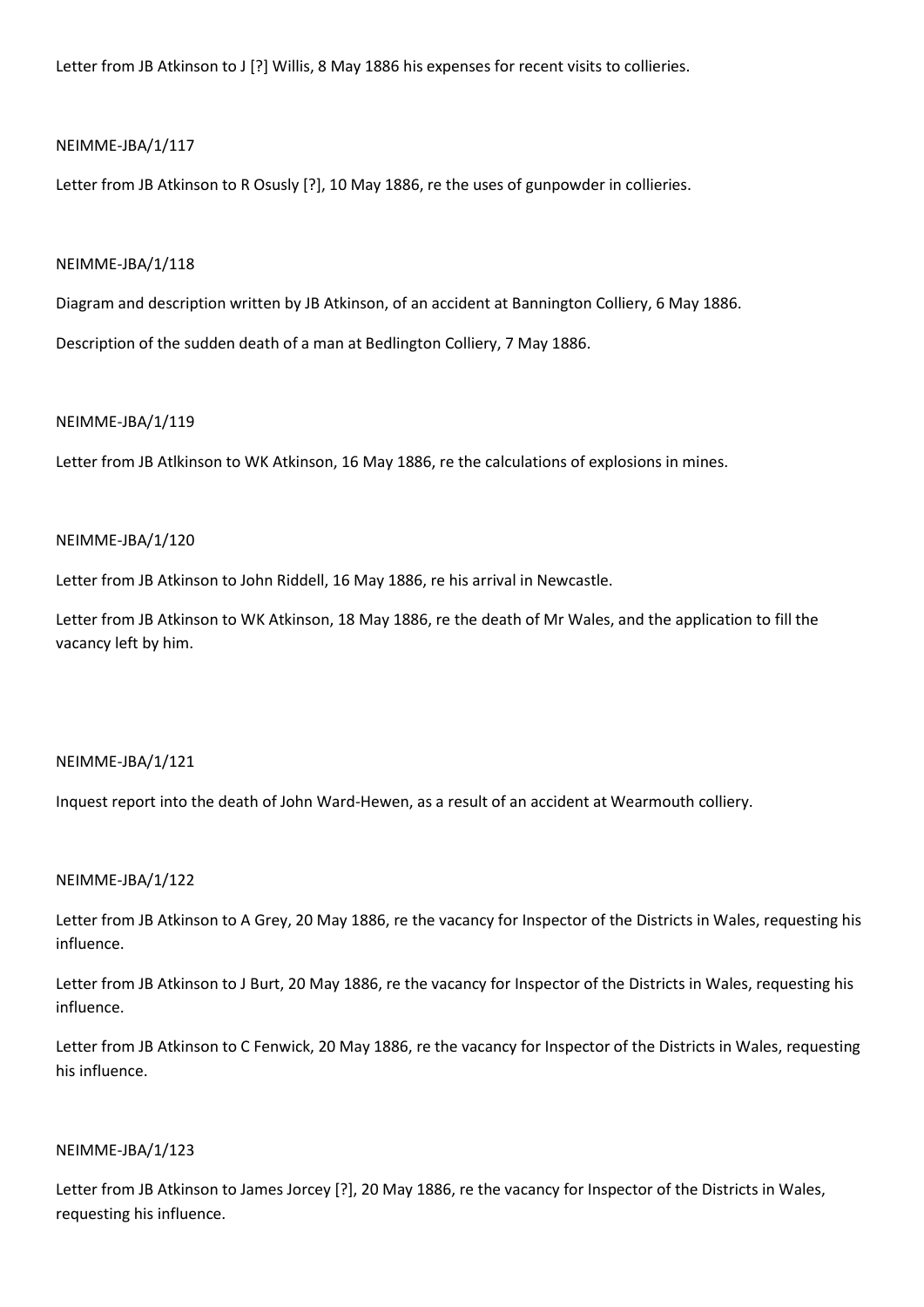Letter from JB Atkinson to J Cowen, 20 May 1886, re the vacancy for Inspector of the Districts in Wales, requesting his influence.

Letter from JB Atkinson to CW Palmer, 20 May 1886, re the vacancy for Inspector of the Districts in Wales, requesting his influence.

## NEIMME-JBA/1/124

Letter from JB Atkinson to HCG Childens [?], 20 May 1886, re his application for the position Inspector of Mines in charge of the South Wales District.

## NEIMME-JBA/1/125

Letter from JB Atkinson to Mr Lanes [?], 20 May 1886, re the vacancy for Inspector of the Districts in Wales, requesting his influence.

## NEIMME-JBA/1/126

Letter from JB Atkinson to G Lyttelton, 20 May 1886, re the vacancy for Inspector of the Districts in Wales, requesting his influence.

Letter from JB Atkinson to RS Watson, 20 May 1886, re the vacancy for Inspector of the Districts in Wales, requesting his influence.

Letter from JB Atkinson to WB Elsdon [?], 20 May 1886, re the vacancy for Inspector of the Districts in Wales, requesting his influence.

## NEIMME-JBA/1/127

Inquest report, 19 April 1886, into the death of William Scott as a result of an accident at Wearmouth Colliery.

## NEIMME-JBA/1/128

Inquest report, 20 May 1886, into the death of John Pyle at East Holywell Colliery.

## NEIMME-JBA/1/129

Diagram and description of an accident at Cambois Colliery, 15 May 1886.

Diagram and description of an accident at Wearmouth Colliery, 14 May 1886.

## NEIMME-JBA/1/131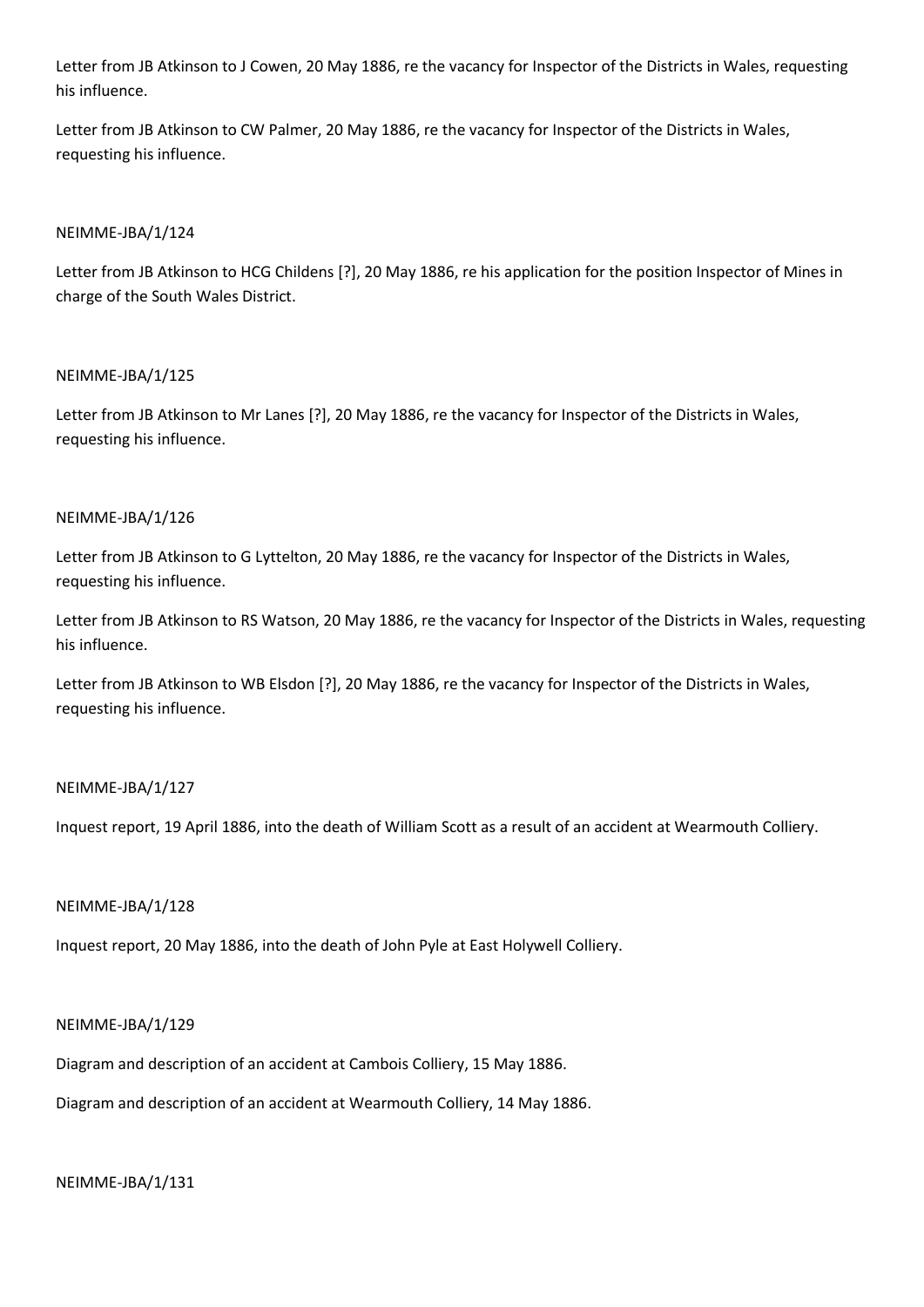Letter from JB Atkinson to J Blunt, 26 May 1886, re the vacancy for Inspector of the Districts in Wales, requesting his influence.

## NEIMME-JBA/1/132

Inquest report, 27 May 1886, into the death of John Cowey, as a result of an accident at Washington Colliery.

## NEIMME-JBA/1/133

Diagram and description of a fatal accident at St Hilda Colliery, 24 May 1886.

## NEIMME-JBA/1/134

Letter from JB Atkinson to the editor of the Newcastle Daily Chronicle, 28 May 1886, re a weather report in the newspaper.

Letter from JB Atkinson to R Osusly [?], 28 May 1886, the construction of a road.

Letter from JB Atkinson to 'Bill', 28 May 1886, re his correspondence with Mr Childens [?].

## NEIMME-JBA/1/135

Letter from JB Atkinson to H Hall, 29 May 1886, requesting information regarding the number of Welsh speaking miners.

## NEIMME-JBA/1/136-7

Expense account/ balance sheet of JB Atkinson, 30 April-31 May 1886.

## NEIMME-JBA/1/138

Letter from Henry Hall to John B Atkinson, 1 June 1886, explaining that he does not think it necessary to speak Welsh to hold the position Inspector of Mines for South Wales.

## NEIMME-JBA/1/139

Letter from JB Atkinson to WK Atkinson, 2 June 1886, acknowledging his receipt of the letter WK Atkinson sent to him.

Letter from JB Atkinson to G Lyttelton, 2 June 1886, acknowledging that a Welsh speaking person will be secured for the position Inspector of Mines for South Wales.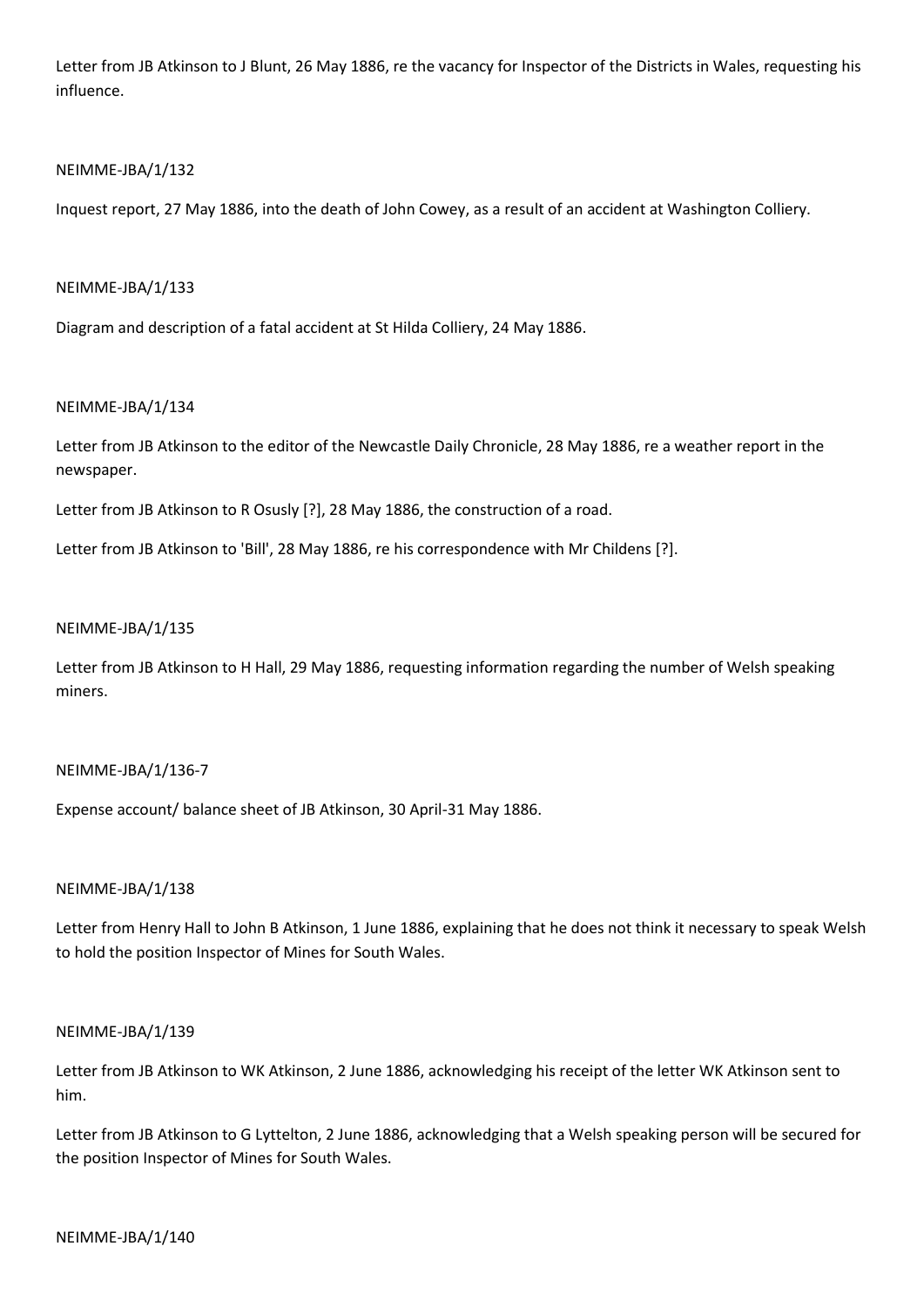Letter from JB Atkinson to James Forrest from the Institute of Civil Engineers, June 1886, explaining that the paper he has written cannot be accepted.

Letter from JB Atkinson to WK Atkinson, 3 June 1886, re the publication of the paper they jointly wrote.

### NEIMME-JBA/1/141

Letter from JB Atkinson to J Cook, 6 June 1886, re his attendance for the season at Shiltington.

### NEIMME-JBA/1/142

Letter from JB Atkinson to WK Atkinson, 6 June 1886, re the publication of the paper they jointly wrote.

Letter from JB Atkinson to J Goudace [?], 6 June 1886, re his visit to Holtwhistle and the plans for Lambley [?] colliery.

Letter from JB Atkinson to W Lyjack [?], 6 June 1886, re his visit to Consett and South Medowsley.

### NEIMME-JBA/1/143

Letter from JB Atkinson to RS Anderson, 9 June 1886, re the application procedure for Assistant Inspectors.

## NEIMME-JBA/1/144

Letter from JB Atkinson to WK Atkinson, 16 June 1886, re the price for printing the paper they wish to publish, with an accompanying price sheet.

## NEIMME-JBA/1/145

Letter from JB Atkinson to J [?] Willis, 19 June 1886, re an accident at Seaton Delaval, and the number of fatal and non-fatal accidents.

#### NEIMME-JBA/1/146

Inquest report, 18 June 1886, into the death of Matthew Mordue at seaton Delaval colliery.

#### NEIMME-JBA/1/147

Diagram and description detailing an accident at Seaton Delaval colliery, 16 June 1886.

#### NEIMME-JBA/1/148

Inquest report, 22 June 1886, into the death of Robert Whitfield at Spen colliery.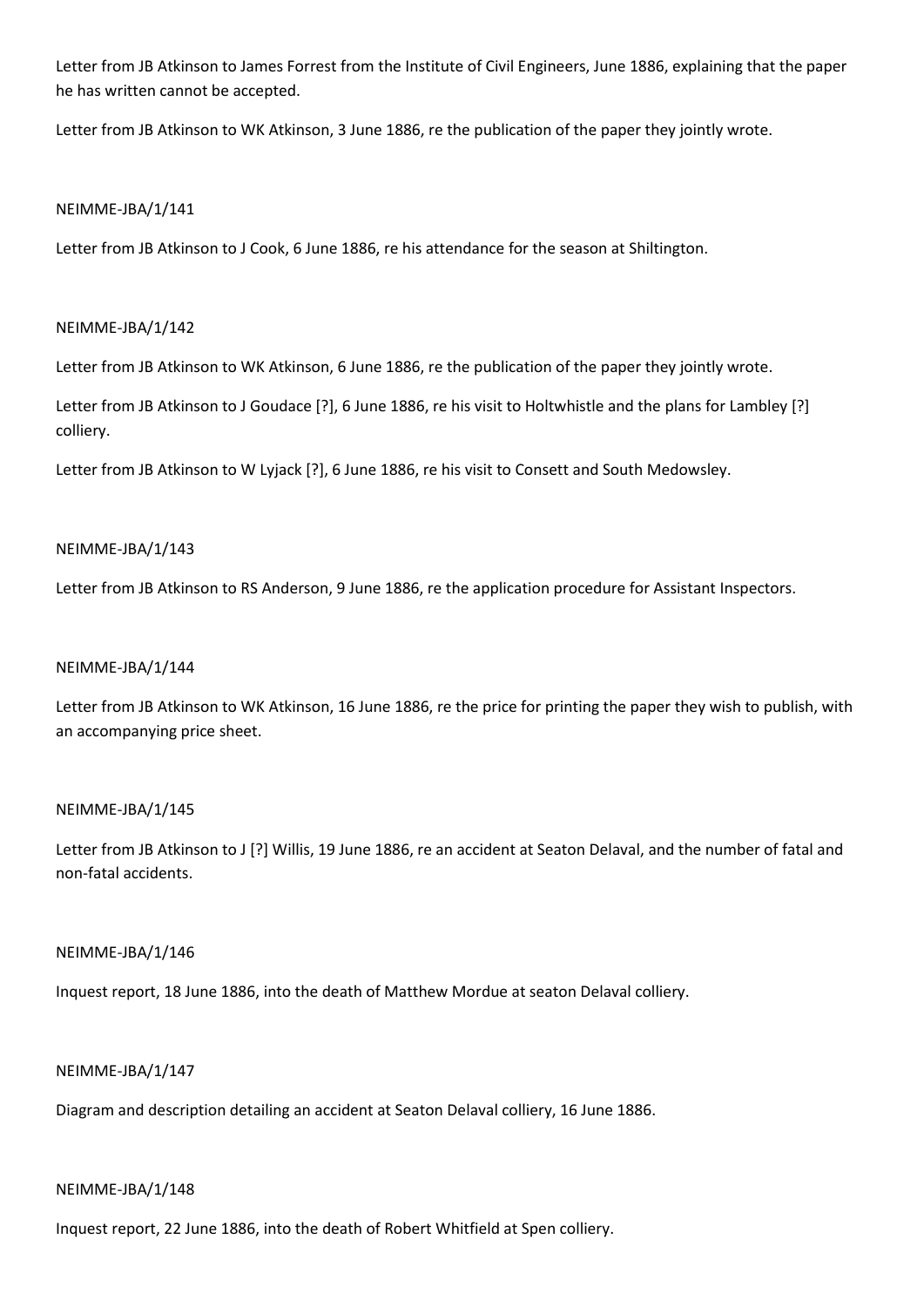Diagram and description of an accident at Spen colliery, 7 June 1886.

#### NEIMME-JBA/1/150

Letter from JB Atkinson to J [?] Willis, 26 June 1886, re an accident at Spen colliery and Cramlington colliery.

Letter from JB Atkinson to J Willis, 3 July 1886, re an accident at Cowpea and East Holywell collieries.

#### NEIMME-JBA/1/151-2

Expense account/ balance sheet of JB Atkinson, 31 May-31 June 1886.

## NEIMME-JBA/1/153

Two documents written by JB Atkinson, containing descriptions and diagrams of accidents at Cowpea colliery and East Holywell colliery.

### NEIMME-JBA/1/154

Document querying June 1886 expenses.

Letter from JB Atkinson to WK Atkinson, 7 July 1886, re the printing of the paper they jointly wrote.

## NEIMME-JBA/1/155

Inquest report, 6 July 1886, into the death of William Cutthew [?] as a result of an accident at Cowgate colliery.

Letter from JB Atkinson to J [?] Willis, 8 July 1886, re his personal expenses.

#### NEIMME-JBA/1/156

Letter from JB Atkinson to J [?] Willis, 10 July 1886, re his personal expenses.

#### NEIMME-JBA/1/157

Diagrams and descriptions written by JB Atkinson of incidents at Hebburn colliery and Boldon colliery.

#### NEIMME-JBA/1/158

Diagram and description written by JB Atkinson, regarding an explosion at Dudley colliery, 2 July 1886.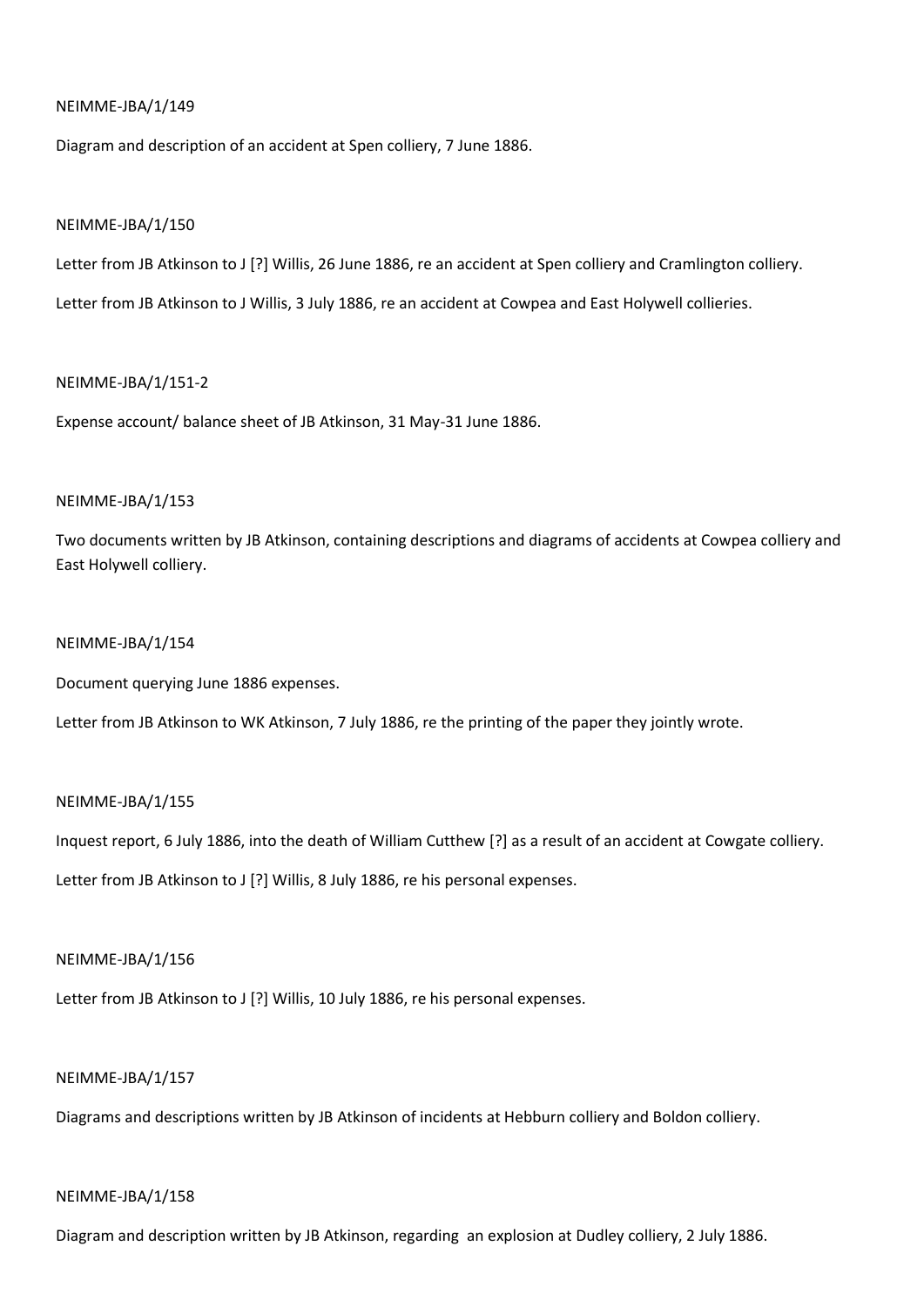Letter from JB Atkinson to HD Atkinson, 15 July 1886, re funding for buying a partnership in an accountancy business.

### NEIMME-JBA/1/160

Document containing a diagram and description of an incident at Bedlington Doctor Pit, 7 July 1886.

Letter from JB Atkinson to J [?] Willis, 18 July 1886, re his expense account.

#### NEIMME-JBA/1/161

Documents produced by JB Atkinson, containing diagrams and descriptions of incidents at Ashington colliery and Bedlington pit.

### NEIMME-JBA/1/162

Letter from Godfrey Lushington [?] to an unspecified individual, 15 July 1886, re the dispute over JB Atkinson's expense account.

#### NEIMME-JBA/1/163

Inquest report, 17 July 1886, into the death of Alexander Hunter at Seaton colliery.

## NEIMME-JBA/1/164

Description and diagram produced by JB Atkinson of an incident at North Seaton colliery, 16 July 1886.

#### NEIMME-JBA/1/165

Letter from JB Atkinson to G Bradford, 10 July 1886, re his upcoming visit.

Letter from JB Atkinson to H Ayton [?], 20 July 1886, his upcoming visit to Cowpea colliery.

Letter from JB Atkinson to H [?] Atkinson. 20 July 1886, re his upcoming visit to his mother.

### NEIMME-JBA/1/166-167

Letter from JB Atkinson to WK Atkinson, 23 July 1886, re some figures he wishes to look over.

Letter from JB Atkinson to WK Atkinson, 22 July 1886, re the plans for an unspecified colliery.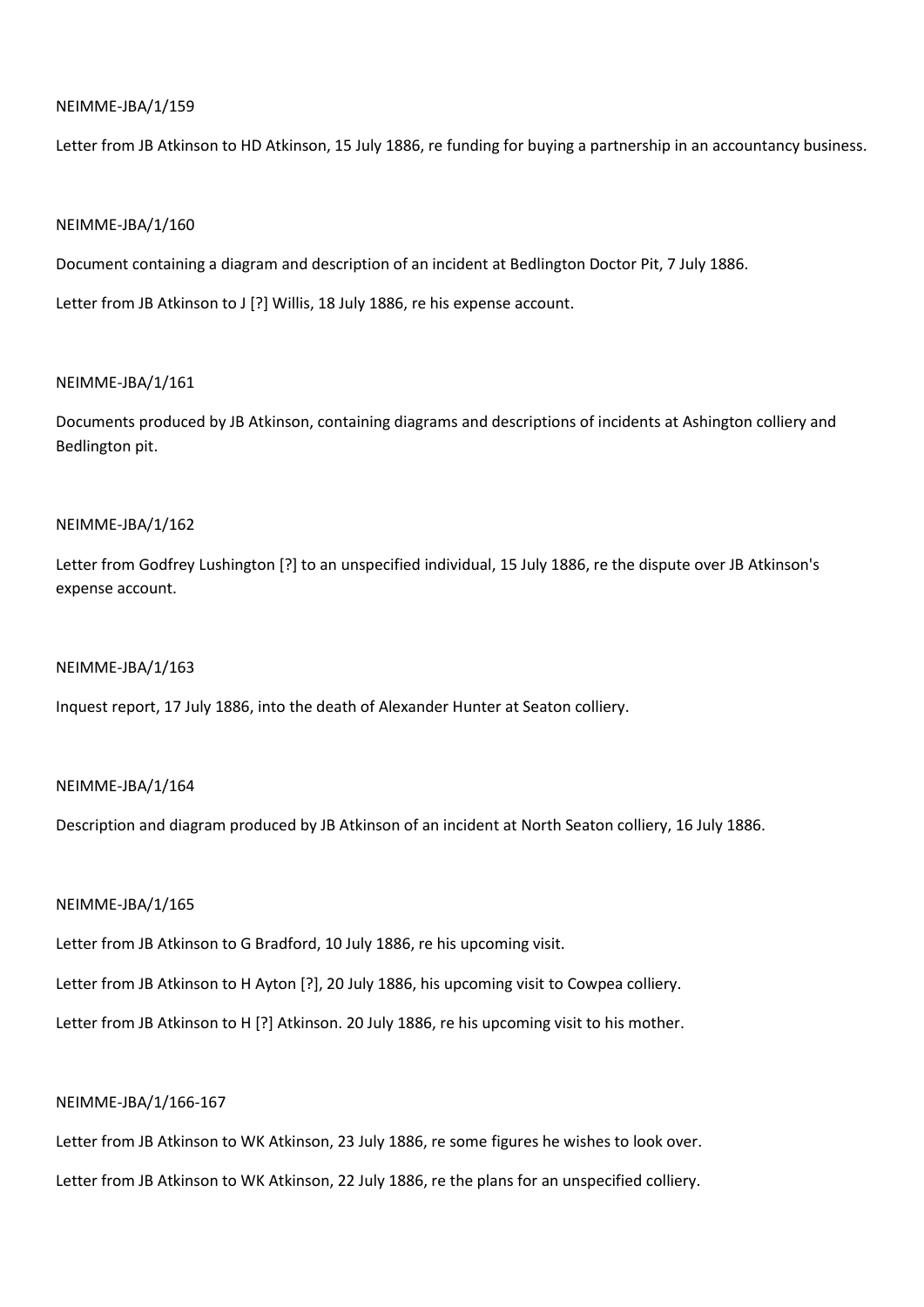Letter from JB Atkinson to G Bradford, 25 July 1886, re their upcoming meeting.

Letter from JB Atkinson to Reverend CG Jetley [?], 24 July 1886, re granting the Reverend permission to fish in Honesty [?] Burn.

Letter from JB Atkinson to G Reid, 26 July 1886, re the plans for Insundon [?] Grange colliery.

Letter from JB Atkinson to J [?] Willis, re his inspections of Cowpea, Heworth, Mickley and Stella collieries.

### NEIMME-JBA/1/169-170

Expense account/balance sheet of JB Atkinson, for 30 June-31 July 1886.

### NEIMME-JBA/1/171

Inquest report, 30 July 1886, into the death of Robert Lillburns [?] at Bedlington A Pit.

### NEIMME-JBA/1/172

Document produced by JB Atkinson containing a diagram and description of an accident at Bedlington A Pit. 27 July 1886.

## NEIMME-JBA/1/173

Letter from JB Atkinson to WT [?] Bolam, 2 August 1886, re the Hindley Steel Shooting.

Letter of JB Atkinson accepting an invitation.

Letter of JB Atkinson to J [?] Willis, 31 July 1886, re his July expense account, and his inspections of various collieries.

#### NEIMME-JBA/1/174

Coversheet for the expense account and reports of JB Atkinson.

## NEIMME-JBA/1/175

Letter from JB Atkinson to 'Bill', 1 August 1886, re the plans for various collieries.

### NEIMME-JBA/1/176

Inquest report, 4 August 1886, into the death of Henry Joulsly [?] at Uspeth colliery.

Letter from JB Atkinson to J Robson, 8 August 1886, re the testing of some coal he received.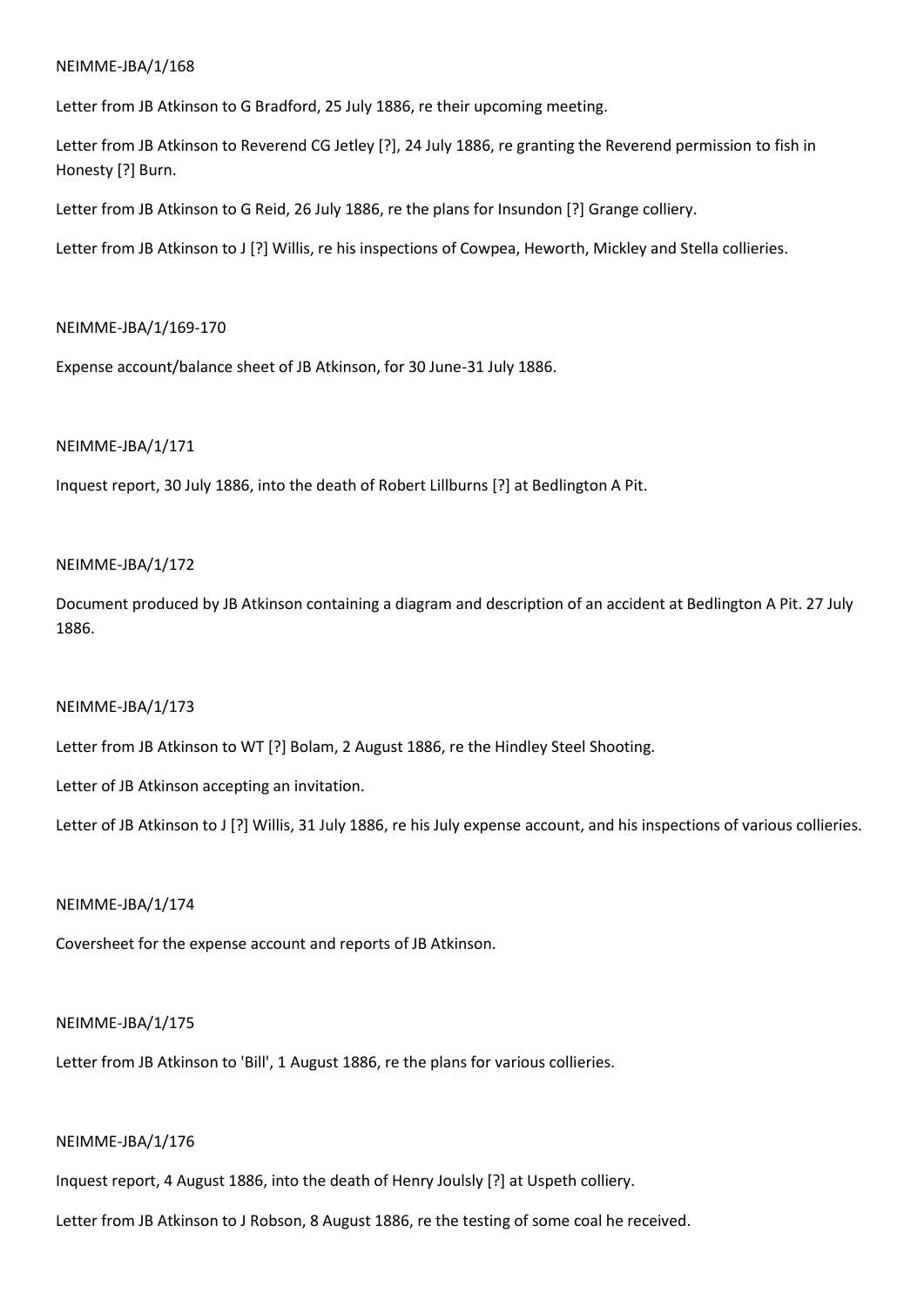Inquest report, 4 August 1886, into the death of Patrick Rock at East Lanfield [?] colliery.

#### NEIMME-JBA/1/178

Letter from JB Atkinson to WK Atkinson, 10 August 1886, re the plans for Seaham, Usworth, West Stanley, Janhoe [?] collieries.

Letter from JB Atkinson to J [?] Willis, 9 August 1886, re the notes he took at the inquests of incidents at East Lanfield [?].

### NEIMME-JBA/1/179

Letter from JB Atkinson to G Reid, 12 August 1886, re his paper on explosions in mines.

Document produced by JB Atkinson, re train fares and his personal expenses, dated 11 August 1886.

#### NEIMME-JBA/1/180

Letter from JB Atkinson to WK Atkinson, 13 August 1886, re the proofs of his plans for Usworth and Stanley collieries. Letter from JB Atkinson to WJ Bolam, 11 August 1886, re his payment for the Hindley Steel Shooting.

### NEIMME-JBA/1/181

Letter from JB Atkinson to G Reid, 17 August 1886, re the revised proofs of the drawings for an unspecified colliery.

Letter from JB Atkinson to J [?] Willis, re his visits to Barcombe, Preston, Eltingham [?] and Felling collieries.

Letter from JB Atkinson to G Reid, 15 August 1886, re the paper on mine explosions, and the proofs of Jadhoe [?], Stanley, Usworth and Whitehaven collieries.

#### NEIMME-JBA/1/182

Letter from JB Atkinson to 'Bill', 17 August 1886, re his upcoming visit, and the plans of an unspecified colliery. Letter from JB Atkinson to WK Atkinson, 18 august 1886, re the proofs for Seaham and Usworth collieries. Letter from JB Atkinson to WB Wilson, 18 August 1886, re the letter her received from WB Wilson.

### NEIMME-JBA/1/183

Inquest report, 18 August 1886, into the death of W Garsden [?] at Ashington A Pit.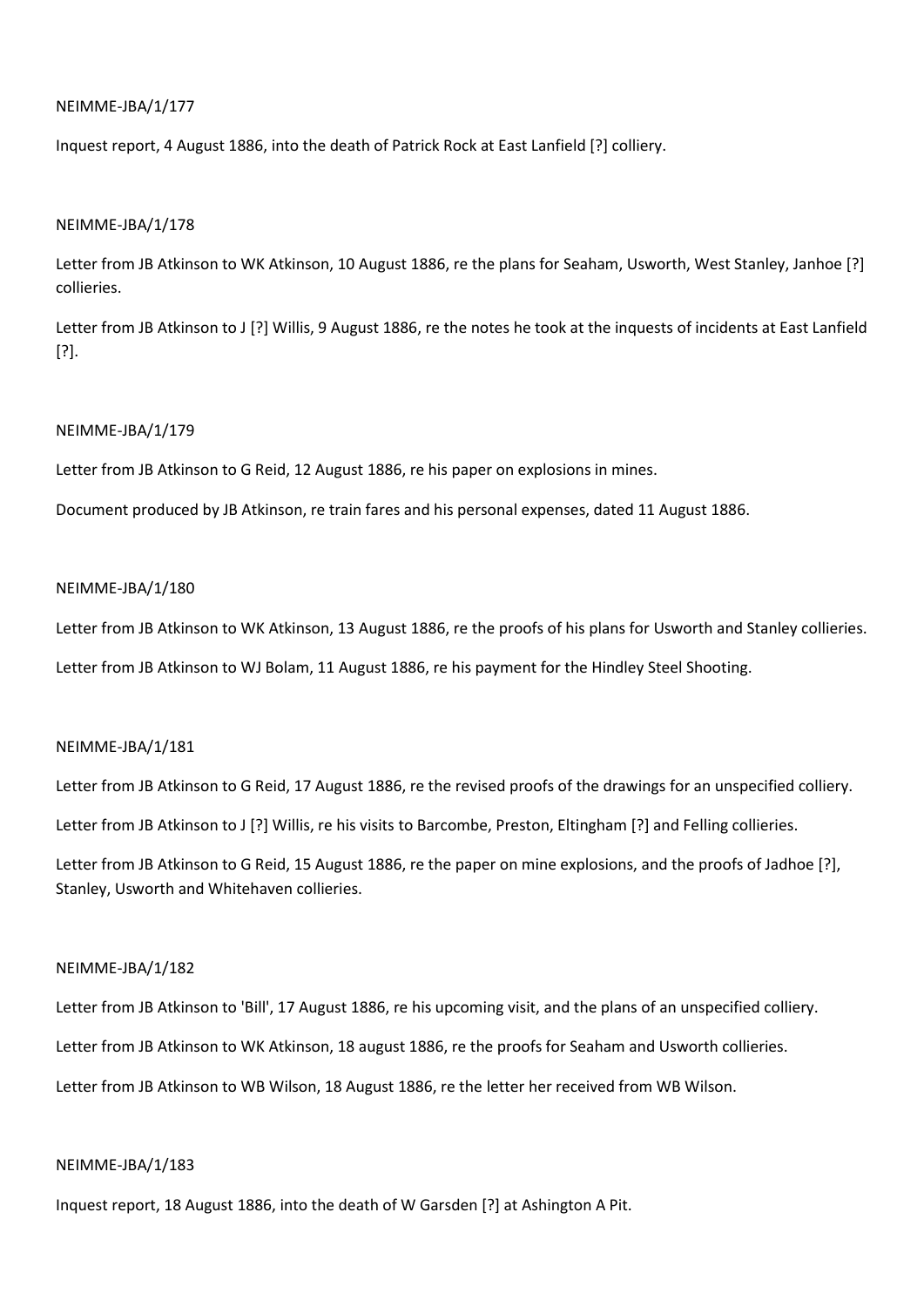Letter from JB Atkinson to J [?] Willis, 23 August 1886, re the notes taken at an inquest at Bedlington, and his observations of East Holywell colliery, Cox Loose colliery and Montagu colliery.

Letter from JB Atkinson to G Reid, re the proofs for Seaham and Usworth collieries.

### NEIMME-JBA/1/185

Letter from JB Atkinson to J [?] Willis, 24 August 1886, re his notes on an accident at South Benwell and the subsequent inquest.

Diagram and description produced by JB Atkinson, re an accident at South Benwell colliery.

### NEIMME-JBA/1/186

Letter from JB Atkinson to Geo Brown, 24 August 1886, re his visit to Shop Pit Leam [?]colliery.

Letter from JB Atkinson to W Robson, 24 August 1886, re his visit to Shop Pit Leam [?] colliery.

### NEIMME-JBA/1/187

Letter from JB Atkinson to J [?] Pringle, 25 August 1886, re his attendance at an inquest.

Letter from JB Atkinson to D Robson, 25 August 1886, re his visit to Leam [?] colliery.

Letter from JB Atkinson to Geo Brown, 25 August 1886, re his visit to the Shop Pit.

Letter from JB Atkinson to Graham Shepherd, 30 August 1886, re the will of Mr Willis.

## NEIMME-JBA/1/188

Letter from JB Atkinson to G Reid, 29 August 1886, re the plans for various collieries. Document describing JB Atkinson's observations of Leam [?] colliery.

## NEIMME-JBA/1/189

Inquest report, 26 August 1886, into the death of Anthony Pearson at Beamish.

## NEIMME-JBA/1/190

Diagrams and descriptions of accidents at Swalwell colliery and Incline Back Dudley [?] colliery.

## NEIMME-JBA/1/191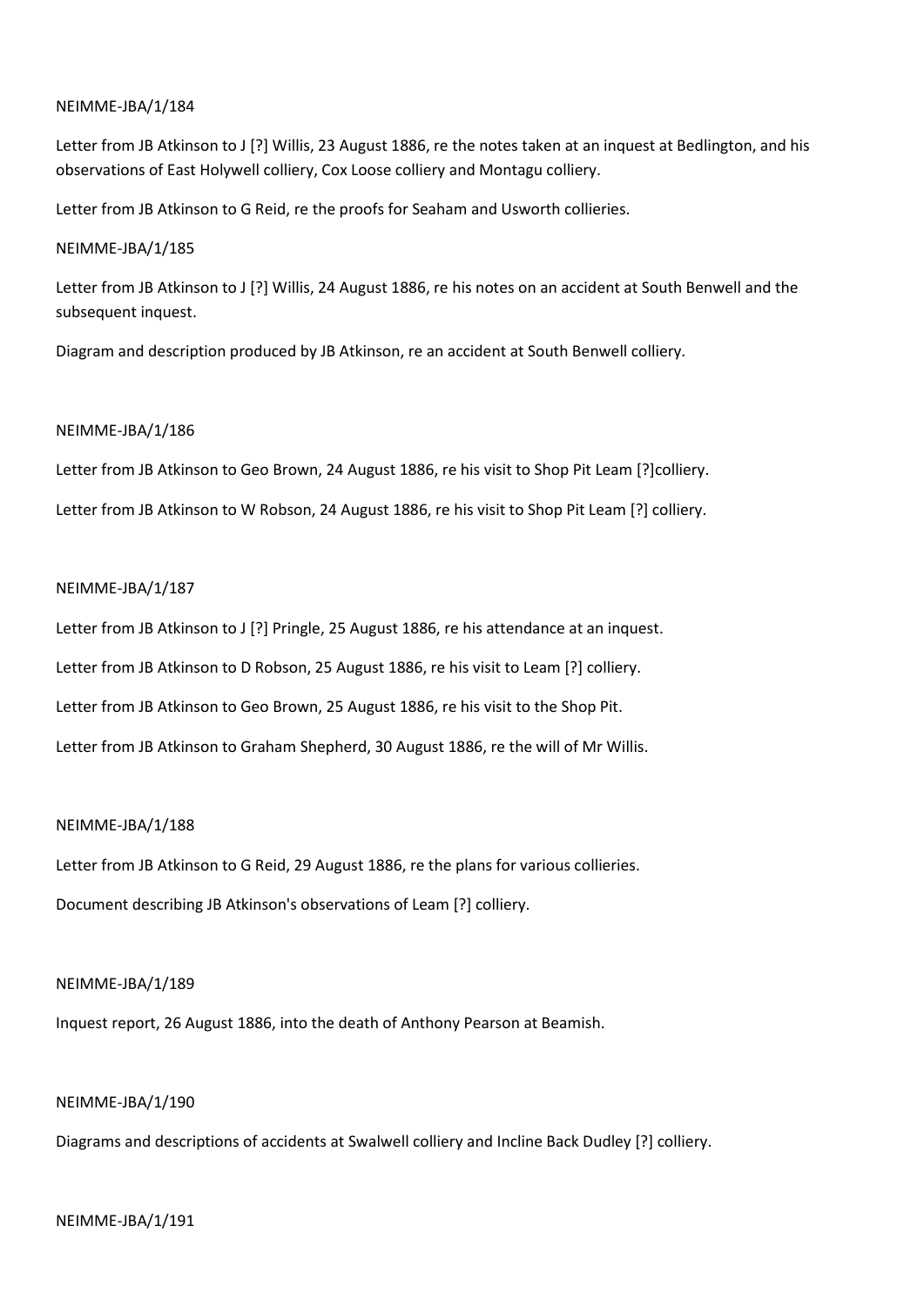Letter from JB Atkinson to WK Atkinson, 29 August 1886, re the final proofs for Seaham and Usworth collieries.

### NEIMME-JBA/1/192

Letter from JB Atkinson to WK Atkinson, 30 August 1886, re the final proofs.

Letter from JB Atkinson to 'Cook', 30 August 1886, game shooting.

#### NEIMME-JBA/1/193

Letter from JB Atkinson to AS Taluen [?], 1 September 1886, the testing of Usworth colliery using Stephenson lamps.

Letter from JB Atkinson to J Willis, 1 September 1886, re his inspection of Usworth colliery using Stephenson lamps. Contains diagram and description of safety lamps.

### NEIMME-JBA/1/194

Three letters from JB Atkinson to WK Atkinson and G Reid, 1 September 1886, re the corrections to the proofs he sent.

#### NEIMME-JBA/1/195

Letter from JB Atkinson to J [?] Willis, 2 September 1886, the discussion of an upcoming job vacancy.

Diagram and description of an explosion at Backworth C Pit, 25 August 1886.

### NEIMME-JBA/1/196-197

Expense account/balance sheet of JB Atkinson, 31 July-31 August 1886.

#### NEIMME-JBA/1/198

Letter from JB Atkinson to J [?] Willis, re his visit to Wardley [?] colliery.

#### NEIMME-JBA/1/199

Letter from JB Atkinson to WK Atkinson, 6 September 1886, the printing of the paper he wrote.

Contents page of the paper he wrote.

Letter from JB Atkinson to WK Atkinson, 5 September 1886, re the paper he wrote.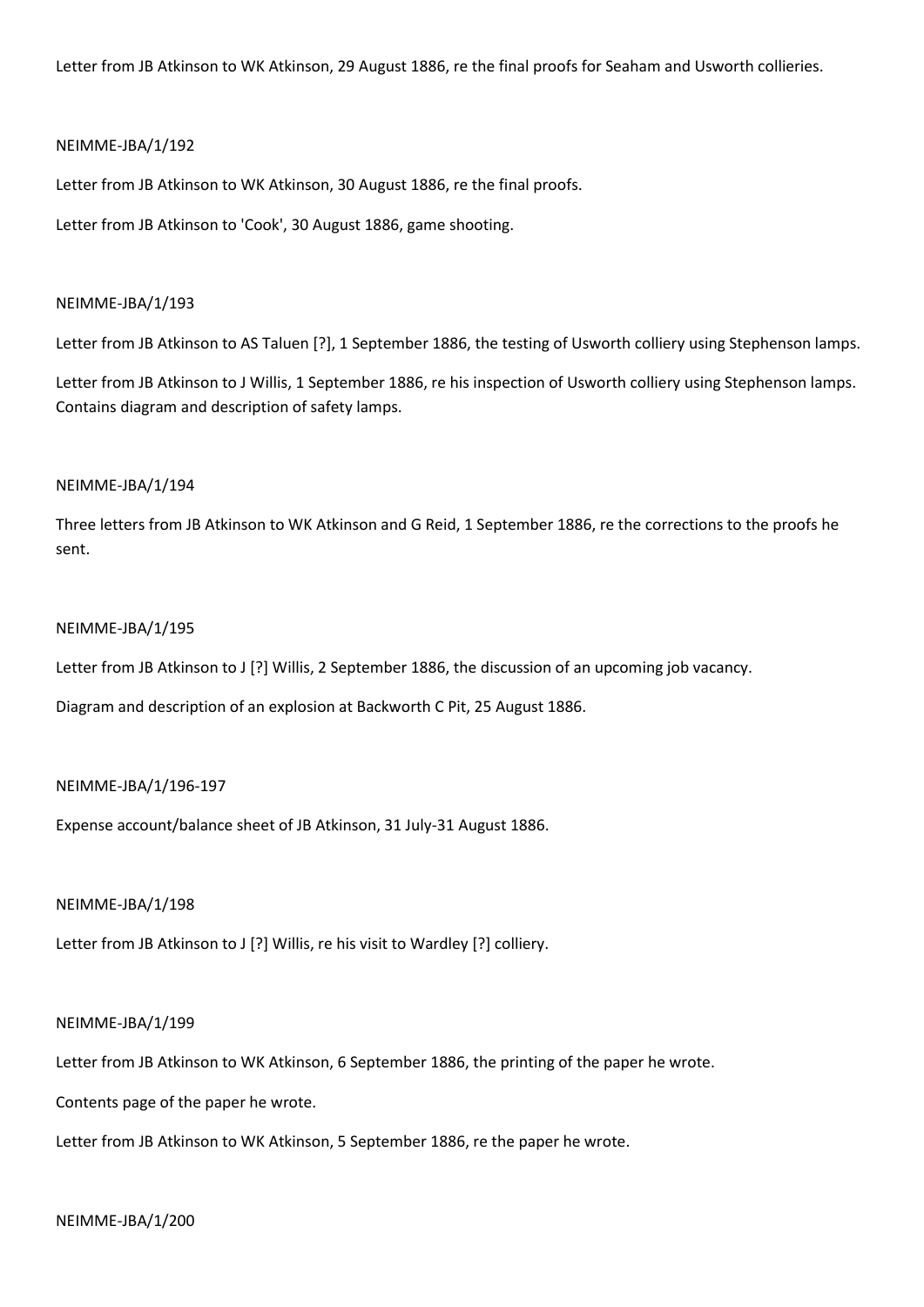Letter from JB Atkinson to G Fellows, 7 September 1886, his upcoming visit.

Letter from JB Atkinson to 'Bill', 7 September 1886, re the plans he has sent to him.

Letter from JB Atkinson to G Reid, 7 September 1886, re the plans for Judhoe [?], Usworth, West Stanley and Whitehaven collieries.

Letter from JB Atkinson to J Bradford, 7 September 1886, inviting Bradford to shoot with him.

Letter from JB Atkinson to J Cook, 7 September 1886, re their plans to shoot.

#### NEIMME-JBA/1/201

Document describing visits to Felling and Coxlodge colliery.

Letter from JB Atkinson to Mr Cheesman, 8 September 1886, re the application of a Mr Charlton for a vacancy at Throckley colliery.

Letter from JB Atkinson to G Reid, 8 September 1886, re the printing of copies of the paper he has written.

#### NEIMME-JBA/1/202

Letter from JB Atkinson to G Fellows, 10 September 1886, re Fellows not being able to go shooting. Letter from JB Atkinson to WK Atkinson, 10 September 1886, corrections to the paper his is writing. Letter from JB Atkinson to G Reid, 9 September 1886, re the corrections to the paper he has written.

#### NEIMME-JBA/1/203

Letter from JB Atkinson to G Reid, 13 September 1886, re the corrections he has made to the paper. Letter from JB Atkinson to GG Atkinson, 11 September 1886, re the appointment of Mr Charlton. Letter from JB Atkinson to J [?] R Atkinson, 11 September 1886, re his observations of Hebburn C Pit.

#### NEIMME-JBA/1/204

Letter from JB Atkinson to WK Atkinson, 15 September 1886, re his corrections to the paper.

#### NEIMME-JBA/1/205

Document describing various explosions.

Letter from JB Atkinson to G Fellows, 15 September 1886, re his upcoming visit.

Letter from JB Atkinson to WK Atkinson, 15 September 1886, re the payment of Reid.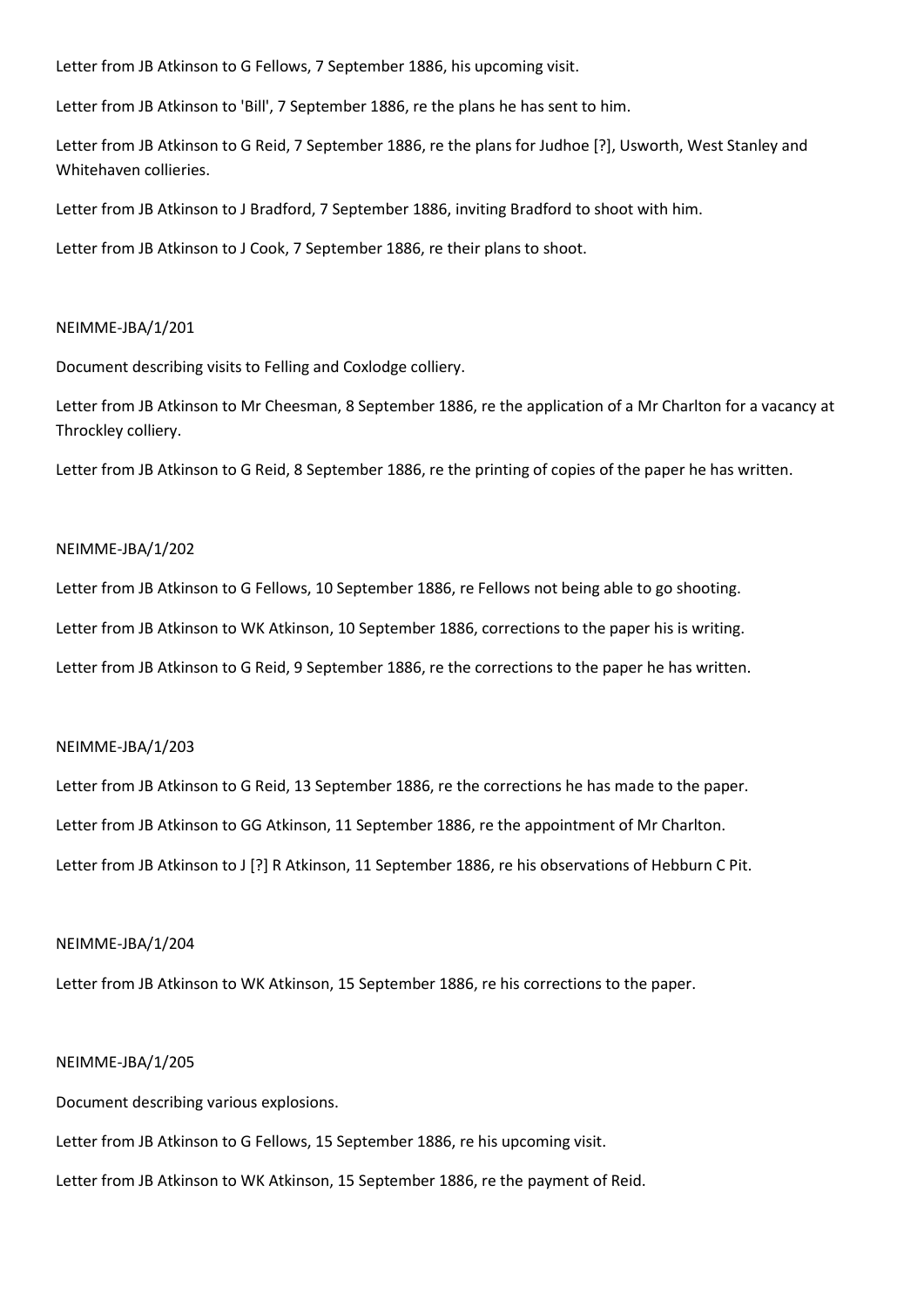Letter from JB Atkinson to G Reid, 18 September 1886, re the corrections to his paper, and the cover for his book.

Letter from JB Atkinson to WK Atkinson, 19 September 1886, re the proofs for the paper.

## NEIMME-JBA/1/207

Letter from JB Atkinson to WK Atkinson, 20 September 1886, re the payment for the printing of the book.

## NEIMME-JBA/1/208

Letter from JB Atkinson to WK Atkinson, 21 September 1886, re the proofs of the paper and corrections made to them.

## NEIMME-JBA/1/209

Proposal for Cammel on Brow Eral [?] Royalty [?].

### NEIMME-JBA/1/210

Letter from JB Atkinson to A Reid, 24 September 1886, re the copies of the pages which complete his book, 'Explosions in Mines'.

Letter from JB Atkinson to A Fellows, 22 September 1886, re the publication of his paper.

Letter from JB Atkinson to J Willis, 22 September 1886, re his visits to and observations of Walbottle, Seghill, Greenside and Dudley collieries.

## NEIMME-JBA/1/211

Letter from JB Atkinson to RG Ousley [?], 26 September 1886, re his visit to Seaton Delaval, resulting from the death of man at the colliery.

Letter from JB Atkinson to WK Atkinson, 26 September 1886, explaining that Loughmans have agreed to sell their book, and it should be also sent to other various newspapers, periodicals and prominent individuals.

## NEIMME-JBA/1/212

Letter from JB Atkinson to J Willis, 28 September 1886, re an accident at Seaton Delaval colliery. Also contains a diagram of the pit.

Letter from JB Atkinson to A Reid, 28 September 1886, requesting 2000 copies of a circular related to his book and three copies of the book bound.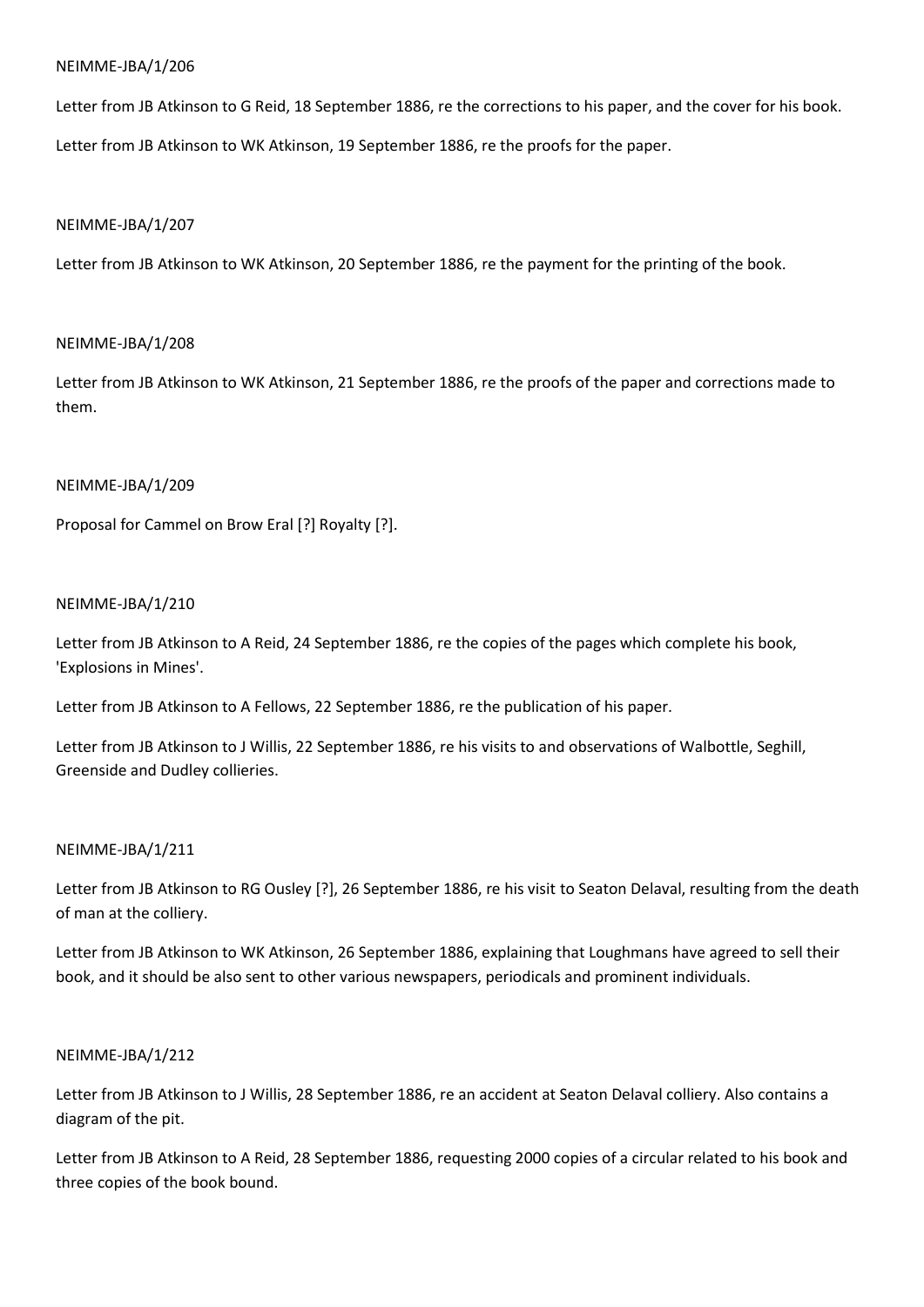Letter from JB Atkinson to WK Atkinson, 28 September 1886, re his order of 2000 circulars, and to whom they will be distributed.

## NEIMME-JBA/1/213

Letter from JB Atkinson to FR Atkinson, 29 September 1886, re congratulating him on his engagement to Jane Buchanan, and his claim to a sum of money.

Letter from JB Atkinson to WK Atkinson (Bill), 29 September 1886, re his visit.

Letter from JB Atkinson to Mr Linsley, re his visit to Seaton Delaval following an accident there.

### NEIMME-JBA/1/214

Letter from JB Atkinson to WK Atkinson, 3 October 1886, re his visit to Shincliffe, and the distribution of their book.

Letter from JB Atkinson to J Willis, 2 October 1886, re notices of fatal accidents and his expense account.

List of periodicals and newspapers to be supplied with a copy of the book, 'Explosions in Mines'.

### NEIMME-JBA/1/215

Inquest report, 30 September 1886, into the death of Thomas Morgan, as a restult of an accident at Cowpea [?] colliery.

## NEIMME-JBA/1/216

Inquest report, 30 September 1886, into the death of George Stephenson and Ronald Porteus, as a result of an accident at Alm [?] Pit.

#### NEIMME-JBA/1/217-8

Expense account/balance sheet of JB Atkinson, 31 August-30 September 1886.

#### NEIMME-JBA/1/219

Two diagrams and descriptions created by JB Atkinson, detailing fatal accidents at Cramlington colliery and Cowpea colliery.

#### NEIMME-JBA/1/220

Letter from JB Atkinson to the editor of 'The Scotsman', 4 October 1886, requesting that the book written by himself and his brother is mentioned in the paper.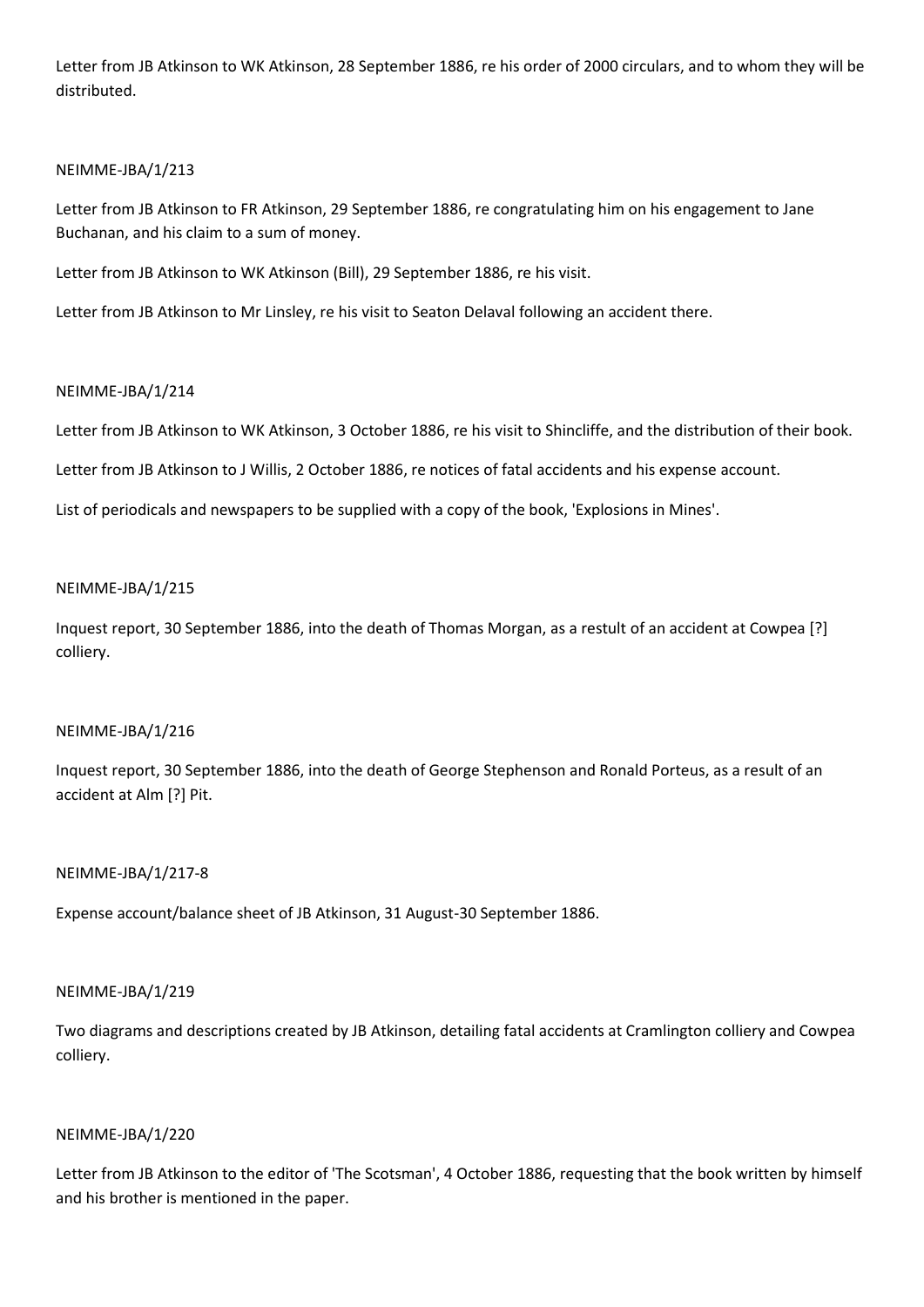Letter from JB Atkinson to the editor of 'Colliery Guardian', 4 October 1886, requesting that the book written by himself and his brother is mentioned in the paper.

Letter from JB Atkinson to the editor of 'Engineering'. 4 October 1886, requesting that the book written by himself and his brother is mentioned in the paper.

## NEIMME-JBA/1/222

Letter from JB Atkinson to the editor of 'Mining Journal', 4 October 1886, requesting that the book written by himself and his brother is mentioned in the paper.

Letter from JB Atkinson to the editor of 'Engineer', 4 October 1886, requesting that the book written by himself and his brother is mentioned in the paper.

Letter from JB Atkinson to the editor of an unspecified periodical/newspaper, 4 October 1886, requesting that the book written by himself and his brother is mentioned in the paper.

## NEIMME-JBA/1/223

Letter from JB Atkinson to the editor of 'Iron and Coal...Review', 4 October 1886, requesting that the book written by himself and his brother is mentioned in the paper.

Letter from JB Atkinson to the editor of the Manchester Guardian, 4 October 1886, requesting that the book written by himself and his brother is mentioned in the paper.

Letter from JB Atkinson to the editor of 'Iron', 4 October 1886, requesting that the book written by himself and his brother is mentioned in the paper.

## NEIMME-JBA/1/224

Letter from JB Atkinson to the editor of 'Nature', requesting that the book written by himself and his brother is mentioned in the paper.

Letter from JB Atkinson to the editor of the Daily Telegraph, 4 October 1886, requesting that the book written by himself and his brother is mentioned in the paper.

Letter from JB Atkinson to Mr DK Lea, 4 October 1886, re where the most complete list of coal mining companies in the UK can be found.

## NEIMME-JBA/1/225

Letter from JB Atkinson to Alex Smith, 5 October 1886, requesting that his circular be sent to the members of Alex Smith's institute (South Staffs and Worcestershire Institute of Mining Engineers).

Letter from JB Atkinson to WK Atkinson, 5 October 1886, the dissemination of their circular to the members of various mining institutes across the country.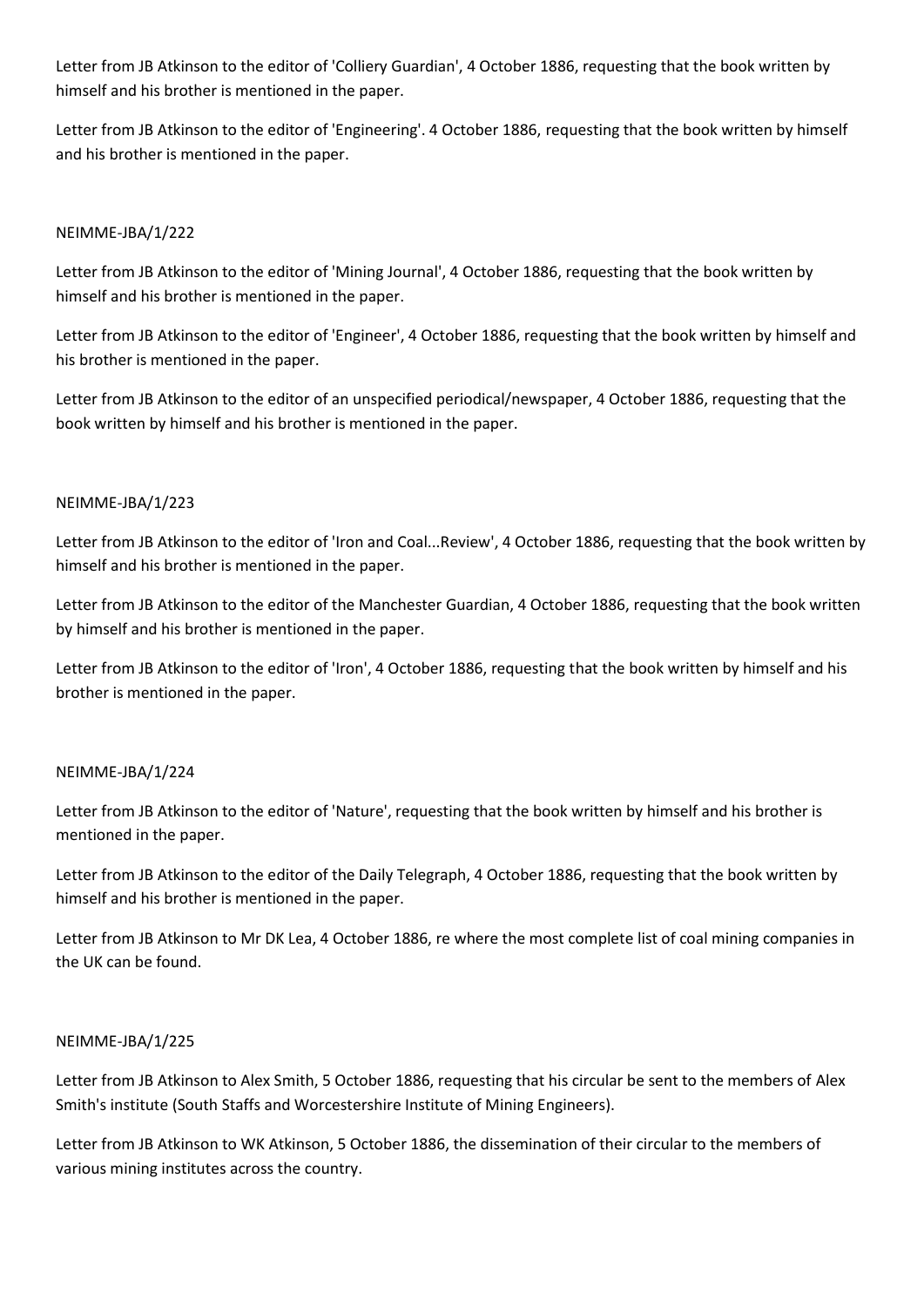Letter from JB Atkinson to WK Atkinson, 8 October 1886, re him sending WK Atkinson two bound copies of the book, and the number of circulars he has distributed thus far.

Letter from JB Atkinson to A Fellow, 7 October 1886, re his upcoming visit.

Letter from JB Atkinson to CF Scott, 7 October 1886, re vacancies for an engineer.

Letter from JB Atkinson to Mr Barrowman of the Mining Institute of Scotland, 5 October 1886, requesting that he distribute his circular to members of his Institute.

## NEIMME-JBA/1/227

Letter from JB Atkinson to WK Atkinson, 11 october 1886, re reviews of their book being published in various papers, and the distribution of circulars to members of various institutes across the UK.

## NEIMME-JBA/1/228

Letter from JB Atkinson to J Longbotham, 11 October 1886, requesting his influence to have the book written by himself and his brother mentioned in the Barnsley, Wigan and Sheffield papers.

Letter from JB Atkinson to the editor of the Coliery Guardian, 11 October 1886, expressing his upset at the paper publishing only a reproduction of a review posted in the Newcastle Chronicle previously.

Letter from JB Atkinson to JL Hotten [?], 11 October 1886, requesting a gallon of whisky.

## NEIMME-JBA/1/229

Letter from JB Atkinson to J Willis, 11 October 1886, re his visit to Wardley colliery, and his observations of Wearmouth, Edgewell and North Biddick collieries.

NEIMME-JBA/1/230

Unspecified handwriting of JB Atkinson.

## NEIMME-JBA/1/231

List of addresses given to A Reid.

## NEIMME-JBA/1/232

Letter from JB Atkinson to James Barrowman, 13 October 1886, him forwarding 500 circulars for his book, so that they can be distributed to the members of Mr Barrowman's institute.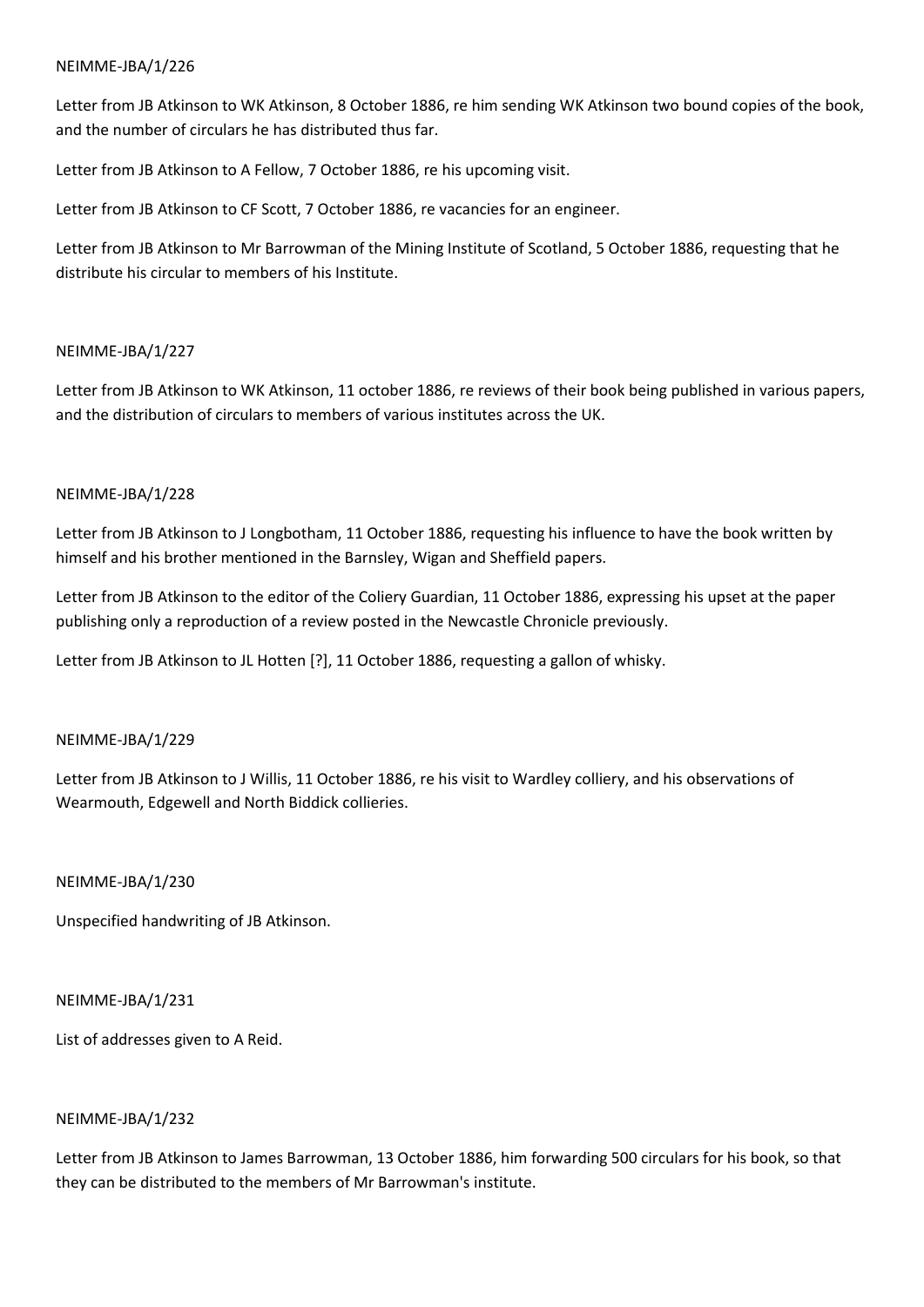Letter from JB Atkinson to A Reid, 13 October 1886, requesting that he forward Mr Barrowman 500 circulars of his book.

## NEIMME-JBA/1/233-4

Overview of the book, 'Explosions in Coal Mines'.

## NEIMME-JBA/1/235

Letter from JB Atkinson to A Reid, 14 October 1886, requesting that he send 500 circulars to James Barrowman.

Letter from JB Atkinson to J Barrowman, asking when the circulars he sent to Mr Barrowman will be distributed to his members.

Letter from JB Atkinson to WK Atkinson, 13 October 1886, re the distribution of the circular.

## NEIMME-JBA/1/236

Letter from JB Atkinson to A Fellows, 15 October 1886, discussing an unspecified problem.

Letter from JB Atkinson to WK Atkinson, 14 October 1886, re the distribution of the circular of the book they have written.

## NEIMME-JBA/1/237

Letter from JB Atkinson to A Reid, 15 October 1886, re the publication of a review of his book in the South Wales Daily newspaper and the Mining Journal.

Letter from JB Atkinson to the editor of Athenean [?], 15 October 1886, requesting that the book written by himself and his brother is mentioned in the paper.

Letter from JB Atkinson to the editor of the South Wales Daily News, 15 October 1886, requesting that the book written by himself and his brother is mentioned in the paper.

NEIMME-JBA/1/238-41

Notes for a review of 'Explosions in Coal Mines'.

## NEIMME-JBA/1/242

Letter from JB Atkinson to A Fellows, 16 October 1886, re his visits to Wardley, Hilda, Benwell, West Wylam and Cramlington collieries. Observations of the sites are detailed.

Letter from JB Atkinson to A Fellows, 17 October 1886, re his upcoming visit.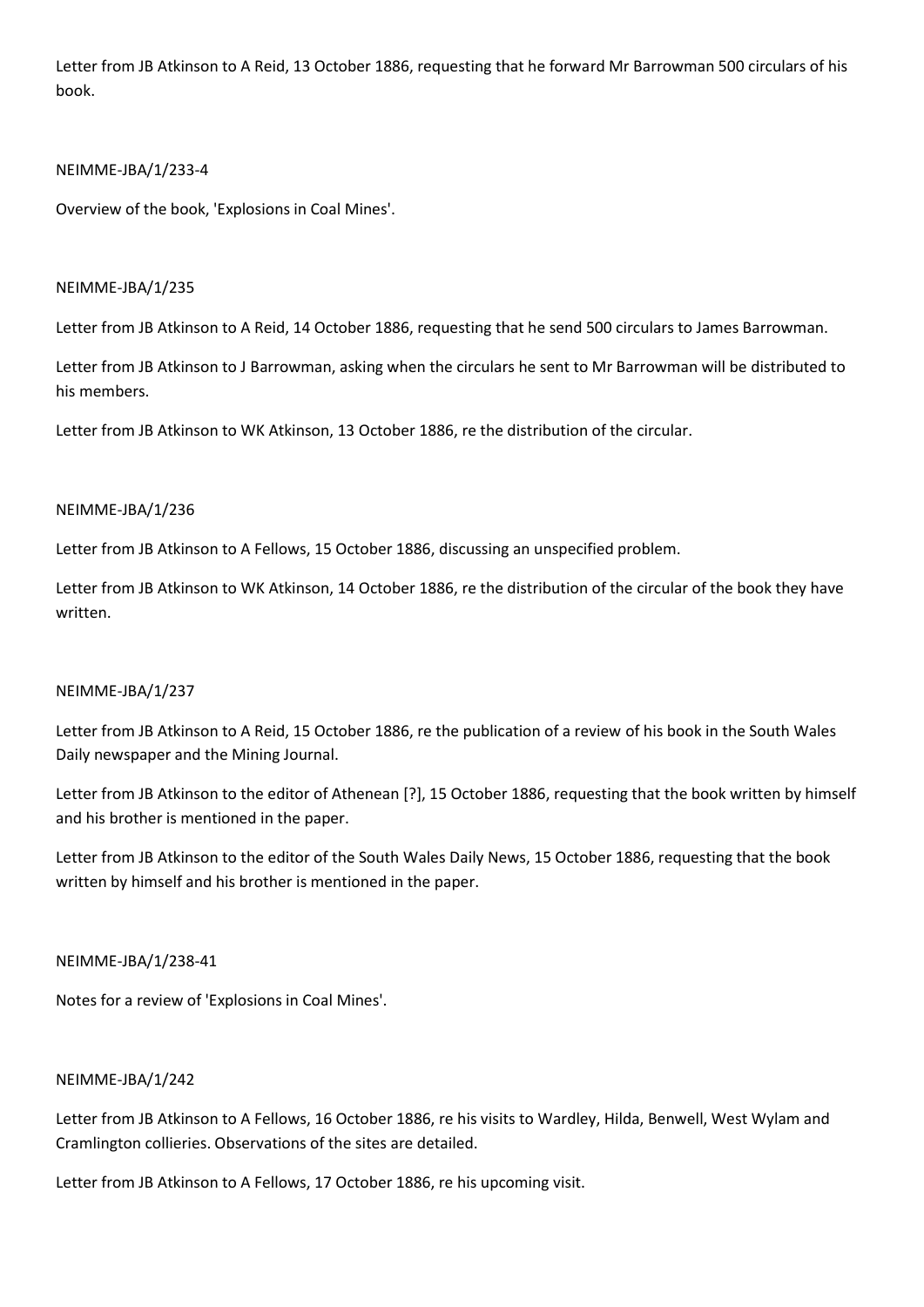Letter from JB Atkinson to Alex Smith, 18 October 1886, thanking Mr Smith for the list of members of his institute he sent him.

Letter of compliments from JB and WK Atkinson to the editor of the Colliery Guardian.

Letter from JB Atkinson to WK Atkinson, re the letter he received from the Colliery Guardian.

## NEIMME-JBA/1/244

Letter from JB Atkinson to A Fellows, 19 October 1886, re his upcoming visit.

Letter from JB Atkinson to H [?] Willis (his aunt), 19 October 1886, regarding her plans for a sum of money paid to her by Mr Graham and Shepherd.

Letter from JB Atkinson to A Reid, 19 October 1886, re the publication of a notice regarding his book in the Staffordshire Advertiser and the Colliery Guardian, requesting a meeting to discuss how well the book is selling.

### NEIMME-JBA/1/245-7

Notes on the book, 'Explosions in Coal Mines'.

### NEIMME-JBA/1/248

Letter from JB Atkinson to WK Atkinson, 21 October 1886, re the reviews of the book and how well it has sold.

Letter from JB Atkinson to Mr J Barrowman, 1886, requesting a further list of people to whom he can send a circular of his book.

Letter and diagram from JB Atkinson to J Longbotham, 20 October 1886, re rough notes to be used for a review.

## NEIMME-JBA/1/249

Letter from JB Atkinson to J Longbotham, 23 October 1886, re the reviews they have recieved from various newspapers and periodicals.

Letter from JB Atkinson to WK Atkinson, 23 October 1886, re the reviews they will be receiving from various newspapers and periodicals.

Letter from JB Atkinson to WK Atkinson, 22 October 1886, re the review their book recived from 'Nature'.

## NEIMME-JBA/1/250

Letter from JB Atkinson to the editor of the Mining Journal, 25 October 1886, re the review placed in the journal, expressing his unhappiness with the review.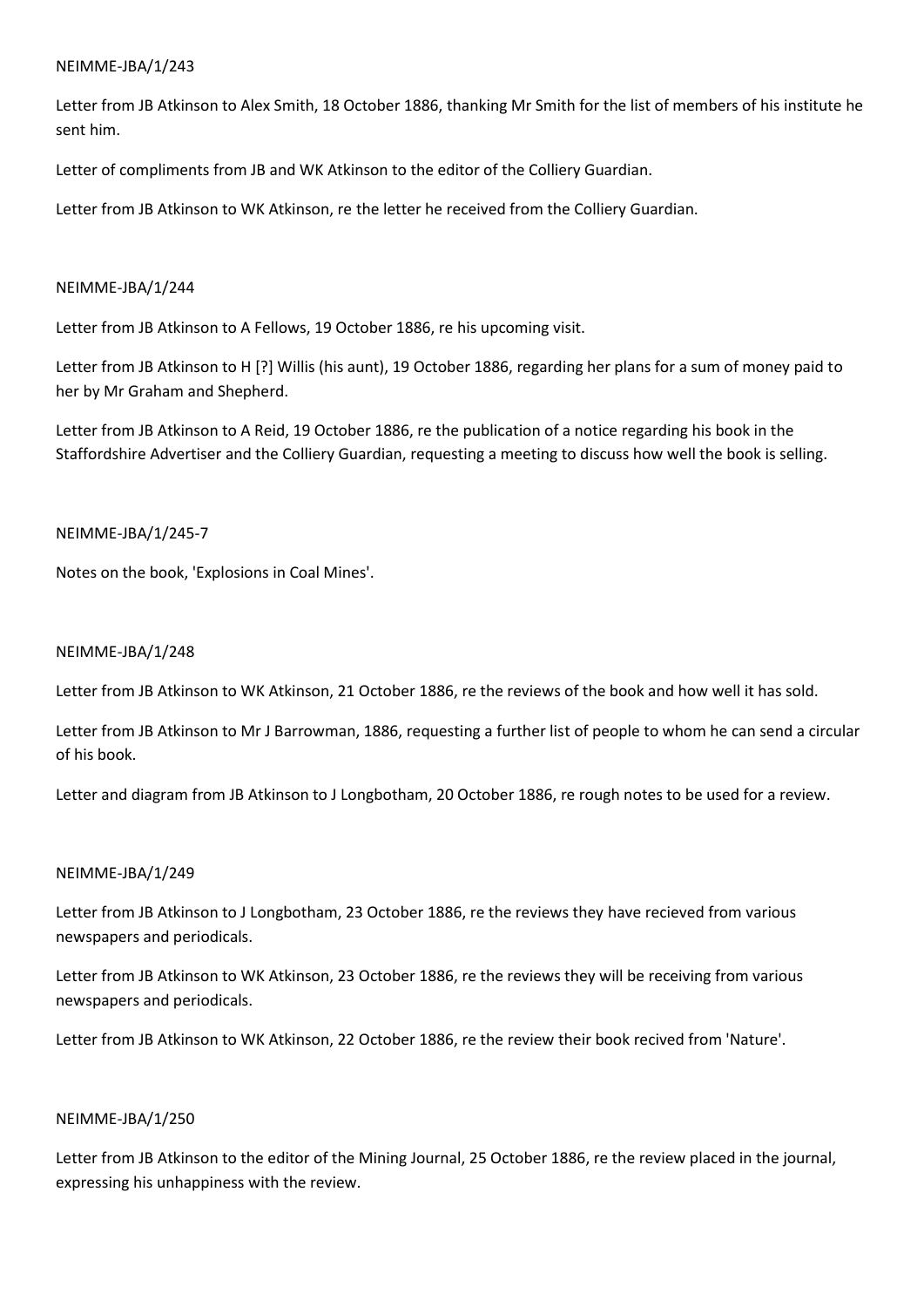Letter from JB Atkinson to WK Atkinson, 24 October 1886, re letters he has written to the Manchester Guardian and the Mining Journal.

Letter from JB Atkinson to J Simpson, 23 October 1886, re his upcoming visit to Heworth colliery, where a fatal accident took place.

## NEIMME-JBA/1/251

Letter from JB Atkinson to the editor of the Manchester Guardian, 25 October 1886, re the review of his book in his newspaper.

Letter from JB Atkinson to Sir FA Abel, 24 October 1886, providing the details of the publisher that published his book, 'Explosions in Coal Mines'.

Letter form JB Atkinson to A Reid, 23 October 1886, re upocoming reviews of his book in various journals, requesting that the book also be sent to WC Garforth.

## NEIMME-JBA/1/252

Letter from JB Atkinson to J Graham, 25 October 1886, requesting his assistance in the event of legal proceedings resulting from the publication of his book.

Letter from JB Atkinson to J Barrowman, 25 October 1886, thanking him for the list of members he sent.

Note detailing payments made for the book 'Explosions in Coal Mines'.

## NEIMME-JBA/1/253

Letter from JB Atkinson to WK Atkinson, 26 October 1886, re the review he has written of their book.

Letter from JB Atkinson to AA Atkinson, 26 October 1886, requesting a character reference for Andrew Hunter.

## NEIMME-JBA/1/254

Letter from JB Atkinson to J Willis, 27 October 1886, re his visits to Choppington, Montagu, Low Fell, Throckley and Heburn collieries. His observations of each site are detailed.

Letter from JB Atkinson to WK Atkinson, 27 October 1886, re their upcoming meeting.

Letter from JB Atkinson to J Robson, 26 October 1886, re the results of coal analysis.

## NEIMME-JBA/1/255

Letter from JB Atkinson to the editor of Colliery Manager, 28 October 1886, requesting that the book written by himself and his brother is mentioned in the paper.

Letter from JB Atkinson to A Reid, 28 October 1886, requesting that copies of his book be sent to the listed editors of newspapers/periodicals.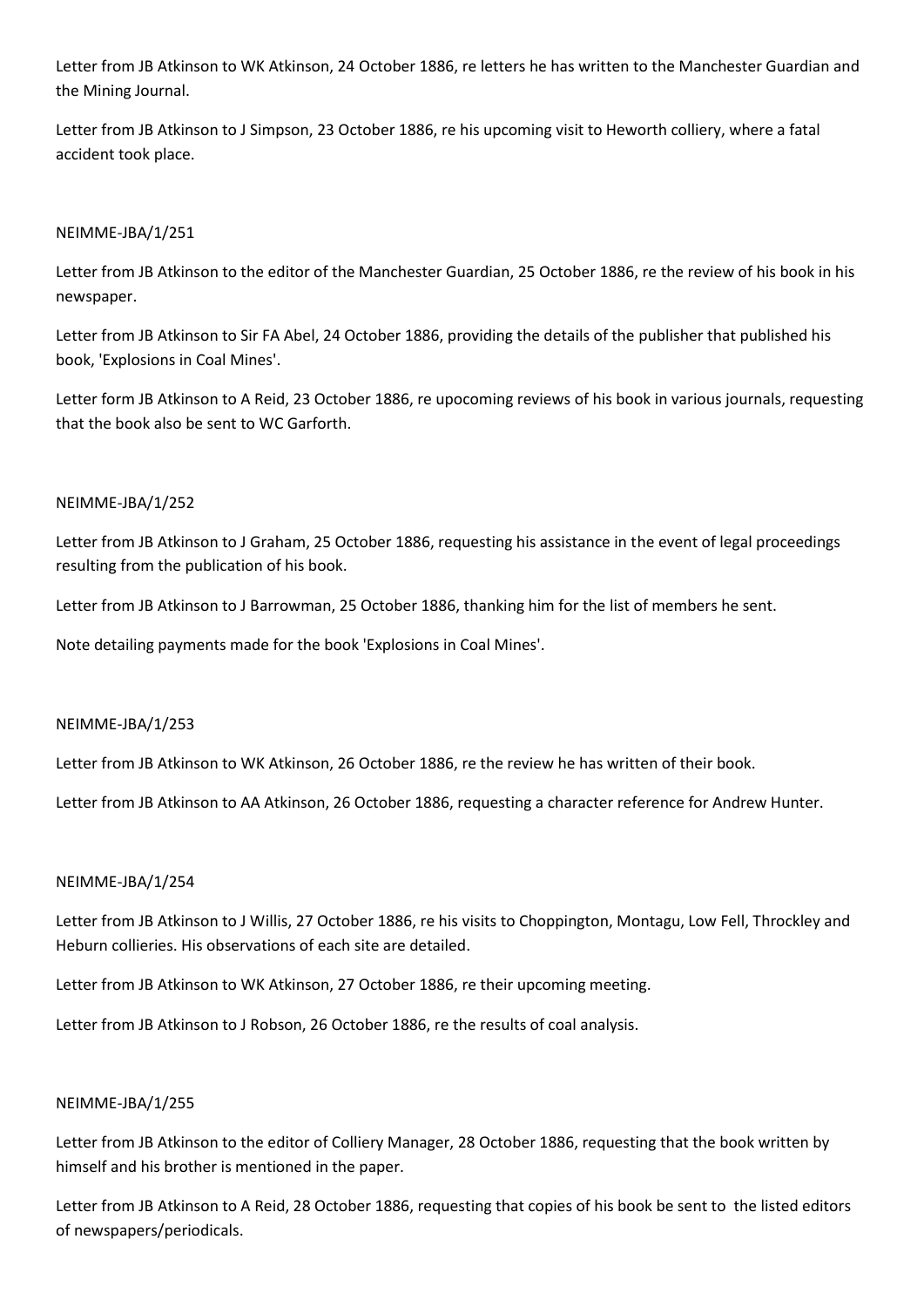Letter from JB Atkinson to the editor of 'Science', requesting that the book written by himself and his brother is mentioned in the journal.

## NEIMME-JBA/1/256

Letter from JB Atkinson to J Jorcey [?], 31 October 1886, re the binding of his books.

Letter from JB Atkinson to Mr Garthenew [?], 30 October 1886, requesting the details of other published works on mining.

Letter from JB Atkinson to the managing editor of Engineering Mining Journal, 28 October 1886, requesting that the book written by himself and his brother is mentioned in the journal.

## NEIMME-JBA/1/257-8

Expense account/balance sheet of JB Atkinson, 30 September-30 October 1886.

## NEIMME-JBA/1/259

Letter from JB Atkinson to WK Atkinson, 31 October 1886, re the review of their book written by the Colliery Guardian.

Diagram and description written by JB Atkinson, detailing an accident at Throckley colliery.

## NEIMME-JBA/1/260

Letter from JB Atkinson to J Willis, 30 October 1886, re his visit to Throckley colliery where a fatal accident occurred. He also details his visits ot Acomb and Wylam Faresfield collieries, and his observations of each site.

Letter from JB Atkinson to J Longbotham, 31 October 1886, re the reviews of the book he has written published by various newspapers.

## NEIMME-JBA/1/261

Diagram and description of the collection of samples of coal mine dust.

## NEIMME-JBA/1/262

Letter from JB Atkinson to WK Atkinson, 2 November 1886, re the reviews of the book they have written together.

## NEIMME-JBA/1/263

Letter from JB Atkinson to A Reid, 3 November 1886, requesting that a copy of his book, 'Explosions in Mines' is forwarded to WF Howard, secretary of the Chesterfield and Midland [?] Counties Institution of Engineers.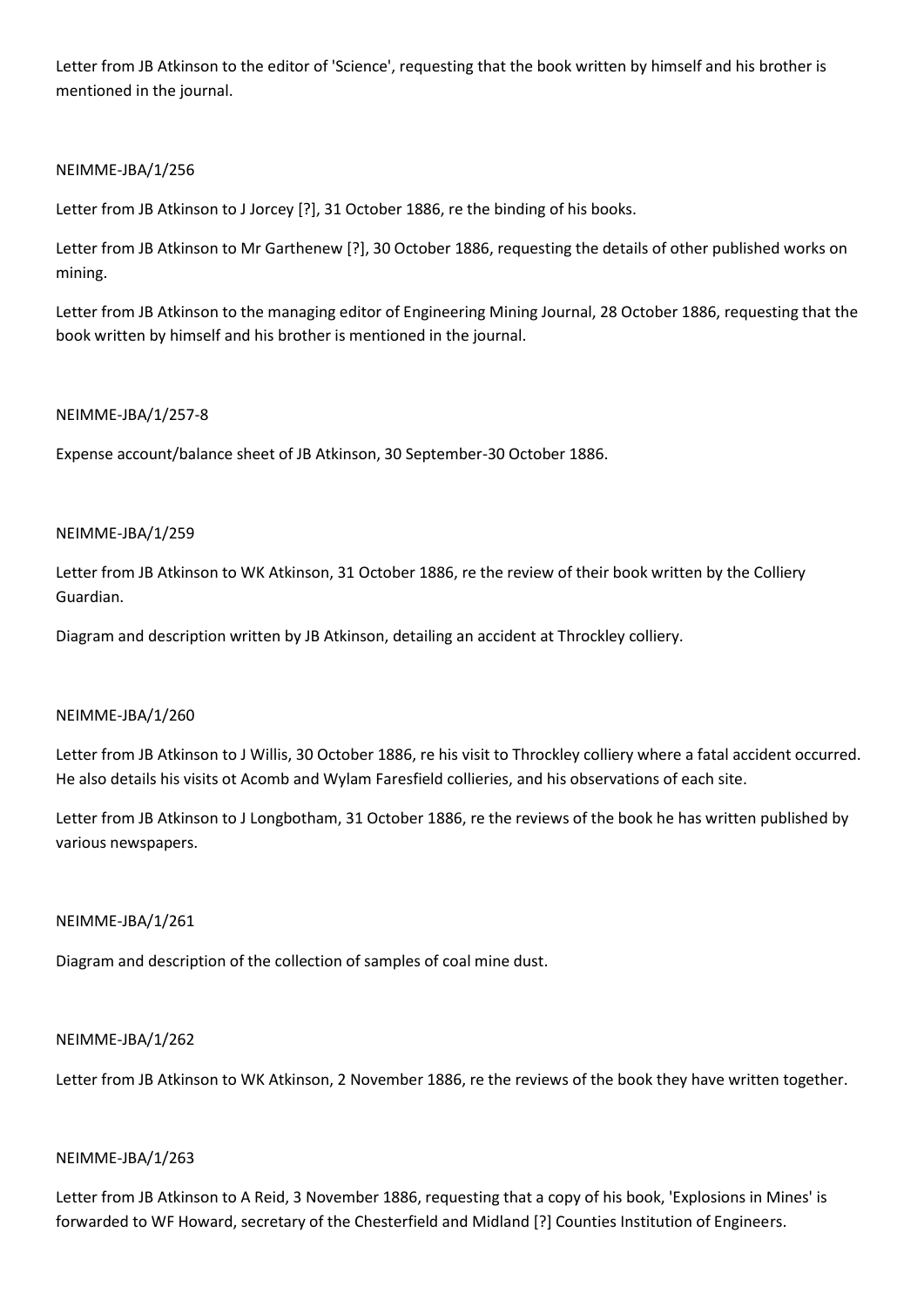Letter from JB Atkinson to WK Atkinson, 3 November 1886, re the numbers of sales of their book made thus far.

### NEIMME-JBA/1/264

Letter from JB Atkinson to WF Howard, 3 November 1886, explaining that a copy of his book will be sent to him at the Chesterfield and Midland [?] Counties Institution of Engineers.

Letter from JB Atkinson to Captain Hewton, 3 November 1886, requesting information regarding institutions in North Shields that take and keep records of the weather from 1880.

Letter from JB Atkinson to Mrs Atkinson (his mother), 3 November 1886, re the money that Mr Reid owes to him, and the success of the book he has written.

#### NEIMME-JBA/1/265

Letter from JB Atkinson to Mrs Atkinson (his mother), 7 November 1886, re his upcoming visit.

Letter from JB Atkinson to A Heywood, 5 November 1886, re him reading a paper on Highous [?] Colliery Explosions.

Note detailing the location of the Delaval Benwell colliery.

#### NEIMME-JBA/1/266

Letter from JB Atkinson to J Willis, 8 November 1886, re his visits to Seaton Delaval, Fourstones, Preston, South Pelaw and Felling Collieries. Observations of each site are detailed.

Letter fromb JB Atkinson to J Bradford, 7 November 1886, re his plans to go shooting.

Letter from JB Atkinson to C Tennant, 7 November 1886, re his plans to go shooting.

#### NEIMME-JBA/1/267

Letter from JB Atkinson to J Cook, 9 November 1886, inviting Mr Cook to go shooting with him.

Letter from JB Atkinson to J Bradford, 9 November 1886, re his plans to go shooting.

Description of an accident at Seaton Delaval Colliery, 25 October 1886.

### NEIMME-JBA/1/268

Letter from JB Atkinson to J Gildchrist, 9 November 1886, inviting Mr Gildchrist to go shooting with him.

Letter from JB Atkinson to the editor of the Barnsley Chronicle, 9 November 1886, re the review of his book placed in his newspaper.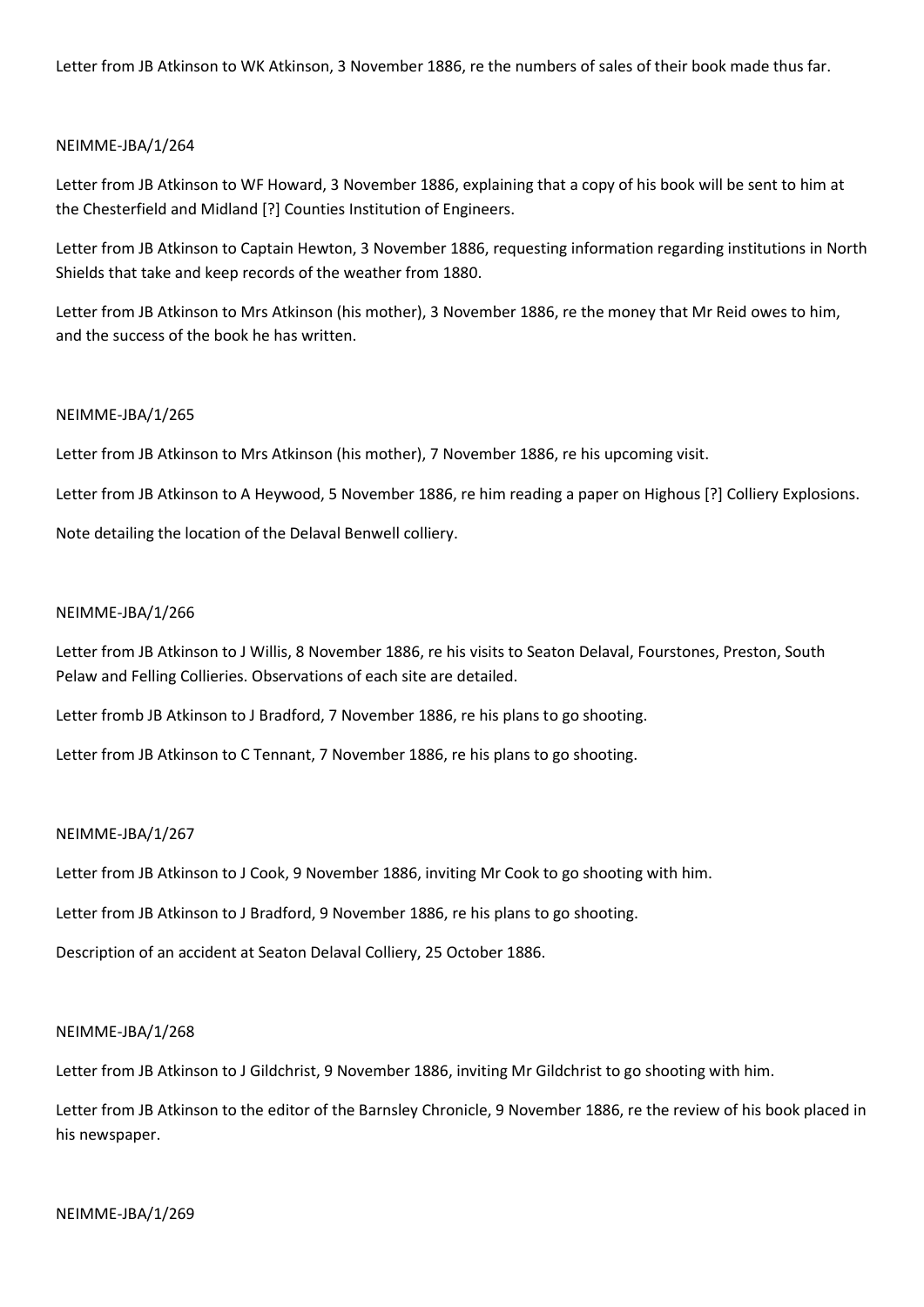Letter from JB Atkinson to G Fellow, 9 November 1886, re his upcoming visit.

Letter from JB Atkinson to WK Atkinson, 9 November 1886, re the reviews of their book placed in various newspapers/periodicals.

### NEIMME-JBA/1/270

Letter from JB Atkinson to J Robson, 9 November 1886, re his plans to go shooting.

Letter from JB Atkinson to Captain Newton, 9 November 1886, thanking him for the information he provided him regarding the meteorological office.

Note written by JB Atkinson, 10 November 1886, detailing documents he has received.

#### NEIMME-JBA/1/271

Letter from JB Atkinson to Mr Luisley [?], 13 November 1886, re his upcoming visit to Cramlington.

Letter from JB Atkinson to WF Howard (secretary of the Chesterfield and Midland Counties Institution of Engineers), 10 November 1886, thanking him for the volume of proceedings he received.

Letter from JB Atkinson to WF Howard, 10 November 1886, re the purchase of a book about local mining.

### NEIMME-JBA/1/272

Inquest report, 12 November 1886, into the death of William Wright at Springwell colliery.

Letter from JB Atkinson to WK Atkinson, 14 November 1886, re information regarding an explosion at Ketton colliery.

#### NEIMME-JBA/1/273

Descriptions and diagrams written by JB Atkinson, detailing an explosion at Seaton Delaval and an fatal accident by a fall of stone at Springwell colliery.

#### NEIMME-JBA/1/274

Letter from JB Atkinson to the editor of the Durham County Advertiser, 16 November 1886, requesting that the enclosed letter be placed in the columns of the paper.

Letter from JB Atkinson to J Willis, 15 Novemeber 1886, re the enclosed documents concerning accidents at Seaton Delaval and Springwell collieries, and his visits to various collieries.

Letter from JB Atkinson to WK Atkinson, 15 November 1886, re the reviews of their book being placed in various newspapers.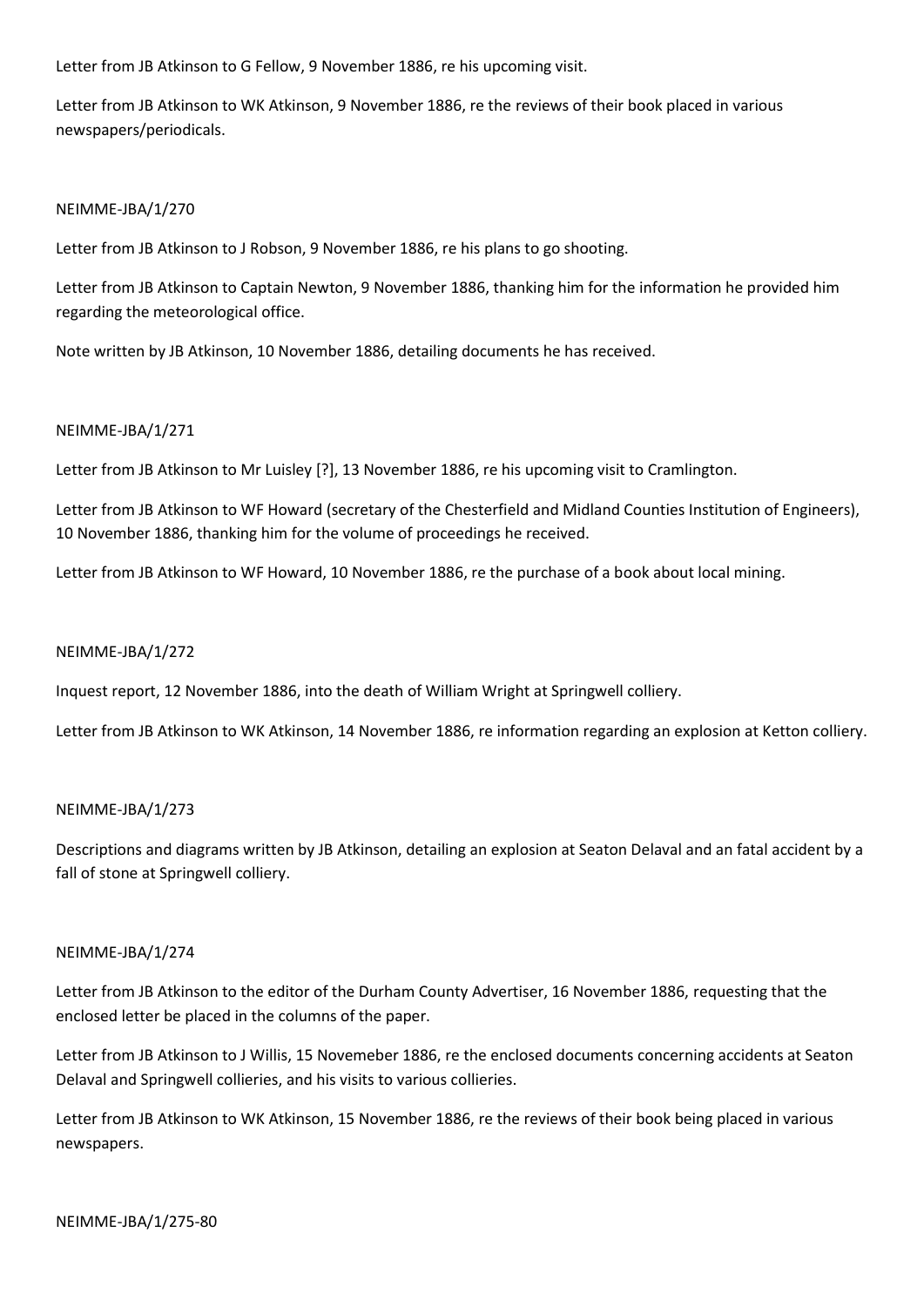Letter sent by 'A' to the editor of the Durham County Advertiser, 16 November 1886.

### NEIMME-JBA/1/281

Letter from JB Atkinson to J Gilchrist, 16 November 1886, re his upcoming visit.

Inquest report, 16 November 1886, into the death of Robert Cockburn at Ouston colliery.

#### NEIMME-JBA/1/282

Descriptions and diagrams of fatal accidents at Ouston and Cramlington colliery.

#### NEIMME-JBA/1/283

Letter from JB Atkinson to WK Atkinson, 21 November 1886, re their letter being printed in various papers. and an explosion at Seaham.

Letter from JB Atkinson to Mrs Atkinson (his mother), 19 November 1886, regarding the money Mr Reid owes her.

#### NEIMME-JBA/1/284

Letter from JB Atkinson to Mr Bates, 21 November 1886, re his upcoming visit to West Wylam colliery.

Letter from JB Atkinson to the secretary of the Royal Meteorological Society, requesting meteorological observations taken in Durham and Cumberland between 1880 and 1885.

Letter from JB Atkinson to J Willis, 20 November 1885, re his visit to Heddon and Heburn collieries, detailing his observations of each site.

## NEIMME-JBA/1/285-6

List of mathematical calculations and descriptions of how these are applies to various explosions.

#### NEIMME-JBA/1/287-8

Description of an explosion of 'march gas in fine damp' [?].

### NEIMME-JBA/1/289

Report written by JB Atkinson of a fatal accident at West Wylam colliery, detailing his observations of the area where it occurred.

Letter from JB Atkinson to Mrs GA [?] Atkinson (his mother), 23 November 1886, re the cheque he has enclosed with the letter, and the money Mr Reid owes her.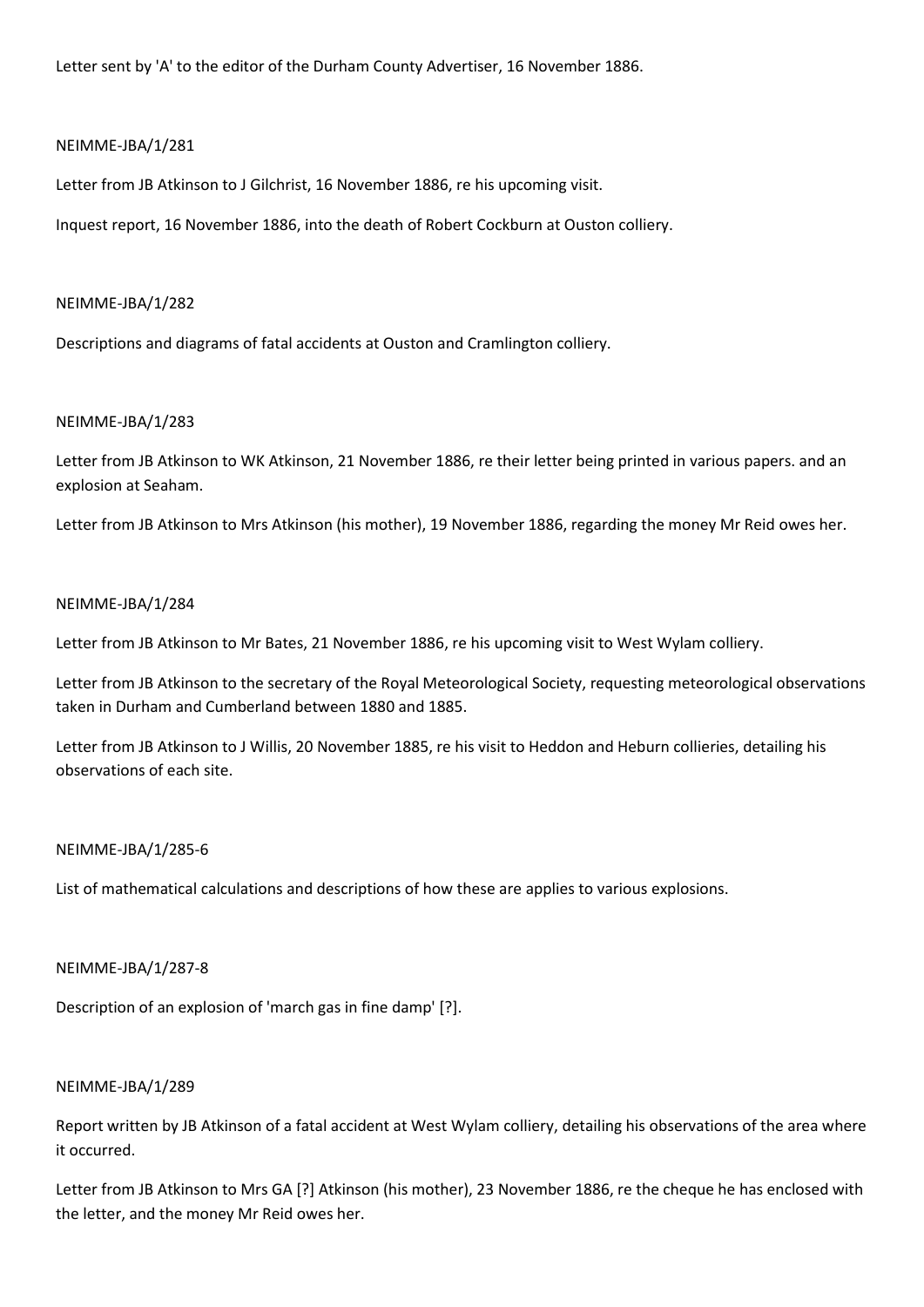Letter from JB Atkinson to Mr Armstrong, 23 November 1886, re his plans to shoot grouse before the season is over.

### NEIMME-JBA/1/290

Letter from JB Atkinson to W Marviott [?], 25 November 1886, thanking him for the meteorological observations he received.

Letter from JB Atkinson to WK Atkinson, 25 November 1886, requesting information regarding the behaviour of gases.

Letter from JB Atkinson to the editor of the South Wales Daily News, 25 November 1886, requesting that he send him the copies of the issues of the newspaper that contain notices of his book, 'Explosions in Coal Mines'.

### NEIMME-JBA/1/291

Letter from JB Atkinson to J Longbotham, 28 November 1886, re the reviews of his book that were published in various newspapers.

Letter from JB Atkinson to R Ousley, 27 November 1886, re his upcoming visit to Hartley Pit.

### NEIMME-JBA/1/292

Letter from JB Atkinson to the managing editor of the Engineering and Mining Journal, New York, 27 November 1886, re the review of his book published by this journal.

### NEIMME-JBA/1/293

Letter from JB Atkinson to A Fellows, 28 November 1886, re his plans to go shooting.

Letter from JB Atkinson to W Galloway, 28 November 1886, requesting the details of newspapers in South Wales which would be likely to mention his book.

#### NEIMME-JBA/1/294

Letter from JB Atkinson to Mr John Armstrong, 28 November 1886, re his upcoming visit.

Letter from JB Atkinson to J Gilchrist, 28 November 1886, re his upocoming visit, debating whether to use the cart, or drive.

Letter from JB Atkinson to J Bradford, 28 November 1886, re his plans to shoot.

#### NEIMME-JBA/1/295

Letter from JB Atkinson to WK Atkinson, 28 November 1886, re the reviews placed in the columns of various newspapers.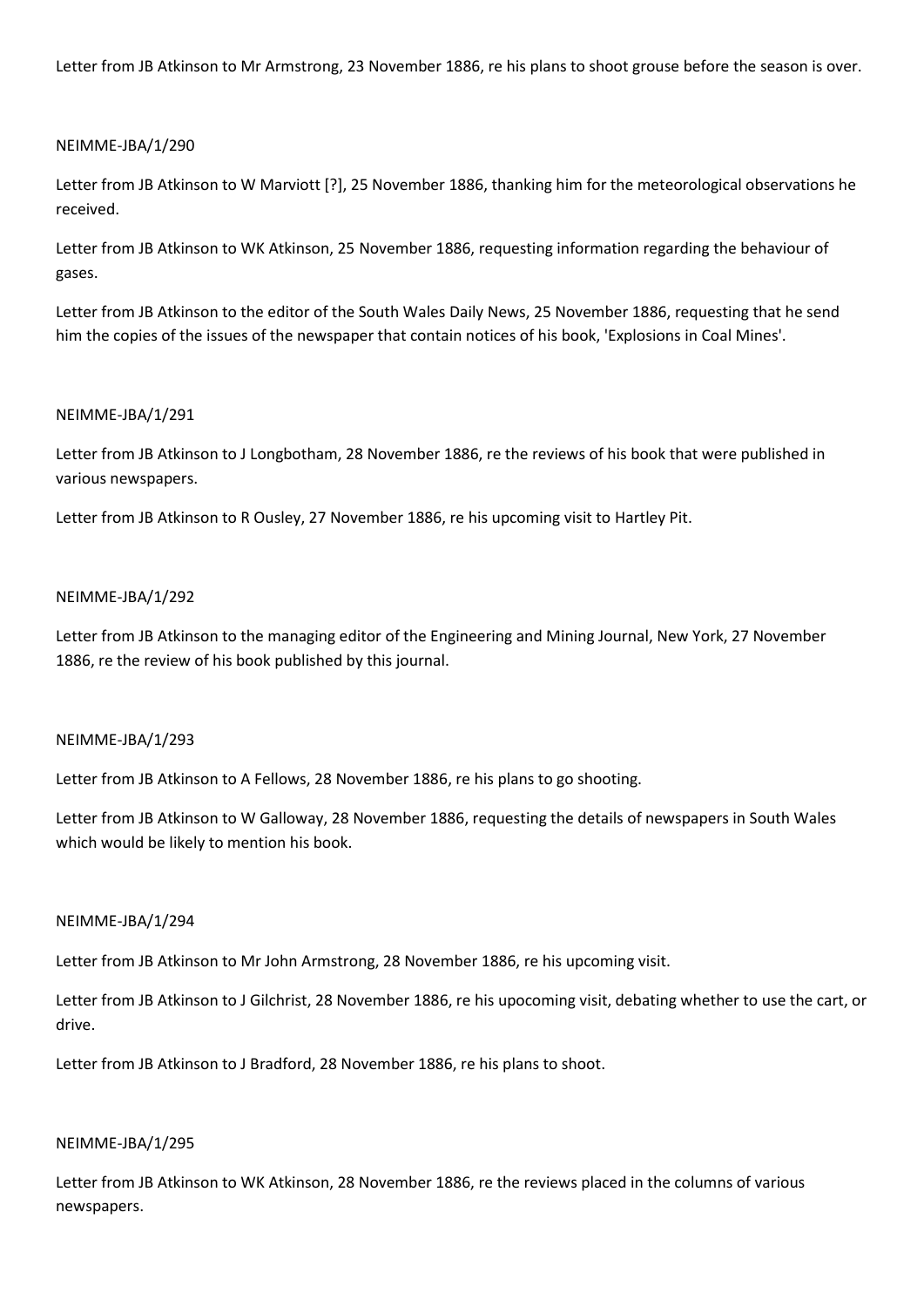Letter from JB Atkinson to J Willis, 27 November 1886, re his upcoming visit to Hartley Pit, to inspect the place where an accident occurred, and his notes regarding a fatal accident at West Wylam colliery. Also details his obeservations of Walbottle, Elbingham [?] and Low Fell collieries.

## NEIMME-JBA/1/296

Letter from JB Atkinson to J Gilchrist, 1 December 1886, re his upcoming visit to Bellingham.

Letter from JB Atkinson to A Fellows. 1 December 1886, re his upcoming visit to Bellingham with Mr Cook and Mr Gilchrist.

Letter from JB Atkinson to Mr Armstrong, 1 December 1886, apologising for not being able to go to Hindley Steel.

#### NEIMME-JBA/1/297

Letter from JB Atkinson to JG Kaye, 2 December 1886, re his insurance payment.

Letter from JB Atkinson to A Fellows, 2 December 1886.

Letter from JB Atkinson to WK Atkinson, 2 December 1886, re his upcoming visit to Shincliffe.

#### NEIMME-JBA/1/298

Inquest report, 1 December 1886, into the death of John William Hash [?], resulting from an accident at Wearmouth colliery.

## NEIMME-JBA/299-300

List of parliamentary papers relating to mining.

### NEIMME-JBA/1/301-2

Expense account/balance sheet of JB Atkinson between 31 October and 30 November 1886.

#### NEIMME-JBA/1/303

Descriptions and diagrams detailing fatal accidents at Usworth and Seaton Delaval collieries.

### NEIMME-JBA/1/304

Inquest report, 3 December 1886, into the death of Thomas Martin at Usworth colliery.

Notes written by JB Atkinson, re a fatal accident at Wearmouth colliery.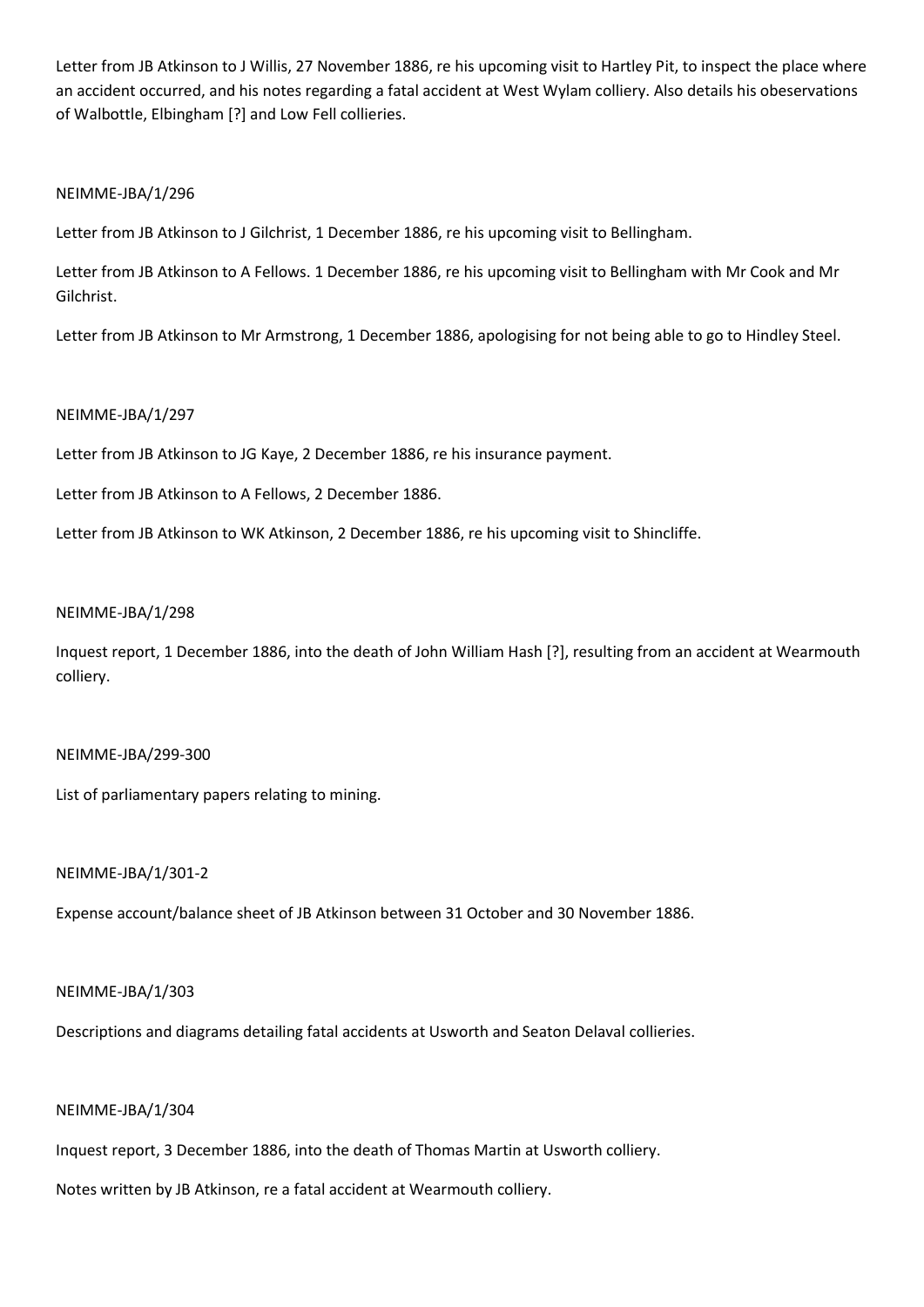Letter from JB Atkinson to W Galloway, 5 December 1886, re the sending of his book to the Western Mail.

Letter from JB Atkinson to J Willis, 5 December 1886, re fatal accidents at Seaton Delaval, Wearmouth and Usworth collieries, and his visits to Usworth and Glenmore collieries.

## NEIMME-JBA/1/306

Letter from JB Atkinson to the editor of the Western Mail, 7 December 1886, requesting that his book be mentioned in the columns of his newspaper.

Letter from JB Atkinson to J Gilchrist, 7 December 1886, re his plans to go shooting.

Letter from JB Atkinson to Mr Adamson [?], 5 December 1886, enclosing extracts of his book which may be of use to him, re the effects of explosions on humans.

## NEIMME-JBA/1/307-10

Description and observations of Glenmore colliery.

## NEIMME-JBA/1/311

Letter from JB Atkinson to J Lishman, 10 December 1886, the testing of the air at Glenmore colliery.

Letter from JB Atkinson to CG Rhodes, 10 December 1886, re an explosion at Oaks colliery.

## NEIMME-JBA/1/312

Inquest report, 11 December 1886, into the death of Les [?] Fenwick at Cowpea [?] colliery.

## NEIMME-JBA/1/313

Letter from JB Atkinson to J Graham, 12 December 1886, re his visit to Altofts [?] colliery.

Letter from JB Atkinson to J Willis, 11 December 1886, re his notice of an accident at Cowpea colliery and letter of complaint from Usworth colliery. Also details his visits to and observations of Glenmore, Altofts [?] and Throckley collieries.

Letter of complaint from Usworth colliery.

### NEIMME-JBA/1/314

Letter from JB Atkinson to WK Atkinson, 12 December 1886, re the explosion at Glenmore colliery.

Letter from JB Atkinson to J Gerrard, 12 December 1886, re his payment.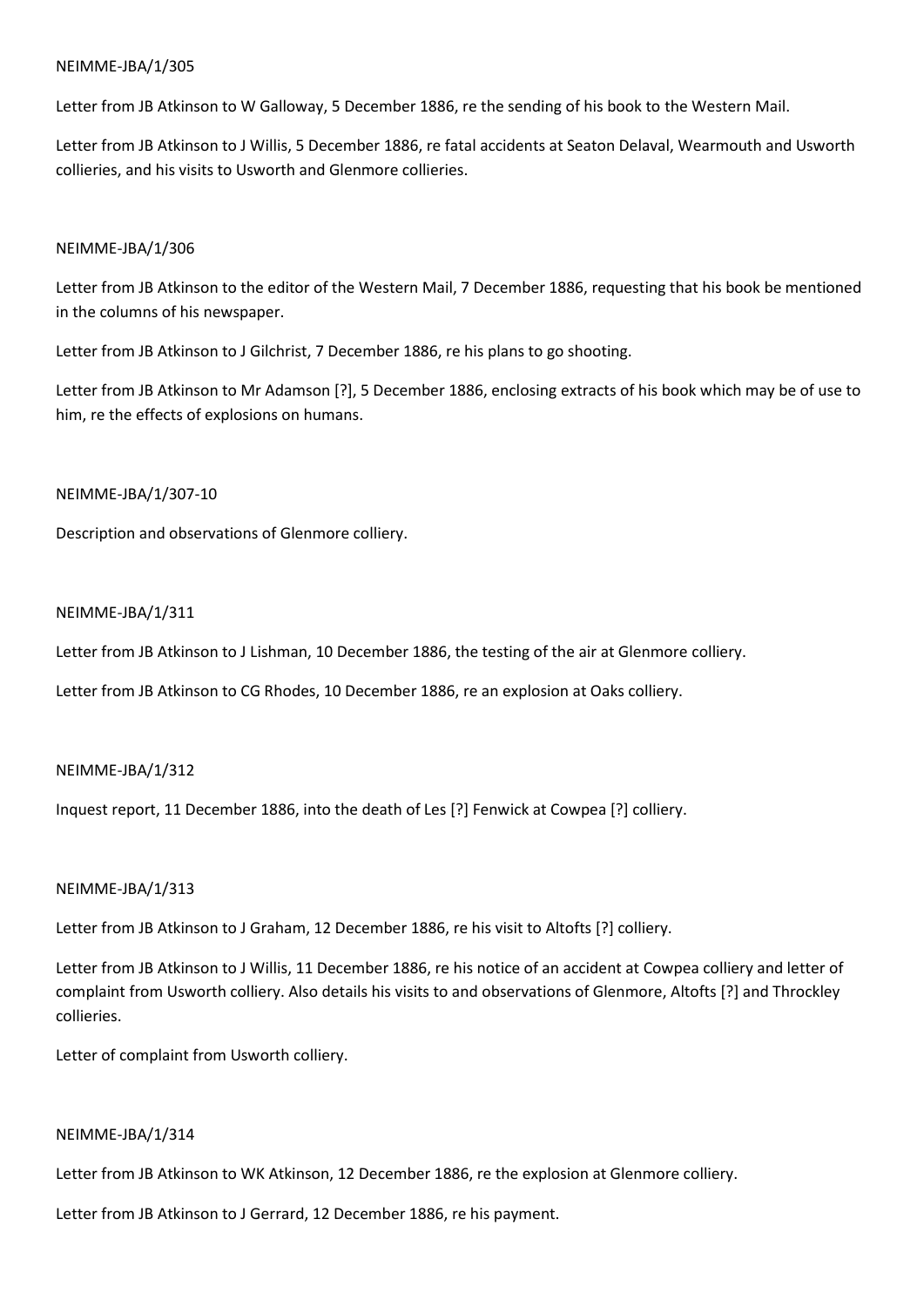Description of a fatal accident at Cowpea colliery.

### NEIMME-JBA/1/315-6

Descriptions and diagrams of an accident at Glenmore pit.

## NEIMME-JBA/1/317

Letter from JB Atkinson to A Reid, 14 December 1886, requesting that he forward a copy of his book to Mr CG Rhodes.

Letter from JB Atkinson to J Robson, 13 December 1886, re his payment for shooting.

## NEIMME-JBA/1/318-9

Description and diagram of Glenmore colliery.

## NEIMME-JBA/1/320

Letter from JB Atkinson to WK Atkinson, 14 December 1886, re his earlier visit to Glenmore.

### NEIMME-JBA/1/321-2

Inquest report, 18 December 1886, into the death of Felix Decline [?] at Usworth colliery.

### NEIMME-JBA/1/323-4

Description and diagram of Glenmore colliery.

Letter from JB Atkinson to J Willis, 20 December 1886, re his visits to Hebburn, Stella and Glenmore collieries.

### NEIMME-JBA/1/325

Diagrams and descriptions of fatal accidents at Usworth and Dipton collieries.

### NEIMME-JBA/1/326

List of questions regarding a mining explosion.

## NEIMME-JBA/1/327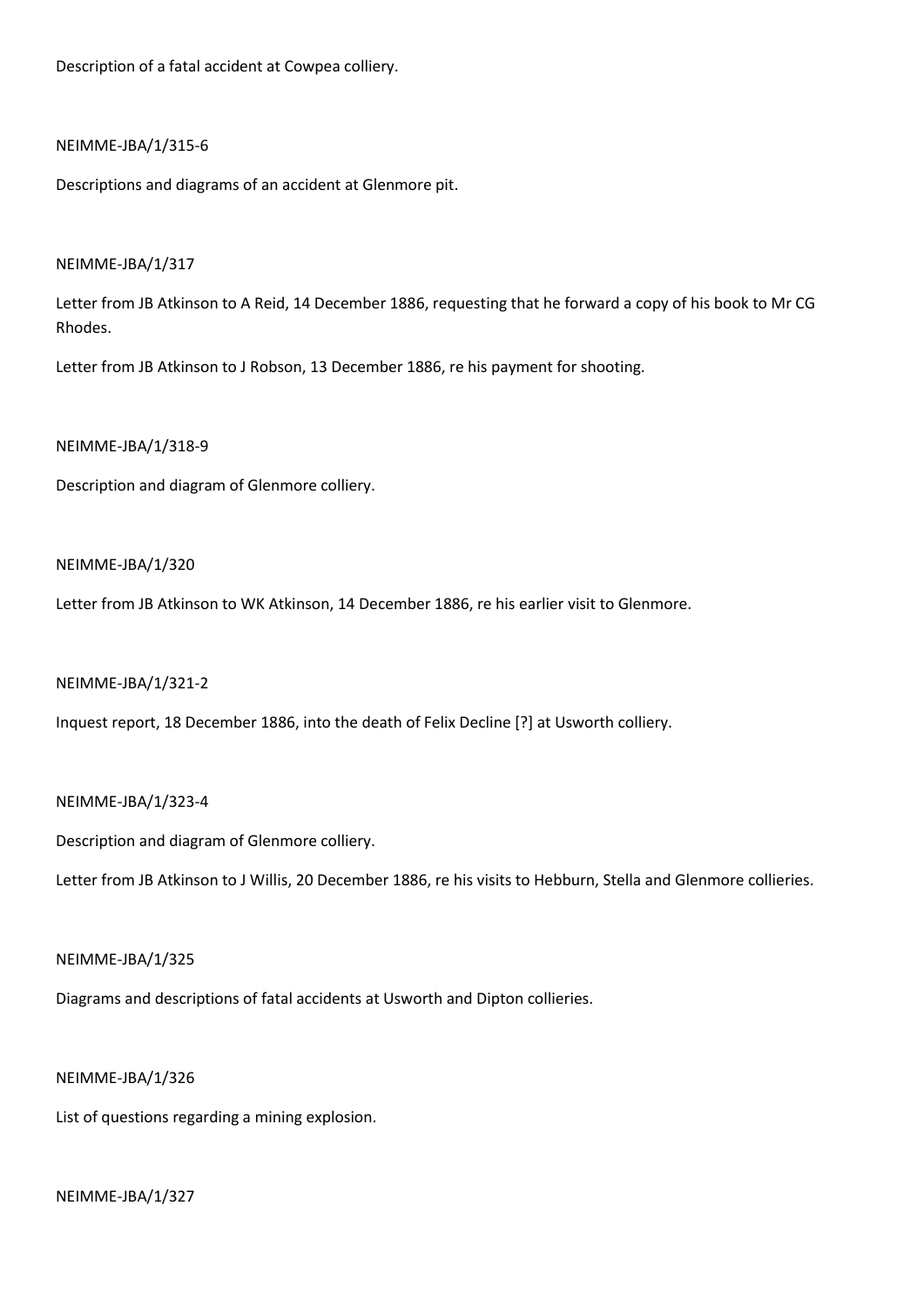Letter from JB Atkinson to WK Atkinson, 22 December 1886, re his notes and observations of an unspecified explosion.

## NEIMME-JBA/1/328

Letter from JB Atkinson to WK Atkinson, 24 December 1886, re his observations of Glenmore.

Letter from JB Atkinson to J Sample, 23 December 1886, re shooting at Shiltington.

## NEIMME-JBA/1/329

Letter from JB Atkinson to WK Atkinson, 30 December 1886, re his plans to shoot.

Inquest report, 31 December 1886, into the death of James Kearney at Wardley colliery.

## NEIMME-JBA/1/330-1

Expense account/balance sheet of JB Atkinson, between 30 November and 31 December 1886.

### NEIMME-JBA/1/332

Letter from JB Atkinson to the editor of the Newcastle Daily Chronicle, 3 January 1887, requesting that the enclosed letter be inserted in the columns of the newspaper.

Letter from JB Atkinson to J Willis, 2 January 1887, re his visits to Cramlington, Elbingham and Blaydon collieries.

## NEIMME-JBA/1/333-40

Essay on coal dust and colliery explosions.

### NEIMME-JBA/1/341

Letter from JB Atkinson to WK Atkinson, 3 January 1887, describing mathematical calculations.

List of explosions at various collieries.

### NEIMME-JBA/1/342

Review of 'Explosions in Coal Mines'.

Letter from JB Atkinson to B Pickard, 4 January 1887, requesting a copy of his report on the Altofts [?] colliery explosion.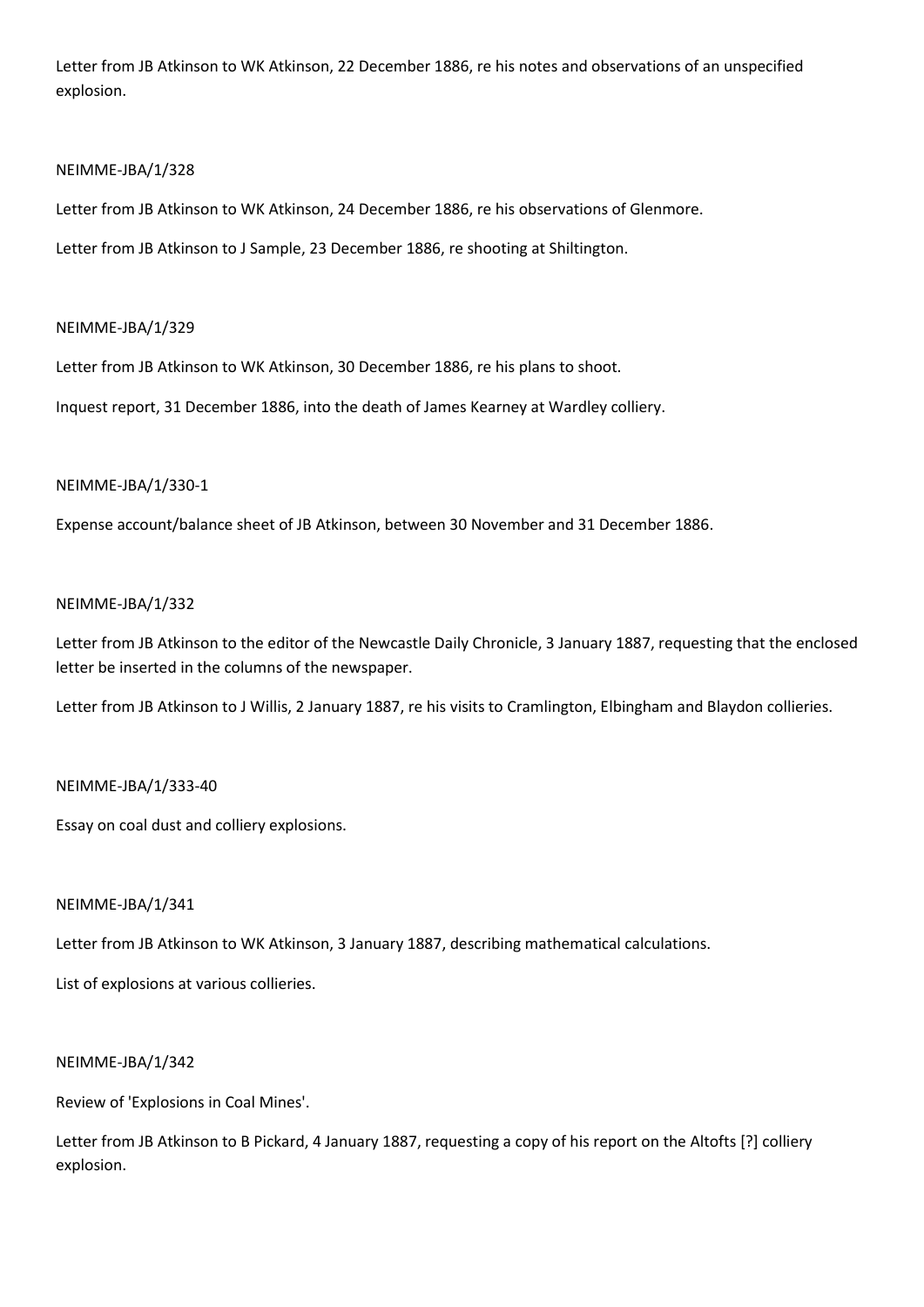Letter from JB Atkinson to WK Atkinson, 7 January 1887, re exchanging a damaged lamp.

Letter from JB Atkinson to WK Atkinson, 6 January 1887, re exchanging a damaged lamp.

## NEIMME-JBA/1/344-5

Letter from JB Atkinson to J Willis, 8 January 1887, writing in response to the queries regarding his expense account. Letter from JB Atkinson to the Mining Enquirer, Cardiff, detailing the life of William Galloway.

## NEIMME-JBA/1/346

Letter from JB Atkinson to W Galloway, 8 January 1887, re his correspondence in the Newcastle Daily Chronicle.

Letter from JB Atkinson to J Willis, 8 January 1886, re his visits to various collieries. His observations of each site are detailed.

## NEIMME-JBA/1/347

Application from JB Atkinson to the Right Honourable H Matthews, 10 January 1887, for the position of Inspector of Mines in the South Western District.

## NEIMME-JBA/1/348

Letter from JB Atkinson to Colin Cole, 10 January 1887, offering his assistance to Atkinson in obtaining the position of Inspector of Mines in the South Western District.

Letter from JB Atkinson to WK Atkinson, 10 January 1887, re his application for the position of Inspector of Mines.

## NEIMME-JBA/1/349

Letter from JB Atkinson to J Clarence, 11 January 1887, re the inspection of a tunnel at an unspecified pit.

Letter from JB Atkinson to L Dobbinson, 11 January 1887, re his upcoming visit to Hebburn colliery.

Letter from JB Atkinson to W Anderson, 11 January 1887, re his upcoming visit to Long Framlington colliery.

### NEIMME-JBA/1/350

Letter from JB Atkinson to WK Atkinson, 12 January 1887, re their competition for a vacancy.

### NEIMME-JBA/1/351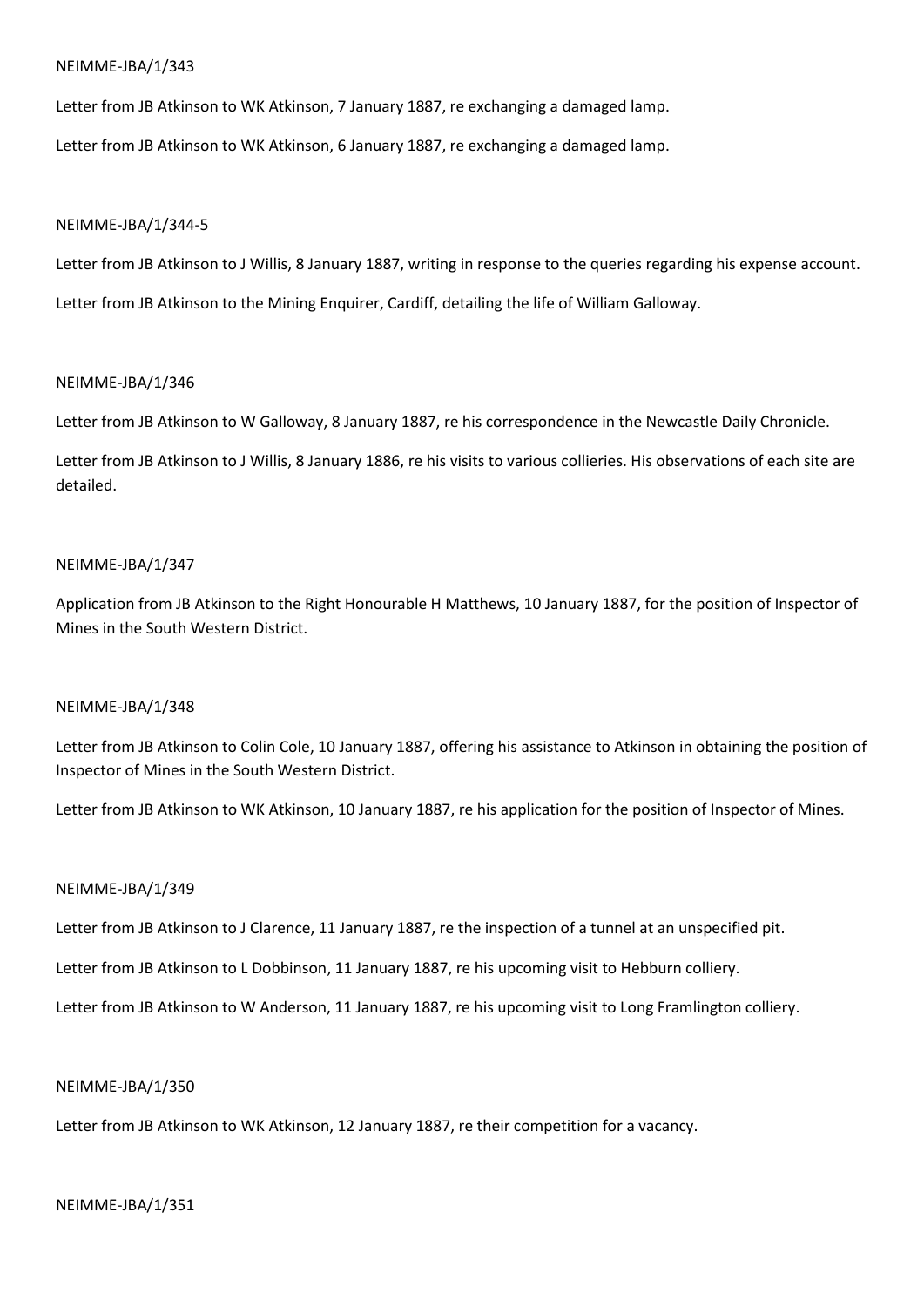Letter from JB Atkinson to J Pringle, 14 January 1887, re his upcoming visit to East Lanfield colliery.

Letter from JB Atkinson to Mrs Atkinson (his mother), 14 January 1887.

## NEIMME-JBA/1/352

Letter from JB Atkinson to the editor of the Newcastle Daily Chronicle, 17 January 1887, requesting that his enclosed letter be included in the pages of his newspaper.

Letter from JB Atkinson to WK Atkinson, 14 January 1887, re Glenmore colliery.

## NEIMME-JBA/1/353-63

Essay on coal dust and colliery explosions.

## NEIMME-JBA/1/364

Diagram and description of the burning of a hewer [?] at Uspeth colliery.

### NEIMME-JBA/1/365

Letter from JB Atkinson to J Willis, 17 January 1887, re his notes on an accident at Uspeth colliery and his visits to, and observations of various collieries.

### NEIMME-JBA/1/366

List of accidents and the number of people injured in accidents across the Newcastle upon Tyne district during 1886.

### NEIMME-JBA/1/367

Description and diagram of an accident at Janfield Moor colliery.

Inquest report, 22 January 1887, into the death of William Storey at Wearmouth colliery.

### NEIMME-JBA/1/368

Descriptions and diagrams of fatal accidents at East Janfield and East Castle collieries.

### NEIMME-JBA/1/369

Letter from JB Atkinson to J Gerrard, 23 January 1887, re a dispute.

Letter from JB Atkinson to J Robson, 23 January 1887, re his plans to go shooting.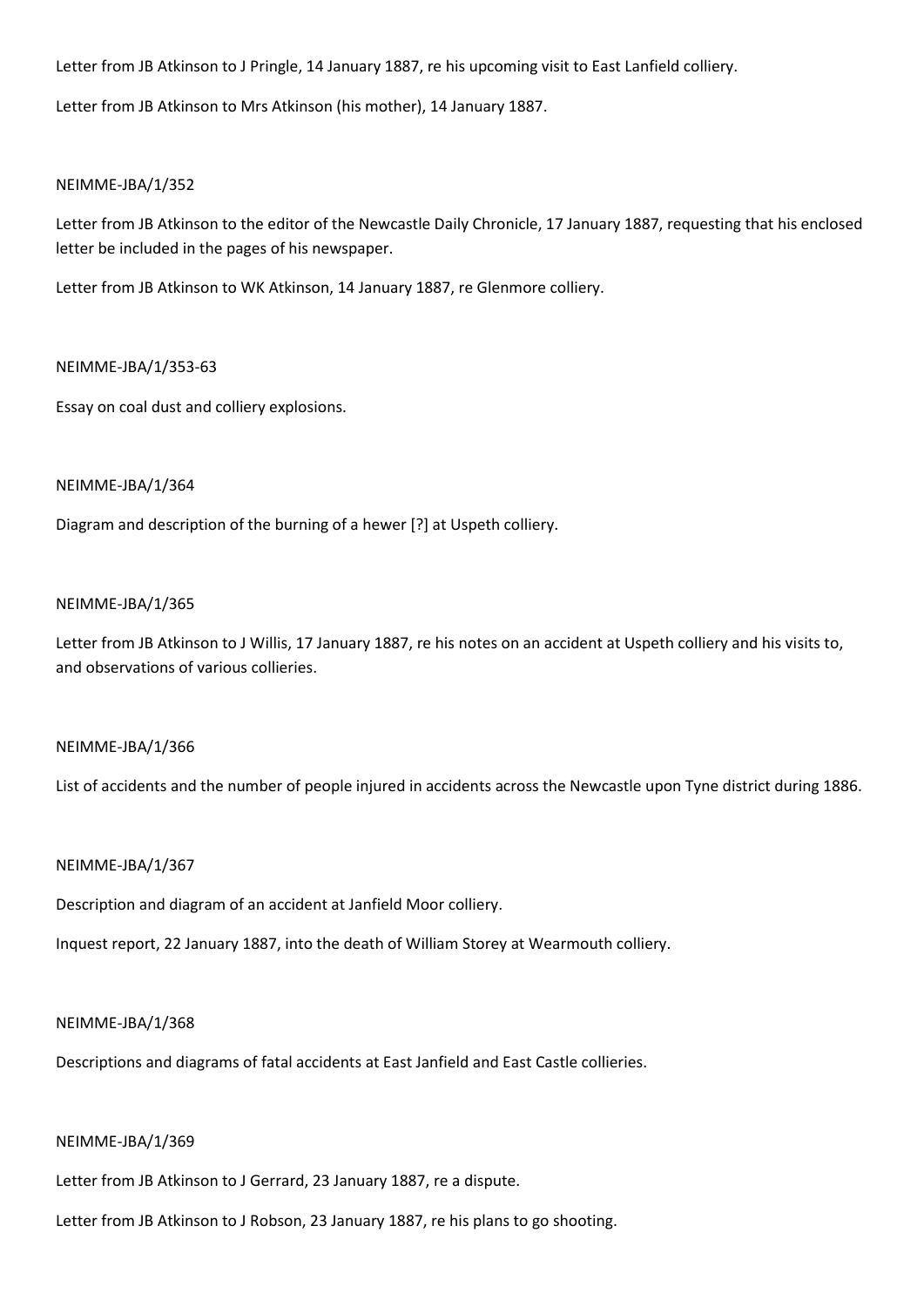Letter from JB Atkinson to FR Atkinson, 24 January 1887, re the analysis of coke.

Letter from JB Atkinson to J Willis, 24 January 1887, re fatal accidents at various sites and his visits to various collieries. His observations of each site are noted.

## NEIMME-JBA/1/371

Letter from JB Atkinson to J Buchanan, 24 January 1887, re a sketch he has received.

Description and diagram of a fatal accident at Elswick colliery.

## NEIMME-JBA/1/372

Letter from JB Atkinson to WK Atkinson, 29 January 1887, re a vacancy.

Letter from JB Atkinson to WK Atkinson, 25 January 1887, re the publication of a paper.

## NEIMME-JBA/1/373

Letter from JB Atkinson to J Gilchrist, 29 January 1887, requesting payment.

Letter from JB Atkinson to Mr Linsley [?], 30 January 1887, re his upcoming visit to Cramlington.

Letter from JB Atkinson to J Willis, 29 January 1887, re accidents at various collieries.

## NEIMME-JBA/1/374

Letter from JB Atkinson to Mr Cook, 29 January 1887, requesting payment for his share of the shooting.

Letter from JB Atkinson to J Robson, 1887, requesting payment for his share of the shooting.

Letter from JB Atkinson to James S. Rea, secretary of the Northumberland Angling Club, 29 January 1887, resigning his membership from the angling club.

## NEIMME-JBA/1/375

Descriptions of accidents at Walker and Ashington collieries.

### NEIMME-JBA/1/376

Letter from JB Atkinson to AA Atkinson, 30 January 1887, re his upcoming visit to Spennymoor.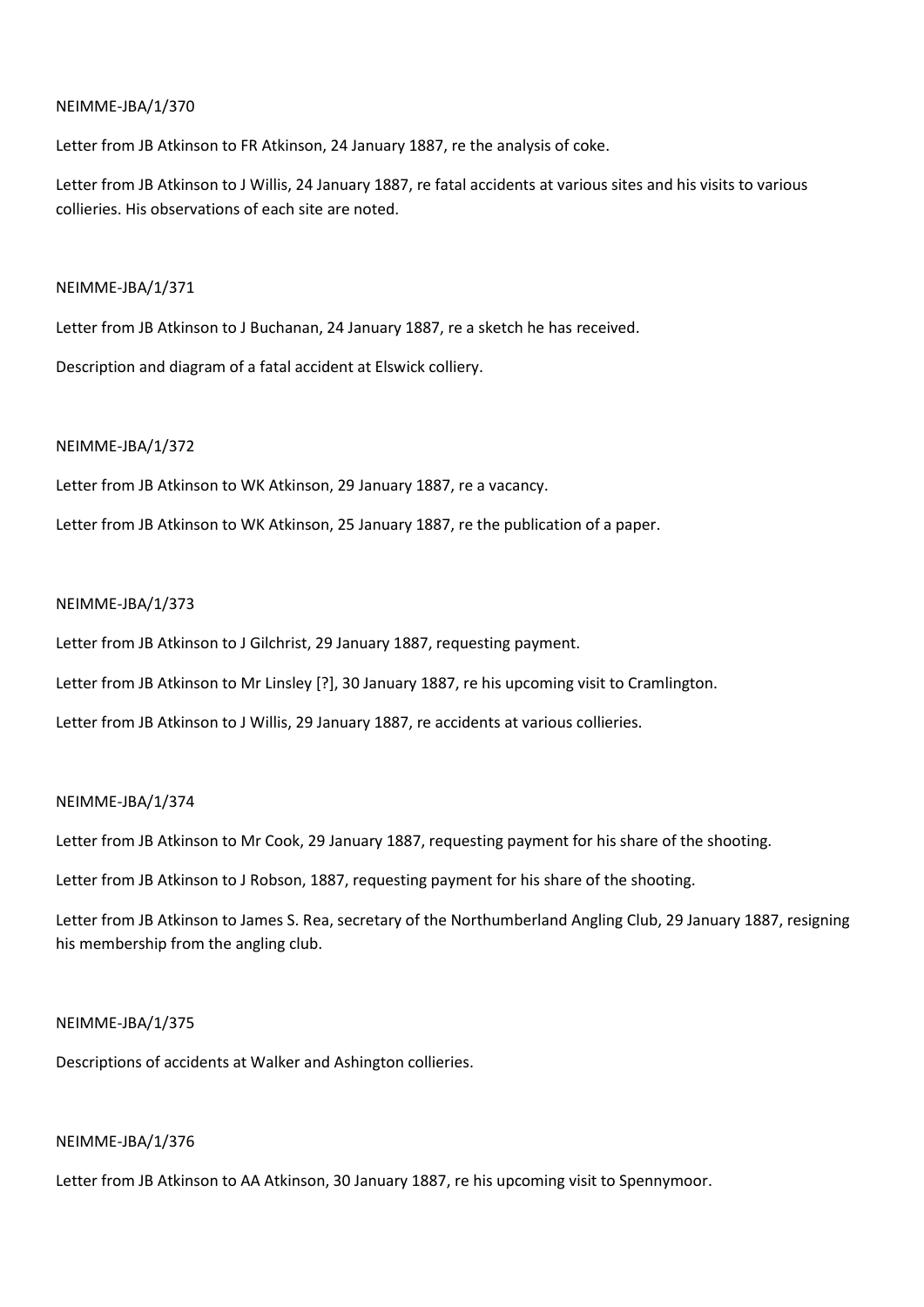## NEIMME-JBA/1/377-88

Essay on coal dust and colliery explosions.

## NEIMME-JBA/1/389

Letter from JB Atkinson to the editor of the Newcastle Daily Chronicle, 1 February 1887, requesting that the enclosed letter be included in the columns of his newspaper.

Letter from JB Atkinson to WK Atkinson, 31 January 1887, re his visit to Cramlington.

## NEIMME-JBA/1/390

Letter from JB Atkinson to Wk Atkinson, 1 February 1887, re the letter he wrote on coal dust and explosions to Mr Willis.

## NEIMME-JBA/1/391-2

Expense account/balance sheet of JB Atkinson between 31 December 1886 and 31 January 1887.

## NEIMME-JBA/1/393

Letter of complaint from Godfrey Lustington [?] to J Willis, 28 January 1887, regarding the work of JB Atkinson and WK Atkinson.

### NEIMME-JBA/1/394

Letter from Stanton and Atkinson to the Right Honourable Henry Matthews, re the work of JB and WK Atkinson.

### NEIMME-JBA/1/395-6

Letter from Walter Scott, FB Derky, JH Burns. Charles M Palmer and R Robinson to the Right Honourable Henry Matthews, 26 January 1887, re the work of JB and WK Atkinson.

## NEIMME-JBA/1/397

A Home Office Minute, 27 May 1879, prohibiting the publication of works relating to the Department.

Letter from JB Atkinson to J Willis, 1 February 1887, re his expense account.

### NEIMME-JBA/1/398

Letter from JB Atkinson to John Watson, 4 February 1887, re job vacancies.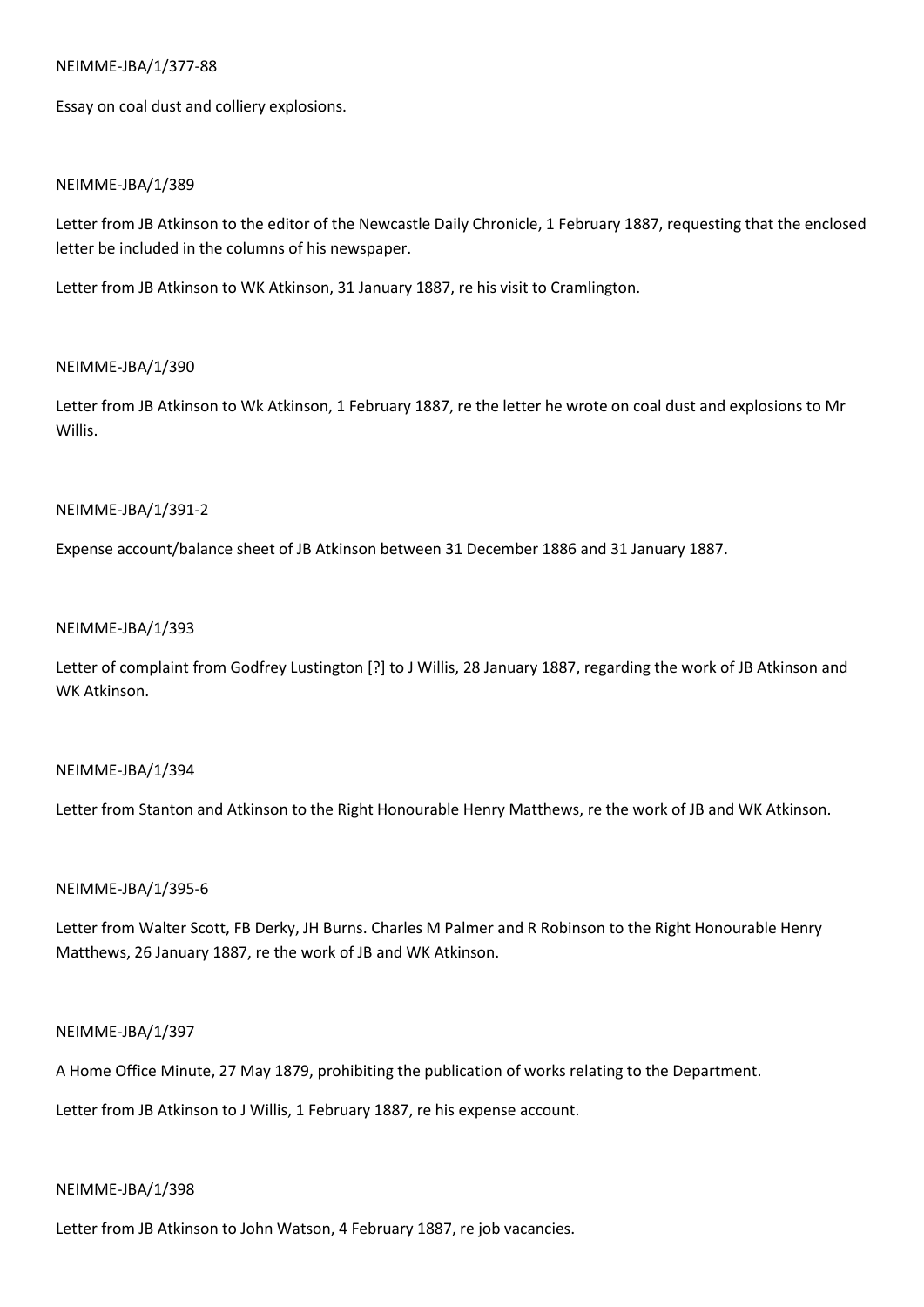Letter from JB Atkinson to J Clarence, 4 February 1887, re his visit to Spital Tongues.

## NEIMME-JBA/1/400-402

Letter from JB Atkinson to the Right Honourable Henry Matthews, 5 February 1887, re the complaints surrounding the publication of the work by himself and his brother, WK Atkinson.

## NEIMME-JBA/1/403-5

Letter from JB Atkinson to J Willis, 2 June 1885, re recent explosions in local mines.

## NEIMME-JBA/1/406

Inquest report, 5 February 1887, into the death of William Chestney as a result of an accident at Marsden colliery.

### NEIMME-JBA/1/407

Notice written by Mr H Douglas forbidding the lowering of trucks.

Diagram/plan of a pit.

### NEIMME-JBA/1/408

Letter of complaint from JB Atkinson, regarding Wardley colliery.

Letter from JB Atkinson to J Willis, 5 February 1887, re his notes on an accidental death at Cramlington colliery, and his visits to various collieries. His obseravtions of each site are noted.

### NEIMME-JBA/1/409

Description and diagram of a fatal accident at Cramlington Amelia pit.

Letter from JB Atkinson to J Gilchrist, 6 February 1887, re receiving payment and his upcoming trip.

Letter from JB Atkinson to J Cook, 6 February 1887, re receiving payment for shooting.

### NEIMME-JBA/1/410

Letter from JB Atkinson to HG Hughes, 6 February 1887, re assiting Mr Hughes in obtaining a viewership position.

Letter from JB Atkinson to CH Sample, 7 February 1887, re his payment.

Letter of regret from JB Atkinson to Mr D Cooper & Son, 8 February 1887, explaining he will be unable to attend the interrment of the late Mrs Willis.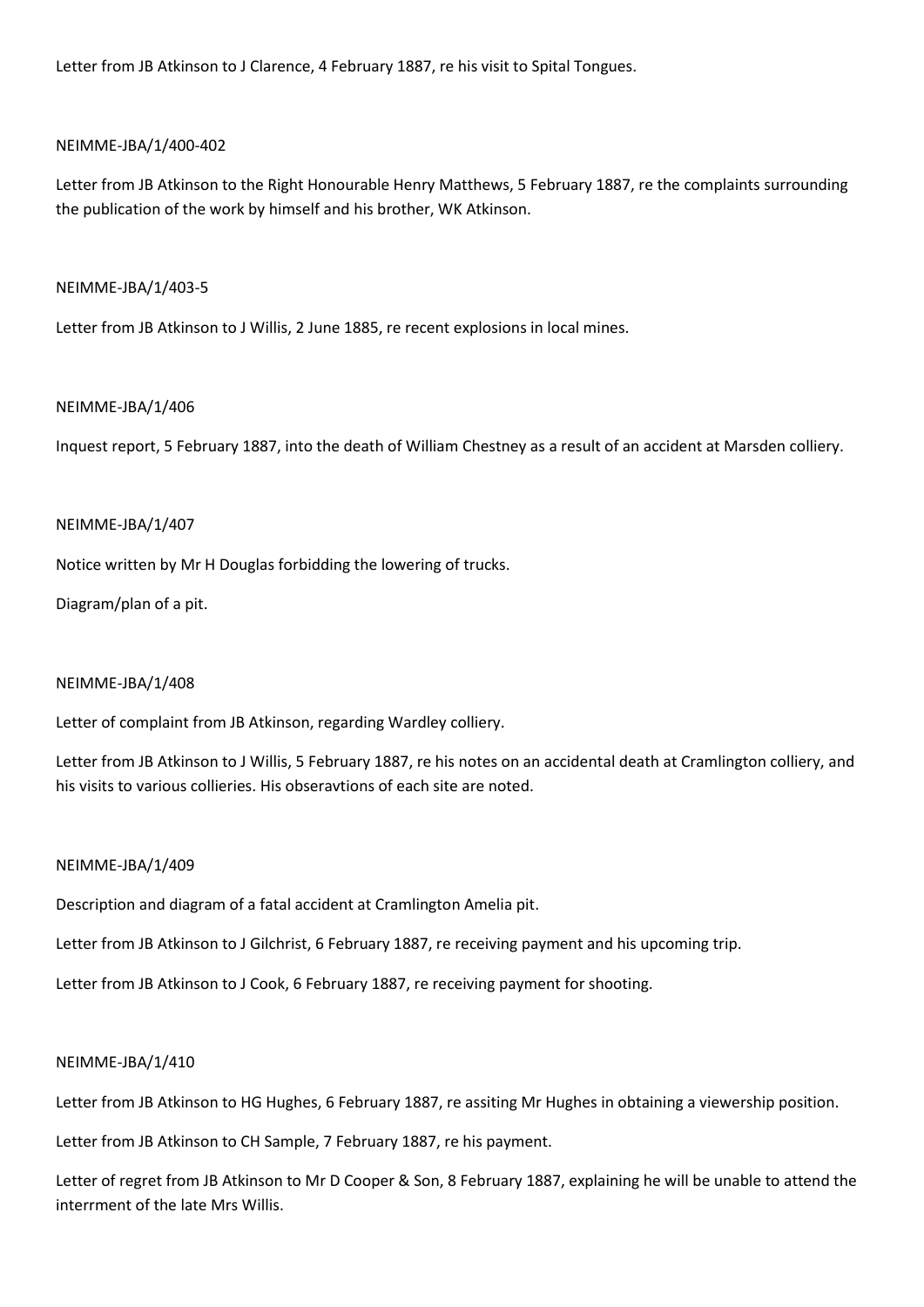Letter from JB Atkinson to WK Atkinson, 8 February 1887, re his inspection of the Spital Tongues tunnel.

Letter of regret from JB Atkinson to Miss Willis, 8 February 1887, explaining he canot attend her mother's funeral.

### NEIMME-JBA/1/412-3

Description and diagrams re his inspection of the Spital Tongues tunnel.

Letter from JB Atkinson to J Bradford, 8 February 1887, re their upcoming meeting.

## NEIMME-JBA/1/414

Letter from JB Atkinson to the manager of Callerton colliery, 8 February 1887, requesting that he send some information regarding the Coal Mines Act to Mr J Willis.

Letter from JB Atkinson to the manager of Barcombe [?] colliery, 8 February 1887, requesting that he send some information regarding the Coal Mines Act to Mr J Willis.

Letter from JB Atkinson to J Gilchrist, 8 February 1887, re their upcoming meeting.

Letter from JB Atkinson to A Fellows, re their upcoming meeting.

### NEIMME-JBA/1/415

Inquest report, 9 July 1887, into the death of John Watson at Marley Hill colliery.

### NEIMME-JBA/1/416

Letter from JB Atkinson to W Henderson, 11 February 1887, querying the sum he has to pay for shooting.

Description of an accident at Marsden colliery.

### NEIMME-JBA/1/417

Letter from JB Atkinson to J Willis, 12 February 1887, re his notes on an accident at Marsden colliery and from an inquest. Also includes brief descriptions of his visits to various collieries.

Letter from JB Atkinson to J Wilson, 13 February 1887, re his upcoming visit to Birtley.

Letter from JB Atkinson, re the results of his examination of the tunnel which runs under the Town Moor.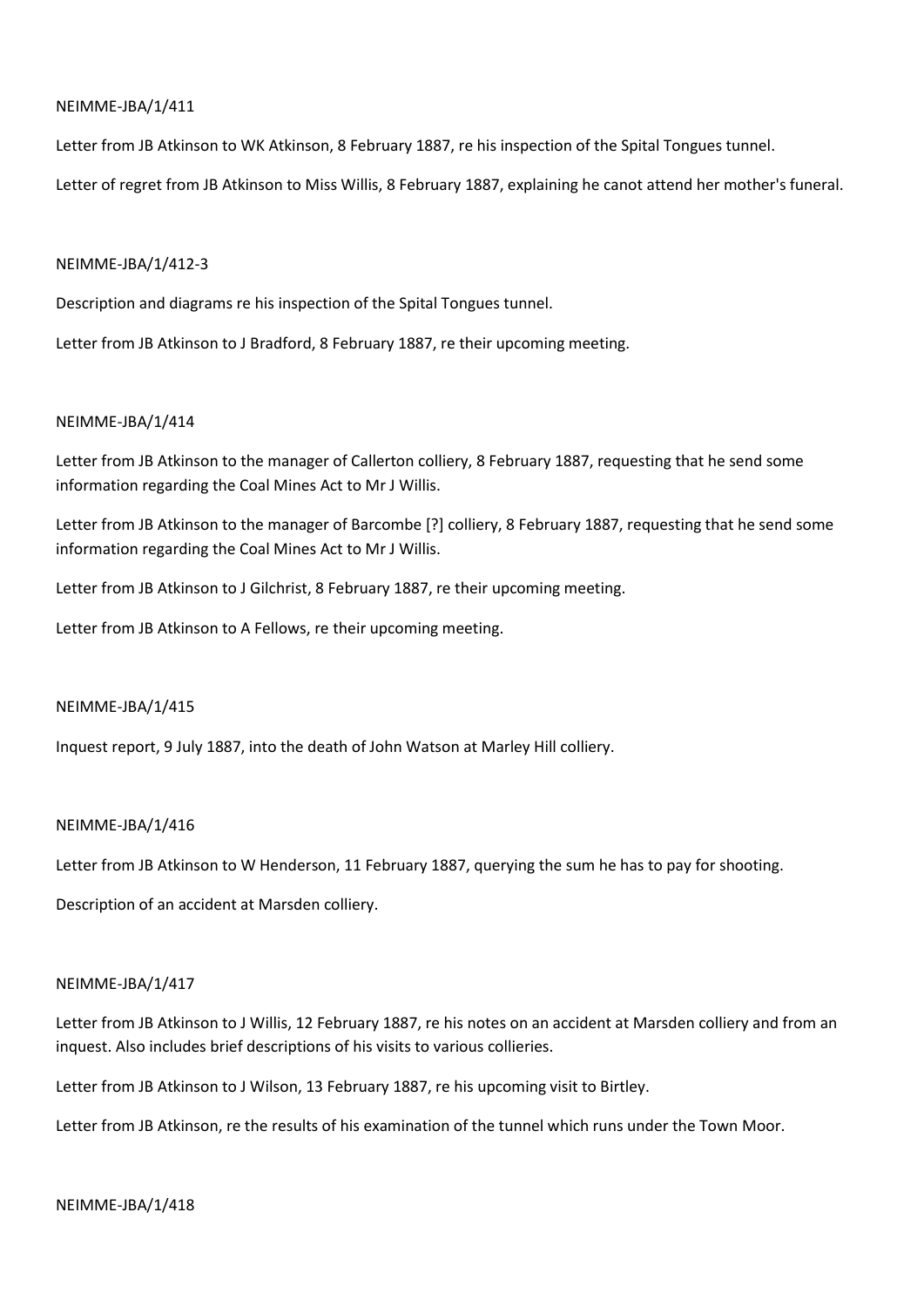Letter from JB Atkinson to Miss Willis, 15 February 1887, re an upcoming meeting with Mr Boland.

Letter from JB Atkinson to J Graham, 15 February 1887, re John Willis' will.

## NEIMME-JBA/1/419

Inquest report, 15 February 1887, into the death of Mr McKenzie as a result of an accident at Usworth colliery.

## NEIMME-JBA/1/420

Letter from JB Atkinson to W Zysack, 16 February 1887, re his upcoming visit to Medowsley colliery to inspect where an accident took place.

Letter from JB Atkinson to J Gilchrist, 16 February 1887, re their upcoming meeting at the Liberal Smoke room.

Letter from JB Atkinson to A Fellows, 16 February 1887, re their upcoming meeting at the Liberal Smoke room.

Letter from JB Atkinson to J Bradford, 16 February 1887, re their upcoming meeting at the Liberal Smoke room.

Letter from JB Atkinson to unspecified 'gentlemen', re his payment for a book, 'Higson's Explosions in Coal Mines'.

## NEIMME-JBA/1/421

Letter from JB Atkinson to WK Atkinson, 20 February 1887, re the publication of their book.

Letter from JB Atkinson to Mr Snowball, 19 February 1887, requesting the renewal of his angling ticket.

Letter from JB Atkinson to J Gilchrist, 20 February 1887, re their upcoming meeting.

## NEIMME-JBA/1/422

Letter from JB Atkinson to J Bradford, 20 February 1887, re the rent for shooting.

Account of JB Atkinson.

## NEIMME-JBA/1/423

Letter from JB Atkinson to J Willis, 19 February 1887, re his notes on an accident at Wallsend and South Medowsley collieries. His observations of Ouston colliery are also detailed.

Letter from JB Atkinson to Mrs Atkinson (his mother), 20 February 1887, expressing his excitement regarding her upcoming visit.

## NEIMME-JBA/1/424

Descriptions and diagrams of accidents at South Medowsley colliery (14 February 1887) and Wallsend pumping station (14 February 1887).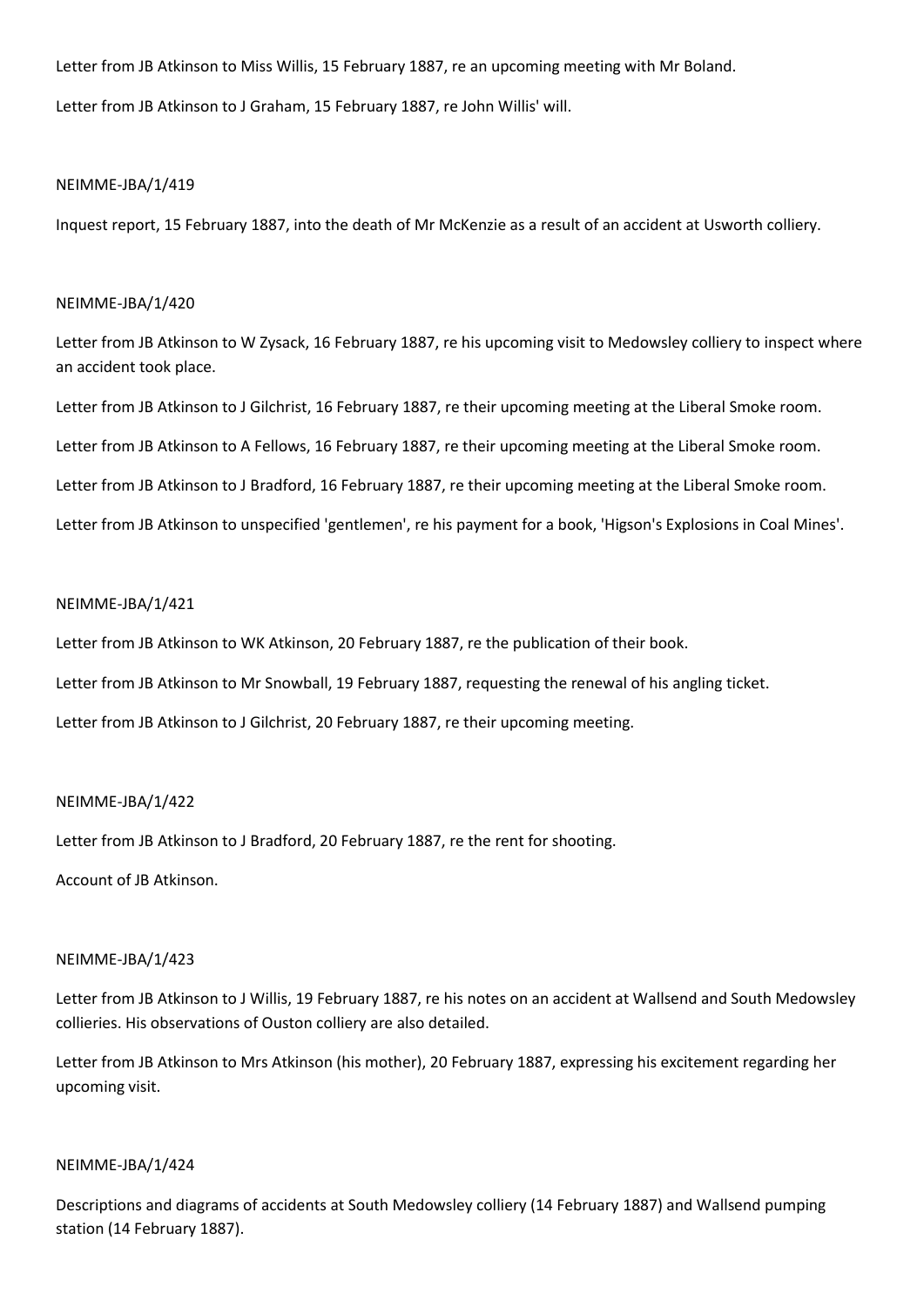Letter from JB Atkinson to W Henderson, 21 February 1887, re his payment of rates.

Letter from JB Atkinson to Mr W Nixon, 21 February 1887, re the payment of his rent for half a year to shoot rabbits.

Letter from JB Atkinson to J Graham, 21 February 1887, re their upcoming meeting.

## NEIMME-JBA/1/426

Letter from JB Atkinson to Mr J Boland, 21 February 1887, re the payment of a cheque and his upcoming meeting with Mr Graham.

Message from Mr Willis to Atkinson, re the death of Mr Evans.

Letter from JB Atkinson to WK Atkinson, re his application for an unspecified job vacancy.

## NEIMME-JBA/1/427

Letter of application from JB Atkinson to the Right Honourable H Matthews, 28 February 1887, for the vacancy Inspector of Mines of the Midland District left vacant by the death of Mr Evans.

## NEIMME-JBA/1/428

Letter from JB Atkinson to J Dalglish, 26 February 1887, requesting his influence to support his application for the vacancy of Inspector of Mines.

Letter from JB Atkinson to J Willis, 27 February 1887, re his visits to various collieries in the region. His observation sof each site are noted.

## NEIMME-JBA/1/429

Letter from JB Atkinson to J Graham, 26 February 1887, re the publication of his book, 'Explosions in Coal Mines'.

Letter from JB Atkinson to A Lyttelton, 26 February 1887, requesting his influence to support his application for the vacancy of Inspector of Mines.

## NEIMME-JBA/1/430

Leter from JB Atkinson to Thomas [?] Bart, 27 February 1887, explaining his difficulties to achieve a promotion, resulting from the publication of his book which was not received favourably.

Letter from JB Atkinson to JG Hurst [?], 26 February 1887, requesting his assistance in asking Sir MW Ridley to speak on his behalf to support his recent job application.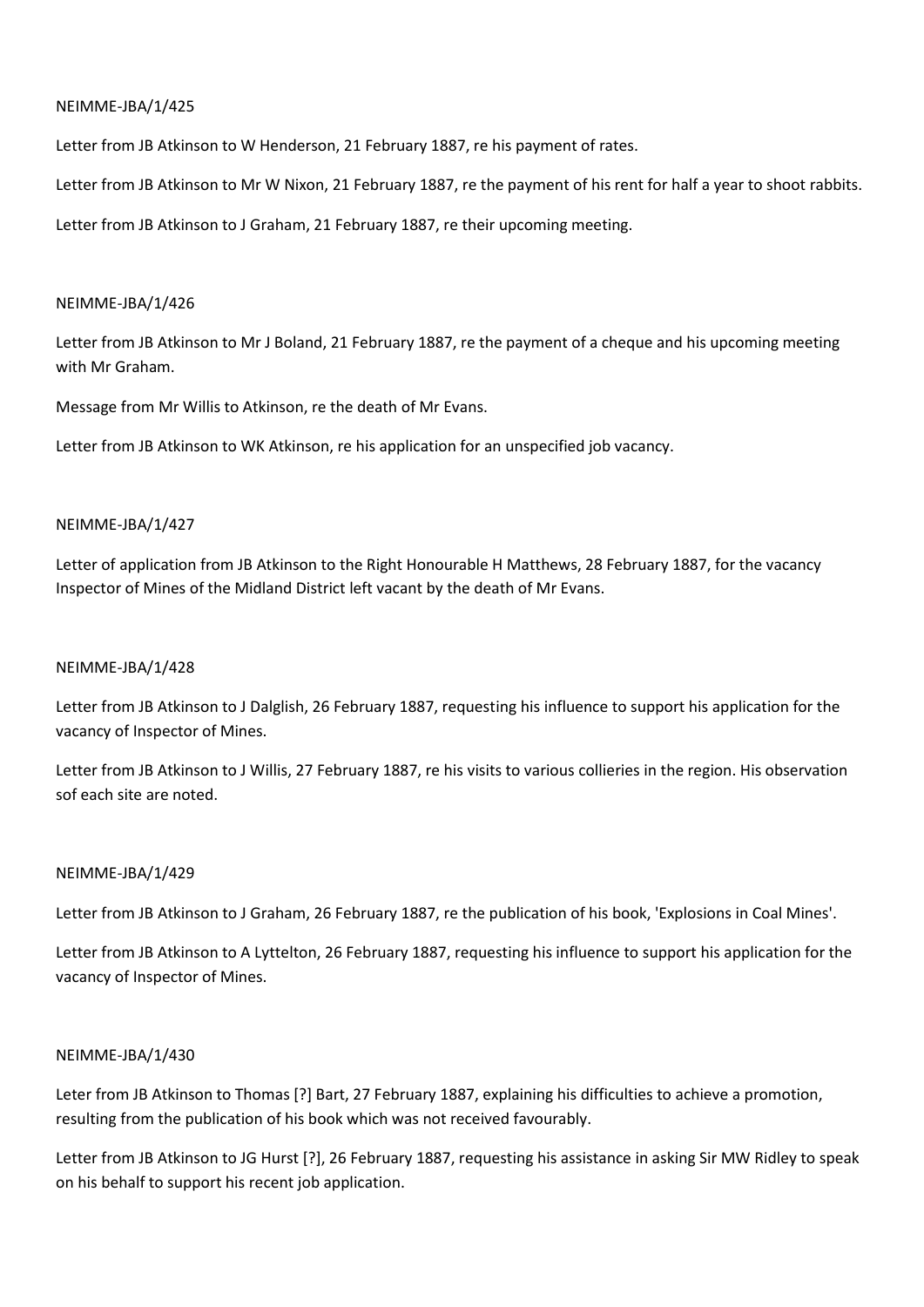Letter from JB Atkinson, 26 February 1887, permitting him to fish at Honesty [?] Burn.

Letter from JB Atkinson to H Gibson, 27 February 1887, re calculations he has been working on.

Letter from JB Atkinson to GA Fenwick, 26 February 1887, requesting his assistance in asking Sir MW Ridley to speak on his behalf to support his recent job application.

## NEIMME-JBA/1/432-3

Letter of application from JB Atkinson to the Right Honourable H Matthews, 28 February 1887, for the vacancy Inspector of Mines in charge of the Midland District.

## NEIMME-JBA/1/434-5

Letter from JB Atkinson to R Gibson, enclosing a postal order to purchase a salmon licence.

Letter from JB Atkinson to an unspecified recipient, 28 February 1887, describing the information he has regarding explosions in various collieries.

## NEIMME-JBA/1/436-7

Expense account/balance sheet of JB Atkinson between 31 January and 28 February 1887.

### NEIMME-JBA/1/438

Letter from JB Atkinson to GA Fenwick, 2 March 1887, re his application for the vacancy Inspector of Mines of the Midland District.

Letter from JB Atkinson to WK Atkinson, 3 March 1887, re the letter he sent to the Home Office.

Letter from JB Atkinson to JH Merivale [?], 3 March 1887, re current vacancies for Inspector of Mines.

### NEIMME-JBA/1/439-41

Inquest report, 1 March 1887, into the death of Edward [?] Hodgson.

## NEIMME-JBA/1/442

Letter from JB Atkinson to J Burt, 5 March 1887, thanking him for writing to the Home Secretary on his behalf.

Letter from JB Atkinson to his mother, 6 March 1887, enclosing cheque.

### NEIMME-JBA/1/443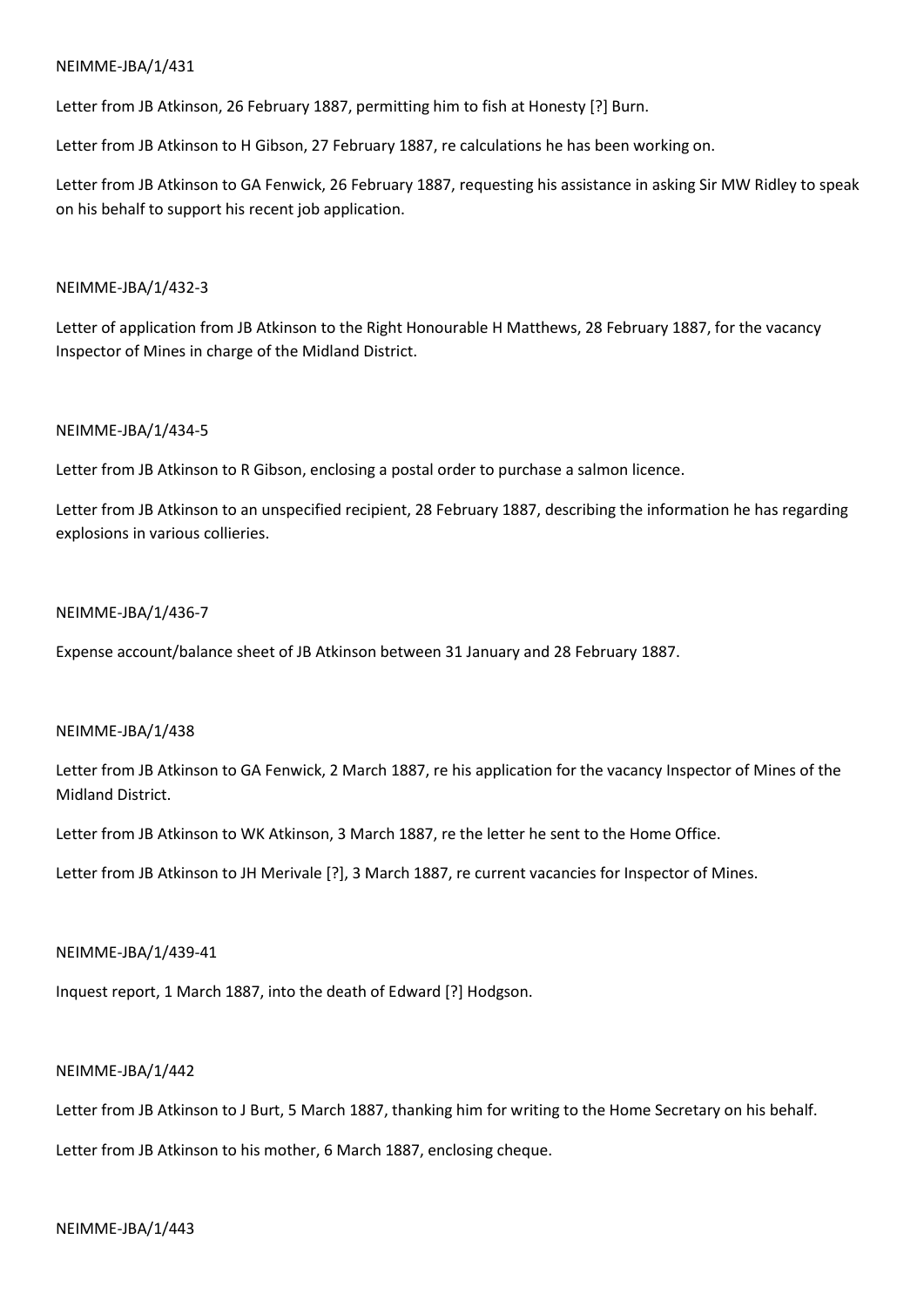Copy of a letter from Richard Gibson to JB Atkinson, 14 December 1881, re the terms of Atkinson's shooting tenancy.

Letter from JB Atkinson to CH Sample, 7 March 1887, re the terms of his shooting tenancy.

Copy of a letter from JB Atkinson to R Gibson, 15 December 1881, re the terms of his shooting tenancy.

#### NEIMME-JBA/1/444

Letter from JB Atkinson to J Willis, 7 March 1887, re his visits to various local collieries. His observations of each site are detailed.

Letter from JB Atkinson to CG Shute of Hebburn colliery, 7 March 1887, requesting 2 trucks of pit manure.

Letter from JB Atkinson to J Hepple, 7 March 1887, re his upcoming visit to South Pelaw pit to collect gas for analysis.

### NEIMME-JBA/1/445

Inquest report, 7 March 1887, into the death of Henry McQuane as a result of an accident at Marsden colliery.

#### NEIMME-JBA/1/446

Message to Mr Hepple to Mr Atkinson, confirming his visit to Birtley.

Letter from JB Atkinson to J Bradford, 9 March 1887, re a shooting tenancy.

Letter from JB Atkinson to WK Atkinson, 9 March 1887, re the payment of a cheque.

#### NEIMME-JBA/1/447

Letter from JB Atkinson to his mother, 10 March 1887, requesting her advice regarding ceasing the publication of the book he and his brother wrote.

Letter from JB Atkinson to J Dalglish, 12 March 1887, thanking him for his assistance in supporting his application for an inspectorship.

#### NEIMME-JBA/1/448

Letter from JB Atkinson to J Willis, 12 March 1887, documenting his visits to various collieries in the local area.

## NEIMME-JBA/1/449

Description of a fatal accident at Marden colliery.

Letter from JB Atkinson to CL [?] Longbotham, 14 March 1887, re him purhcasing a ticket for an unspecified purpose.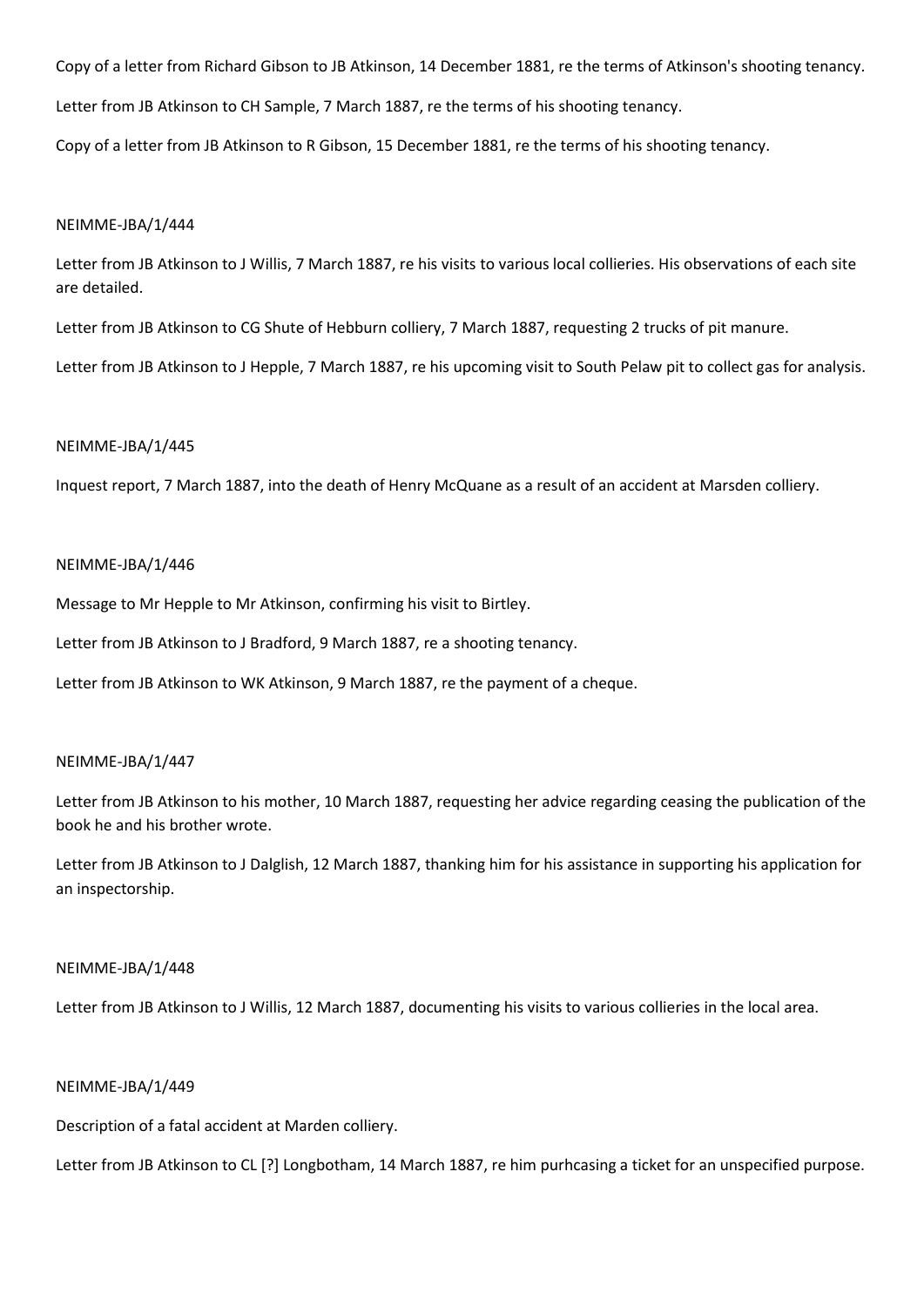Letter from JB Atkinson to WK Atkinson, 13 March 1887, re their applications for the vacancy of Inspector of Mines.

Letter from JB Atkinson to CH Sample, 14 March 1887, re their plans to go shooting.

Table detailing the amount of people employed, and the quantity of coal and fireclay wrought in Durham and Northumberland.

### NEIMME-JBA/1/451-454

Essay on 'coal dust theory and colliery explosions'.

## NEIMME-JBA/1/455

Letter from JB Atkinson to CH Sample, 17 March 1887, re their upcoming meeting.

Letter from JB Atkinson to J Gilchrist, 17 March 1887, re their upcoming meeting.

Letter from JB Atkinson to WK Atkinson, 17 March 1887, re the job vacancy they had both applied for.

### NEIMME-JBA/1/456

Letter from JB Atkinson to W Fell & co., 17 March 1887, re the payemt of his account.

Letter from JB Atkinson to WK Atkinson, 18 March 1887, re his upcoming visit.

### NEIMME-JBA/1/457

Letter from JB Atkinson to J Willis, 19 March 1887, re his visits to various collieries. His observations of each site are detailed.

Letter from JB Atkinson to J Graham, 19 March 1887, re his disappointment that neither he nor his brother were appointed for the position Inspector of Mines.

### NEIMME-JBA/1/458-9

List of numbers of paper and envelopes.

## NEIMME-JBA/1/460-1

Letter of application from JB Atkinson to the Right Honourable H Matthews, 22 March 1887, for the vacancy of Inspector of Mines in charge of the Cornwall and Devon district.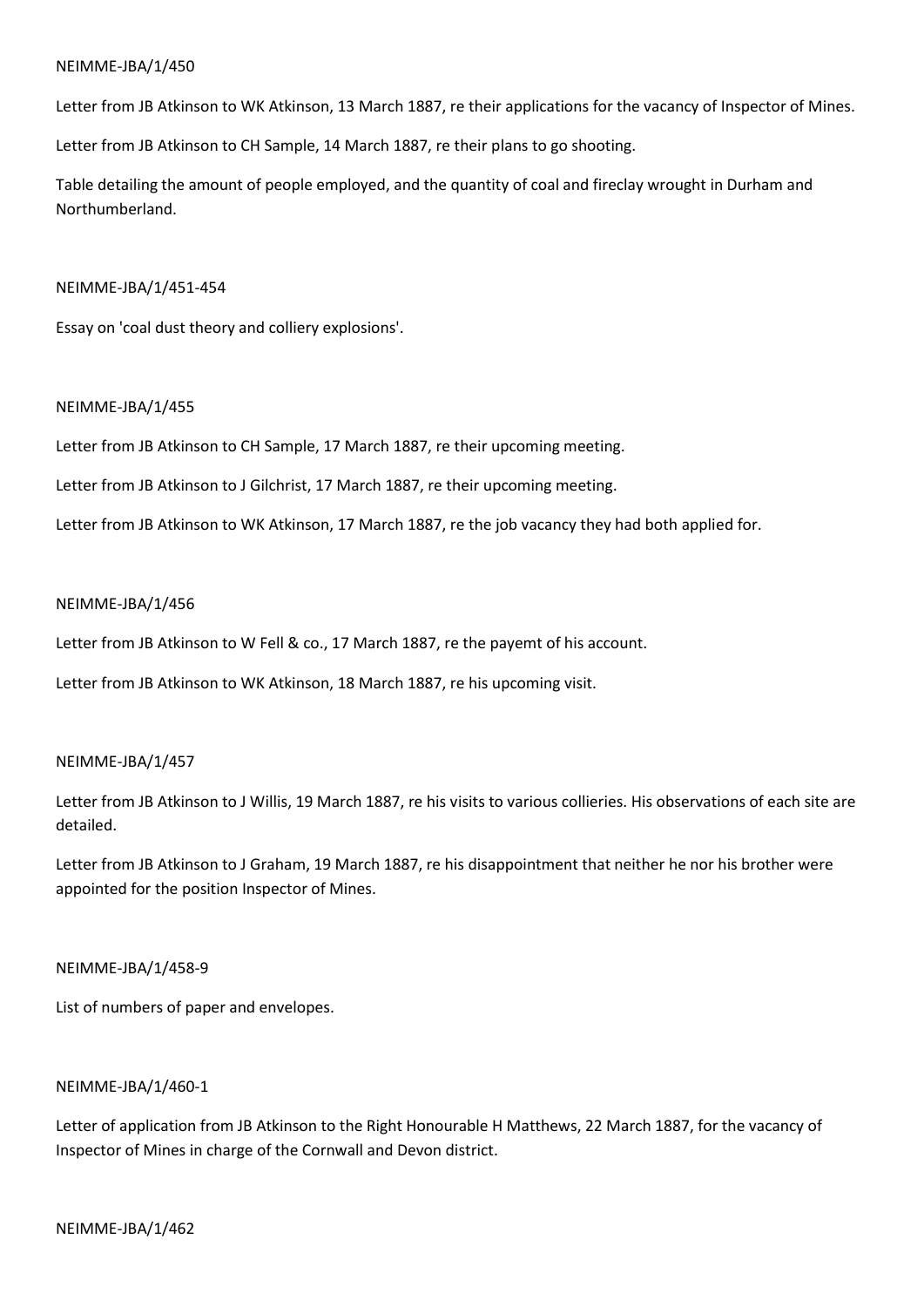Letter from JB Atkinson to the Publisher of the Cardiff Western Mail, 22 March 1887, requesting that he be sent copies of the Western Mail.

Letter from JB Atkinson to J Willis, 22 March 1887, requesting that he forward the enclosed letter of application to the Home Office.

Letter from JB Atkinson to C Le Heue [?] Foster, 22 March 1887, thanking Mr Foster for informing him of a job vacancy.

## NEIMME-JBA/1/463

Letter from JB Atkinson to CH Sample, re changing the location of his shooting ground.

Letter from James Willis, explaining that he should apply for a position left vacant as a result of a resignation.

## NEIMME-JBA/1/464

Letter from C Le Heue [?] Foster, 20 March 1887, re the resignation of a Mr Freckeville [?].

## NEIMME-JBA/1/465

Letter of application for the position of Inspector of Mines in charge of the Cornwall and Devon District.

Letter from JB Atkinson to Bill, 25 March 1887, re his application for the position of Inspector of Mines in charge of the Cornwall and Devon District.

Letter from JB Atkinson to J Willis, 25 March 1887, asking Willis whether he objects to hime informing his brother of Mr Freckeville's resignation.

## NEIMME-JBA/1/466

Letter from JB Atkinson to the Right Honourable H Matthews, 26 March 1887, outlining his duties as a mines inspector in the Newcastle region.

List of JB Atkinson's duties during 1886.

## NEIMME-JBA/1/467

Letter from JB Atkinson to J Willis, 26 March 1887, recounting his visits to Springwell, West Wylam, Preston, Longwitton and Boldon collieries. His observations of each site are detailed.

Letter from JB Atkinson to the publisher of the Western Mail, requesting that he is sent a copy of the newspaper.

NEIMME-JBA/1/468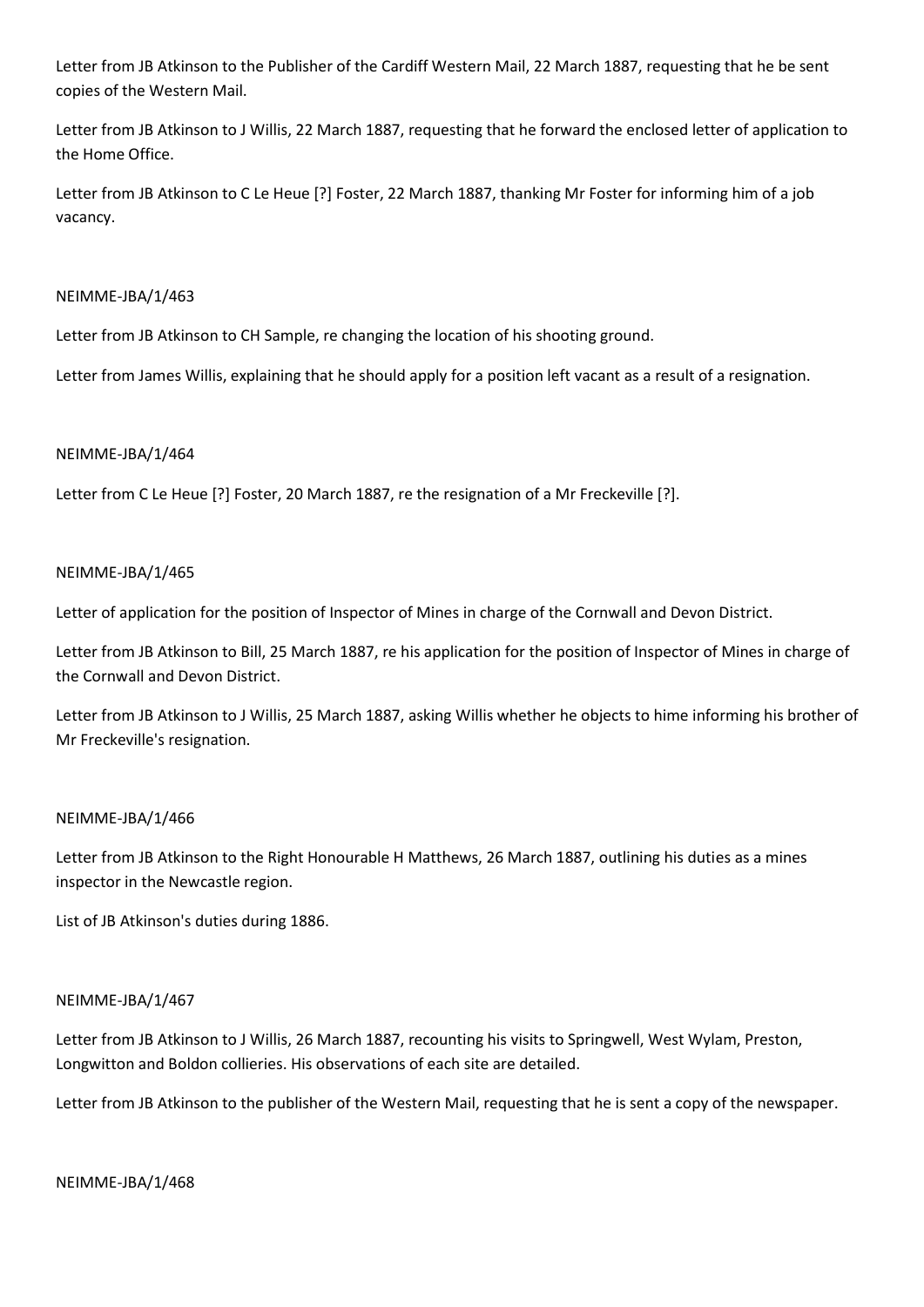Letter from JB Atkinson to Mr Burt, 26 March 1887, explaining that the vacancy he expressed interest in has now been filled.

Letter from JB Atkisnon to WB Wilson, 27 March 1887, re an inspectorship vacancy.

## NEIMME-JBA/1/469-70

Expense account/balance sheet of JB Atkinson between 28 February and 31 March 1887.

## NEIMME-JBA/1/471

List of monthly figures for two unspecified years.

## NEIMME-JBA/1/472

Letter from JB Atkinson to J Willis, 2 April 1887, re his visits ot various local mines, and his observations of each site.

Letter from JB Atkinson to Mr Ware, 2 April 1887, re his upcoming visit to Stonecroft mine.

## NEIMME-JBA/1/473

Letter from JB Atkinson to Mr Ware, 4 April 1887, postponing his visit to the mines.

Letter from JB Atkinson to C Le Heue [?] Foster, 8 April 1887, explaining that the inspectorship of metalliferrous mines was to be filled by current staff.

## NEIMME-JBA/1/474

Inquest report, 9 April 1887, into the death of Mr Anderson as a result of an accident at Haustersley [?] colliery.

## NEIMME-JBA/1/475

Letter from JB Atkinson, 11 April 1887, permitting Mr GR Maughan [?] to fish in the burn where he has angling rights.

Letter from JB Atkinson to Reverand W Johnson, 11 April 1887, permitting him to fish in the burn where he has angling rights.

Letter from JB Atkinson to J Willis, 11 April 1887, re his visits to various collieries, and his observations of each site.

## NEIMME-JBA/1/476

Letter from JB Atkinson to J Willis, 16 April 1887, re his visits to various collieries, and his observations of each site.

Letter from JB Atkinson to Mr Ruddock, 16 April 1887, re his possible contribution to a mining paper for the Newcastle Chronicle.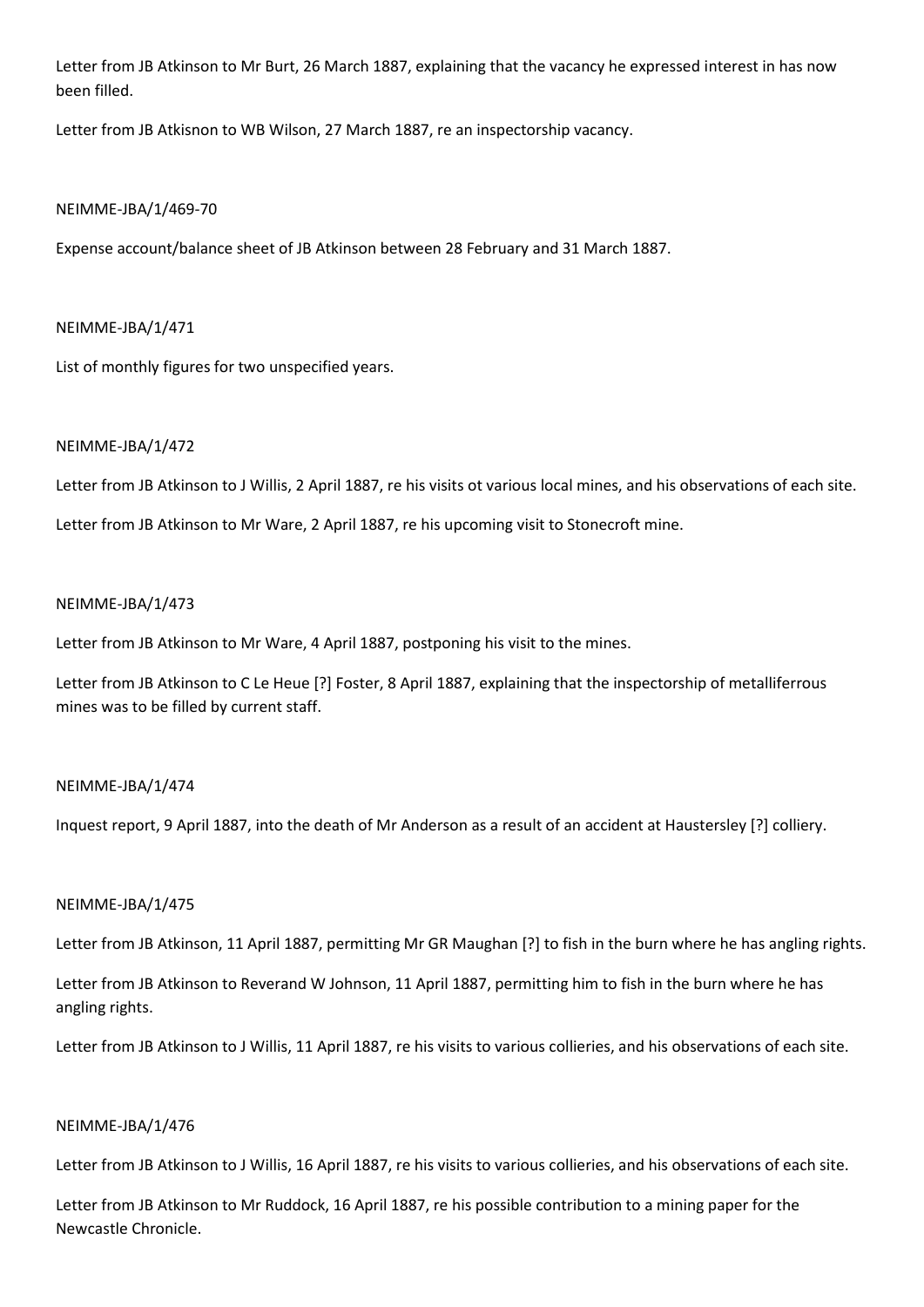Description of a fatal accident at Haustersley [?] colliery, 7 April 1887.

Letter from JB Atkinson to R Ruddock, 18 April 1887, re his upcoming visit.

### NEIMME-JBA/1/478

Letter from JB Atkinson to W Dodd, 21 April 1887, re him purchasing shares in Gateshead Trams [?].

### NEIMME-JBA/1/479

Letter from JB Atkinson to J Willis, 25 April 1887, re his visits to various collieries. His observations of each site are detailed.

Letter from JB Atkinson to J Nichol, 25 April 1887, acceptin Mr Nichol's request to assist him in his application for a job vacancy.

## NEIMME-JBA/1/480

Letter from JB Atkinson to R Ruddock, 28 April 1887.

Letter from JB Atkinson to J Willis, 1 May 1887, re his visits to various collieries, detailing his observations of each site.

### NEIMME-JBA/1/481-2

Expense account/balance sheet of JB Atkinson between 31 March and 30 April.

### NEIMME-JBA/1/483

Description of a fatal accident at Heworth colliery, 26 April 1887.

Inquest report into the death of Thomas [?] Walton as a result of an accident at Heworth colliery.

### NEIMME-JBA/1/484

Message from JB Atkinson to Jysack, re their visit to Rowlands Gill.

Acceptance letter from JB Atkinson to the Executive Council of the Newcastle Royal Exhibition, accepting the invitation to the opening ceremony.

Note from JB Atkinson, 2 May 1887, acknowledging that Mr Turnbull has his permission to fish in the burn where he has angling rights.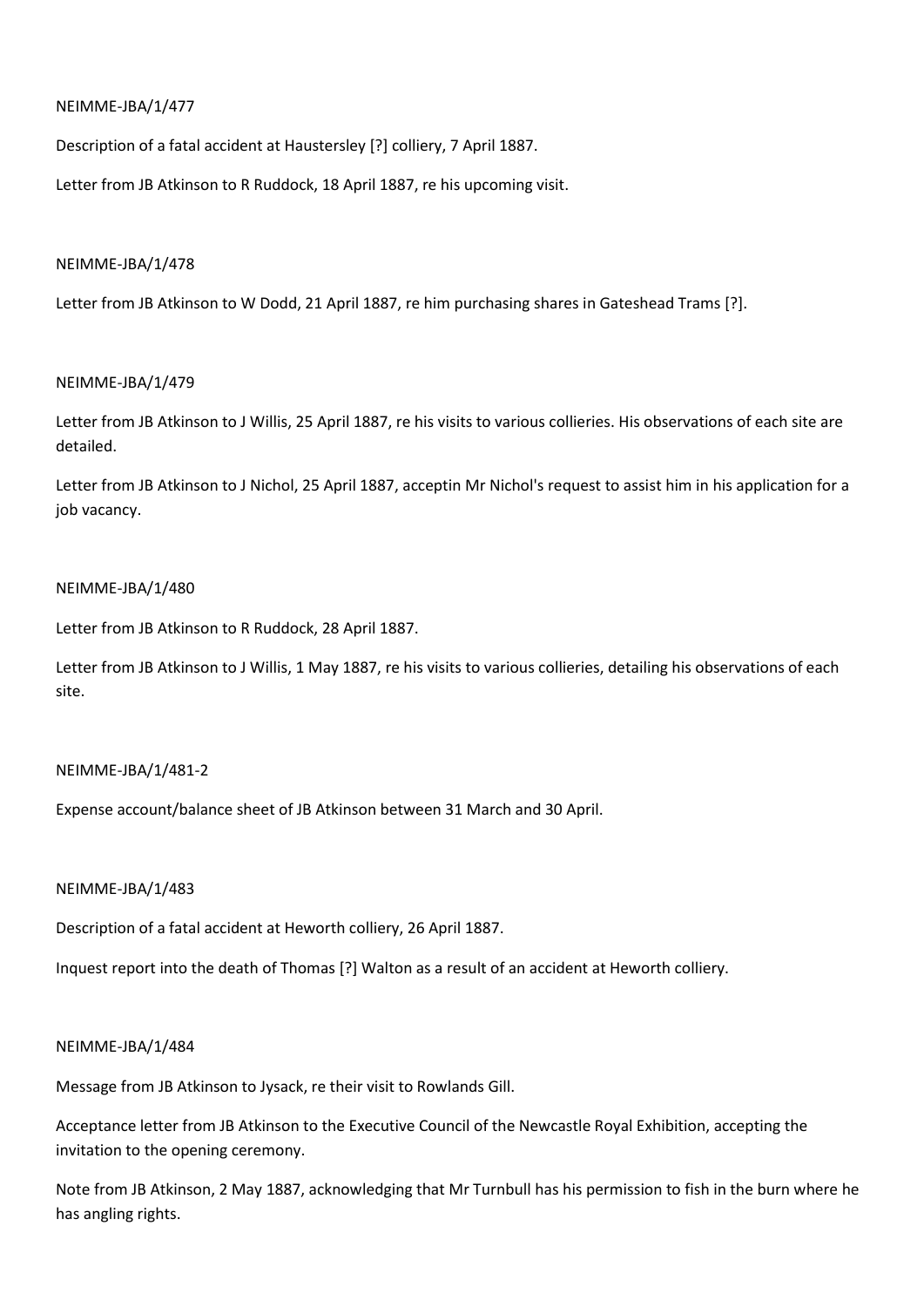Letter from JB Atkinson to R Robinson, 3 May 1887, acknowledging his support for the Hidson Directors.

Letter from JB Atkinson to WK Atkinson, 3 May 1887, requesting that he seal an return the documents he has enclosed.

Letter from JB Atkinson to R Ruddock, 3 May 1887, re the proofs he has sent to the office of the Newcastle Chronicle.

### NEIMME-JBA/1/486

Letter from JB Atkinson to A Fellows, 3 May 1887, re their upcoming meeting.

Letter from JB Atkinson to J Bradford, 3 May 1887, re their upcoming meeting.

#### NEIMME-JBA/1/487

Inquest report, 2 May 1887, into the death of John Nicholson as a result of an accident at South Medowsley colliery.

#### NEIMME-JBA/1/488

Inquest report, 2 May 1887, into the death of W Buckingham as a result of an accident at South Lanfield [?] colliery.

### NEIMME-JBA/1/489

Inquest report, 4 May 1887, into the death of John Elliott as a result of an accident at Boldon colliery.

#### NEIMME-JBA/1/490

Description of an accident at South Lanfield [?] colliery.

Letter from JB Atkinson to R Ruddock, 7 May 1887, thanking him for the season ticket to the Exhibition he was sent.

#### NEIMME-JBA/1/491

Notes on an inquiry into an accident at Felling colliery.

Note from JB Atkinson to an unspecified individual, re their upcoming meeting.

Notes on an accident at Boldon colliery, 2 May 1887.

NEIMME-JBA/1/492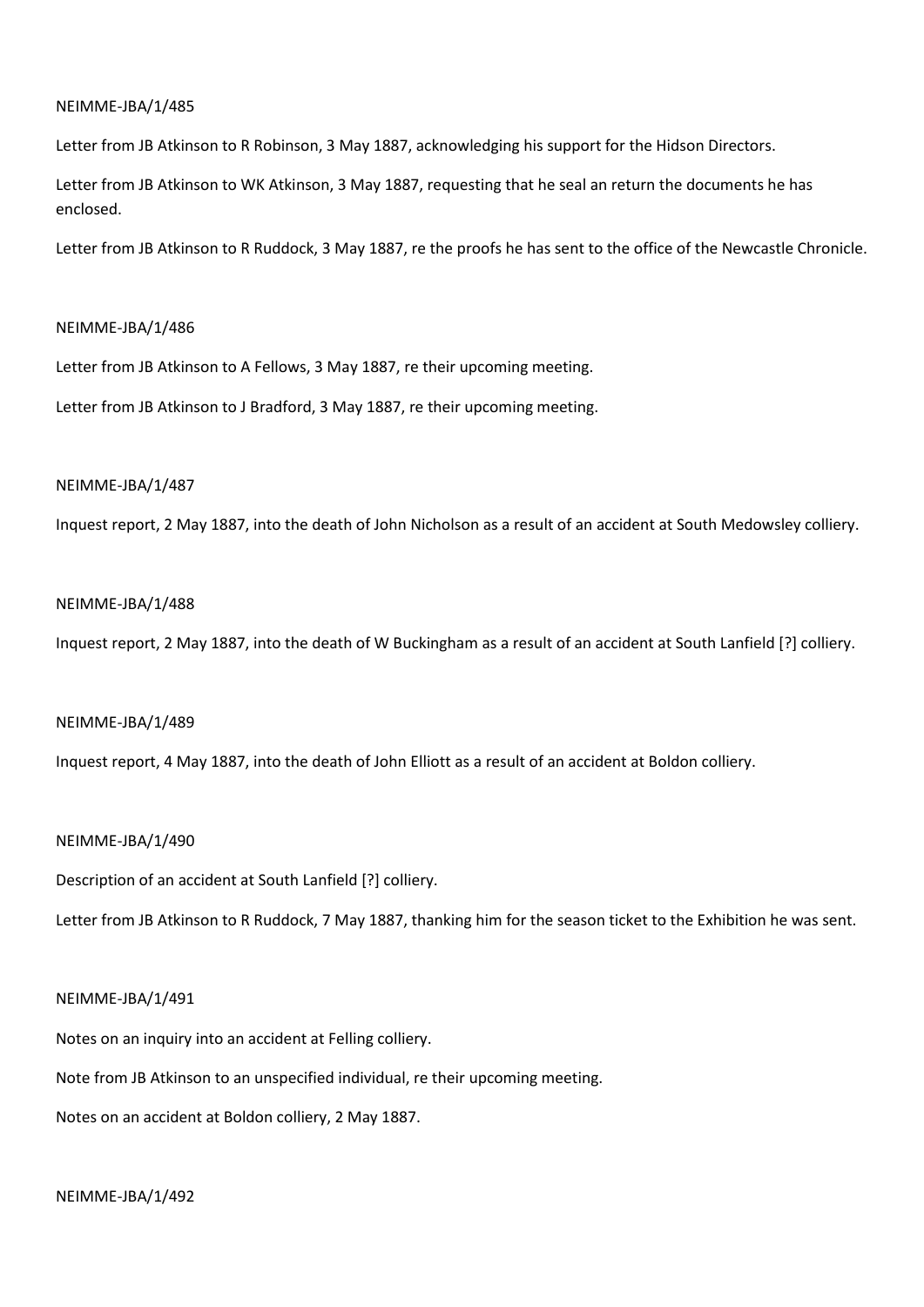Letter from JB Atkinson to JG Benon [?] & co. accountants, 7 May 1887, requesting that the ticket he purchased for the Newcastle Exhibition be cancelled.

Letter from JB Atkinson to J Willis, 7 May 1887, re accidents at Boldon, South Lanfield [?] and Felling collieries.

Letter from JB Atkinson to WF Howard, 7 May 1887, re a circular for the Transactions of the North of England Institute.

## NEIMME-JBA/1/493

Table and list of figures re explosions in collieries.

## NEIMME-JBA/1/494

Letter from JB Atkinson to JH Allios [?], 10 May 1887, requesting that the ticket he purchased for the Newcastle Exhibition be cancelled.

Note from JB Atkinson, giving Joseph Parker permission to fish in the burn for the season.

## NEIMME-JBA/1/495

Letter from JB Atkinson to R Ruddock, 14 May 1887, re his bill for the article on mines and mining.

## NEIMME-JBA/1/496

Letter from JB Atkinson to the editor of the Newcastle Daily Chronicle, 14 May 1887, drawing his attention to an error printed in his newspaper.

Letter from JB Atkinson to J Heppell, 14 May 1887, apologising for him not realising that particular machines are in operation in the region.

Letter from JB Atkinson to the editor of the Newcastle Daily Chronicle, 14 May 1887, requesting that the enclosed letter be printed in the newspaper.

## NEIMME-JBA/1/497

Letter from JB Atkinson to J Willis, 14 May 1887, re his visits to various collieries in the region. His observations of each site are detailed.

Letter from JB Atkinson to AS Palmer, 15 May 1887, re sending a suitable individual to visit the collieries in India.

## NEIMME-JBA/1/498

Letter from JB Atkinson to A Fellows, 16 May 1887, re their upcoming meeting.

Letter from JB Atkinson to J Bradford, 16 May 1887, re their upcoming meeting.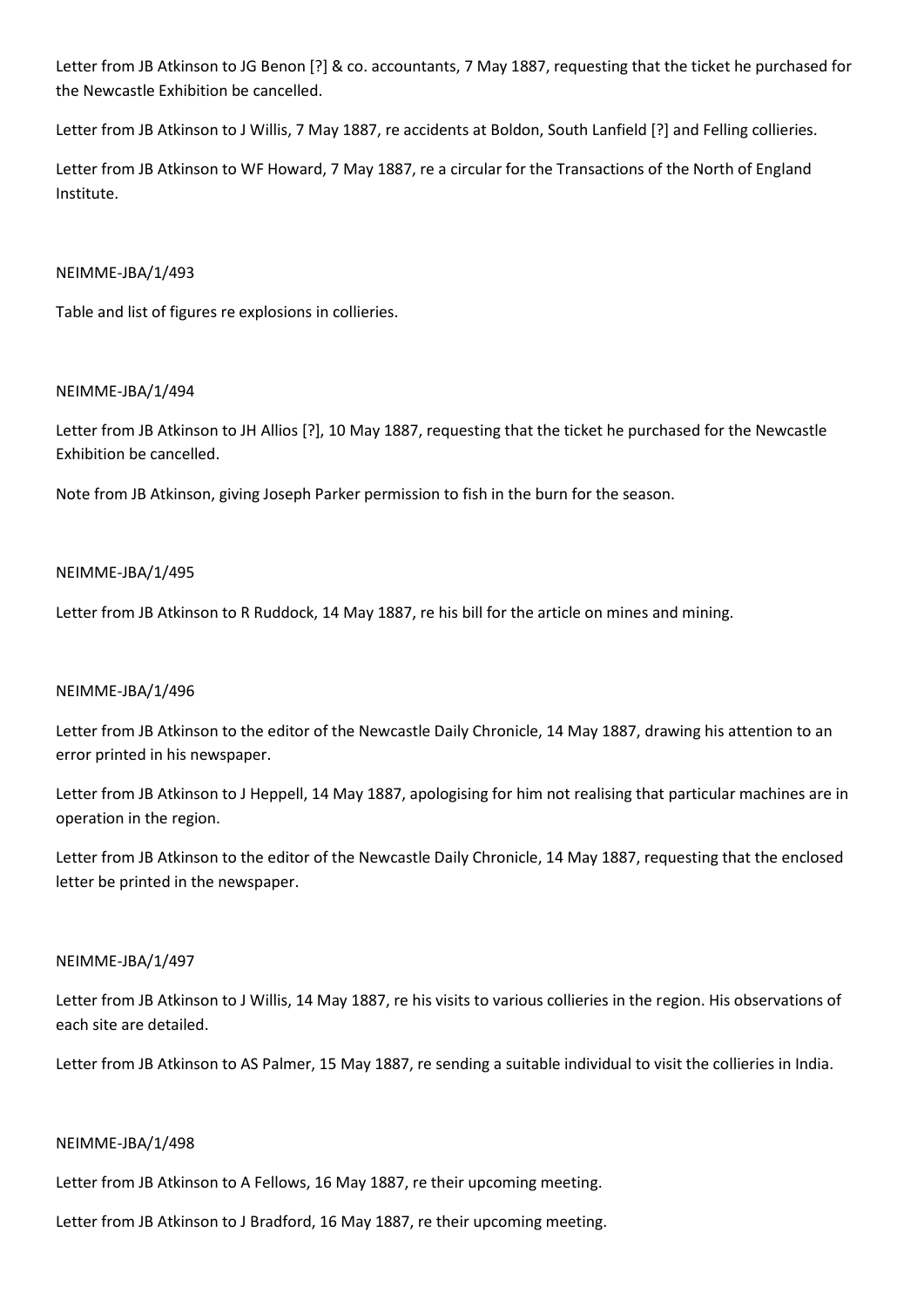Letter from JB Atkinson to W Kevin [?], 16 May 1887, requesting that he is forwarded trout flies.

Letter from JB Atkinson to RB Reed, 17 May 1887, acknowledging his receipt of his cheque.

## NEIMME-JBA/1/499

Letter from JB Atkinson to CK Gibbons, 17 May 1887, requesting that the ticket he purchased for the Newcastle Exhibition be cancelled.

Letter from JB Atkinson to his mother, 17 May 1887, enclosing a cheque for her.

## NEIMME-JBA/1/500

Letter from JB Atkinson to J Robson, 17 May 1887, re his thoughts on a suitable individual to visit mines in India.

Letter from JB Atkinson to WK Atkinson, 20 May 1887, re a positive review of their book in the American journal. 'Science'.

Letter from JB Atkinson to J Bradford, 20 May 1887, re their upcoming meeting.

## NEIMME-JBA/1/501

Letter from JB Atkinson to Edith Elliott, 21 May 1887, re his tickets for the Newcastle Exhibition.

Letter from JB Atkinson to J Willis, 21 May 1887, re his visits to Beamish, Wardley, Garesfield, Stella and Benwell collieries. His observations of each site are noted.

## NEIMME-JBA/1/502

Letter from JB Atkinson to WB Wilson, 22 May 1887, re the ill health of the viewer at Walker colliery, resulting in the possibility of a vacancy opening here for Mr Wilson.

Letter from JB Atkinson to WK Atkinson, 25 May 1887, re his plans to visit the Exhibition.

Letter from JB Atkinson to the editor of 'Jus' [?], requesting the issue of the publication containing an article on mining legislation.

## NEIMME-JBA/1/503

Inquest report, 28 May 1887, into the death of Thomas Goudry [?] at Boldon colliery.

### NEIMME-JBA/1/504

Letter from JB Atkinson to J Willis, 28 May 1887, re the inquest into the accident at Boldon colliery and his visits to various collieries.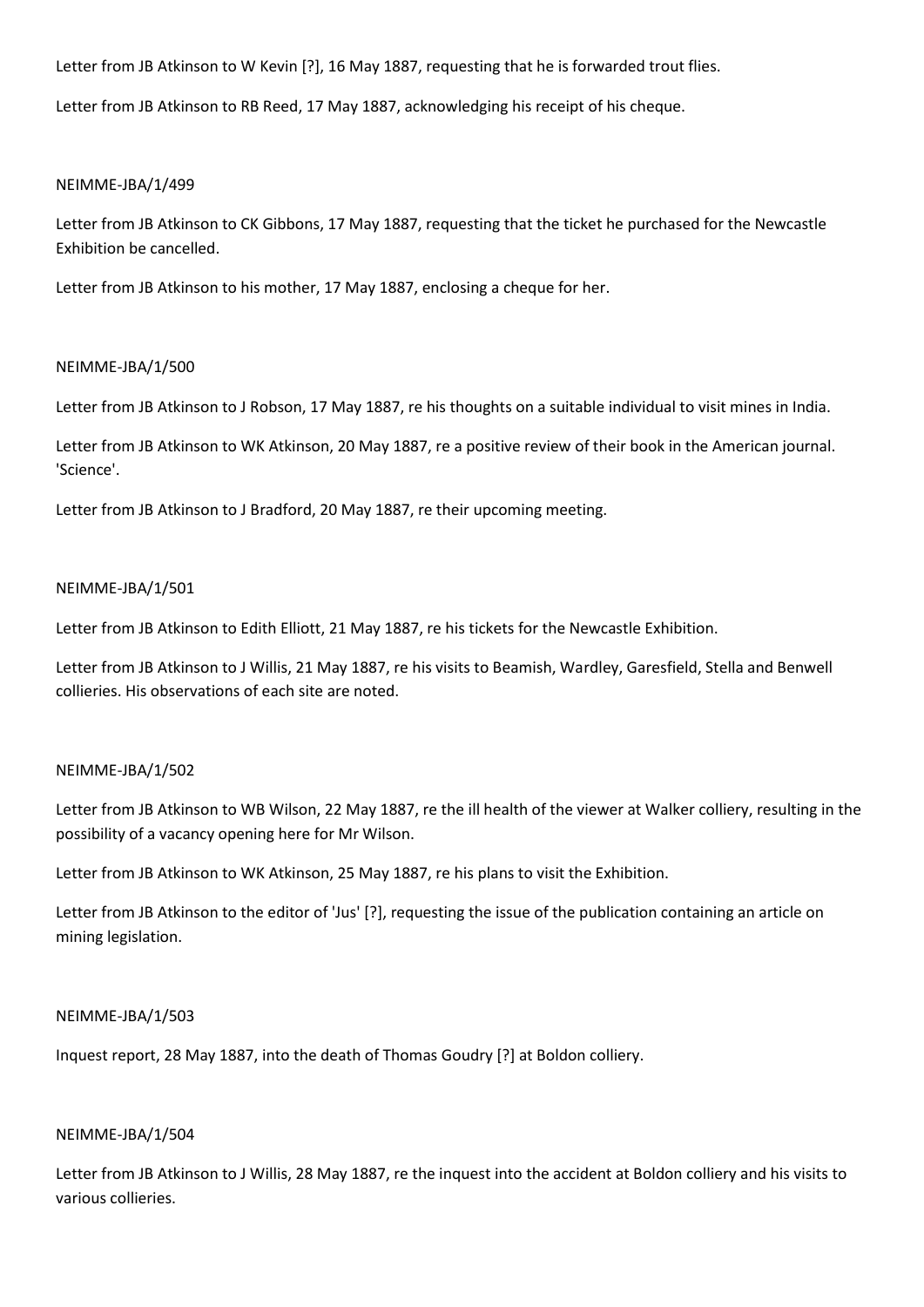Letter from JB Atkinson to G May, 29 May 1887, requesting a visit to the place where a fatal accident occurred at Boldon colliery.

### NEIMME-JBA/1/505

Letter from JB Atkinson to G May, 31 May 1887, re his upcoming visit to Boldon colliery.

Letter from JB Atkinson to J Graham, 2 June 1887, re the copy of 'Cross Act' he has sent him.

## NEIMME-JBA/1/506-8

Inquest report, 1 June 1887, into the death of John Nicholson at South Medowsley colliery.

## NEIMME-JBA/1/509-10

Expense account/balance sheet of JB Atkinson between 30 April and 31 May 1887.

## NEIMME-JBA/1/511

Letter from JB Atkinson to J Willis, 2 June 1887, re the inquest into an accident at South Medowsley.

### NEIMME-JBA/1/512

Inquest report into the death of David Moore [?] at Cowpea colliery.

### NEIMME-JBA/1/513

Letter from JB Atkinson to G May, 7 June 1887, thanking him for the briquettes he has sent him.

### NEIMME-JBA/1/514

List of parliamentary papers required for the use of JB Atkinson.

## NEIMME-JBA/1/515

Letter from JB Atkinson to J Willis, 4 June 1887, re notes taken at the inquest into an accident at Cowpea colliery, and his visit to Boldon colliery to examine the place where a man was killed as the result of an accident.

Letter from JB Atkinson to JG Kaye, 9 June 1887, re the payment of his rent.

Letter from JB Atkinson to Mr GG Stechert [?], 9 June 1887, requesting two copies of the Americal journal 'Science'.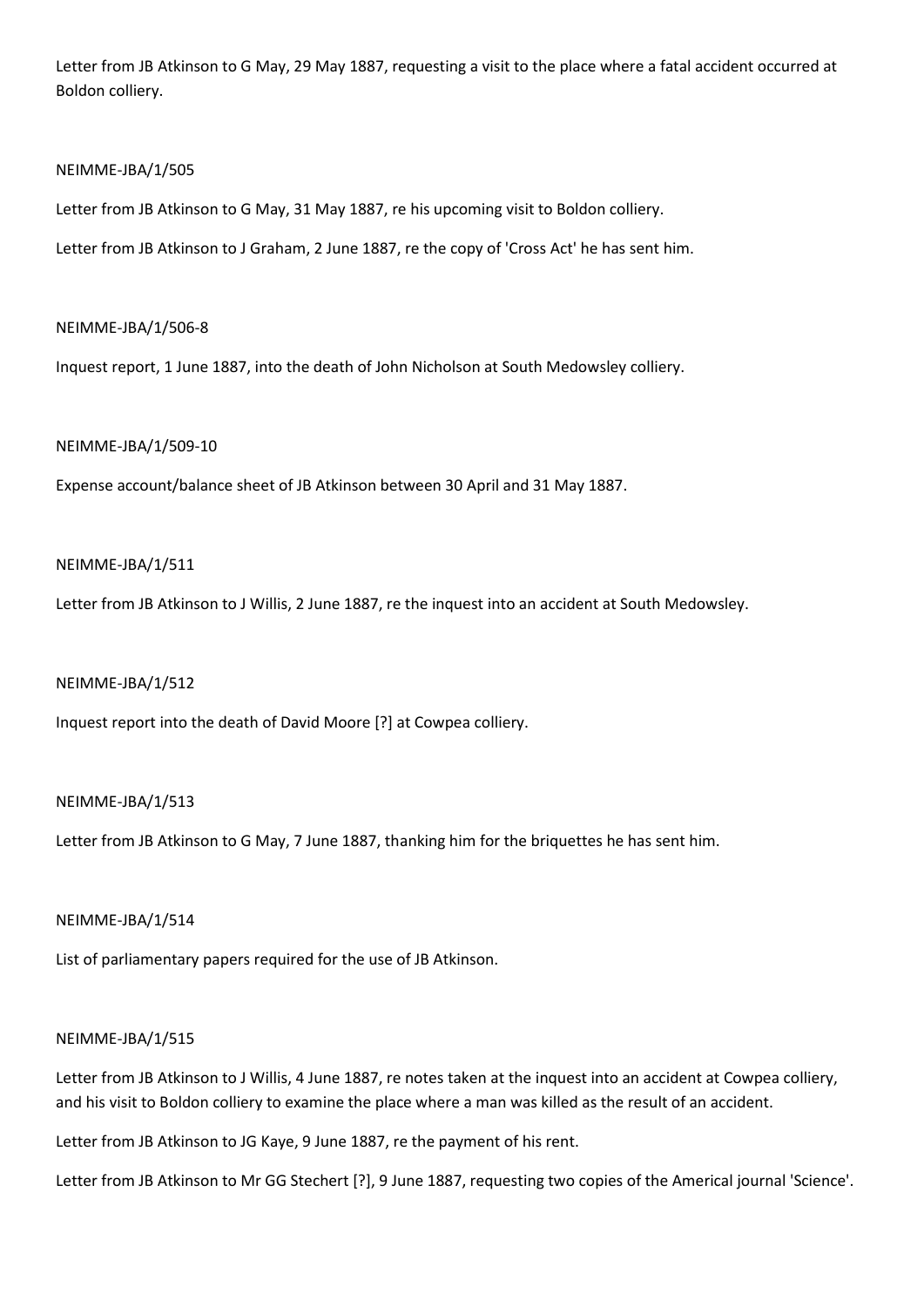Letter from JB Atkinson to AA Atkinson, 10 June 1887, re his upcoming meeting at the Institute.

## NEIMME-JBA/1/516-7

Letter from JB Atkinson to J Willis, 11 June 1887, re his visit to W Anderson's colliery near Long Framlington.

Letter from JB Atkinson to Mr GG Stechert [?], 11 June 1887, re his payment for the copies of 'Science' he requested.

Letter from JB Atkinson, accepting an invitation to a luncheon at the Assembly Rooms held by the President and Council of the Durham College of Science.

## NEIMME-JBA/1/518

Letter from JB Atkinson to WK Atkinson, 14 June 1887, re the copies of 'Science' he has sent him. Announces the birth of his son also.

Letter from JB Atkinson to J Hepple, 14 June 1887, requesting a meeting to discuss the South Pelaw colliery plans.

Letter from JB Atkinson to Mr G Gill, 14 June 1887, apologising for the lack of assistance he can provide Mr Gill.

## NEIMME-JBA/1/519

Letter from JB Atkinson to J Bradford, 14 June 1887, re their upcoming meeting.

Letter from JB Atkinson to C Lennant [?], 14 June 1887, expressing his regret of not being bale to join him fishing.

Letter from JB Atkinson to Fellows, 14 June 1887, re their upcoming meeting.

## NEIMME-JBA/1/520-1

Letter from JB Atkinson to G Armstrong, June 1887,responding to a series of questions regarding the system of granting mining certificates.

## NEIMME-JBA/1/522

Letter from JB Atkinson to J Hepple, 16 June 1887, re their upcoming meeting.

# NEIMME-JBA/1/523

Letter from JB Atkinson to J Willis, 20 June 1887, re his visits to Throckley, Ouston, West Wylam, Evesley [?] and Blaydon collieries. His observations of each site are noted.

Letter from JB Atkinson to C Berkley, 20 June 1887, requesting a visit to Marley Hill colliery where an accident occurred.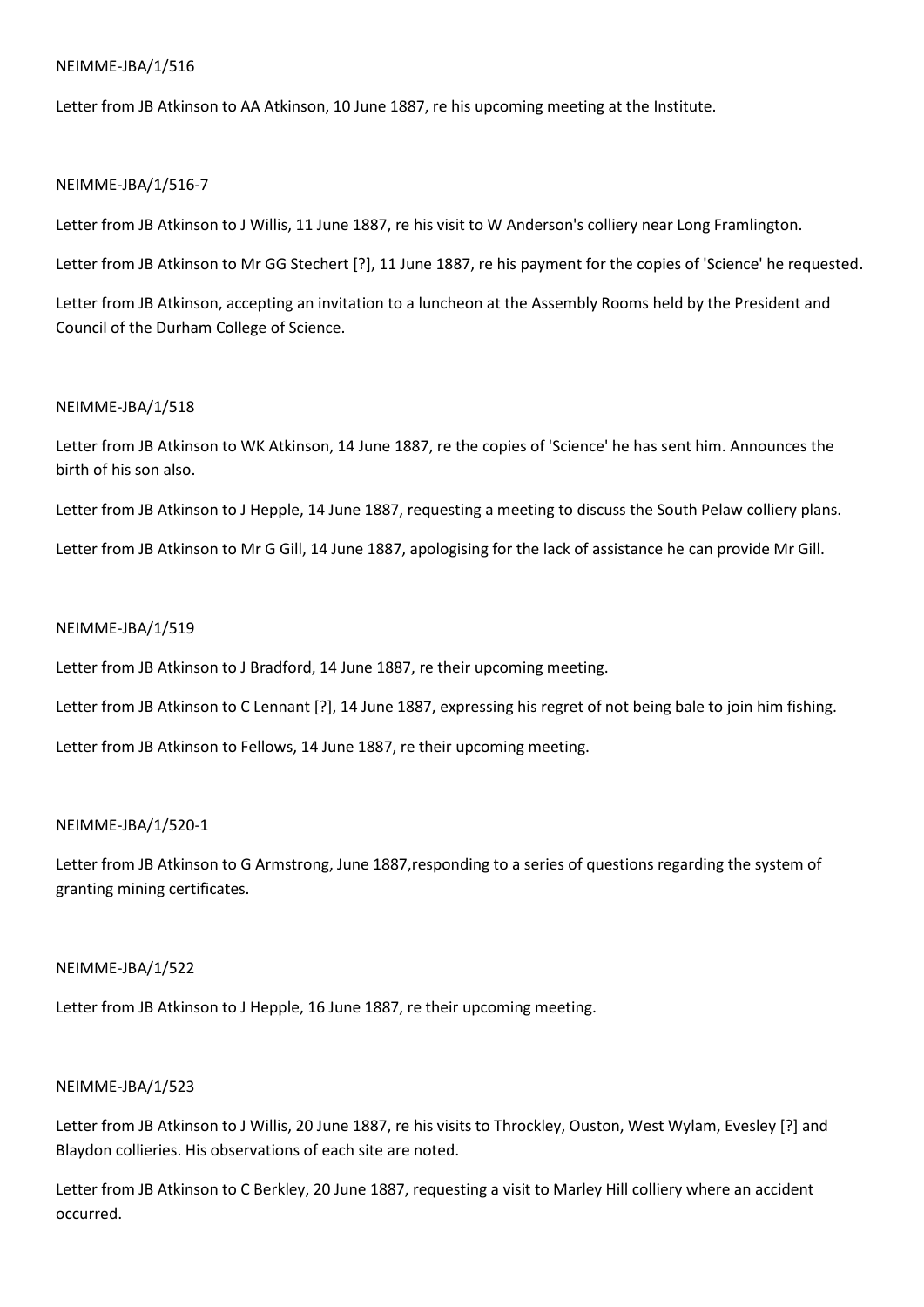Letter from JB Atkinson to GG Lebour [?], 20 June 1887, re their plans for an upcoming visit to the Dene. Message from JB Atkinson to Mr Patterson, confirming his visit to Marley Hill colliery.

### NEIMME-JBA/1/525

Message from Jb Atkinson to Mr Lougden [?], re their upcoming meeting.

Message from JB Atkinson to Mr Johnson, re his visit to the Coal Trade Office.

Letter from JB Atkinson to W Bell, writing to rearrange their upcoming geological trip to Whittle Burn.

## NEIMME-JBA/1/526

Letter from JB Atkinson to RS Johnson, 24 June 1887, re his previous visits to Seaham colliery betwen 1870 and 1872.

Letter from JB Atkinson to FR Atkinson, 24 June 1887, re the price for a consultation with a 'doctor for ladies' in Newcastle.

Letter from JB Atkinson to J Willis, 27 June 1887, re his visits to South Pelaw, Ettingham [?], Wardley and Fourstones colliery. His observations are also noted.

### NEIMME-JBA/1/527

Diagram and notes regarding an explosion at Marley Hill colliery.

## NEIMME-JBA/1/528

Letter from JB Atkinson to J Willis, 28 June 1887, re his inspection of Marley Hill colliery.

Letter from JB Atkinson to Bradford, 30 June 1887, re his upcoming visit to Shincliffe and the Exhibition.

Letter from JB Atkinson to his mother, 30 June 1887, updating her with news of his wife and new child.

Letter from JB Atkinson to Mr Tweddle [?]. 30 June 1887, requesting that the trousers he has sent be turned into knickerbockers, a coat and a waistcoat.

Letter from JB Atkinson to WK Atkinson, 30 June 1887, re his upcoming visit and his thoughts regarding the cause of an explosion at Ouston.

### NEIMME-JBA/1/529-30

Expense account/balance sheet of JB Atkinson between 31 May and 30 June 1887.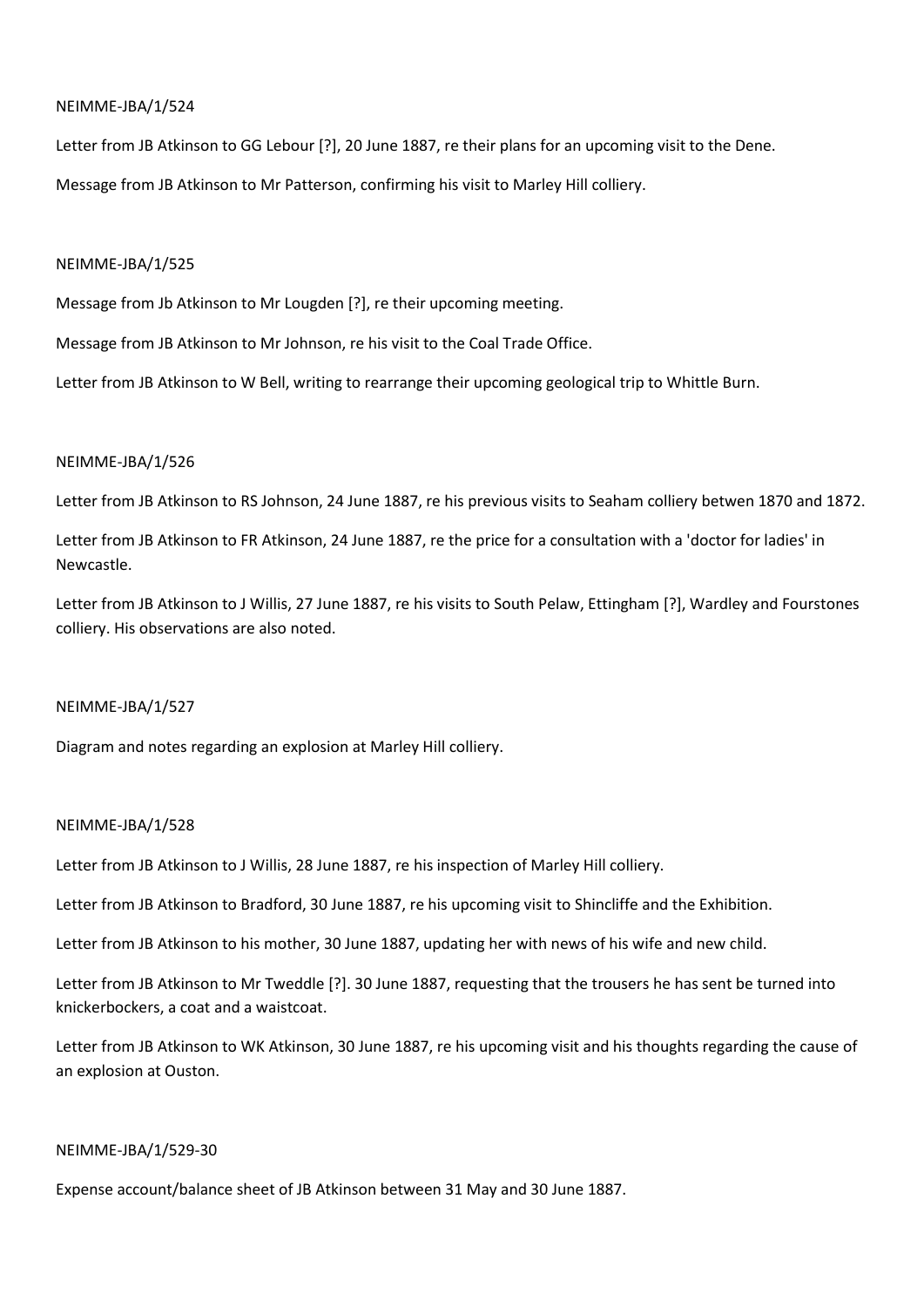Letter from JB Atkinson to J Willis, 4 July 1887, re his visits to Swalwell, Walker, Burnadon, Wallsend and Corbridge colllieries. His observations of these collieries are also noted.

Letter from JB Atkinson to GG Lebour [?], 4 July 1887, re their upcoming visit to Whittle Dene.

Letter from JB Atkinson to an unspecified recipient, re rearranging their meeting.

## NEIMME-JBA/1/532

Message from JB Atkinson to Mr Shute [?], re his upcoming visit to Hebburn colliery.

Message from JB Atkinson to Mr Willis, re his upcoming visit to Hebburn colliery.

## NEIMME-JBA/1/533

Letter from JB Atkinson to J Graham, 5 July 1887, re their upcoming meeting. He also shares news re his wife and new child.

Letter from JB Atkinson to JD Robson, 5 July 1887, re his upcoming visit to Redheugh colliery.

Letter from JB Atkinson, 7 July 1887, re the receipt of a telegram.

Message from JB Atkinson to an unspecified recipient, re his upcoming visit.

## NEIMME-JBA/1/534

Message from JB Atkinson to Mr Patterson, reporting that there was no unusual danger present at Hebburn colliery.

Message from JB Atkinson to Mr Patterson, reporting that the pits at Hebburn colliery are safe to work.

## NEIMME-JBA/1/535

Inquest report, 9 July 1887, into the death of William Vardy as the result of an accident at Seaton Delaval colliery.

Letter from JB Atkinson to AA Atkinson, 10 July 1887, re the opening of a job vacancy at Cramlington colliery.

## NEIMME-JBA/1/536

Letter from JB Atkinson to J Willis, 10 July 1887, re his visit to Hebburn colliery. His observations are noted. Also nots his visits to Heworth, Wearmouth and Redheugh collieries.

## NEIMME-JBA/1/537

Letter from JB Atkinson to AA Atkinson, 12 July 1887, returning the application AA Atkinson sent him with corrections.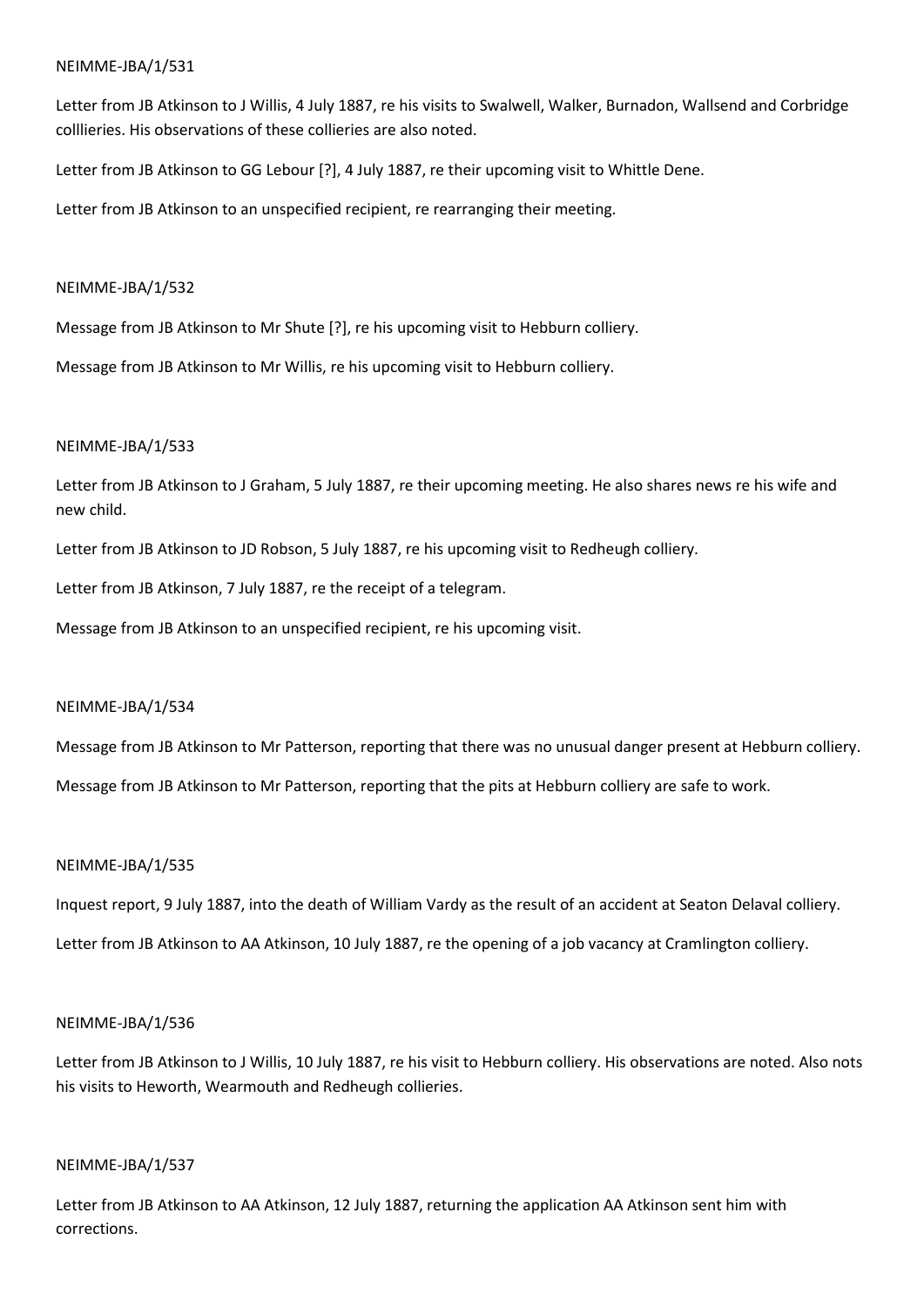Letter from JB Atkinson to Sir Lothian Bell, 14 July 1887, offering his assistance with an upcoming visit of the British Association to Newcastle.

## NEIMME-JBA/1/538

Inquest report, 4 July 1887, into the death of Matthew Summers [?] as a result of an accident at Shire Moor colliery.

## NEIMME-JBA/1/539

Letter from JB Atkinson to J Willis, 16 July 1887, re fatal accidents at Seaton Delaval and Shire Moor collieries. He also notes his complaints regarding Swalwell colliery.

Letter from JB Atkinson to HG Hughes, 17 July 1887, expressing his inability to help him with the problem with which he wrote to him previously.

## NEIMME-JBA/1/540

Letter from JB Atkinson to Bill, 17 July 1887, re the possible causes of an explosion at an unspecified colliery.

Letter from JB Atkinson to W Armstrong, 17 July 1887, re his upcoming visit.

## NEIMME-JBA/1/541

Diagram and notes regarding a fatal accident at Shire Moor colliery.

Letter from JB Atkinson to W Armstrong, 18 July 1887, re the postponement of his upcoming visit.

## NEIMME-JBA/1/542

Diagram and notes regarding a fatal accident at Seaton Delaval colliery.

Letter from JB Atkinson to JW Burning [?], 21 July 1887, requesting that he take part in the proceedings of the upcoming visit of engineers.

## NEIMME-JBA/1/543

Letter from JB Atkinson to AA Atkinson, 22 July 1887, re his meeting with the owner of Laudsale pit.

# NEIMME-JBA/1/544-5

Letter from JB Atkinson to J Willis, 23 July 1887, re his inspection of North Wylam, Walbottle, Usworth, North Biddick and Evesly [?] collieries. His observations of each site are also noted.

Letter from JB Atkinson to J Bradford, 27 July 1887, re their upcoming meeting and visits to the Exhibition and the Tournament.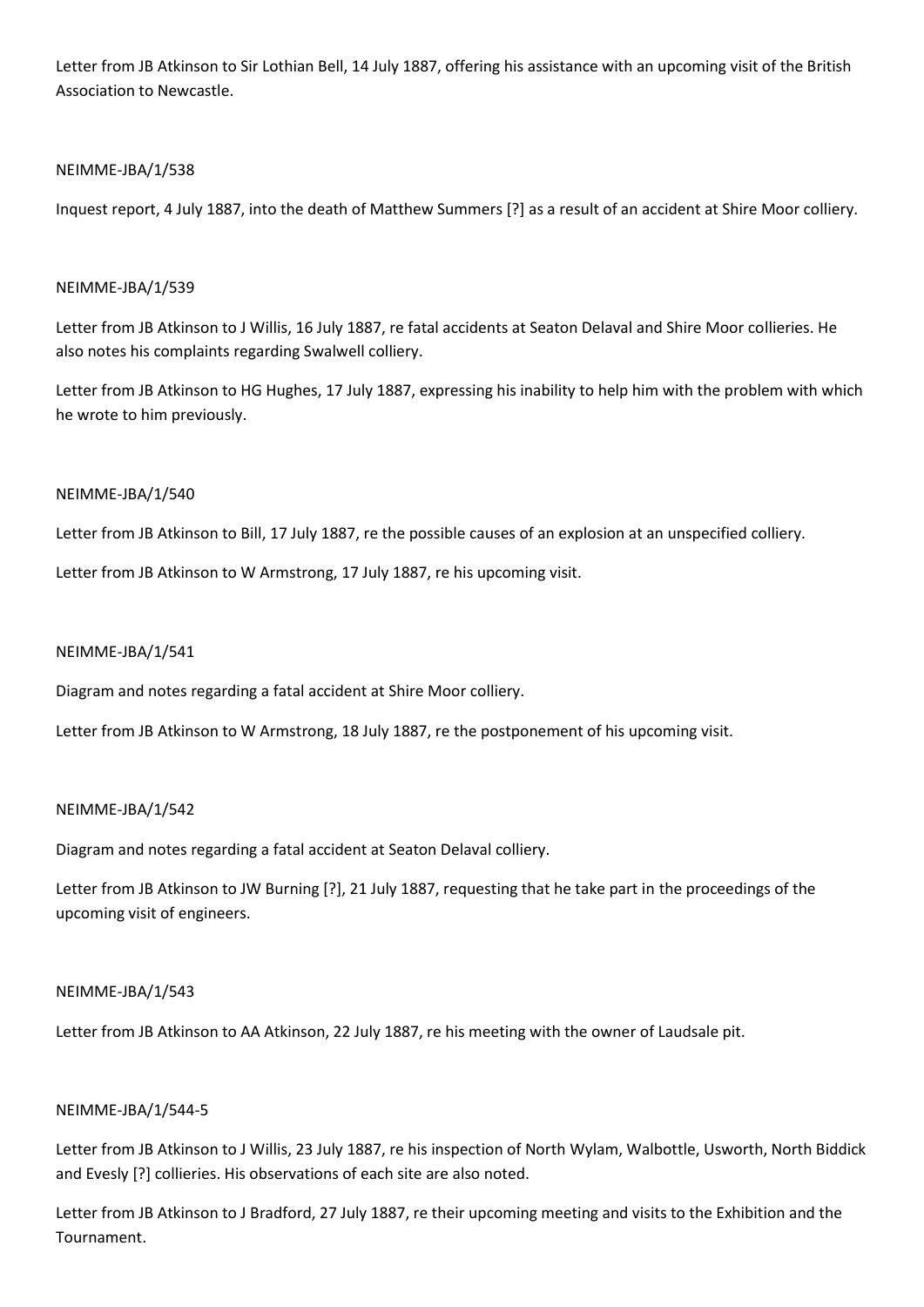## NEIMME-JBA/1/546-7

Expense account/balance sheet of JB Atkinson between 30 June and 31 July 1887.

### NEIMME-JBA/1/548

Letter from JB Atkinson to J Willis, 30 July 1887, re his visits to Wardley, Hebburn, Amwell, Elbingham, Backworth and Walbottle collieries. His observations of each site are also noted.

Letter from JB Atkinson to G Dodds, 31 July 1887, re their upcoming plans to play tennis.

### NEIMME-JBA/1/549

Letter from JB Atkinson to Mr Hodgson, 1 August 1887, re the rent required for shooting this year.

## NEIMME-JBA/1/550

Letter from JB Atkinson to J Longbotham, 1 August 1887, re their upcoming meeting.

Message from JB Atkinson to the owners [?] of Seghill colliery, re his upcoming visit to the colliery.

### NEIMME-JBA/1/551

Letter from JB Atkinson to J Robson, 5 August 1887, re their upcoming plans to to go shooting.

Letter from JB Atkinson to Bill, 5 August 1887, re his visit to Durham.

Letter from JB Atkinson to Mr Hardy [?], 5 August 1887, inviting him visit and play tennis.

### NEIMME-JBA/1/552

Letter from Mr Hodgson, 5 August 1887, re the terms upon which the shooting on the Redesdale Estate will be let for the season 1887-8.

### NEIMME-JBA/1/553

Notes on an accident at Seghill colliery, 26 July 1887.

Letter from JB Atkisnon to J Willis, 6 August 1887, re an accident at Seghill colliery and his visits to Wylam, Greenside, Ouston and Hebburn collieries. His observations of each site are noted.

### NEIMME-JBA/1/554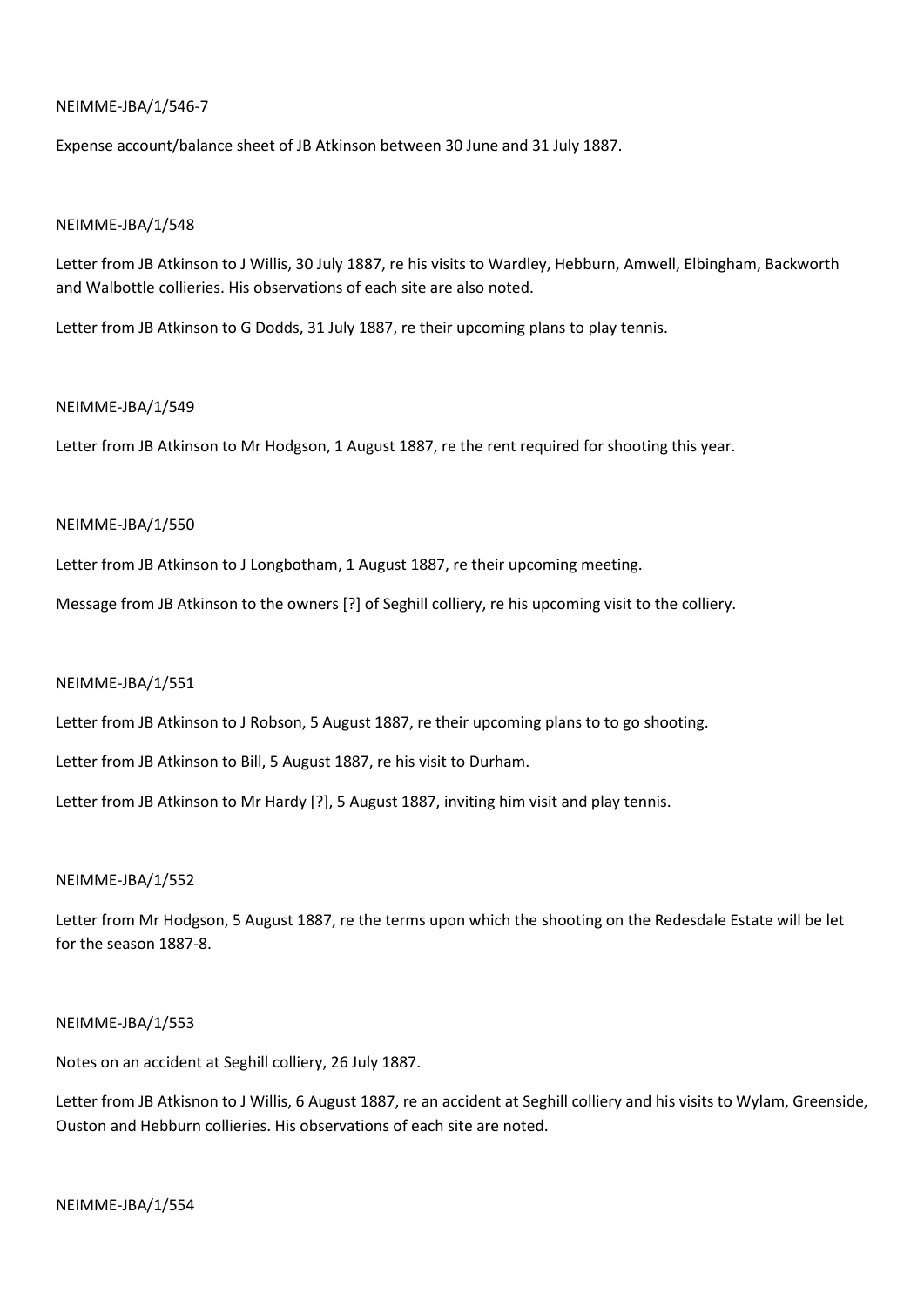Letter from JB Atkinson to J Gilchrist, 6 August 1887, requesting payment for shooting at Hindley Steel.

Letter from JB Atkinson to Mr Hodgson, 6 August 1887, expressing his regret that he cannot rent an area to shoot this year.

Message from JB Atkinson to Mr Ayton, re his upcoming visit to Blyth.

#### NEIMME-JBA/1/555

Letter from JB Atkinson to J Robson, 8 August 1887, requesting payment for the rent for the land they shoot on.

Letter from JB Atkisnon to an unspecified individual, finalising plans for a visit to Hindley Steel.

Letter from JB Atkinson to J Cook, 8 August 1887, requesting payment for the land they shoot on.

### NEIMME-JBA/1/556-7

Letter from JB Atkinson to J Willis, 9 August 1887, re the workings of the under-sea coal at Cambois, Whitehaven and North Seaton collieries.

## NEIMME-JBA/1/558

Letter from JB Atkinson to J Cook, 10 August 1887, thanking him for the cheque he received.

Letter from JB Atkinson to J Robson, 10 August 1887, thanking him for the cheque he received.

Letter from JB Atkinson to J Bradford, 10 August 1887, re Bradford's upcoming visit.

### NEIMME-JBA/1/559

Letter from JB Atkinson to AA Atkinson, 11 August 1887, re applying for various job vacancies.

Letter from JB Atkinson to J Bradford, 12 August 1887, requesting his company.

#### NEIMME-JBA/1/560

Note re two copies of the Superannuation Act.

#### NEIMME-JBA/1/561

Letter from JB Atkinson to Wk Atkinson, 14 August 1887, re his plans to go shooting.

Letter from JB Atkinson to J Willis,13 August 1887, re his visits to Park House, Cambois, Acomb, Mickley, South Benwell and Blackinsop [?] collieries. His observations of each site are also noted.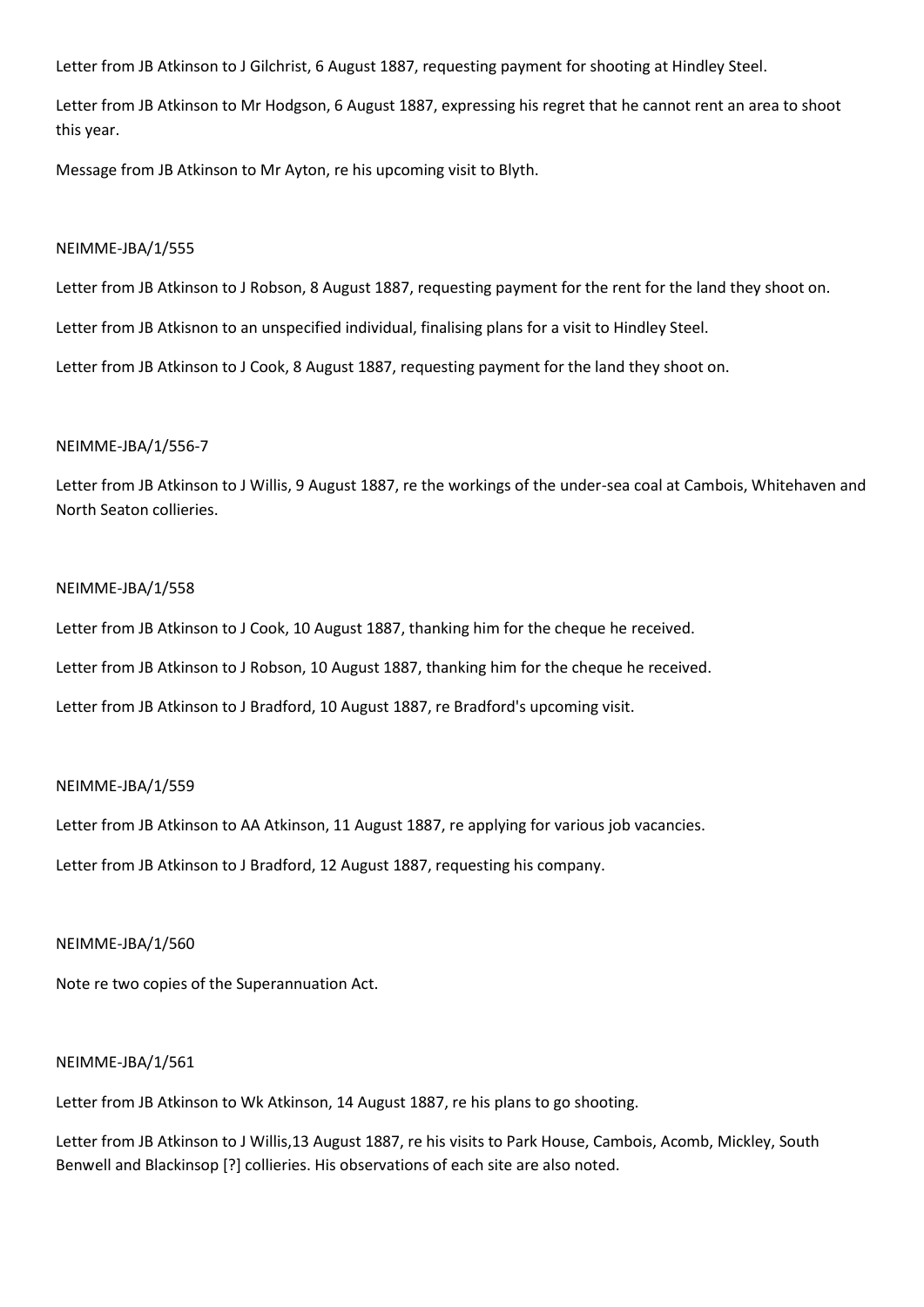Letter from JB Atkinson to Mr Nichol, 16 August 1887, offering his name as a reference for any jobs he may apply for.

Letter from JB Atkinson to Miss Willis, 17 August 1887, explaining he will help her with the matter she mentioned previously.

Letter from JB Atkinson to WK Atkinson, 23 August 1887, re their plans to shoot and the publication of a review of their book in a German journal.

## NEIMME-JBA/1/563

Letter from JB Atkinson to J Willis, 23 August 1887, re his visits to Summerson [?], Hastwell, Axwell, Lemmington, Throckley and Montagu collieries. His observations of each site are noted.

Letter from JB Atkinson to Mr JJ Trotter, 24 August 1887, requesting that he send him six dog bottles of porter [?].

## NEIMME-JBA/1/564

Letter from JB Atkinson to the Right Honourable H Matthews, 24 August 1887, requesting a copy of any orders or warrants made by the Lords Commissioners of the Treasury, regarding the superannuation of inspectors of coal in metalliferrous mines.

Letter from JB Atkinson to J Willis, 24 August 1887, requesting that he forward the enclosed letter to the Home Office.

## NEIMME-JBA/1/565

Letter from JB Atkinson to GG Lebour [?], 24 August 1887, explaining that there is a shell bed at Elbingham [?] colliery, and he shall send him one.

Letter from JB Atkinson to W J Douglas, 24 August 1887, thanking him for the Explosion Report and the Inspector's Report he has been sent.

Message from JB Atkinson to Mr Parrington [?], confirming his upcoming visit to Wearmouth colliery.

### NEIMME-JBA/1/566

Inquest report, 27 August 1887, into the death of Adam Pendlebury as the result of an accident at Wearmouth colliery.

## NEIMME-JBA/1/567

Notes on a fatal accident at Wearmouth colliery, 25 Augusy 1887.

Letter from JB Atkinson to J Willis, 27 August 1887, re his visits to Wearmouth, Elbingham [?], Mickley and South Garesfield collieries. His observations of each site are noted.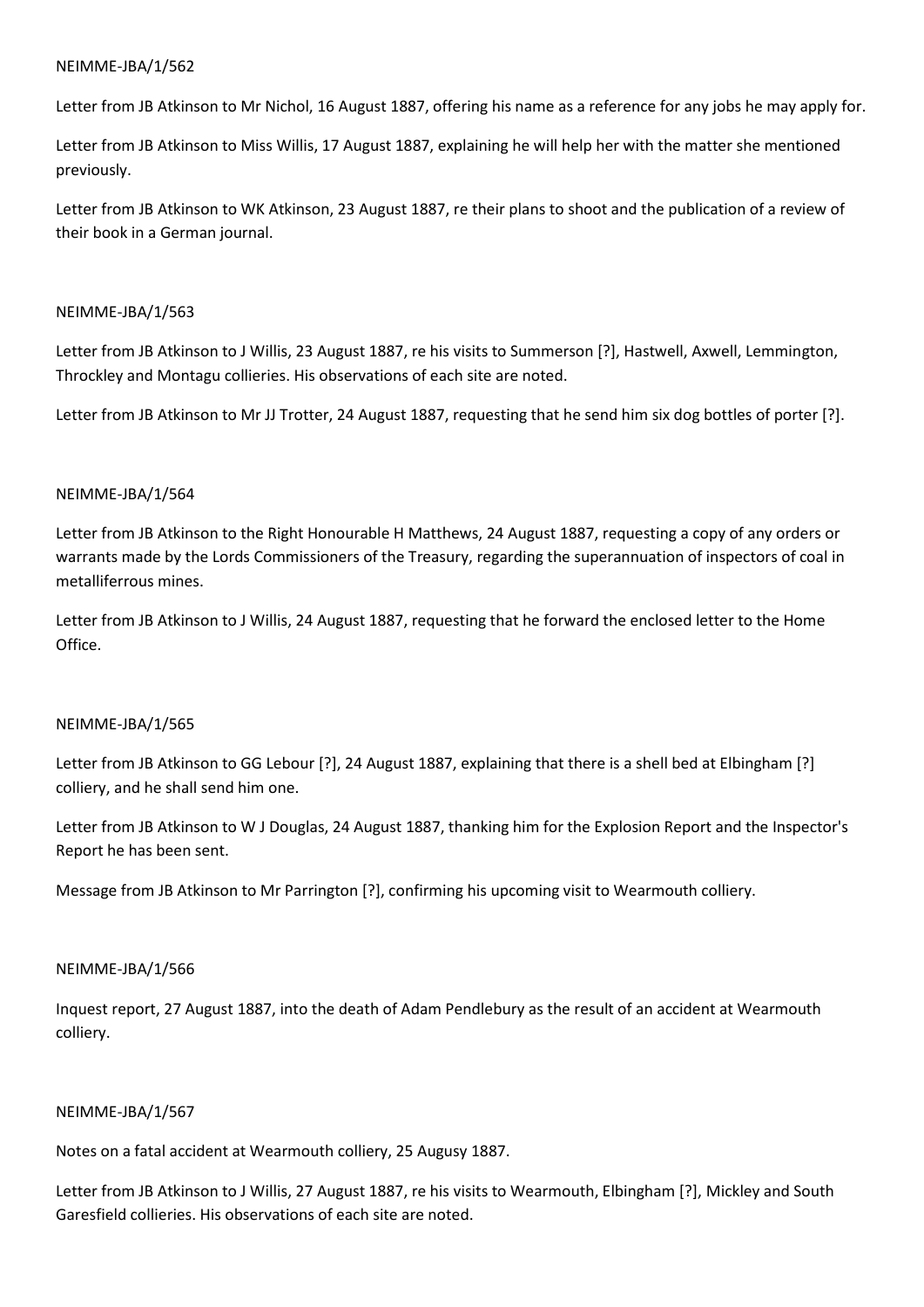Message from JB Atkinson to the Walker Coal Co., confiming his upcoming visit.

Message from JB Atkinson to the Walker Coal Co., confirming his upcoming visit.

Letter from JB Atkinson to Mr L [?] Douglas, 31 August 1887, explaining that he cannot find another copy of the inspector's reports he requested.

## NEIMME-JBA/1/569

Letter from JB Atkinson to Mr Dobbinson, 31 August 1887, re a possible vacancy at South Hetton colliery.

## NEIMME-JBA/1/570-1

Expense account/balance sheet of JB Atkinson between 31 July and 31 August 1887.

## NEIMME-JBA/1/572-4

Notes concerning an incident where three men were burned as the result of an accident at Walker colliery.

## NEIMME-JBA/1/574

Letter from JB Atkinson to J Willis, 2 September 1887, re his visits to Gatestones Drift, Hebburn and Coxlodge collieries. His observations of each site are noted.

### NEIMME-JBA/1/575

Letter from JB Atkinson to WK Atkinson, 2 September 1887, re the translation of a German document.

Letter from JB Atkinson to and unspecified individual, requesting that he find him a copy of the complete volume of the German book he wanted.

Message from JB Atkinson to Mr Gregory, confirming his visit to Usworth colliery.

Inquest report, 5 September 1887, into the death of John Dixon at Walker colliery.

### NEIMME-JBA/1/576

Letter from JB Atkinson to W Hetherington, 5 September 1887, re his upcoming visit to Coxlodge colliery.

Letter from JB Atkinson to H Brodmeier, 5 September 1887, requesting that he translate a German review of 'Explosions in Coal Mines'.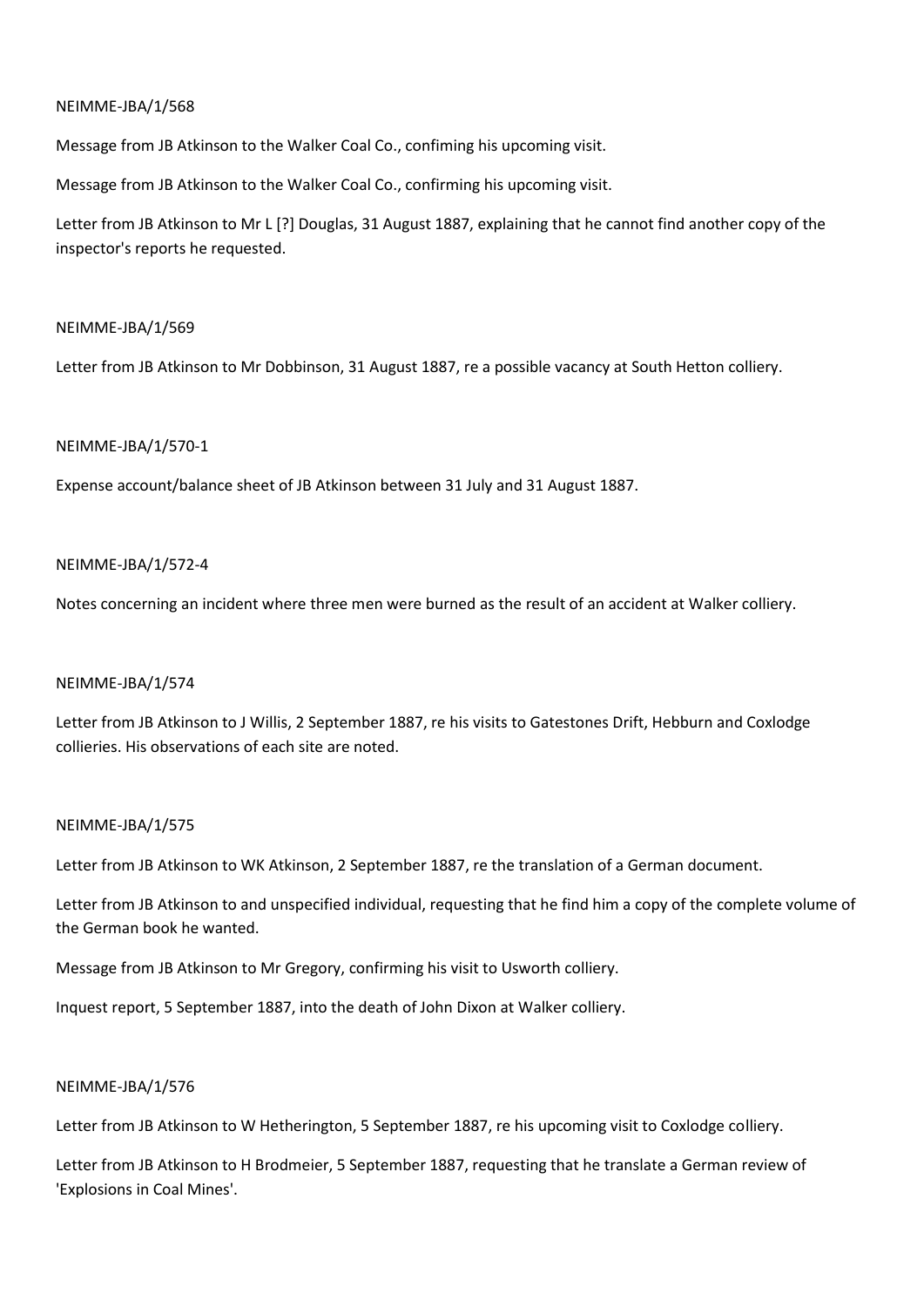## NEIMME-JBA/1/577-8

Letter from JB Atkinson to J Willis, 10 September 1887, re his visits to Usworth and Coxlodge collieries. His observations of each site are noted.

## NEIMME-JBA/1/579

Letter from JB Atkinson to JH Merivale, 11 September 1887, discussing gunpowder and various other explosives.

Letter from JB Atkinson to J Bradford, 11 September 1887, re his upcoming visit to Birtley.

## NEIMME-JBA/1/580-1

Inquest report, 12 September 1887, into the death of John Dixon as the result of an accident at Walker colliery.

## NEIMME-JBA/1/582

Letter from JB Atkinson to S Pattison, 13 September 1887, re his upcoming visit.

Letter from JB Atkinson to Mr Joulis [?], 13 September 1887, requesting that he pay his sick child a visit, and asking when his baby can be vaccinated.

Letter from JB Atkinson to J Robson, 15 September 1887, re their upcoming meeting.

### NEIMME-JBA/1/583

Message from JB Atkinson to Mr Dobbinson at Hebburn colliery, requesting that he is able to see the site of an accident which occurred here.

Letter from Jb Atkinson to J Willis, 19 September 1887, re his visits to Cramlington, Delaval, Benwell, South Birtley and West Wylam collieries. His observations of each site are noted.

## NEIMME-JBA/1/584

Statement of William Hark, re an accident at Walker colliery.

### NEIMME-JBA/1/585

Letter from JB Atkinson to W Henderson, re payment for shooting.

### NEIMME-JBA/1/586

Inquest report, 20 September 1887, into the death of Thomas [?] Moore as the result of an accident at Hebburn colliery.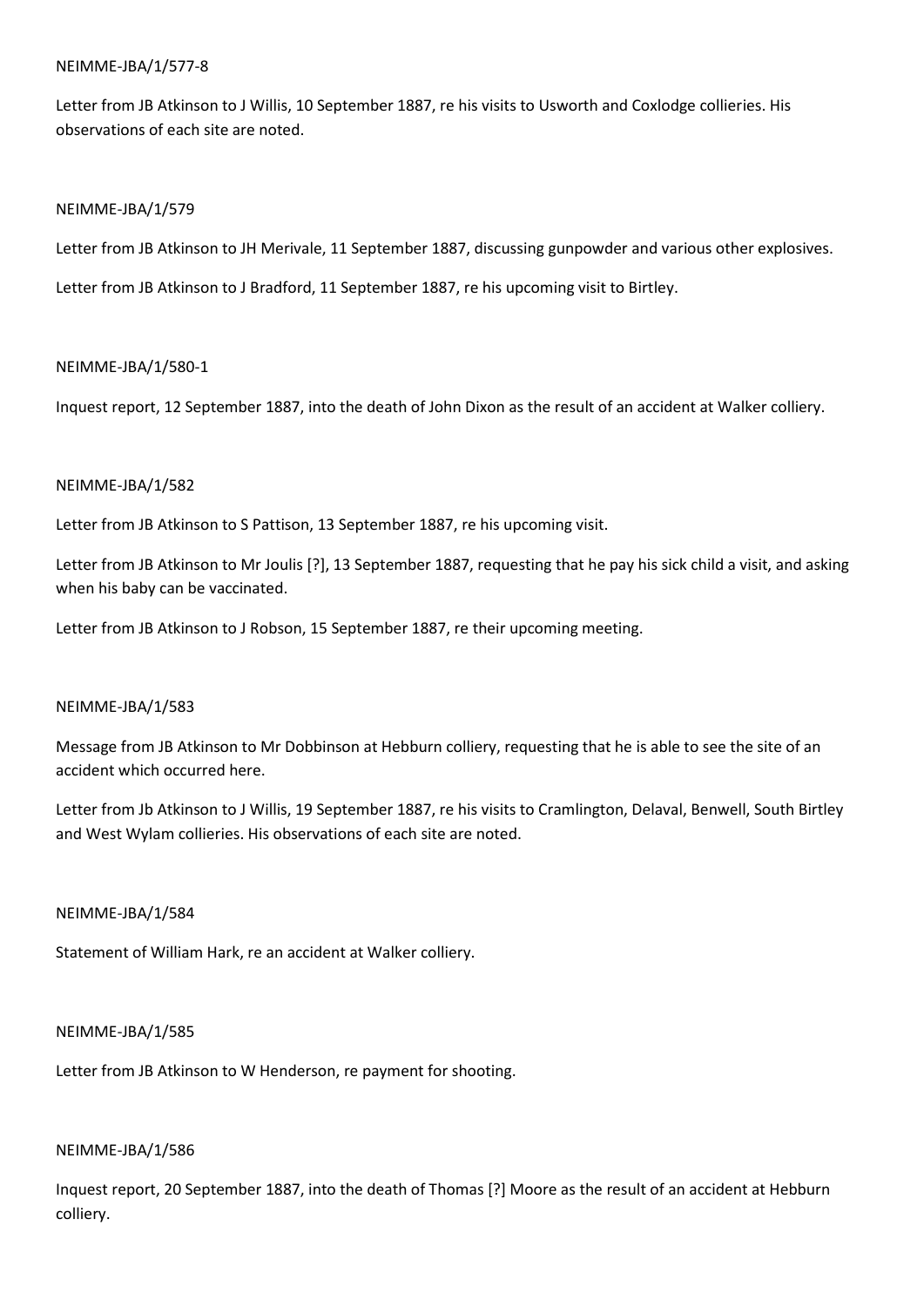Letter from JB Atkinson to WK Atkinson, 20 September 1887, re the German translation of the review of their book, and the possbility of preparing another paper on the Elemore explosion to submit to the Home Office.

Letter from JB Atkinson to H Brodmeier, 20 September 1887, thanking him for the translation of the German review of the book he wrote.

## NEIMME-JBA/1/587

Inquest report into the death of John Mallen [?], as the result of an accident at Leam [?] colliery, 19 September 1887.

## NEIMME-JBA/1/588

Letter from JB Atkinson to CH Sample, 24 September 1887, re his shooting tenancy at Shiltington.

Letter from JB Atkinson to W Moses [?], 25 September 1887, re his upcoming visit to Wardley.

Letter from JB Atkinson to the Miner's Secretary, re his upcoming visit to Wardley.

### NEIMME-JBA/1/589

Notes regarding a fatal accident at Stone Leam [?] colliery, 19 September 1887.

### NEIMME-JBA/1/590

Letter from JB Atkinson to J Willis, 24 September 1887, re a fatal accident at Hebburn colliery.

### NEIMME-JBA/1/591

Letter from JB Atkinson to J Willis, 26 September 1887, re his inspection of Wardley colliery.

### NEIMME-JBA/1/592

Inquest report into the death of Robert Campbell, as the result of an accident at Blaydon colliery, 22 September 1887.

### NEIMME-JBA/1/593

Letter from JB Atkinson to Mr Cheesman, 27 September 1887, re his upcoming visit to Blaydon colliery.

Letter from JB Atkinson to Mr Douglas, re his upcoming visit to South Shields to visit Marsden colliery, where he hopes to discuss the gunpowder accident.

Letter from JB Atkinson to J Gilchrist, 27 September 1887, re their upcoming meeting to have dinner together.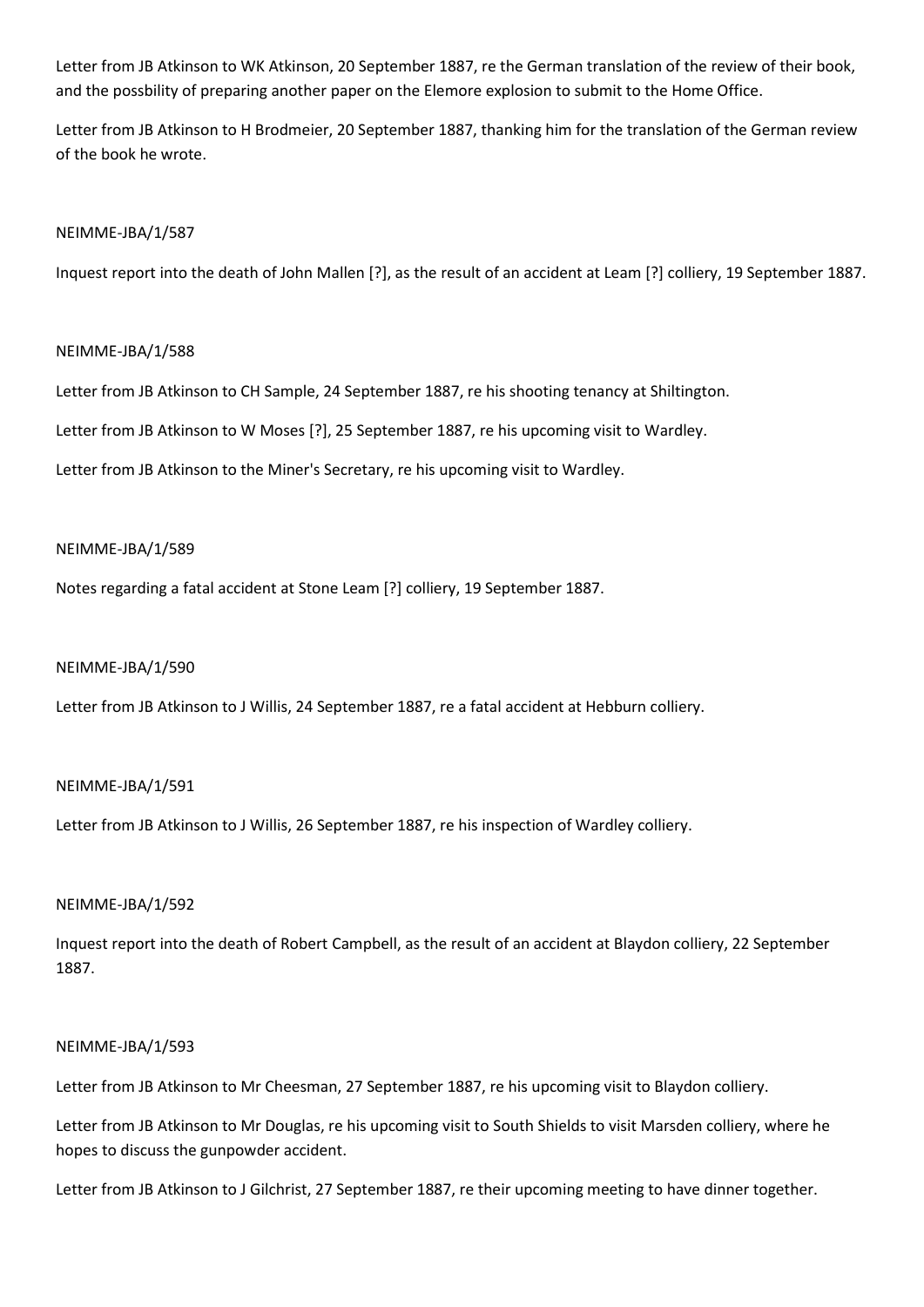Letter from JB Atkinson to J Cook, 27 September 1887, re their plans to go shooting.

Letter from JB Atkinson to J Robson, 27 September 1887, re their plans to go shooting.

Letter from JB Atkinson to J Robson, 6 October 1887, re their plans to go shooting.

### NEIMME-JBA/1/595-6

Expense account/balance sheet of JB Atkinson between 31 August and 30 September 1887.

## NEIMME-JBA/1/597

Notes on accidents at Blaydon Main colliery and Marsden colliery.

## NEIMME-JBA/1/598

Letter from JB Atkinson to J Willis, 6 October 1887, re his inspection of Ashington colliery where an accident occurred.

## NEIMME-JBA/1/599

Letter from JB Atkinson to EH Baileridge [?], 11 October 1887, apologising for trespassing onto his training ground whilst shooting.

## NEIMME-JBA/1/600

Letter from JB Atkinson to W Moses [?], 11 October 1887, confirming his visit to Wardley.

Message from JB Atkinson to Mr Willis, confirming his visit to Wardley.

Note from JB Atkinson expressing his regret that he did omitted the fact that he had pit clothes with him on certain days from his monthly expense account.

## NEIMME-JBA/1/601

Letter from JB Atkinson to J Willis, 11 October 1887, re his inspections of Wardley, Walbottle, Axwell Park, Hinckley and Wylam collieries. His observations of each site are noted.

Letter from JB Atkinson to JK Guthrie, 12 October 1887, re his receipt of a notice of an accident, and confirming his upcoming visit to an unspecified colliery.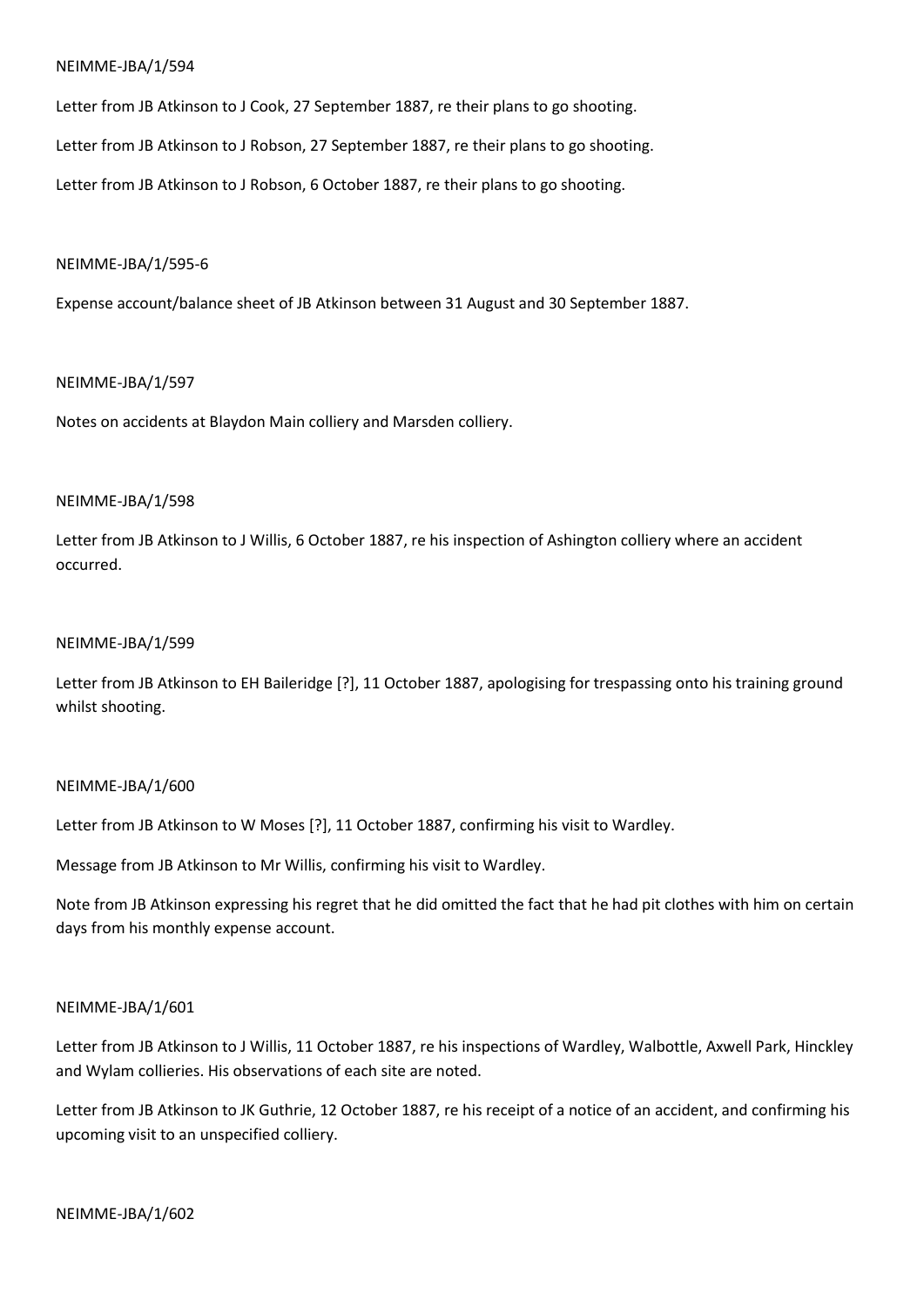Message from JB Atkinson to an unspecified individual, re their upcoming meeting.

Letter from JB Atkinson to JK Guthrie, 12 October 1887, re his upcoming visit to an unspecified colliery.

## NEIMME-JBA/1/603

Inquest report, 13 October 1887, into the death of James Appleby, killed as the result of an accident at Eltringham [?] colliery.

## NEIMME-JBA/1/604

Letter from JB Atkinson to his mother, 15 October 1887, inquiring as to her poor health.

Letter from JB Atkinson to Professor G Lupton [?], 15 October 1887, requesting information on where he can find the best report of the lecture he gave on coal dust.

Letter from JB Atkinson to Mr Cheesman, 15 October 1887, requesting that the stone which fell and killed a man at Blaydon Main colliery be weighed.

## NEIMME-JBA/1/605

Letter from JB Atkinson to J Willis, 15 October 1887, re his inspections of Boldon, Wardley, Heddon and Stella collieries. His observations of each site are noted.

Letter from JB Atkinson to Brooks & Co., thanking them for the safety lamp reflector he received.

## NEIMME-JBA/1/606

Letter from JB Atkinson to Mr Herly [?], 16 October 1887, apologising for the hurtful comments he made in a letter he previously sent to him, re them forming a partnership.

Letter from JB Atkinson to J Gilchrist, 18 October 1887, arranging a date to go shooting.

## NEIMME-JBA/1/607

Letter from JB Atkinson to Arnold Lupton, 18 October 1887, re his disatisfaction with a notice published in the Yorkshire Post.

Message from JB Atkinson to Mr Nicholson at Montagu colliery, confirming his visit to the colliery.

Letter from JB Atkinson to J Bradford, 21 October 1887, requesting his company in Newcastle.

## NEIMME-JBA/1/608

Letter from JB Atkinson to HG Hughes, 21 October 1887, re a notice published in the Newcastle Chronicle.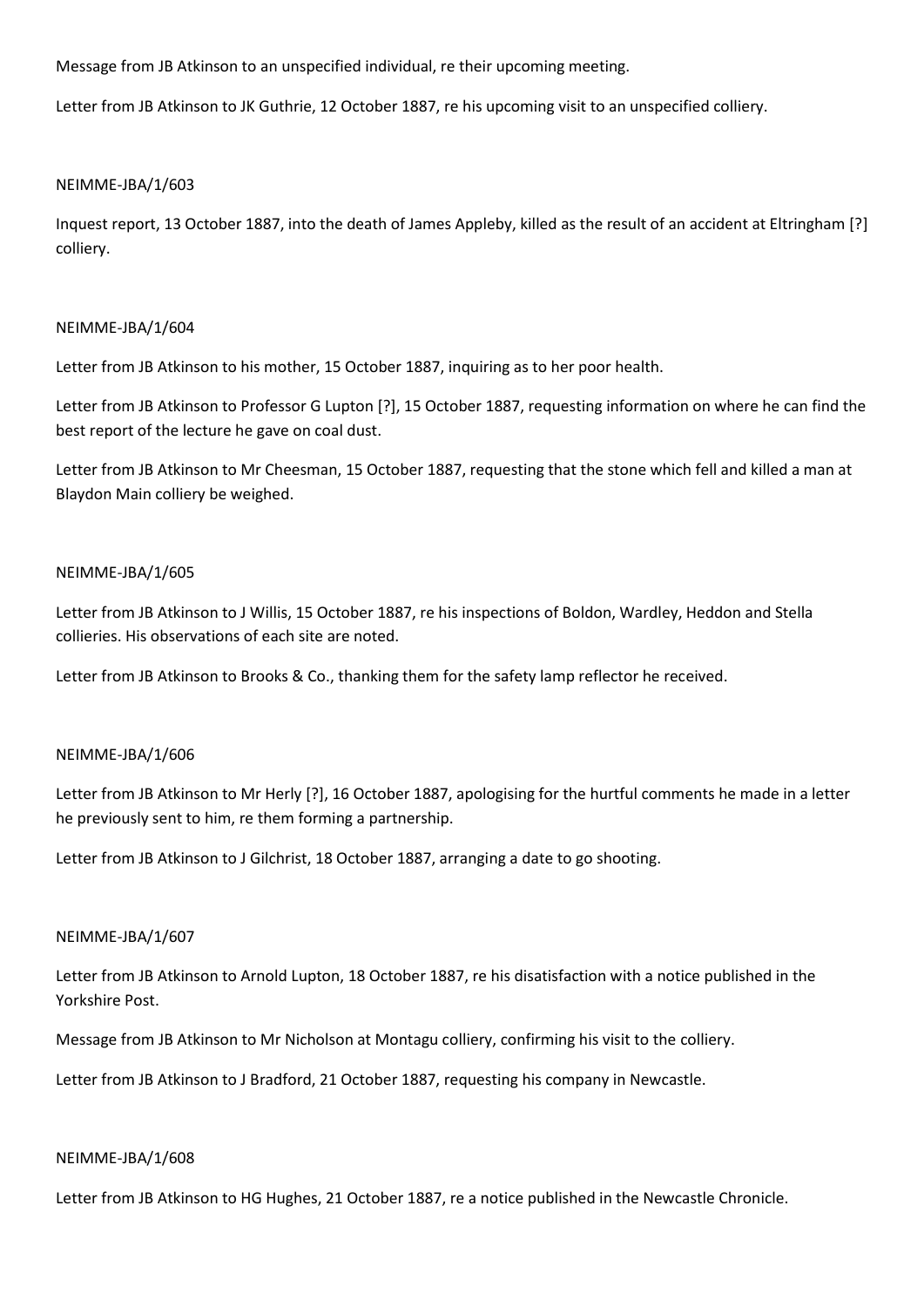Letter from JB Atkinson to WK Atkinson, 21 October 1887, re accepting an offer of publication from the Colliery Guardian and the Iron and Coal Review.

Letter from JB Atkinson to G Fellows, 21 October 1887, arranging a meeting in Newcastle.

## NEIMME-JBA/1/609

Letter from JB Atkinson to J Willis, 22 October 1887, re his inspections of Blaydon Burn, Wardley, Montagu and Hebburn collieries. His observations of each site are noted.

Letter of complaint from the workmen of Montagu colliery, re a boy who was kept underground for too long.

## NEIMME-JBA/1/610

Letter from JB Atkinson to JG Southern, 24 October 1887, re the copies of the 'Special Rules' in force in the district.

Letter from JB Atkinson to J Robson, 27 October 1887, re their plans to go shooting.

Letter from JB Atkinson to J Gilchrist, 27 October 1887, re their plans to go shooting.

## NEIMME-JBA/1/611

Table of results of the analysis of coal deaths at Glenmore colliery.

Letter from JB Atkinson to Mr Henderson, 27 October 1887, re his plans to visit Chatton colliery.

## NEIMME-JBA/1/612

Message from JB Atkinson to Mr Willis, confirming his visit.

Message from JB Atkinson to Mr White, confirming his visit to Walker colliery.

## NEIMME-JBA/1/613

Letter from JB Atkinson to JS Martin, 28 October 1887, re him not receiving a circular concerning pensions. Letter from JB Atkinson to J Gerrard, 28 October 1887, re him not receiving a circular concerning pensions.

## NEIMME-JBA/1/614

Letter from G Leigh Pembenton [?] to the Secretary Inspector, 15 October 1887, writing to acknowledge receipt of a letter her received.

### NEIMME-JBA/1/614-5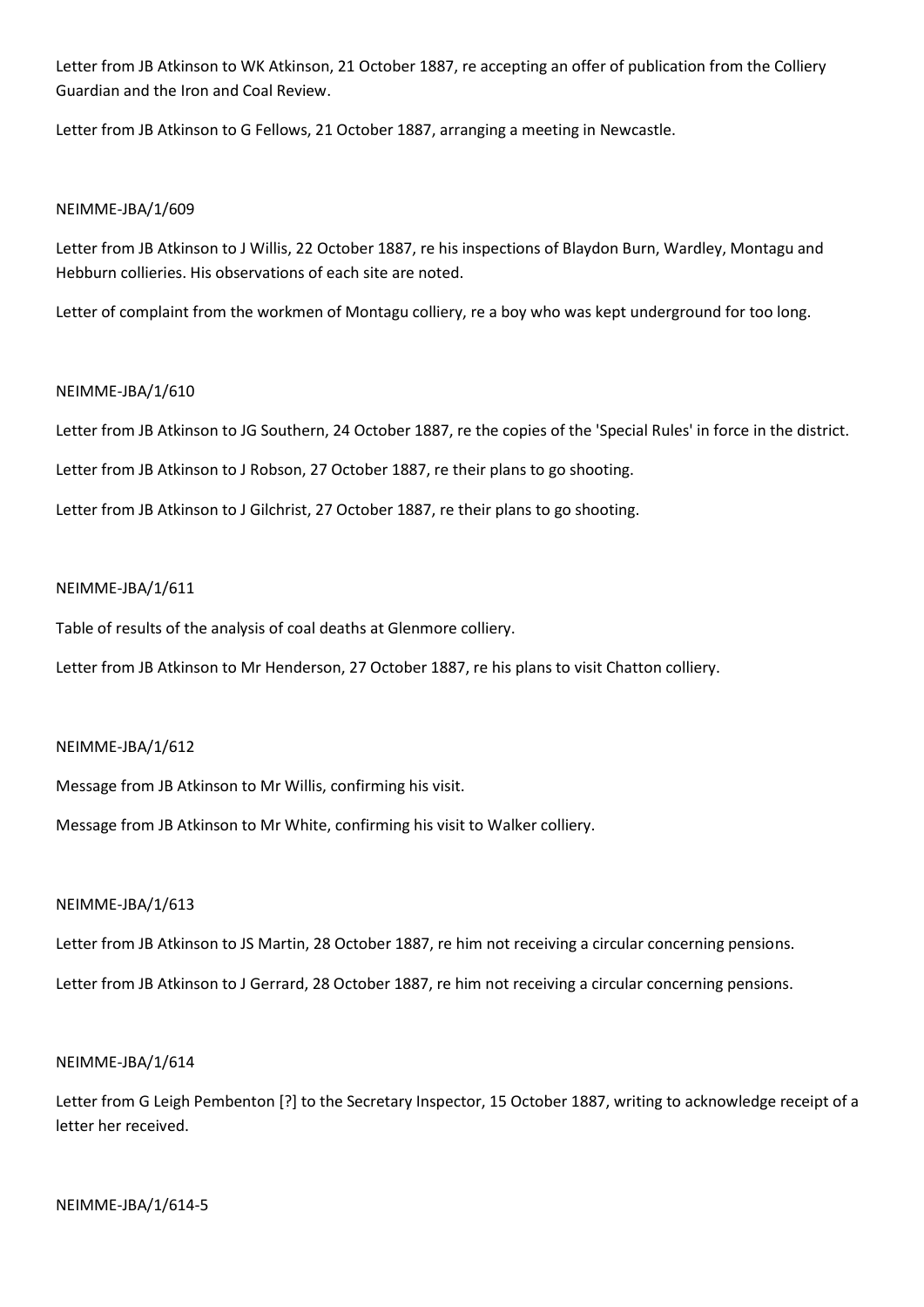Letter from G Leigh Pembenton [?] to the Secretary Inspector, 11 October 1887, re a circular sent to Inspectors of Mines, concerning the Superannuation Act and the appointment of Inspectors.

## NEIMME-JBA/1/616-7

Extracts from reviews and notices of 'Explosions in Coal Mines', written by WK and JB Atkinson.

## NEIMME-JBA/1/618

Message from JB Atkinson to Mr White, explaining that he cannot attend Walker colliery.

Letter from JB Atkinson to JS Martin, 31 October 1887, re the minutes of the Treasury concerning superannuation.

## NEIMME-JBA/1/619

Inquest report, 28 October 1887, into the death of Henry Turnbull as the result of an accident at Cowpea colliery.

## NEIMME-JBA/1/620

Inquest report, 31 October 1887, into the death of Albert Cannon as the result of an accident at Cowpea colliery.

### NEIMME-JBA/1621-2

Expense account/balance sheet of JB Atkinson between 30 September and 31 October 1887.

## NEIMME-JBA/1/623-37

Translation of 'Observations on Coal Dust Explosions'.

### NEIMME-JBA/1/638

Letter from JB Atkinson to WK Atkinson, 4 November 1887, re an incident at Walker colliery.

Letter from JB Atkinson to A Reid, 4 November 1887, requesting that the price offered for his book in the Colliery Guardian be altered.

### NEIMME-JBA/1/639

Letter from JB Atkinson to Mr Fothergill (surgeon dentist), 4 November 1887, re he son's dental consultation.

Letter from JB Atkinson to JS Martin, 5 November 1887, re his approval to appoint a working committee of three inspectors interested in the matter of superannuation.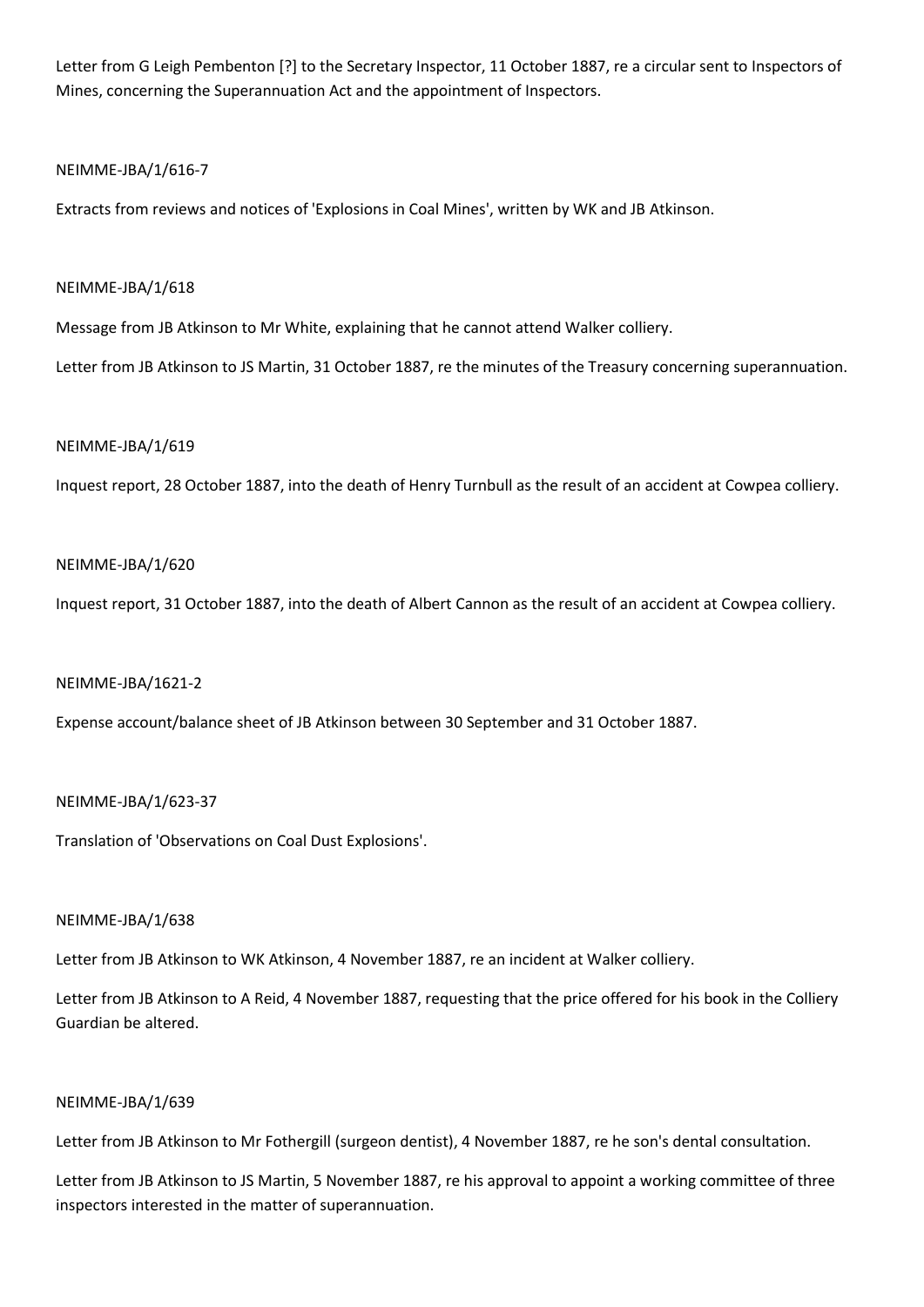Letter from JS Martin to the Right Honourable H Matthews, Secretary of State, 29 October 1887, re their correspondence surrounding the appointment of Assistant Inspectors.

### NEIMME-JBA/1/641

Letter from JB Atkinson to W Lennant [?], 6 November 1887, requesting his company to go shooting.

Letter from JB Atkinson to J Robson, 6 November 1887, re their plans to go shooting.

Letter from JB Atkinson to J Bradford, 6 November 1887, re their plans to go shooting.

## NEIMME-JBA/1/642

Letter from JB Atkinson to WK Atkinson, 6 November 1887, re the results of the analysis on the air from an unspecified pit.

Letter from JB Atkinson to J Balden, 5 November 1887, requesting that the problem with the wooden flooring in his home be rectified.

### NEIMME-JBA/1/643

Notes on fatal accidents at Cowpea colliery on 28 October 1887.

### NEIMME-JBA/1/644

Letter from JB Atkinson to J Willis, 5 November 1887, re his inspections of Walker, Chatton and Montagu collieries, and Wallsend pumping station. His observations of each site are noted.

Letter from JB Atkinson to Brooks & Co., 5 November 1887, thanking him for the reflector he was sent for his safety lamp, commenting on its effectiveness.

### NEIMME-JBA/1/645

Letter from JB Atkinson to HL Atkinson, 6 November 1887, re the amount of game he shot during his hunting expeditions of the year.

Letter from JB Atkinson to Mr Dodd, 5 November 1887, re the report he has sent him concerning an explosion at Stanley colliery.

Letter from JB Atkinson to J Lishman, 5 November 1887, re the analysis of the dusts from Glenmore colliery.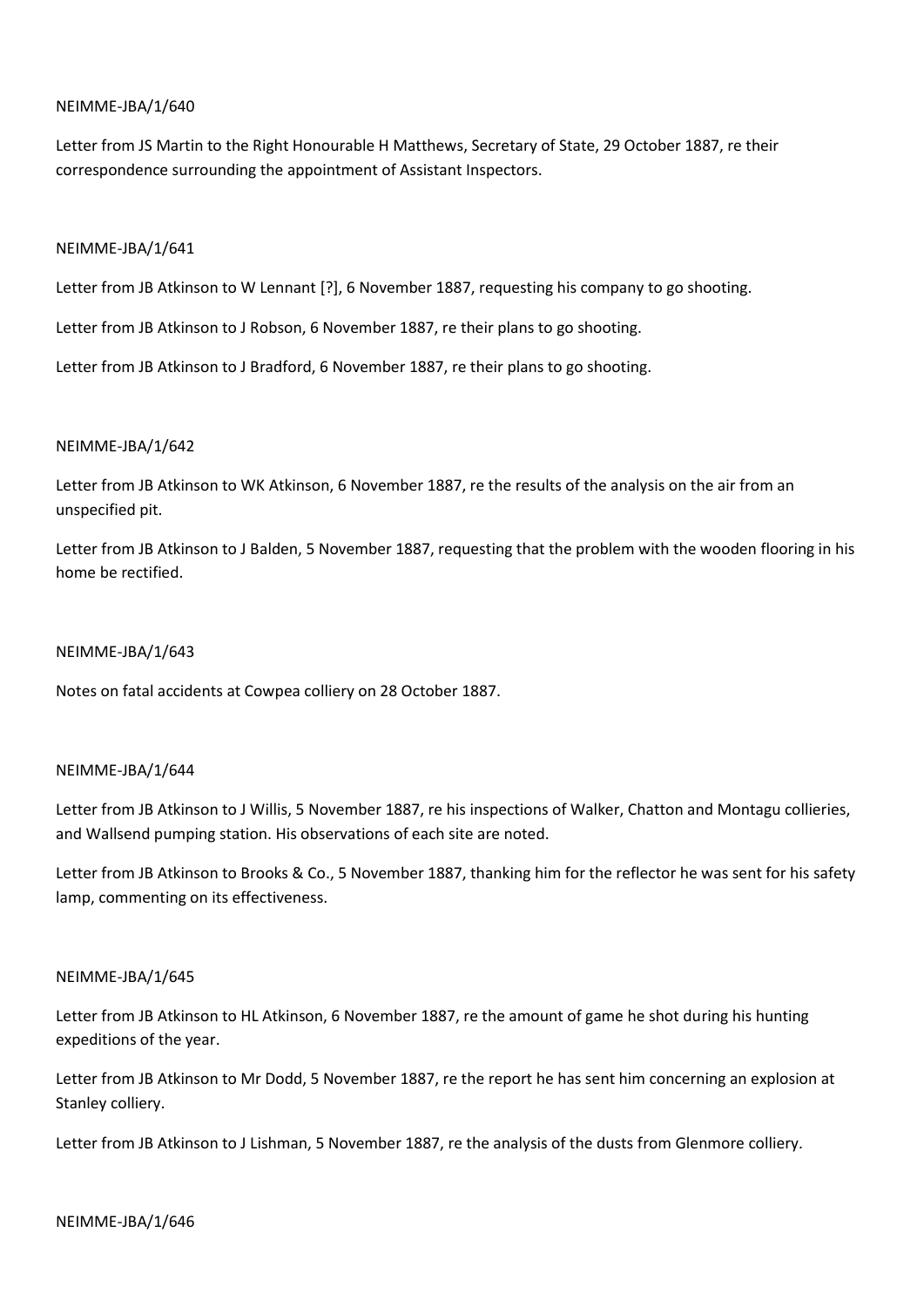Letter from JB Atkinson to J Gerrard, 6 November 1887, re an inquest at Walker colliery. Message from JB Atkinson to Mr Fellows, re his plans to go shooting with Mr Bradford. Letter from JB Atkinson to J Cook, 9 November 1887, re their upcoming meeting.

### NEIMME-JBA/1/647

Letter from JB Atkinson to H White, 9 November 1887, re the measurements of the air in the Brockwell seam.

Letter from JB Atkinson to J Robson, 9 November 1887, re their upcoming meeting.

### NEIMME-JBA/1/648

Letter from JB Atkinson to J Douglas, 9 November 1887, thanking him for the papers he was sent re the 'Pocahontas' explosion.

Message from JB Atkinson to Joicey & Co., re his upcoming meeting with Pringle, Janfield and Lea.

Message from JB Atkinson to Mr Gardner, requesting that he have dinner for two at the Railway Hotel.

### NEIMME-JBA/1/649-50

Inquest report, 10 November 1887, into the death of Nicholas Carr, killed as the result of an accident at East Janfield [?] colliery.

## NEIMME-JBA/1/651

Letter from JB Atkinson to J Brown, 13 November 1887, re selling his gun.

Letter from JB Atkinson to J Willis, 12 November 1887, re his inspections of Janfield [?], Walker and South Birtley collieries. His observations of each site are noted.

Letter from JB Atkinson to J Robson, 15 November 1887, re their plans to meet.

### NEIMME-JBA/1/652

Diagram of the section of Walker colliery where a shot was fired.

### NEIMME-JBA/1/653-4

Letter from JB Atkinson to Mr Forrest [?], 16 November 1887, re specimens collected at Walker colliery.

### NEIMME-JBA/1/654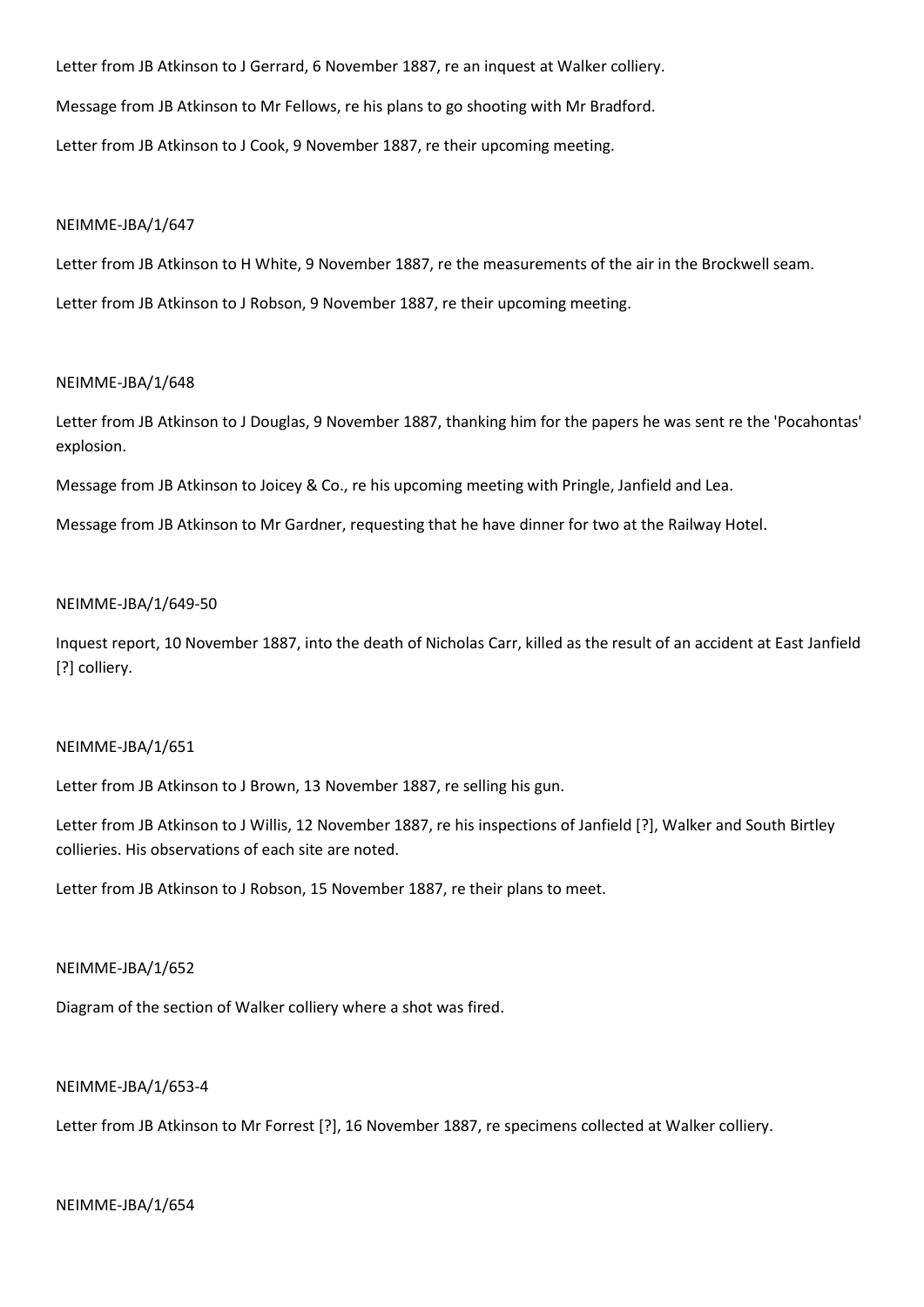Letter from JB Atkinson to J Cheesman, 16 November 1887, explaining that he is unaware of and particular focus on which to make the exemption applications.

## NEIMME-JBA/1/655

Letter from JB Atkinson to J Robson, 17 November 1887, re the adjournment of the Walker inquest, which allows him to meet Robson.

Letter from JB Atkinson to WK Atkinson, 18 November 1887, re their upcoming meeting and plans to go shooting.

Letter from JB Atkinson to A Fellows, 18 November 1887, requesting his help to find out where an enclosed newspaper cutting applies to.

## NEIMME-JBA/1/656

Blank page.

## NEIMME-JBA/1/657-60

Observations of JB Atkinson, re accidents in coal mines.

### NEIMME-JBA/1/660

Letter from JB Atkinson to Mr Forrest, 18 November 1887, re remarks on Sir FG Abel's [?] paper on 'Accidents in Coal Mines'.

## NEIMME-JBA/1/661

Letter from JB Atkinson to J Gerrard, 22 November 1887, re their plans to meet.

Letter from JB Atkinson to WK Atkinson, 22 November 1887, re their plans to meet.

Letter from JB Atkinson to J Bradford, 22 November 1887, re their plans to meet.

### NEIMME-JBA/1/662

Letter from JB Atkinson to an unspecified individual, acknowledging his receipt of a letter.

Letter from JB Atkinson to AS Taliner [?], 22 November 1887, re his upcoming visit to Usworth colliery to inspect the site of a fatal accident.

Note from JB Atkinson to an unspecified individual, 24 November 1887, requesting that dinner be ready for four upon their arrival.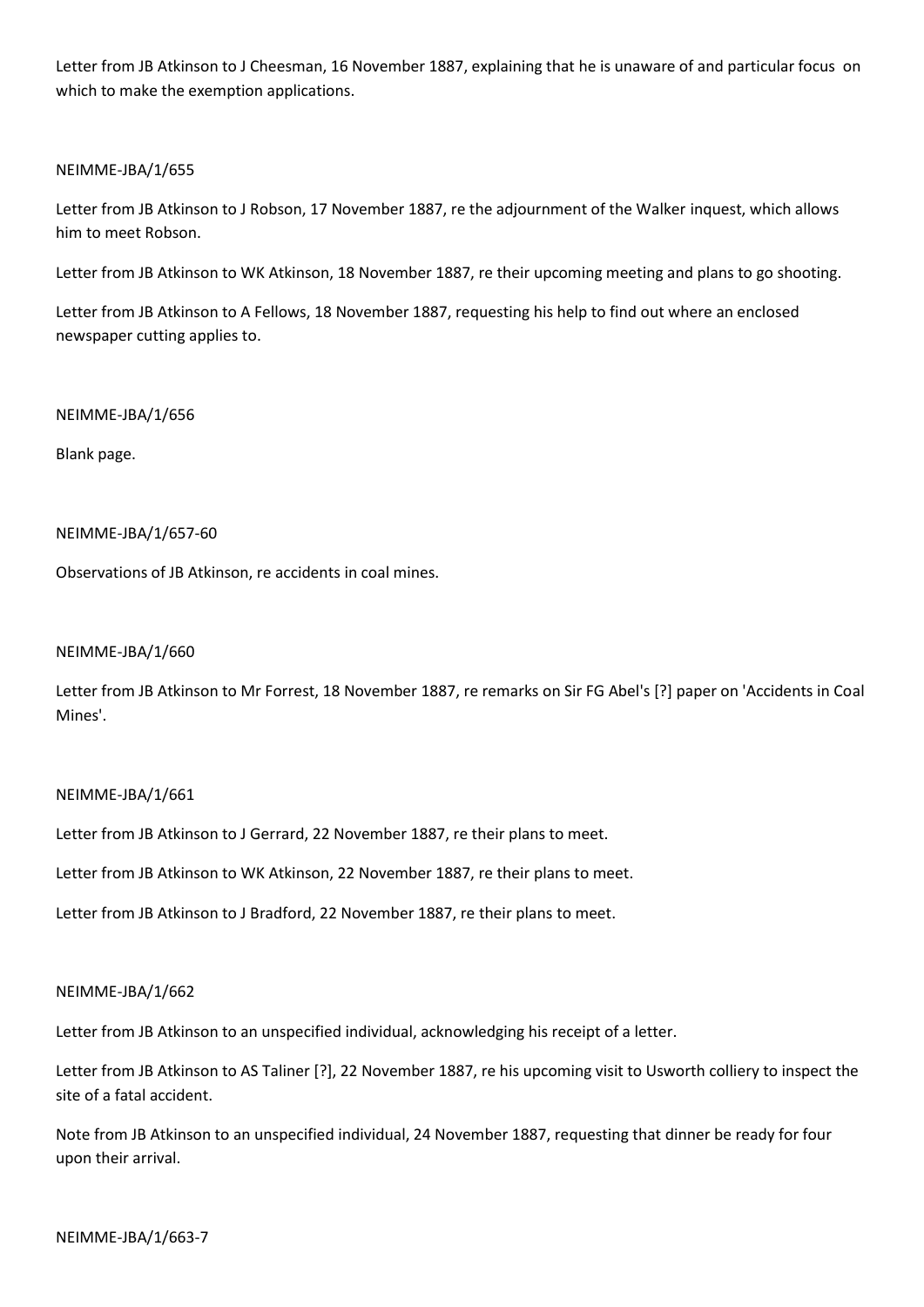JB Atkinson's report on an explosion at Walker colliery.

## NEIMME-JBA/1/668-9

Inquest report, 25 November 1887, into the death of John Beigham [?] as the result of an accident at Usworth colliery.

## NEIMME-JBA/1/670

Letter from JB Atkinson to FR Atkinson, 25 November 1887, re him sending him and Jane a set of knives and forks.

Letter from JB Atkinson to A Fellows, 25 November 1887, thanking him for his assistance with an unspecified matter.

Letter from JB Atkinson to J Willis, 28 November 1887, re his inspections of Usworth, Axwell and North Biddick collieries. His observations of each site are noted.

## NEIMME-JBA/1/671-3

Letter from JB Atkinson to J Lupton, 28 November 1887, re explosions in various coal mines.

## NEIMME-JBA/1/673

Anonymous letter to an unspecified individual, explaining the inconsistencies in JB Atkinson's report into the explosion at Walker colliery.

## NEIMME-JBA/1/674-5

Letter from JB Atkinson to John Dixon [?], 28 November 1887, discussing the possible causes of an explosion at Bulli. He also discusses a variety of other collieries.

### NEIMME-JBA/1/675

Letter from JB Atkinson to J Robson, 28 November 1887, re their plans to meet.

### NEIMME-JBA/1/676

Letter from JB Atkinson to J Willis, 29 November 1887, notes on the statement of H Williamson at an unspecified inquest.

### NEIMME-JBA/1/677

Letter from JB Atkinson to CF Scott, 28 November 1887, re the plans for a colliery at Lemmington pit.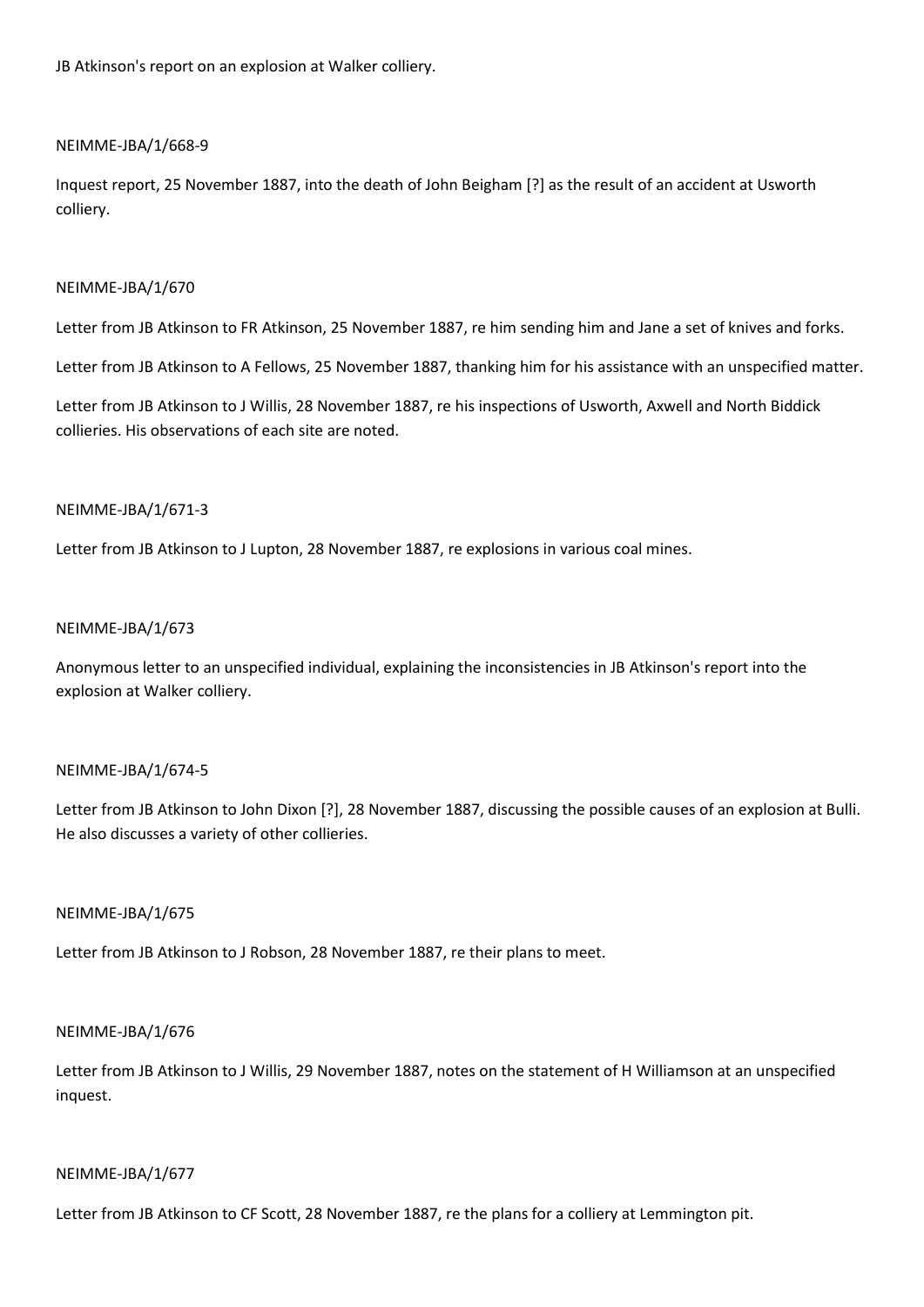Letter from JB Atkinson to JS Martin, 29 November 1887, re the discretion of his conversations with Mr Lushington.

#### NEIMME-JBA/1/679-80

Expense account/balance sheet of JB Atkinson between 31 October and 30 November 1887.

### NEIMME-JBA/1/681

Message from JB Atkinson to Mr Bradford, requesting his company to meet with himself and Mr Robson.

Message from JB Atkinson to Mr Fellows, requesting his company to meet with himself and Mr Robson.

Message from JB Atkinson to Mr Robson, explaining that neither Mr Fellows or Bradford can meet with them.

### NEIMME-JBA/1/682

Letter from JB Atkinson to WK Skinner, 2 December 1887, acknowledging his role as an executor of the will of the late John Willis.

Letter from JB Atkinson to J Willis, 3 December 1887, re his inspections of Uspeth, Wardley, Elbingham [?], Blaydon Main and Low Fell collieries. His observations of each site are noted.

### NEIMME-JBA/1/683

Letter from JB Atkinson to his mother, 3 December 1887, re his upcoming visit.

Letter from JB Atkinson to an unspecified individual, cancelling his meeting for dinner as a result of being ill.

Letter from JB Atkinson to J Robson, 5 December 1887, arranging their upcoming visit.

Letter from JB Atkinson to WK Atkinson, 5 December 1887, re a report on the Bulli explosion.

### NEIMME-JBA/1/684

Message from JB Atkinson to Mr Robson, explaining that he cannot go shooting due to illness.

Message from JB Atkinson to Mr Cook, explaining that he cannot go shooting due to illness.

Letter from JB Atkinson to JG Kaye, 8 December 1887, re the payment of his rent.

### NEIMME-JBA/1/685

Letter from JB Atkinson to A Reid, 9 December 1887, re part payment of the account balance of Mrs Atkinson.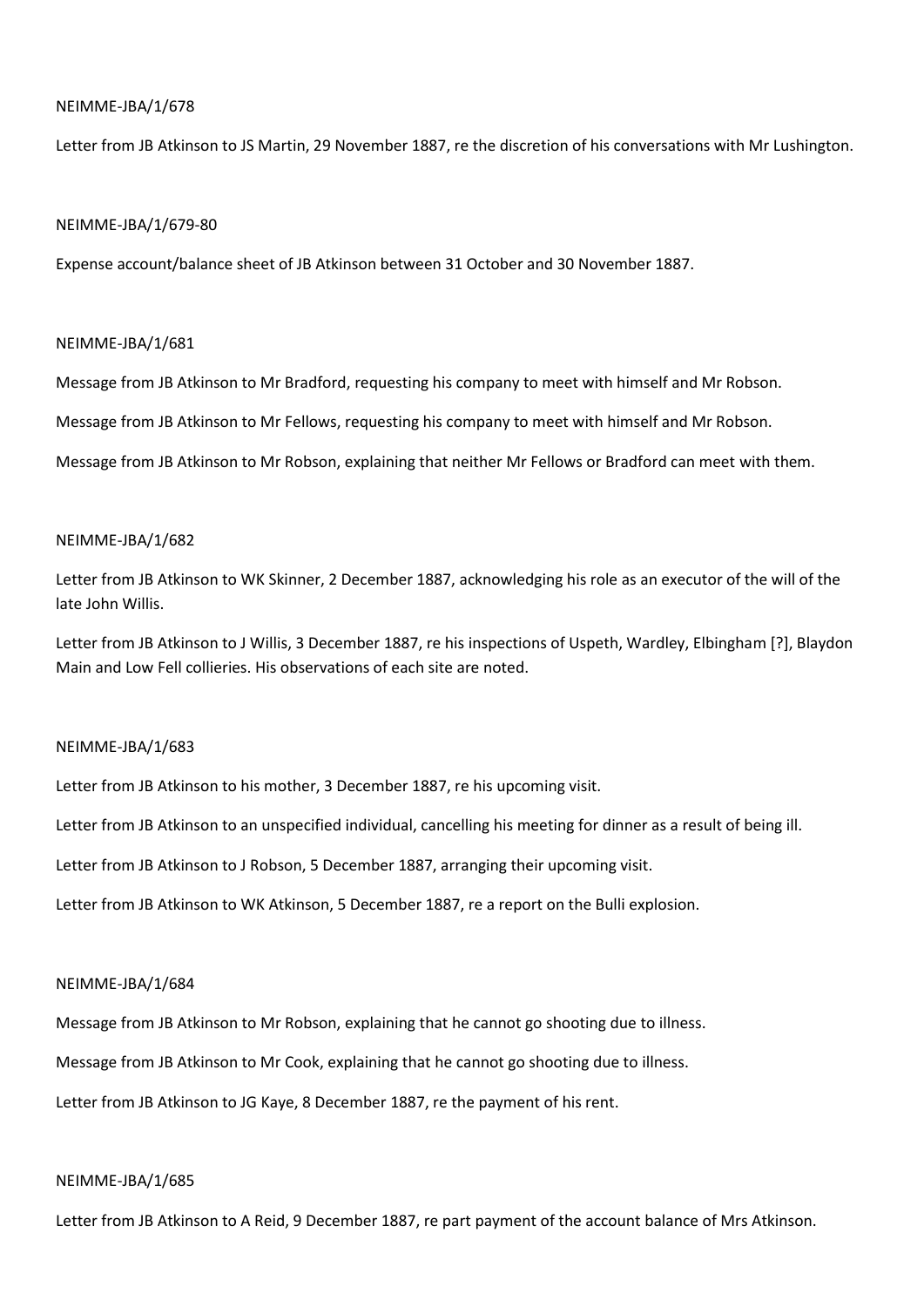Letter from JB Atkinson to his mother, 9 December 1887, re his ill health, and thanking her for the book she sent.

## NEIMME-JBA/1/686

Letter from JB Atkinson to the manager of the bookstall at Central Station, 9 December 1887, requesting that he send him the publications he has listed.

Letter from 'A', to the editor of the Colliery Guardian, 10 December 1887, requesting the answers to a list of queries.

## NEIMME-JBA/1/687

Letter from JB Atkinson to JS Martin, 11 December 1887, requesting the letter Mr Martin was sent when he was appointed to the charge of the district.

Letter from JB Atkinson to J Willis, 11 December 1887, re his visits to Hebburn, Axwell and West Wylam collieries. His observations of each site are noted.

Letter from JB Atkinson to the editor of the Colliery Guardian, 10 December 1887, requesting that the enclosed letter be included in the pages of the Colliery Guardian.

## NEIMME-JBA/1/688

Letter from JB Atkinson to Mr Fowlis [?], 11 December 1887, requesting that he does not need him to visit again, as he is almost fully recovered from his illness.

Message from JB Atkinson to Mr Willis, explaining that he made seventy underground inspections under the Coal Mines Act.

## NEIMME-JBA/1/689

Inquest report, 14 December 1887, into the death of Charles Fora [?], killed as the result of an accident at Boldon colliery.

### NEIMME-JBA/1/690-1

Inquest report, 15 December 1887, into the death of Thomas Wilson, killed as the result of an accident at the Byermoon [?] coke ovens.

### NEIMME-JBA/1/691

Letter from JB Atkinson to A Fellows, 15 December 1887, re their plans to meet.

Letter from JB Atkinson to J Bradford, 15 December 1887, re their plans to meet.

Letter from Godfrey Lushington to JS Martin, 2 June 1886, appointing him to the office of Inspector of Mines for the South Wales district.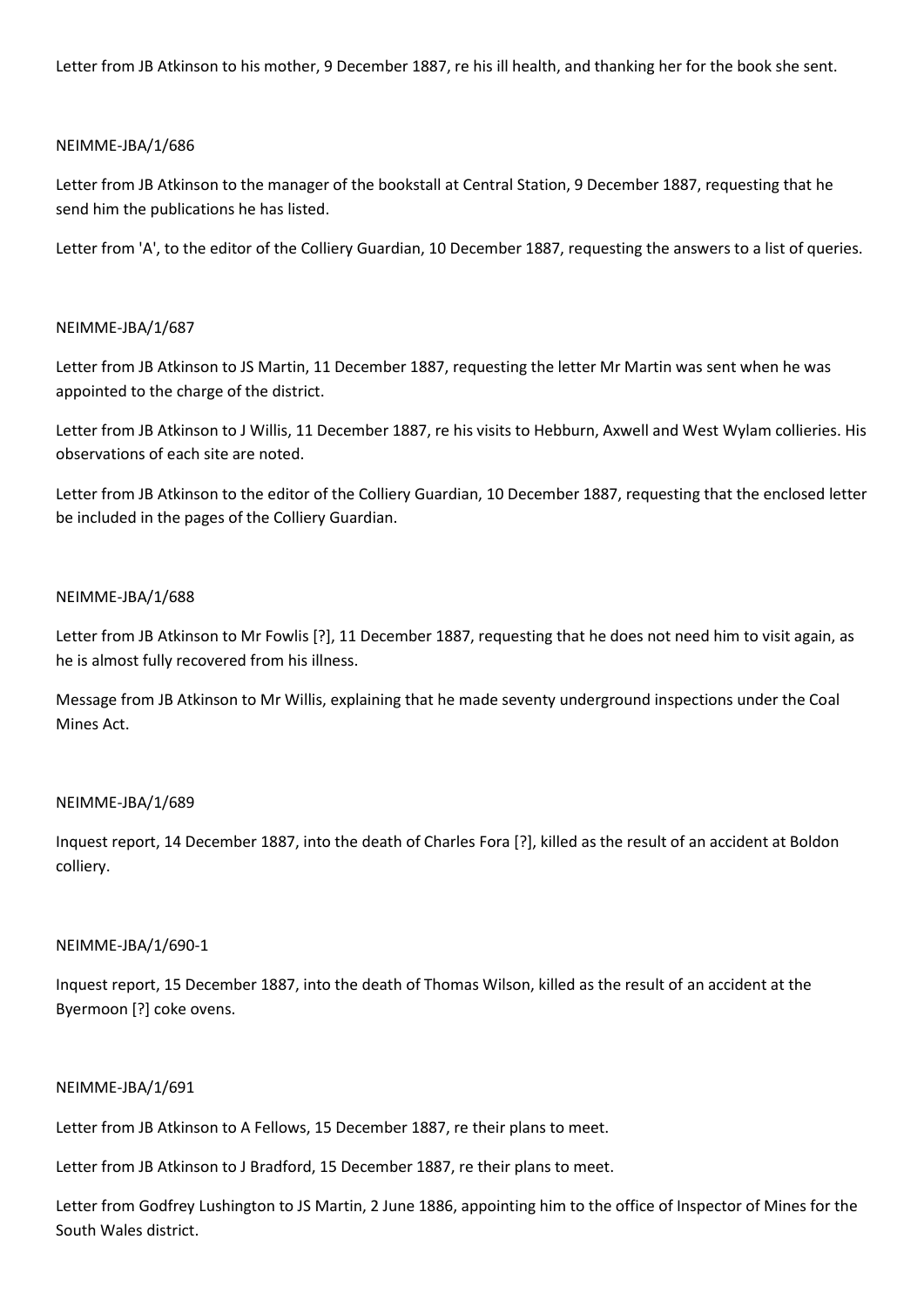Letter from Joseph S Martin to the Right Honourable Henry Matthews, 14 December 1887, re a memorial concerned with superannuation.

Letter from JB Atkinson to JS Martin, 15 December 1887, returning the letter of appointment he had sent to him previously.

## NEIMME-JBA/1/693-4

Letter from JS Martin to the Lords Commissioners of her Majesty's Treasury.

## NEIMME-JBA/1/695

Letter from JB Atkinson to WK Atkinson, 16 December 1887, forwarding him some correspondence from Mr Martin.

Letter from JB Atkinson to Mr W Guy, 16 December 1887, offering his assistance in obtaining a second class certificate.

Letter from JB Atkinson to Miss Willis, 16 December 1887, re Mr Ruddock's money.

## NEIMME-JBA/1/696

Letter from JB Atkinson to Professor HB Dixon, 17 December 1887, enquiring as to whether the lecture he gave has been published, and where he can obtain a copy.

Letter from JB Atkinson to J Shetton, 17 December 1887, re his visit to the offices in Cramlington to investigate the 'gunpowder incident'.

## NEIMME-JBA/1/697

Letter from JB Atkinson to J Willis, 17 December 1887, re his visits to Usworth, Boldon, Acomb and Wylam collieries. His observations of each site are noted.

Letter from JB Atkinson to H White, 15 December 1887, re his upcoming visit to Walker colliery.

### NEIMME-JBA/1/698

Notes on an accident at Usworth colliery, 31 October 1887.

Letter from JB Atkinson to Fellows, 18 December 1887, stating an address he required.

Letter from JB Atkinson to an unspecified individual, 21 December 1887, re the deeds of Mr Ruddocks.

Letter from JB Atkinson to HB Dixon, 21 December 1887, thanking him for the copy of the lecture he sent him.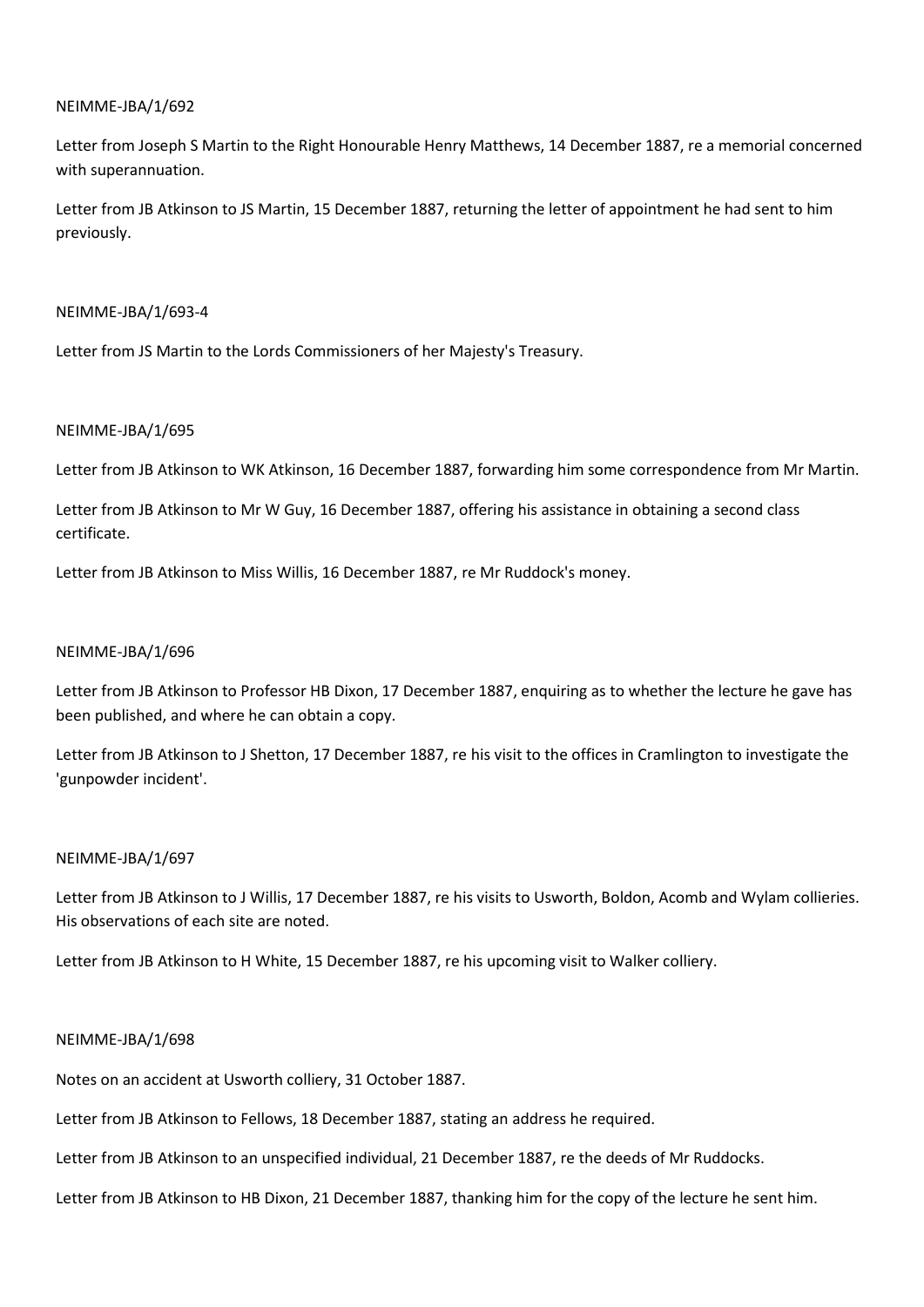Letter from JB Atkinson to WK Atkinson, 21 December 1887, containing notes on an accident at Walker colliery.

Letter from JB Atkinson to A Atkinson, 21 December 1887, explaining that he does not have adequate funds to purchase a share in his boat.

### NEIMME-JBA/1/700-1

Letter from JB Atkinson to T Stratton, 22 December 1887, containing notes on explosions in coal mines.

## NEIMME-JBA/1/701

Inquest report, 23 December 1887, into the death of William Bell as the result of an accident at West Pelton colliery.

## NEIMME-JBA/1/702

Notes on a fatal accident at West Pelton colliery, 20 December 1887, and an explosion at Cramlington Scott pit.

### NEIMME-JBA/1/703

Letter from JB Atkinson to J Willis, 24 December 1887, re his inspections of Walker, Mickley and Swalwell collieries. His observations of each site are noted.

Letter from JB Atkinson to the publisher of the Colliery Guardian, 24 December 1887, requesting a copy of the latest issue of the Colliery Guardian.

## NEIMME-JBA/1/704

Letter from JB Atkinson to FR Atkinson, 30 December 1887, re checking the operation of safety lamps.

Letter from JB Atkinson to the secretary of the Institute of Civil Engineers, 30 December 1887, re his remarks on the paper 'Accidents in Mines'.

### NEIMME-JBA/1/705

Inquest report, 30 December 1887, into the death of John Davidson Smith as the result of an accident at Bebside colliery.

### NEIMME-JBA/1/706

Inquest report, 30 December 1887, into the death of Charles Walter Newman [?], as the result of an accident at Ashington colliery.

Letter from JB Atkinson to S Forster, 31 December 1887, re the payment of his account.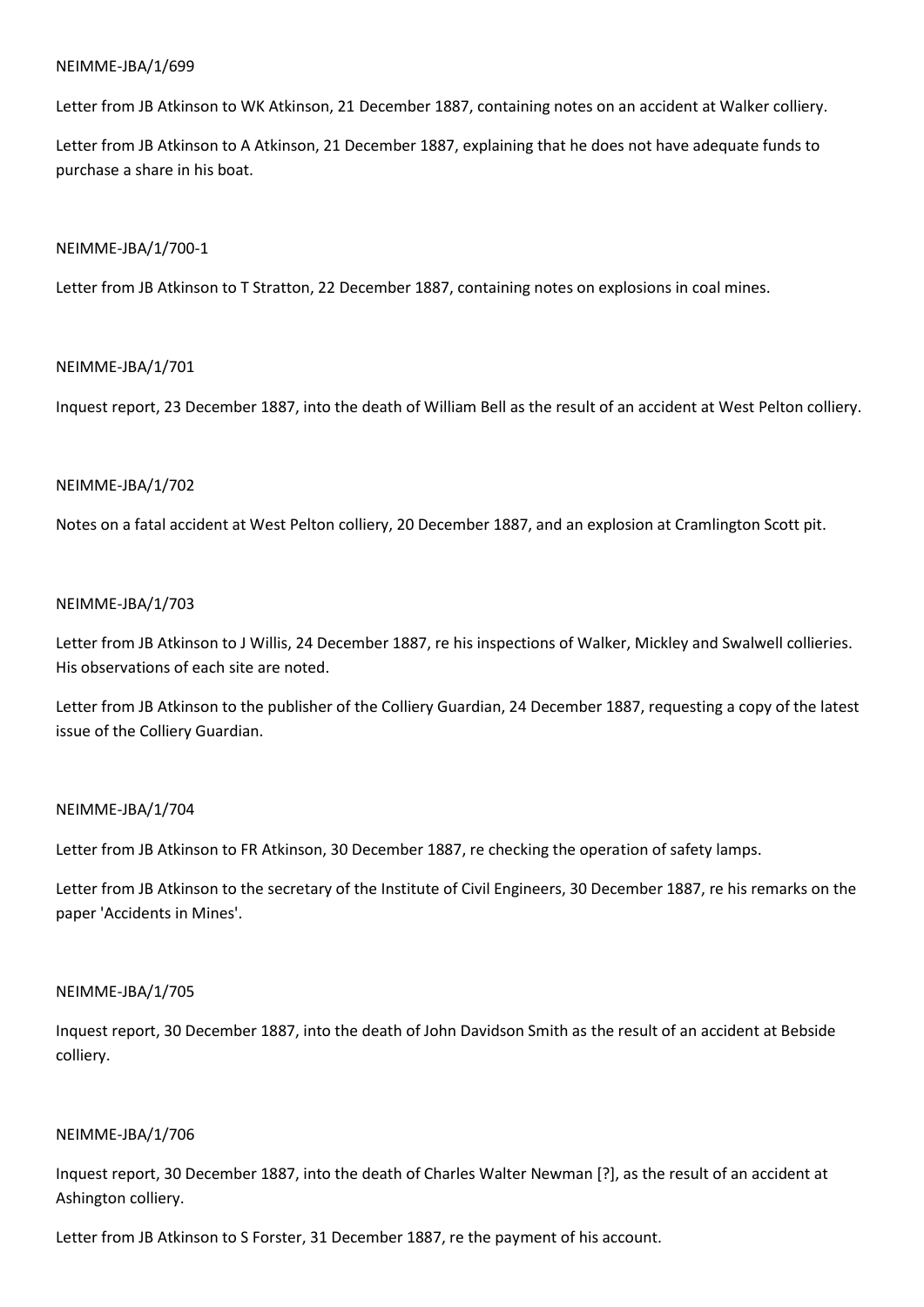## NEIMME-JBA/1/707-8

Expense account/balance sheet of JB Atkinson between 30 November and 31 December 1887.

#### NEIMME-JBA/1/709

Notes on a fatal accident at Bebside colliery, 28 December 1887.

Notes on a fatal accident at Ashington colliery, 29 December 1887.

### NEIMME-JBA/1/710

Letter from JB Atkinson to J Willis, 31 December 1887, re his inspections of Walbottle and Heworth collieries. His observations of each site are noted.

### NEIMME-JBA/1/711

Letter from JB Atkinson to J Willis, 2 January 1888, requesting that he send him more metalliferrous forms. Letter from JB Atkinson to GB Walker, 2 January 1887, expressing his gratitude for the paper he sent him.

### NEIMME-JBA/1/712-4

JB Atkinson's remarks as to Inspectors of Mines.

### NEIMME-JBA/1/714

Letter from JB Atkinson to J Willis, 4 May 1888, re his remarks as to Inspectors of Mines.

### NEIMME-JBA/1/715

Letter from JB Atkinson to J Bradford, 4 January 1888, re their plans to meet.

Letter from JB Atkinson to A Fellows, 4 January 1888, re their plans to meet.

Message from JB Atkinson to the Cramlington Coal Co., re his upcoming visit to the colliery.

Letter from JB Atkinson to J [?] Balden, 7 January 1887, re the payment of his account.

### NEIMME-JBA/1/716

Letter from JB Atkinson to J Willis, 7 January 1888, re his inspections of Throckley, Montagu Main, Seaton Delaval and Preston collieries. His observations of each site are noted.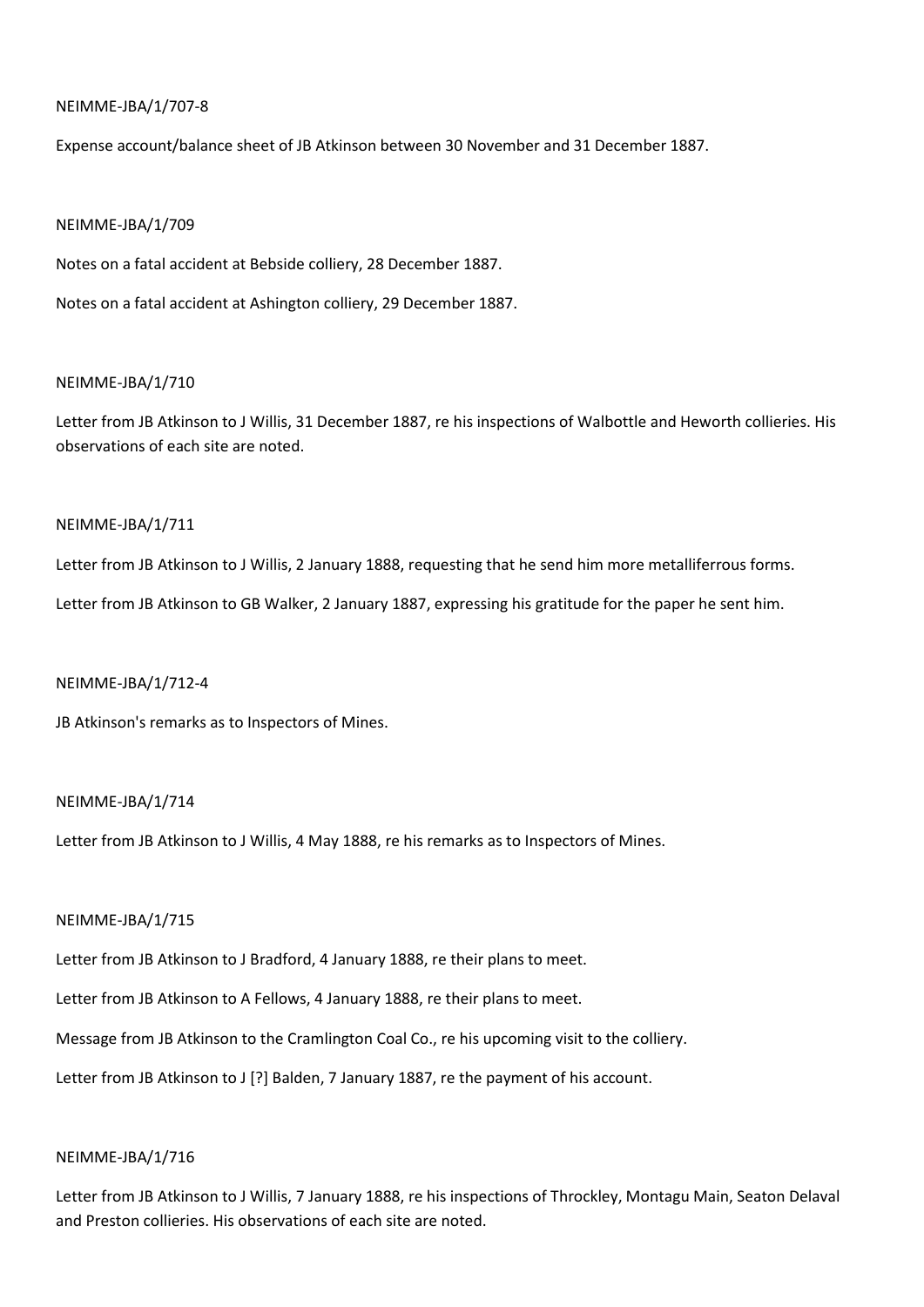## NEIMME-JBA/717-8

Inquest report, 9 January 1888, into the death of Thomas Floyd, killed as the result of an accident at Shankhouse colliery.

## NEIMME-JBA/1/718

Letter from JB Atkinson to WK Atkinson, 13 January 1887, re their upcoming meeting.

## NEIMME-JBA/1/719

Notes on a fatal accident at Cramlington colliery, 6 January 1888.

## NEIMME-JBA/1/720

Letter from JB Atkinson to Miss Lizzie Willis, 14 January 1888, re an unspecified agreement, and news concerning his family.

Letter from JB Atkinson to J Willis, 14 January 1888, re his inspections of Walker, Blaydon Main, Hebburn, Wearmouth and Axwell collieries. His observations of each site are noted.

## NEIMME-JBA/1/721

Letter from JB Atkinson to Mr Bagnall, 17 January 1888, re the reference he has made for him.

Employment reference written by JB Atkinson on behalf of Joshua Bagnall.

Letter from JB Atkinson to J Robson, 18 January 1888, re their plans to go shooting.

### NEIMME-JBA/1/722-3

Notes on the Coal Mines Regulations Act of 1887.

### NEIMME-JBA/1/723

Letter from JB Atkinson to J Willis, 18 January 1888, re the 'Seghill Special Rules'.

### NEIMME-JBA/1/724

Letter from JB Atkinson to WK Atkinson, 19 January 1888, re a job opportunity advertised in the Newcastle Chronicle, and the rate at which their book is selling.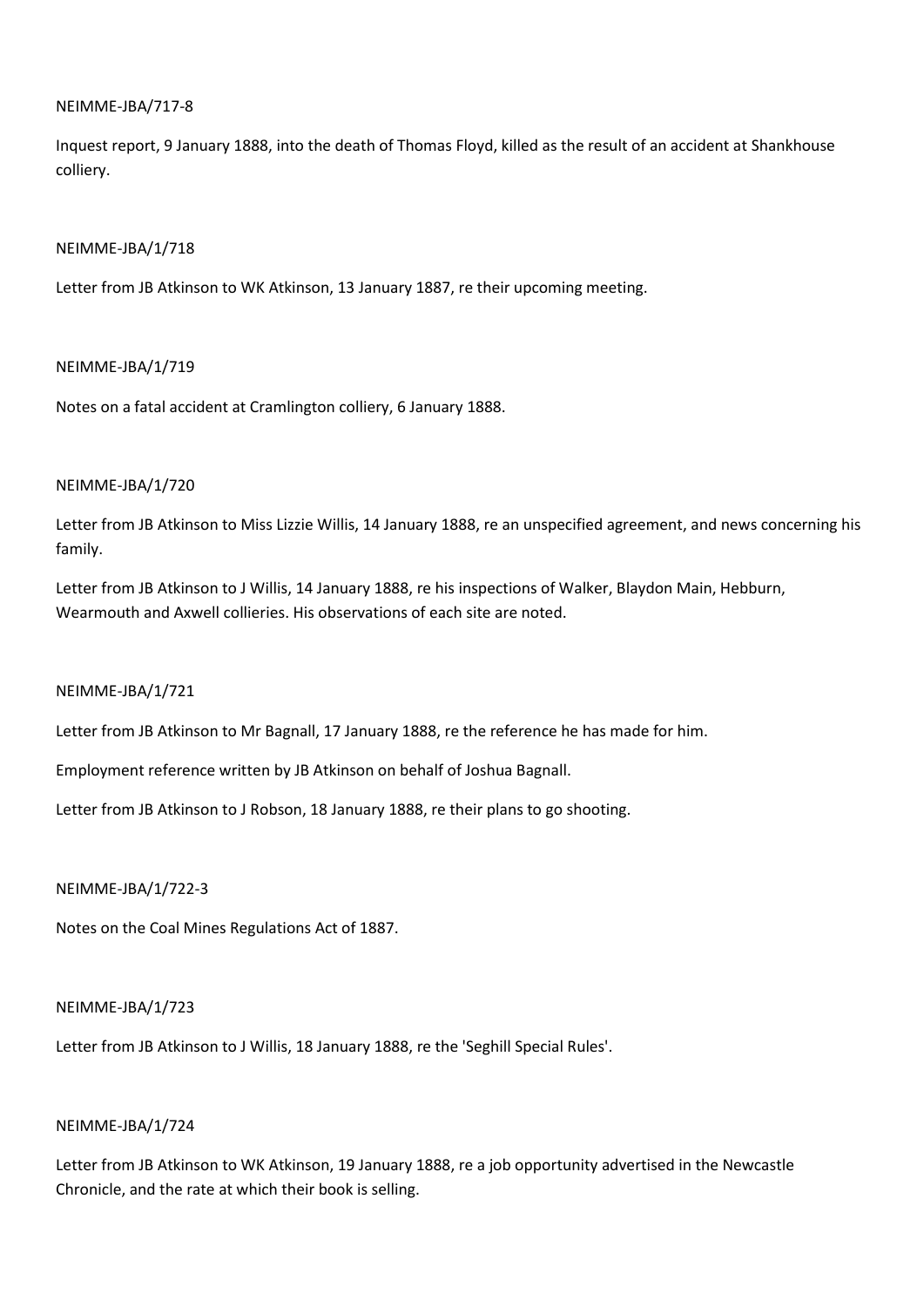Letter from JB Atkinson to HL Atkinson, 21 January 1888, re the formation of a business partnership with Mr Addenbrooke.

# NEIMME-JBA/1/725

Letter from JB Atkinson to J Willis, 22 January 1888, re his inspections of Wardle, Prudhoe, West Cramlington, Washington and Benwell collieries. His observations of each site are noted.

Letter from JB Atkinson to Mr Elwen [?], 22 May 1888, re his upcoming visit to Hebburn colliery.

Letter from JB Atkinson to JH Merrivale, 22 January 1888, requesting the names and addresses of the trustees of the Earl of Carlisle to whom applications may be made for job vacancies.

# NEIMME-JBA/1/726

Letter from 'A', to an unspecified individual, 21 January 1888, concerning an article entitled 'Fatal Mining Explosions 1887'.

Letter from JB Atkinson to the editor of the Iron, Coal and Trades Review, 21 January 1888, requesting that the enclosed letter be included in the the pages of the publication.

# NEIMME-JBA/1/727

Letter from JB Atkinson to HL Atkinson, 28 January 1888, re the business partnership HL Atkinson has formed.

Letter from JB Atkinson to J Bradford, 23 January 1888, re the appointment of agents to various estates.

## NEIMME-JBA/1/728

Letter from JB Atkinson to JS Martin, 24 January 1888, re the support of MPs in an unspecified matter.

Message from JB Atkinson to Mr Cheesman, confirming his visit to Blaydon Main colliery.

## NEIMME-JBA/1/729

Letter from JB Atkinson to HL Atkinson, 27 January 1888, re the money he is providing him for his business venture.

## NEIMME-JBA/1/730

Inquest report, 29 January 1888, into the death of Andrew Stephenson, as the result of an accident at West Stockburn [?] colliery.

## NEIMME-JBA/1/731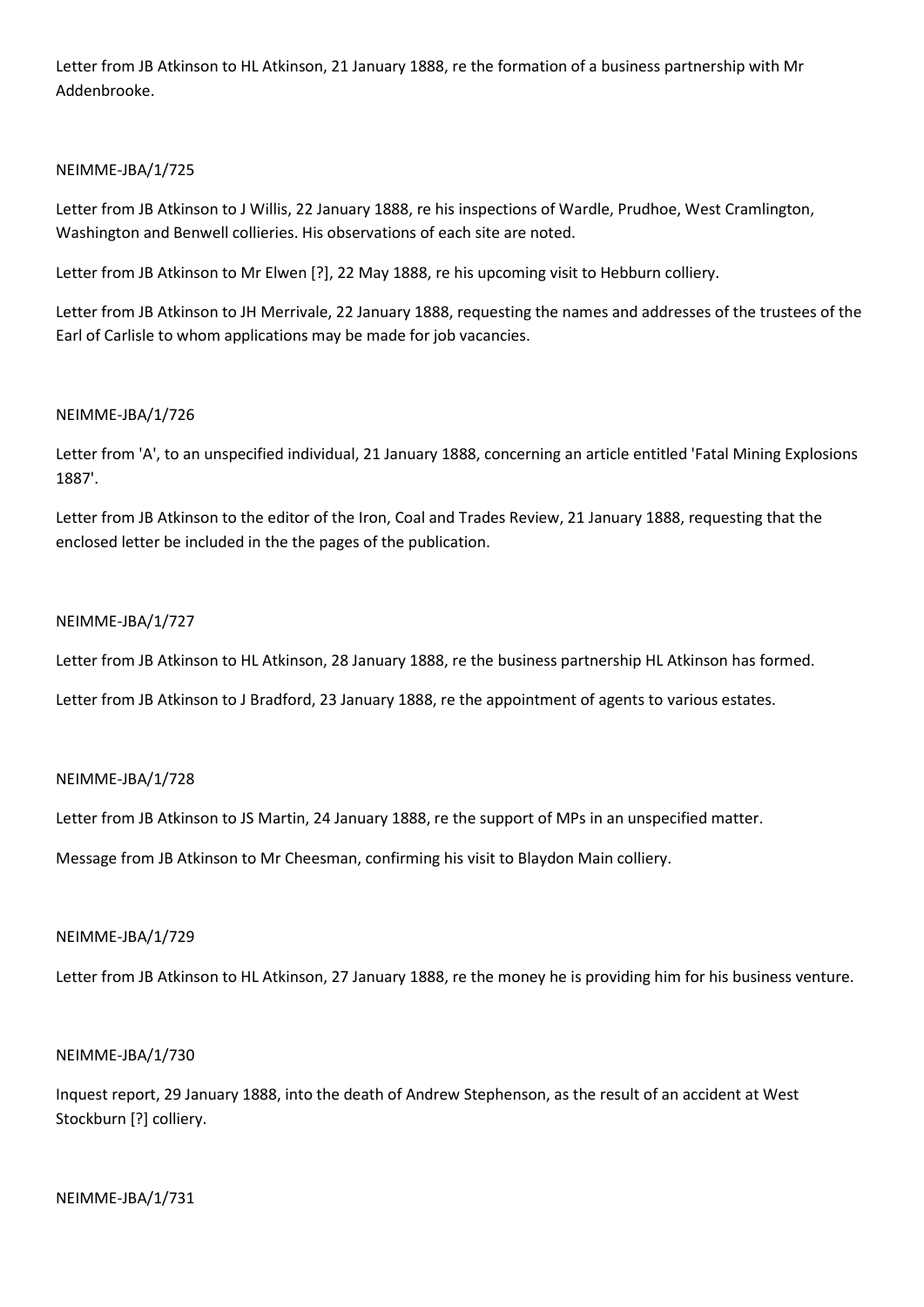Letter from JB Atkinson to J Willis, 28 January 1888, re his inspections of Blaydon Main, Stobswood, Elbingham [?], Hebburn and Low Fell collieries. His observations of each site are also noted.

# NEIMME-JBA/1/732

Notes on the numbers of copies required of the Coal Mines Regulation Act.

## NEIMME-JBA/1/733

Letter from JB Atkinson to J Cook, 28 January 1888, requesting a payment.

Letter from JB Atkinson to J Robson, 28 January 1888, requesting a payment, and their upcoming plans to go shooting.

Letter from JB Atkinson to J Gilchrist, 28 January 1888, requesting a payment.

# NEIMME-JBA/1/734

Letter from JB Atkinson to W Galloway, 29 January 1888, re an article he found in the Iron and Coal Trades Review, an inquest report he has sent him into the Bulli explosion.

Letter from JB Atkinson to Mr Anderson, 28 January 1888, requesting a pair of brown twill fishing trousers.

## NEIMME-JBA/1/735

Letter from JB Atkinson to J [?] Dodds, 2 February 1888, thanking him for the cheque he received.

## NEIMME-JBA/1/736

Letter from JB Atkinson to WJ Jone [?], 2 February 1888, explaining that Mr Jone [?] is unsuitable for a vacancy for which he was intending to apply.

Letter from JB Atkinson to Mr Anderson, 2 February 1888, re the payment of his account.

## NEIMME-JBA/1/737

Note from JB Lee to JB Atkinson, re his salary for the upcoming year.

Letter from JB Atkinson to J Robson, 3 February 1888, thanking him for the cheque he received.

Letter from JB Atkinson to J Cook, 3 February 1888, explaining that he his unable to meet with him to see Mr Bolam.

## NEIMME-JBA/1/738-9

Expense account/balance sheet of JB Atkinson between 31 December 1887 and 31 January 1888.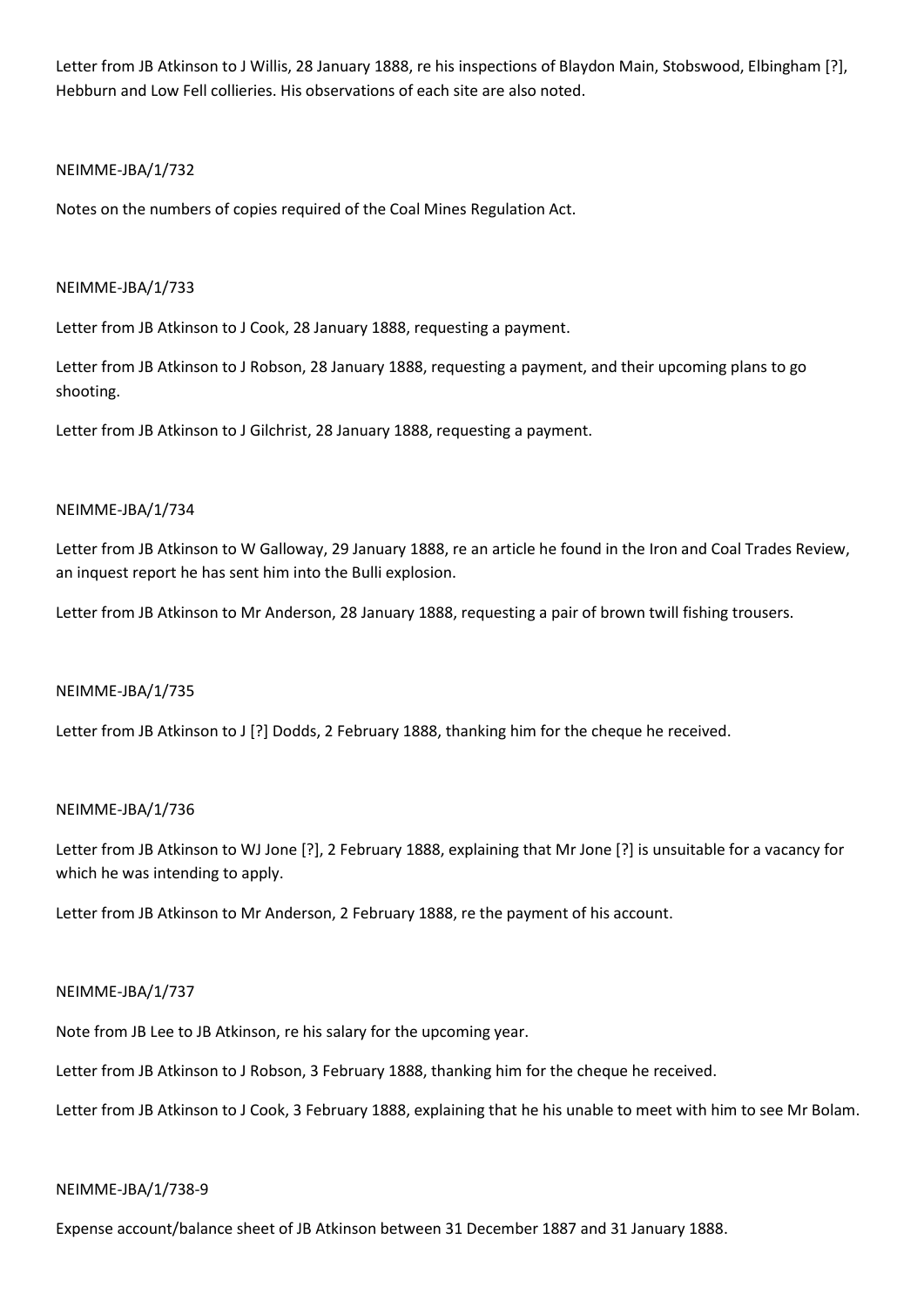## NEIMME-JBA/1/740-1

Inquest report, 4 February, into the death of Martin Lewins [?], as the result of an accident at Saint Hilda colliery.

## NEIMME-JBA/1/741

Letter from JB Atkinson to M [?] Bates, 4 February 1888, re his upcoming visit to an unspecified colliery.

## NEIMME-JBA/1/742

Letter from JB Atkinson to J Willis, 4 February 1888, re his inspections of West Stockburn, Ouston, Montagu Main and South Birtley collieries. His observations of each site are noted.

Letter from JB Atkinson to CH Sample, 4 February 1888, re his payment for shooting.

## NEIMME-JBA/1/743

Letter from JB Atkinson to Mr Forrest, 7 February 1888, re his corrections/remarks on the pamphlet 'Abel [?] on accidents in mines'.

Letter from JB Atkinson to Mr Oldham, 9 February 1888, re the grievances brought to his attention by a worker at Lemmington colliery named John Copper.

### NEIMME-JBA/1/744

Inquest report, 7 February 1888, into the death of Anthony Kemp as the result of an accident at Wearmouth colliery.

## NEIMME-JBA/1/745

List of the number of non-fatal accidents and the number of persons injured therein, in the Newcastle upon Tyne district during 1887.

### NEIMME-JBA/1/746

Letter from JB Atkinson to M [?] Dodd, 9 February 1888, requesting the details of two men injured in pit accidents.

Letter from JB Atkinson to M [?] Hayes, 9 February 1888, requesting the details of a man named James Lister who died as the result of an accident at Broughton Moor colliery.

Letter from JB Atkinson to FR Atkinson, requesting details of the death of David Cooper at an unspecified colliery.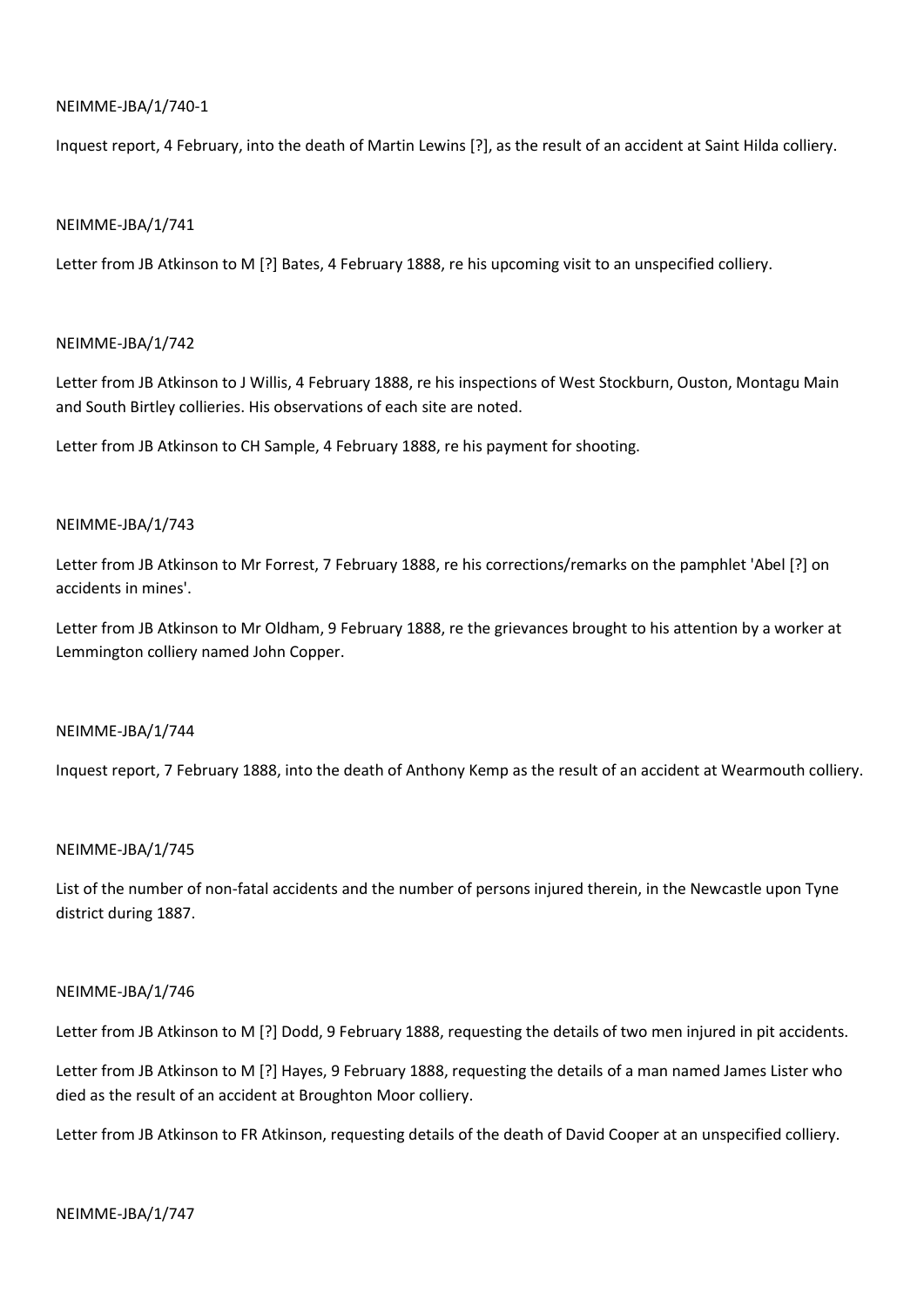Letter from JB Atkinson to his mother, Mrs Atkinson, 13 February 1888, informing her of his family news.

Notes on a fatal accident at Saint Hilda colliery, 2 February 1888.

## NEIMME-JBA/1/748

Notes on an inquiry into the death of an unspecified individual at Wearmouth colliery, 3 February 1888.

Notes re a complaint from a workman at Lemmington colliery.

Letter from JB Atkinson to J Willis, 13 February 1888, re his inspections of Mickley and Blaydon Main collieries. His observations of each site are also noted.

## NEIMME-JBA/1/749

List of local collieries.

Letter from JB Atkinson to J Willis, 15 February 1888, re the parcels of books and papers he has sent to him.

Message from JB Atkinson to Mr Robson, confirming their plans to meet.

## NEIMME-JBA/1/750

Table of the number of tonnes of coal produced by Bishop Hill, Howard, Blenkinsopp, Featherstone and Midgeholme collieries.

Letter from JB Atkinson to J Croudace [?], 16 February 1888, requesting that he complete the form he has enclosed with this letter.

Letter from JB Atkinson to HL Atkinson, 16 February 1888, re the payment of money.

## NEIMME-JBA/1/751

Letter from JB Atkinson to A Fellows, 16 February 1888, thanking him for the cheque he sent and confirming their plans to meet.

### NEIMME-JBA/1/752

Table of the number of persons employed and the quantity of coal produced by collieries in Northumberland during 1887.

## NEIMME-JBA/1/753

Table of the number of persons employed and the quantity of coal produced by collieries in Cumberland during 1887.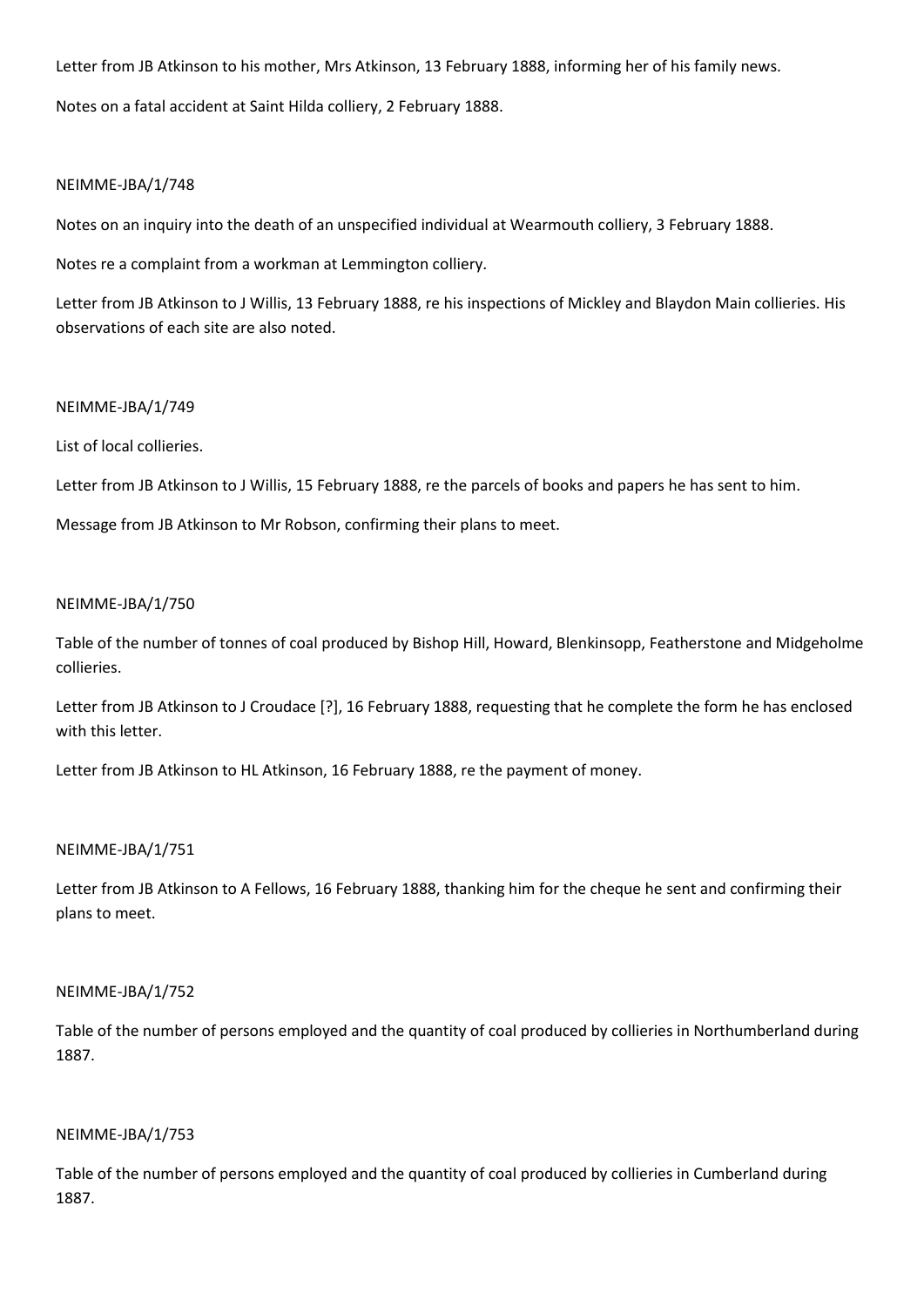Table of the combined number of persons emplyed and the quantity of coal produced from collieries in the counties of Durham, Northumberland and Cumberland during 1887.

## NEIMME-JBA/1/754

Letter from JB Atkinson to RS Carr, 20 February 1888, re the letter of introduction for Mr Swallow.

Letter from JB Atkinson to RJ Swallow, 20 February 1888, providing an introduction to Mr RS Carr, requesting a meeting to discuss matters of architecture.

Letter from JB Atkinson to WH Pickering, 24 February 1888, re the ownership of undersea minerals.

## NEIMME-JBA/1/755

Letter from JB Atkinson to WK Atkinson, 23 February 1888, re his sketches of a case for a Pieter [?] lamp.

## NEIMME-JBA/1/755-6

Letter from JB Atkinson to AM [?] Potter, 25 Fevruary 1888, re methods of calculating the directions of a 'dip'.

## NEIMME-JBA/1/757

Letter from JB Atkinson to J Willis, 25 February 1888, re his inspections of Walker, Edgewell, Wardley, Shire Moor and Stella collieries. His observations of each site are also noted.

Letter from JB Atkinson to AA Atkinson, 27 February 1888, re their upcoming plans to meet.

Letter from JB Atkinson to J Bradford, 27 February 1888, re Mr Armstrong selling him some ferrets.

# NEIMME-JBA/1/758

Letter from JB Atkinson to the Secretary of the Civil Service Supply Association, 27 February 1888, requesting membership to the Civil Service Supply Association.

Letter from JB Atkinson to A Fellows, 29 February 1888, re their plans to meet.

Letter from JB Atkinson to WK Atkinson, 29 February 1888, re their plans to meet.

### NEIMME-JBA/1/759

Letter from JB Atkinson to J Willis, 29 February 1888, requesting more returns for February.

### NEIMME-JBA/1/760-1

Expense account/balance sheet of JB Atkinson between 31 January and 29 February 1888.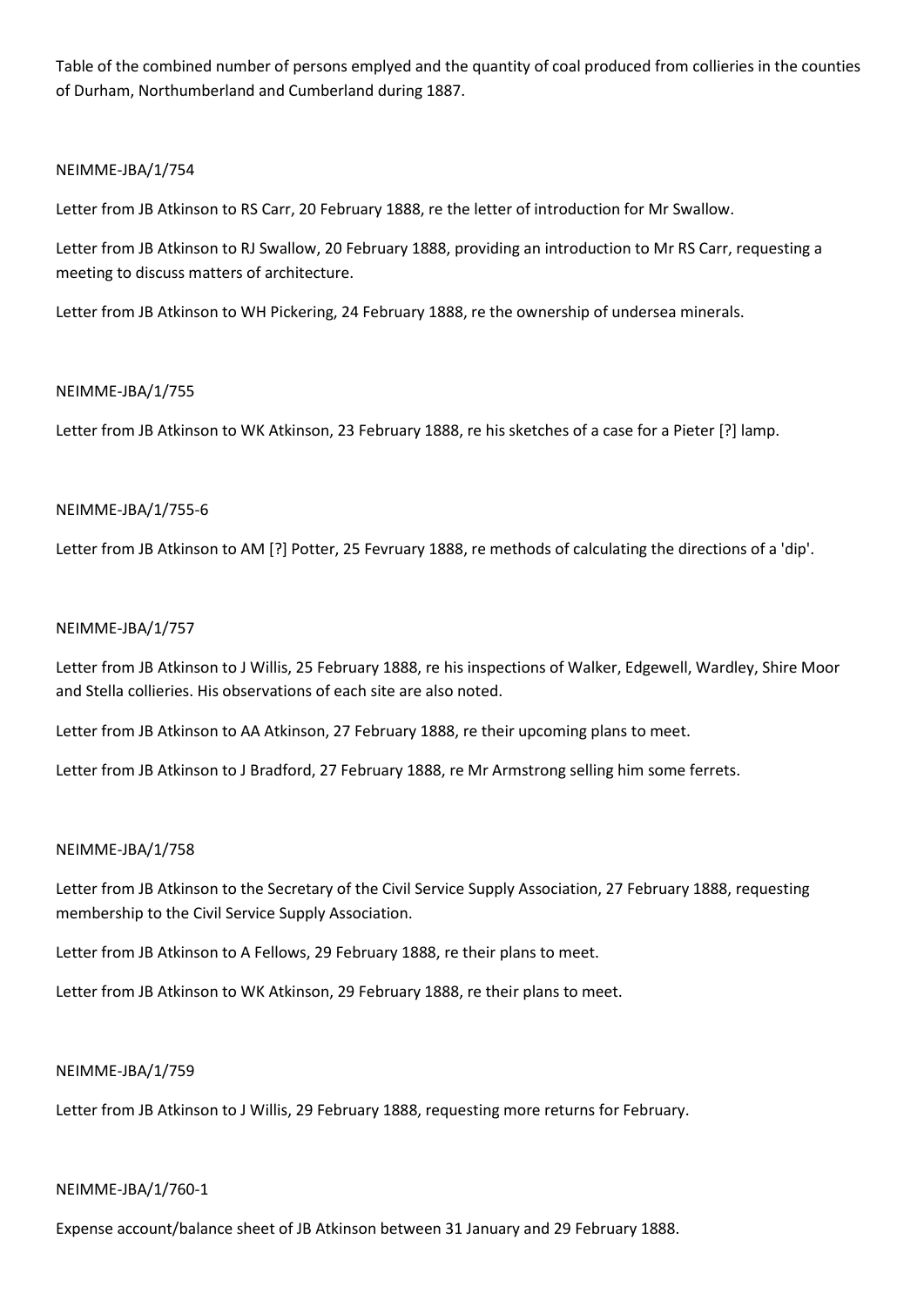Letter from JB Atkinson to J Bradford, 4 March 1888, re the payment of his account.

Letter from JB Atkinson to WK Atkinson, 4 March 1888, re the payment of his account.

Letter from JB Atkinson to A Fellows, 4 March 1888, re the payment of his account.

### NEIMME-JBA/1/763

Letter from JB Atkinson to AA Atkinson, 4 March 1888, re using formulae to solve an unspecified mathematical problem.

Letter from JB Atkinson to J Snowball [?], 5 March 1888, requesting that his annual angling tickets be renewed for the season.

### NEIMME-JBA/1/764

Letter from JB Atkinson to J Willis, 8 March 1888, re his inspections of Heddon, Swalwell, North Biddick and Wylam collieries. His observations of each site are noted.

Letter from JB Atkinson to CG Shute, 6 March 1888, requesting some manure.

### NEIMME-JBA/1/765

Letter from JB Atkinson to FR Atkinson, 6 March 1888, re their upcoming plans to meet.

Letter from JB Atkinson to AA Atkinson, 6 March 1888, re the mathematical formula found in Aldi's paper.

Message from JB Atkinson to Mr Ayton, confirming his visit to Blyth colliery.

### NEIMME-JBA/1/766

Letter from JB Atkinson to J Balden, 7 March 1888, explaining the need for ventilation under the flooring of his home.

Letter from JB Atkinson to WK Atkinson, 7 March 1888, re the payment of his account.

Letter from JB Atkinson to the secretary of the Civil Service Stores, 9 March 1888, requesting an order of tobacco.

## NEIMME-JBA/1/767

Letter from JB Atkinson to J Willis, 12 March 1888, re his inspections of Hebburn, Stella, Cambois, Park House and Harton collieries. His observations of each site are noted.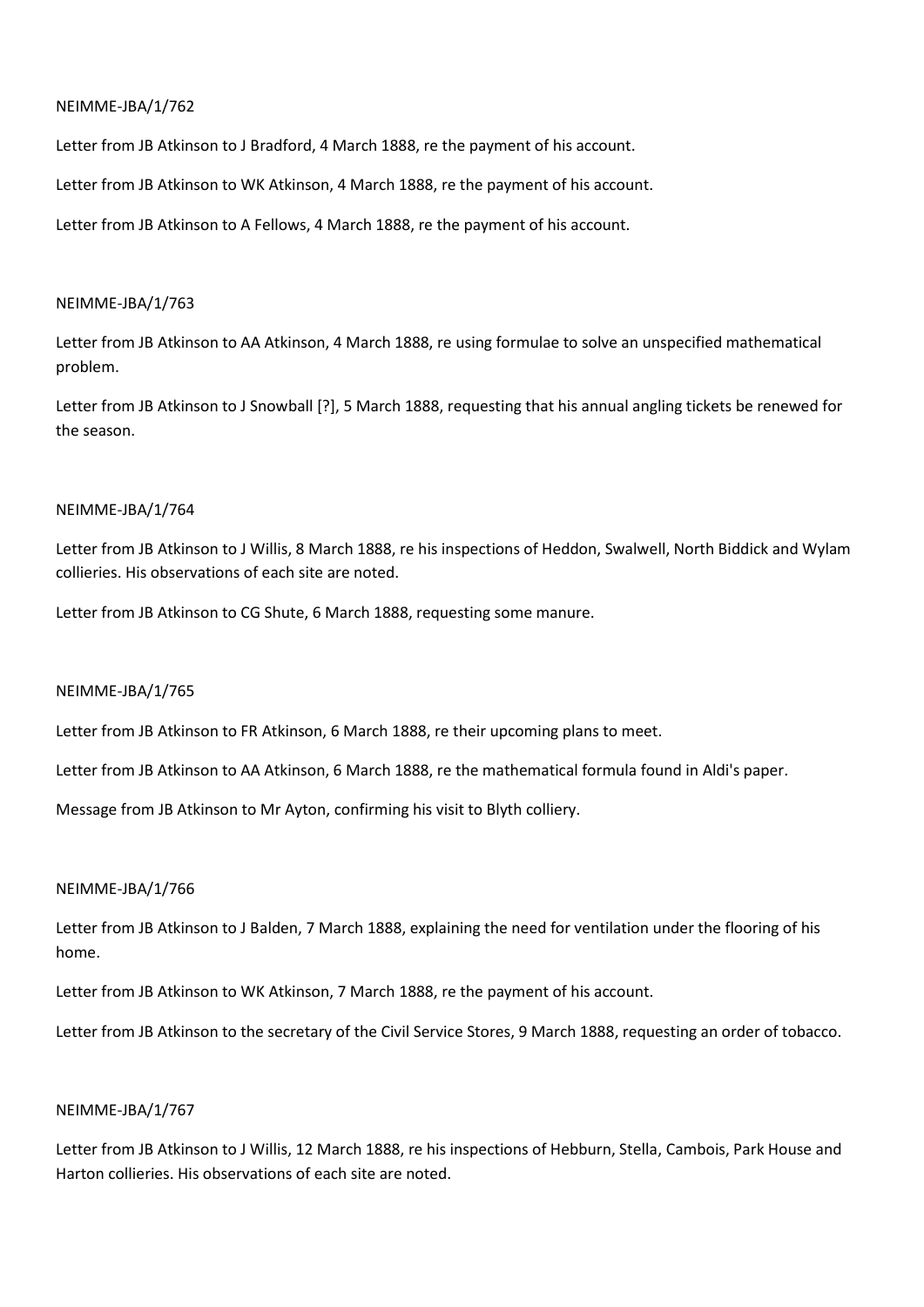Letter from JB Atkinson to J Bradford, 16 March 1888, re their plans to meet.

Letter from JB Atkinson to Wk Atkinson, 12 March 1888, re the letter they sent to the Iron and Coal Trades Review.

Letter from JB Atkinson to WK Atkinson, 16 March 1888, re the accounts he has been sent by Mr Reid.

### NEIMME-JBA/1/769

Letter from JB Atkinson to J Willis, 17 March 1888, re his inspections of Swalwell, Linty [?] Green, Montagu, Low Fell and Prudhoe collieries. His observations are noted.

Letter from JB Atkinson to G Dodds, 18 March 1888, re their plans to meet.

Letter from JB Atkinson to Wk Atkinson, 18 March 1888, re estimates of the cost of having their book/paper printed.

## NEIMME-JBA/1/770

Letter from JB Atkinson to W Henderson, 17 March 1888, re the payment of his account.

Letter from JB Atkinson to Mr Anderson, 19 March 1888, requesting a pair of wading brogues.

Letter from JB Atkinson to J Bradford, 19 March 1888, re their plans to meet Mr Dodds.

## NEIMME-JBA/1/771

Letter from JB Atkinson to the Right Honourable H Matthews, 19 March 1888, acknowledging his position of Inspector of Mines in the Newcastle district, where he acted under the direction of Mr Willis.

### NEIMME-JBA/1/772

List of the number of days occupied in underground inspections.

Letter from JB Atkinson to J Willis, re the list of mines with connections, his annual report and the particulars of the work of the past year.

Letter from JB Atkinson to G Dodds, 20 March 1888, re their plans to meet.

### NEIMME-JBA/1/773

Letter from JB Atkinson to J Gerrard, 21 March 1888, thanking him for the copy of 'special rules' he sent him.

Letter from JB Atkinson to WK Atkinson, 21 March 1888, requesting that he translate part of the Annales des Mines and the remarks on the Usworth explosion.

Letter from JB Atkinson to C Cole, 21 March 1888, requesting that he visit Burradon [?] colliery.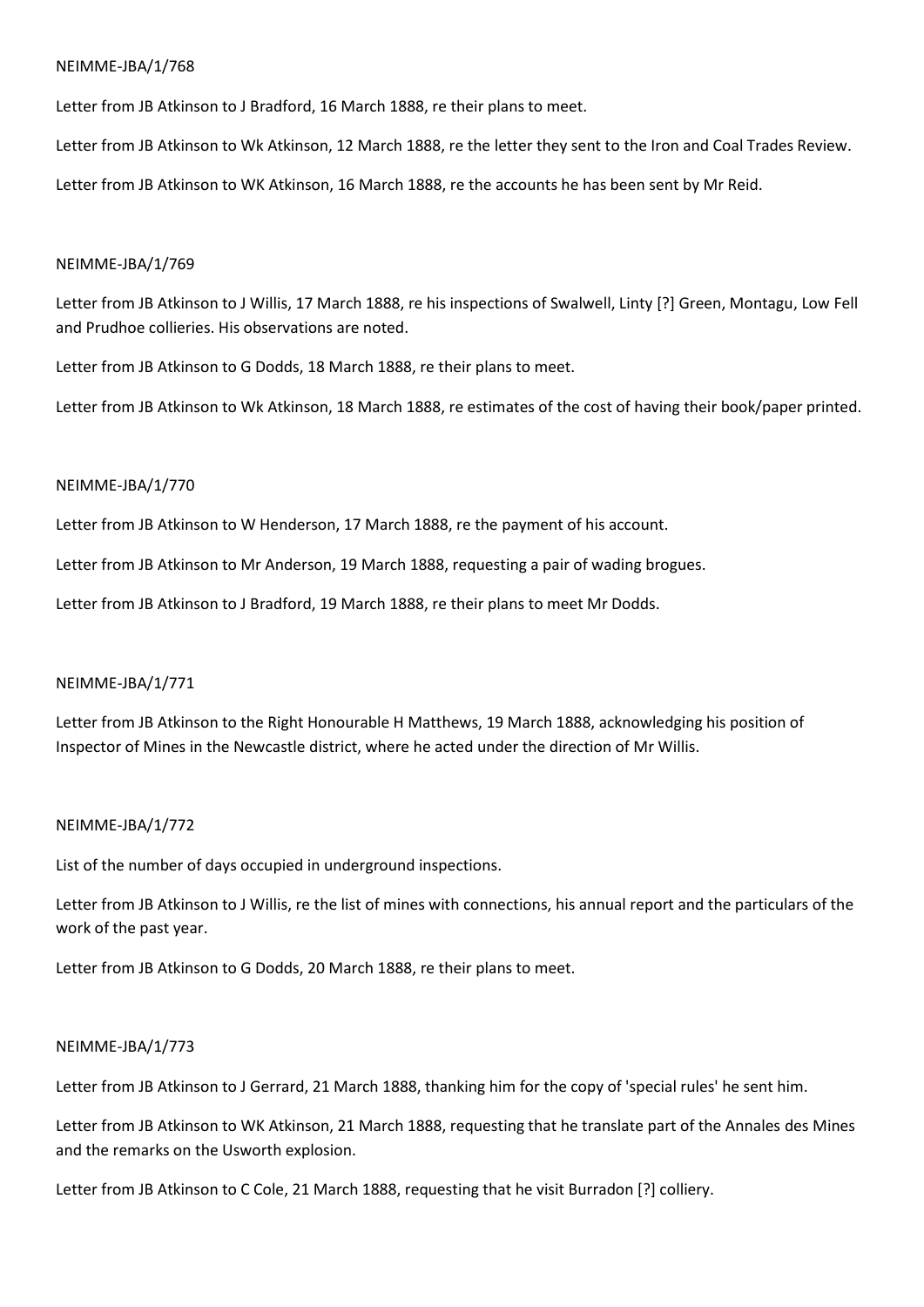Letter from JB Atkinson to J Bradford, 22 March 1888, re their upcoming plans to meet.

Message from JB Atkinson to the Burradon & Coxlodge Coal Co., apologising that he will not be able to meet with them.

Letter from JB Atkinson to JS Martin, 23 March 1888, re the payment of a cheque for the relief of Mr Cadman.

## NEIMME-JBA/1/775

Inquest report, 23 March 1888, into the death of Anthony Lewis [?], as the result of an accident at Victoria Garesfield colliery.

## NEIMME-JBA/1/776

Letter from JB Atkinson to Mr Anderson, 24 March 1888, re the payment of his wading brogues.

Notes on a fatal accident occurring at Victoria Garesfield colliery on 21 March 1888.

## NEIMME-JBA/1/777

Letter from JB Atkinson to J Willis, 24 March 1888, re his inspections of Leam [?], Elbingham [?], Hilda and Heworth collieries.

Letter from JB Atkinson to WK Atkinson, 25 March 1888, re the details of a job vacancy at an unspecified colliery.

### NEIMME-JBA/1/778

Letter from JB Atkinson to HL Atkinson, 25 March 1888, documenting his family news.

Letter from JB Atkinson to A Fellows, 25 March 1888, re their plans to meet.

Letter from JB Atkinson to J Bradford, 25 March 1888, re their plans to meet.

### NEIMME-JBA/1/779

Letter from JB Atkinson to C Cole, 25 March 1888, apologising for being unable to meet with him, whilst arranging another visit to Killingworth.

Letter from JB Atkinson to J Robson, 25 March 1888, re the resignation of Mr Morse, which would leave a vacancy open for Mr Robson.

Letter from JB Atkinson to the editor of the Iron and Coal Trades Review, 26 March 1888, requesting that the enclosed letter be published in the Iron and Coal Trades Review.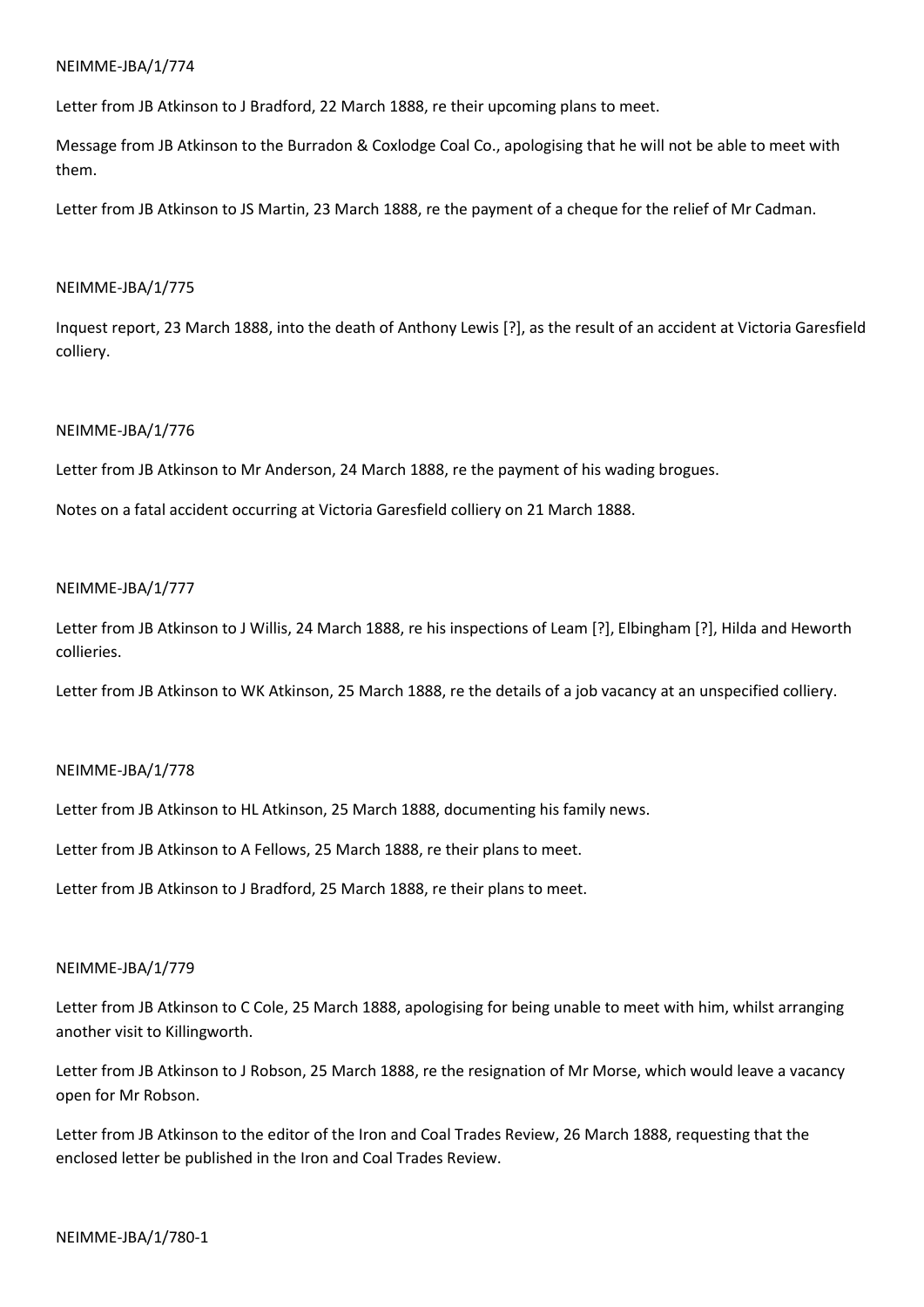Letter from 'A' to an unspecified individual, re coal dust and colliery explosions.

## NEIMME-JBA/1/782-88

Essay on the Usworth colliery explosion, 2 March 1885.

### NEIMME-JBA/1/789-796

Observations of Mr Atkinson on explosions in Durham.

## NEIMME-JBA/1/797

Letter from JB Atkinson to WK Atkinson, 28 March 1888, re Mr Robson's plans to apply for the job vacancy Mr Atkinson announced.

## NEIMME-JBA/1/798-808

Notes on the principal explosions in English collieries in 1883, 1884 and 1885, by M Johon.

# NEIMME-JBA/1/809-821

Essay on an explosion at Clifton Hall, 18 June 1885.

### NEIMME-JBA/1/822-3

Expense account/balance sheet of JB Atkinson between 29 February and 31 March 1888.

## NEIMME-JBA/1/824

List of unspecified monthly figures.

### NEIMME-JBA/1/825

Letter from JB Atkinson to J Willis, 31 March 1888, re his inspections of Acomb, Victoria Garesfield, Burradon and Mickley collieries. His observations of each site are noted.

### NEIMME-JBA/1/826

Letter from JB Atkinson to JHM Shetton, 2 April 1888, answering a question regarding explosions in coal mines.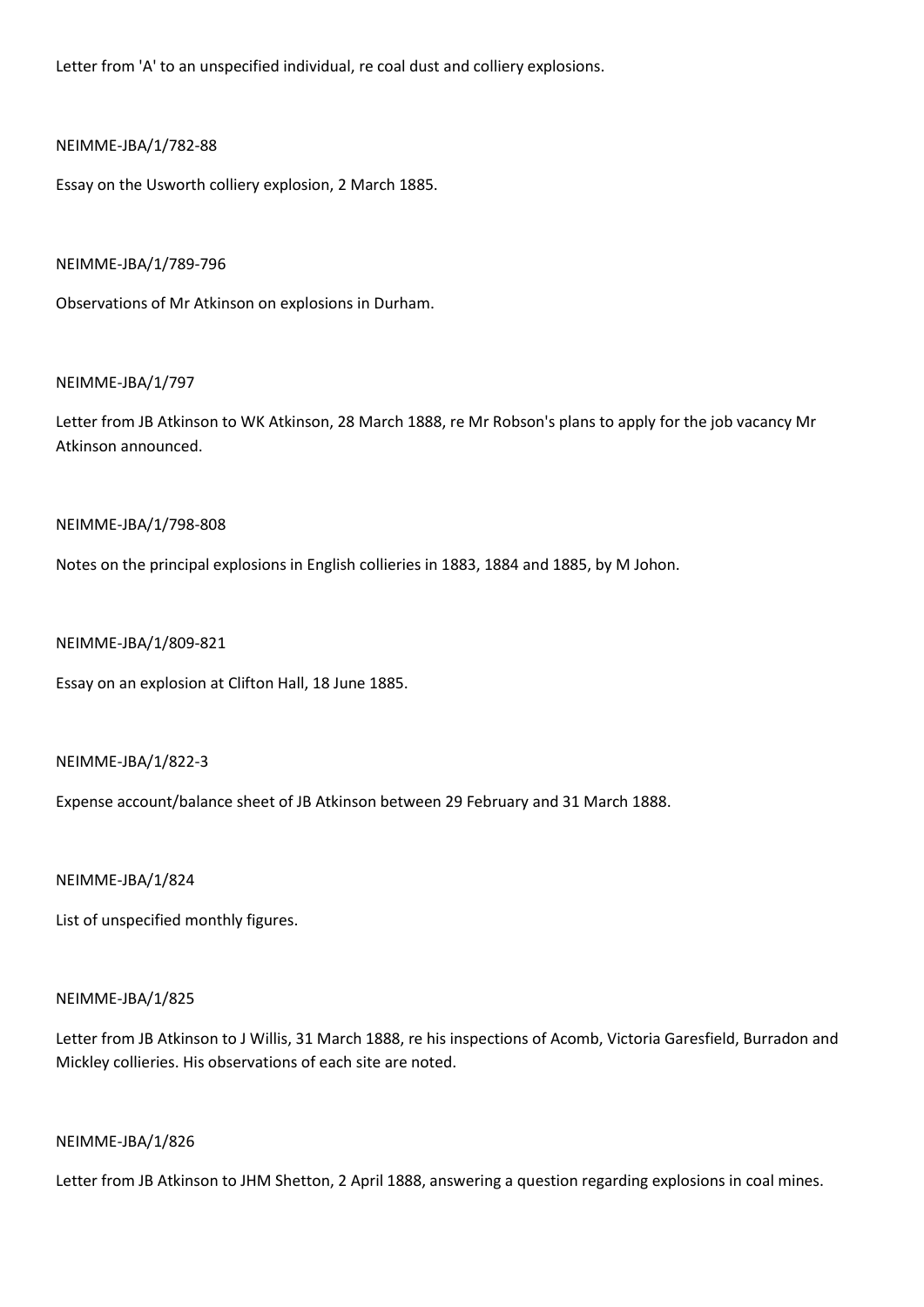Letter from JB Atkinson to H White, 3 April 1888, re the details of an accident at Walker colliery, resulting in the death of John Dixon.

Letter from JB Atkinson to J Willis, 3 April 1888, re the papers referring to the death of John Dixon.

## NEIMME-JBA/1/828

Letter from JB Atkinson to WK Atkinson, 5 April 1888, re a job vacancy in Scotland.

Notes on the death of a stonemason in North Seaton colliery, 31 March 1888.

## NEIMME-JBA/1/829

Letter from JB Atkinson to J Willis, 9 April 1888, re his inspections of Wardley, Evesley and Throckley collieries.

## NEIMME-JBA/1/830

Letter from JB Atkinson to his mother, 9 April 1888, re the cheque he has sent her.

Receipt from the Reverend Canon Dwarris [?], 10 April 1888 for manure.

Letter from JB Atkinson to W Foggin, 12 April 1888, re his upcoming visit to the place where a fatal accident occurred (unspecified location).

## NEIMME-JBA/1/831

Details of the workings of the Mickley collieries.

## NEIMME-JBA/1/832

Letter from JB Atkinson to Mr Fothergill, dental surgeon, 13 April 1888, confirming his son's dental appointment.

Letter from JB Atkinson to Mr Fellows, 13 April 1888, re their plans to meet.

Letter from JB Atkinson to J Bradford, 13 April 1888, re their plans to meet.

## NEIMME-JBA/1/833

Inquest report, 14 April 1888, into the death of Edward Lewis [?] as the result of an accident at North Biddick colliery.

## NEIMME-JBA/1/834

Notes on a fatal accident at Biddick colliery, 12 April 1888.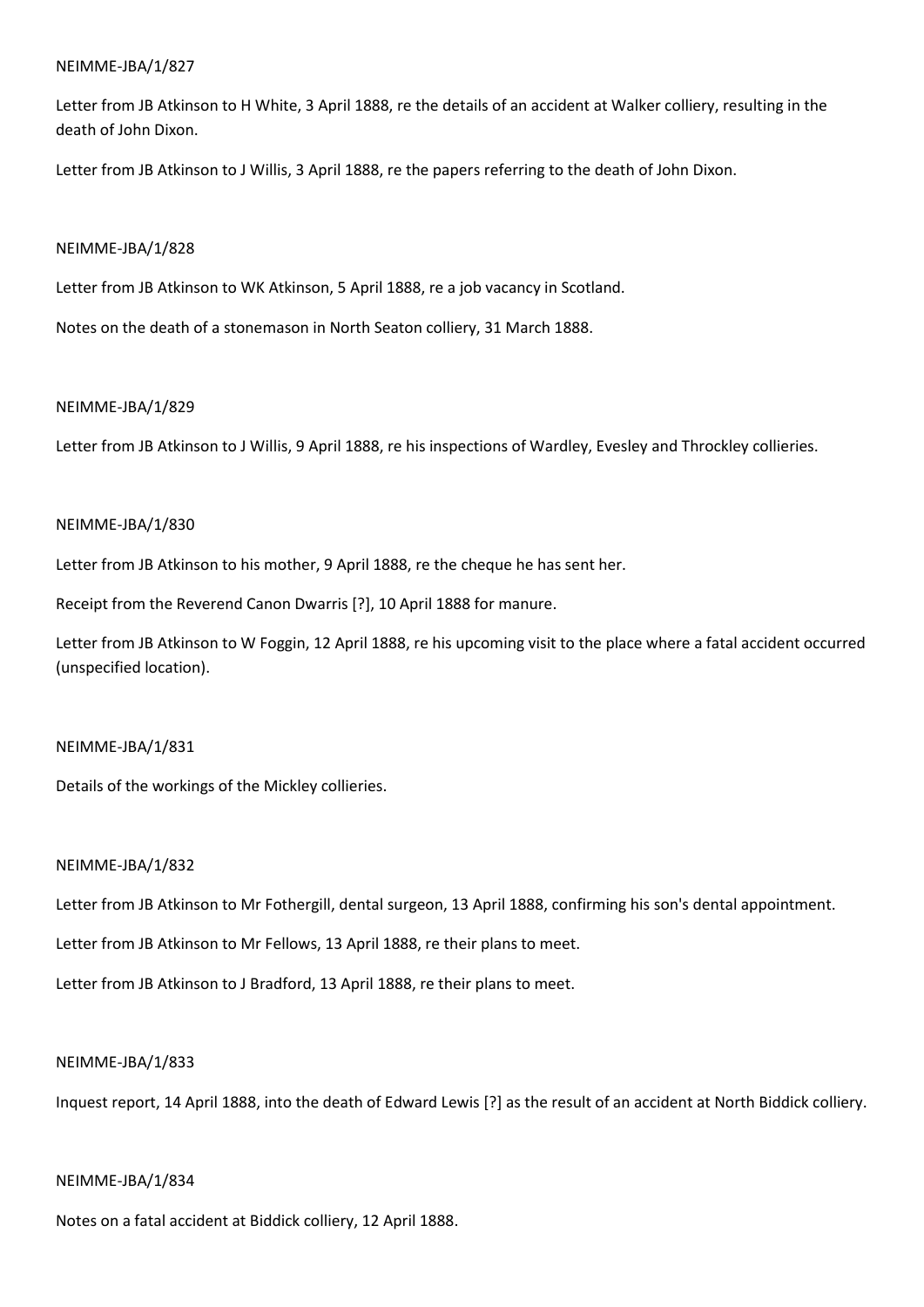Letter from JB Atkinson to H Ayton, 15 April 1888, answering a question of where to find copies of an unspecified paper.

Letter from JB Atkinson to J Willis, 14 April 1888, re his inspections of Heworth, Elbingham [?], Mickley and Springwell collieries.

Letter from JB Atkinson to WK Atkinson, 15 April 1888, re his application for a job vacancy.

## NEIMME-JBA/1/836

Message from JB Atkinson to Mr Parrington, confirming his visit to Wearmouth colliery.

Letter from MW Parrington, 16 April 1888, declining an invitation to lunch with Mr Parrington.

## NEIMME-JBA/1/837

Letter of application from JB Atkinson to the Right Honourable H Matthews, 17 April 1888, for the promotion to the post of Inspector of Mines in charge of the eastern district of Scotland.

### NEIMME-JBA/1/838-9

Inquest report, 17 April 1888, into the death of John Thomas Ferguson as the result of an accident at Seaton Burn colliery.

### NEIMME-JBA/1/839

Letter from JB Atkinson to J Robson, 18 April 1888, explaining that he has sent him part of a salmon he caught.

Letter from JB Atkinson to JB Briggs, 18 April 1888, re the shooting at Hindley Steel.

### NEIMME-JBA/1/840

Notes on the Blaydon Burn and Lilly Drift mines.

### NEIMME-JBA/1/841

Letter from JB Atkinson to FR Atkinson, 20 April 1888, requesting the details of an explosion at Saint Helens.

### NEIMME-JBA/1/842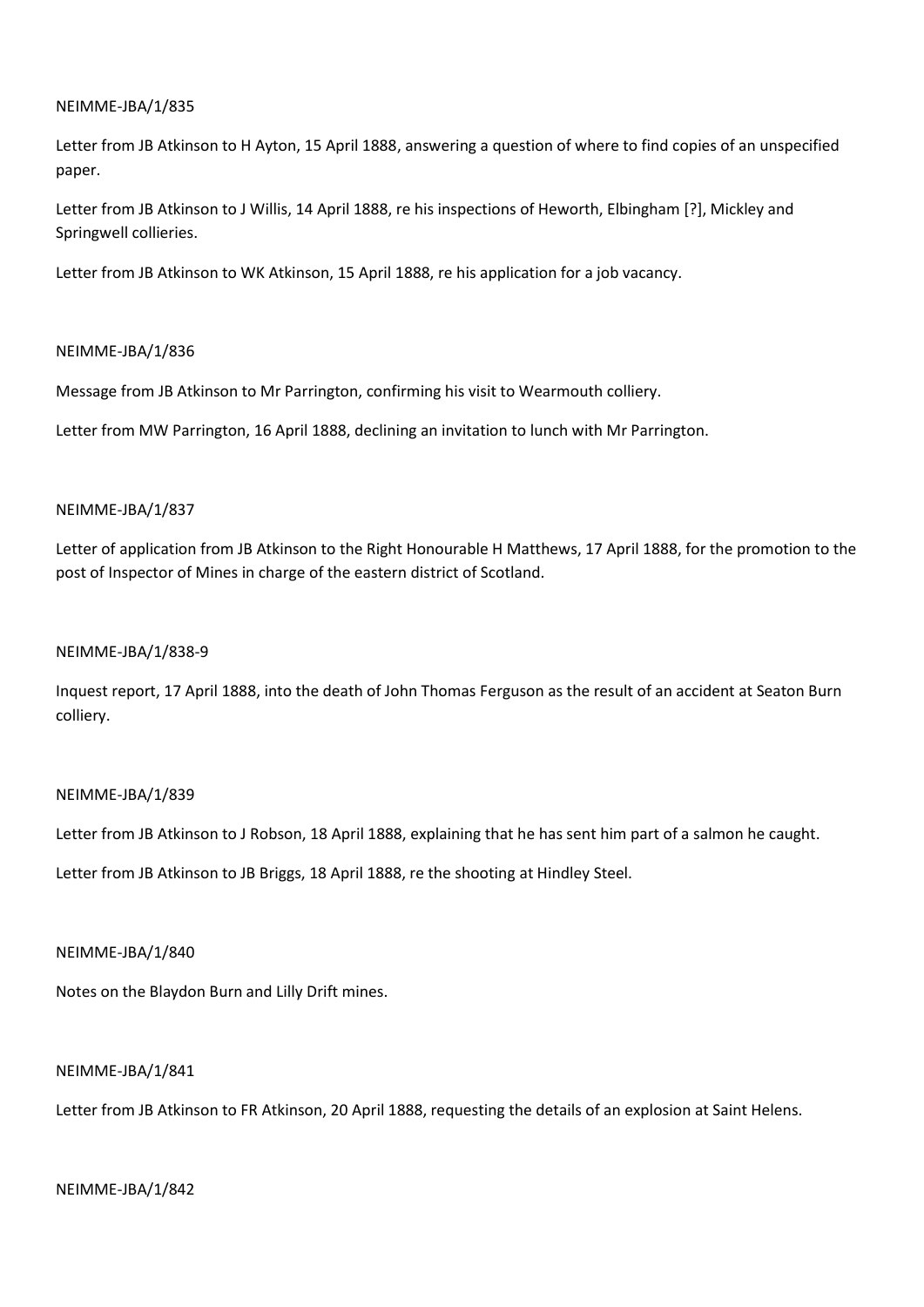Letter from JB Atkinson to J Graham, 21 April 1888, requesting an inspection of the site of the explosion at Saint Helens colliery in Cumberland.

## NEIMME-JBA/1/843

Notes on a fatal accident at Wearmouth colliery, 14 April 1888.

## NEIMME-JBA/1/844

Notes on an inquiry into the death of a man as the result of an accident at Seaton Burn colliery.

Letter from JB Atkinson to J Willis, 21 April 1888, re the enclosed notices of fatal accidents at Wearmouth and Seaton Burn collieries, and his inspections of Usworth, Wylam and Scotswood collieries.

## NEIMME-JBA/1/845

Letter from JB Atkinson to GG Fenwick, 23 April 1888, re an incident of his dog killing a lamb.

Message from JB Atkinson to Mr Hepple, confirming his visit to Birtley colliery.

Letter from JB Atkinson to J Bart, 24 April 1888, requesting the opportunity to personally investigate the explosion at St Helens colliery.

### NEIMME-JBA/1/846

Letter from JB Atkinson to WK Atkinson, 24 April 1888, re his visit to Cumberland.

Message from JB Atkinson to Mr Lee, confirming his visit to Felling colliery.

Letter from JB Atkinson to J Robson, 26 April 1888, re their plans to meet.

### NEIMME-JBA/1/847

Letter from JB Atkinson to Mr Greene, explaining that he can no longer shoot at Shiltington.

Letter from JB Atkinson to RP Milburn, 28 April 1888, requesting an electric miners lamp that he has invented.

Letter from JB Atkinson to J Willis, 28 April 1888, re his inspections of Ouston, Felling, Wardley, East Holywell and Montagu collieries. His observations are noted.

## NEIMME-JBA/1/848

Notes on fatal accidents at Ouston and Felling collieries.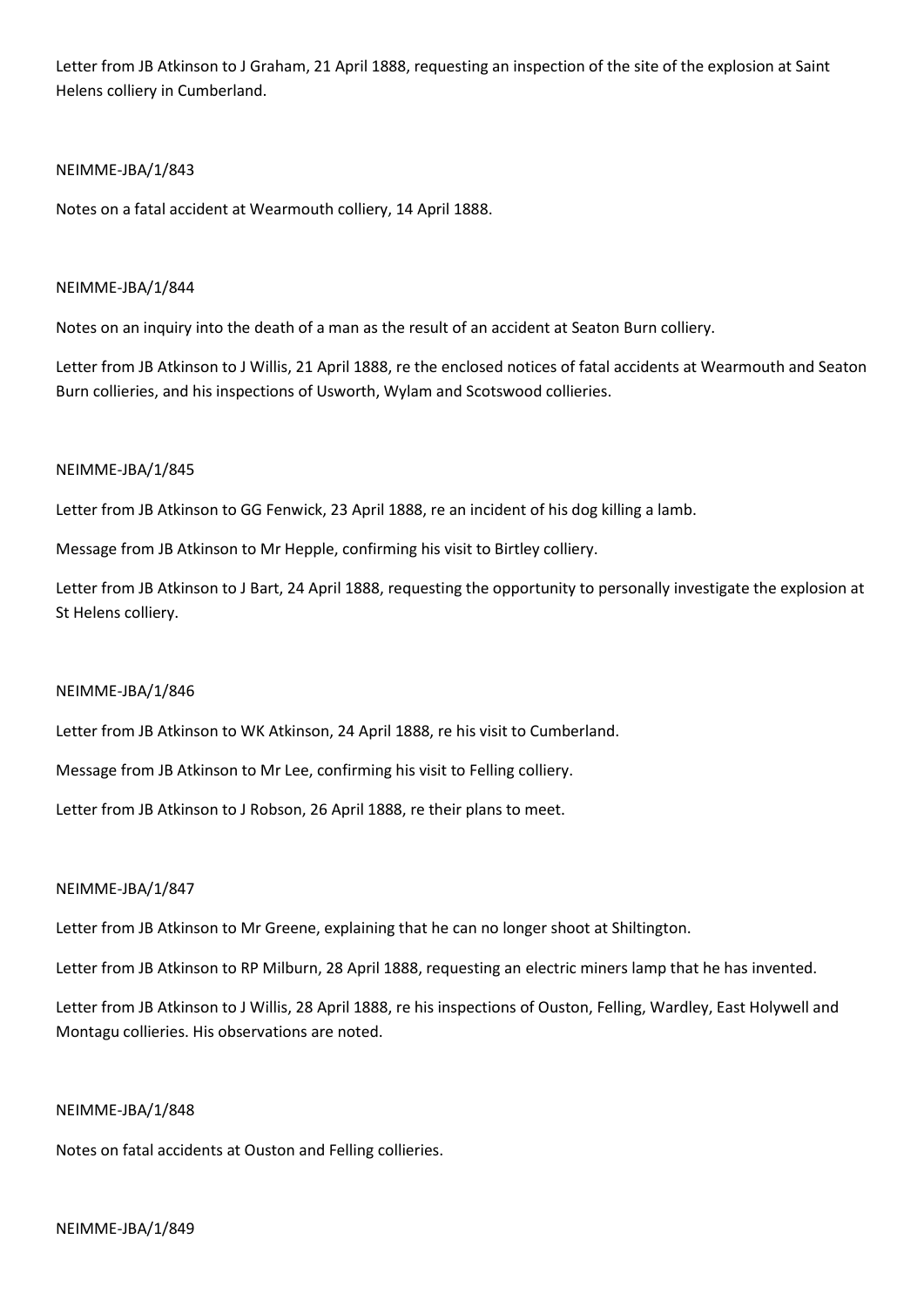Letter from JB Atkinson to FR Atkinson, 30 April 1888, wishing him a fast recovery from his illness.

Letter from JB Atkinson to RP Milburn, 1 May 1888, thanking him for the offer of a lamp, and confirming his plans to meet with Mr Milburn to see his range of lamps.

Letter from JB Atkinson to J Bart, 1 May 1888, expressing his concern that he will be unable to visit the site of the explosion at St Helens colliery.

### NEIMME-JBA/1/850-1

Expense account/balance sheet of JB Atkinson between 31 March and 30 April 1888.

## NEIMME-JBA/1/852

Letter from JB Atkinson to JRD Lynn, 2 May 1888, confirming his attendance at the Bleckinsop inquest.

Inquest report, 2 May 1888, into the death of Joseph Elliott as the result of an accident at Felling colliery.

Letter from JB Atkinson to A Reid, 2 May 1888, requesting that a copy of 'Explosions in Coal Mines' be forwarded to a Mr A Sharp.

## NEIMME-JBA/1/853

Message from JB Atkinson to Mr Willis, requesting his permission to visit St Helens colliery.

Inquest report, 3 May 1888, into the death of William Lattimer as the result of an accident at Blenkinsopp colliery.

### NEIMME-JBA/1/854

Message from JB Atkinson to Mr Atkinson, confirming his plans to visit Workington.

Message from JB Atkinson to Mr Johnson, confirming his visit to Saint Helens colliery.

### NEIMME-JBA/1/855

Notes on a fatal accident at Blenkinsopp colliery.

### NEIMME-JBA/1/856

Letter from JB Atkinson to J Willis, 6 May 1888, re his inspections of Scitswood, Ashington and Workington collieries. His observations of each site are noted.

### NEIMME-JBA/1/857

Letter from JB Atkinson to WK Atkinson, 6 May 1888, re his inspection of Saint Helens colliery.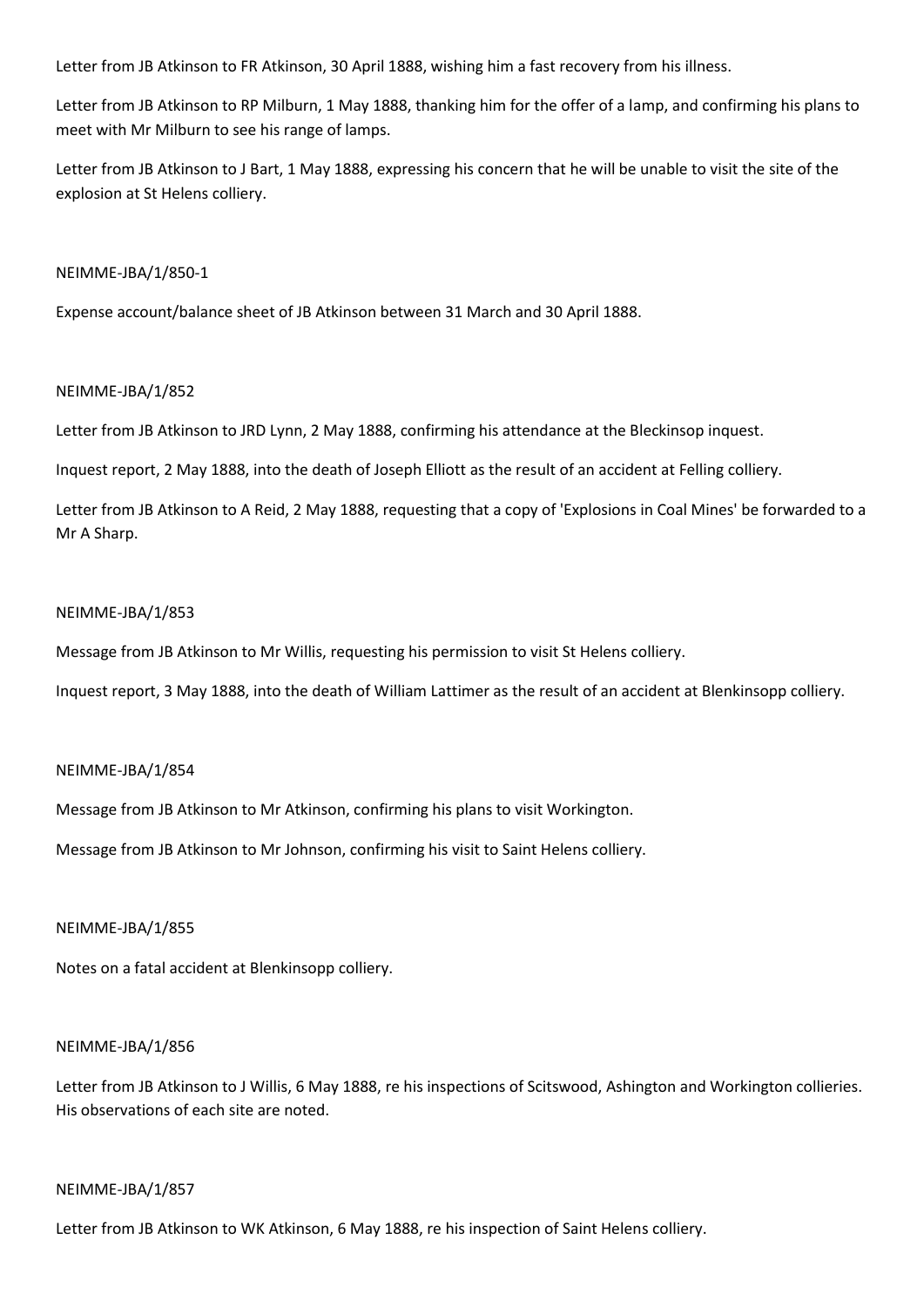Letter from JB Atkinson to JH Merivale, 7 May 1888, thanking him for the letter he sent.

### NEIMME-JBA/1/858

Message from JB Atkinson to Mr Johnson, confiming his visit to Saint Helens colliery.

Message from JB Atkinson to Mr Atkinson, confiming his visit to Saint Helens colliery.

Letter from JB Atkinson to FR Atkinson, 7 May 1888, confirming his plans to stay with him whilst visiting Saint Helens colliery.

### NEIMME-JBA/1/859-60

Letter from JB Atkinson to J Willis, 10 May 1888, discussing his visit to Saint Helens colliery.

Letter from JB Atkinson to Lizzie, 10 May 1888, discussing his family news.

### NEIMME-JBA/1/861

Letter from JB Atkinson to J Croudace [?], 11 May 1888, thanking him for the section of Tindale Fell.

Letter from JB Atkinson to JH Merivale, 11 May 1888, accepting the invitation to write some comments for the British Association Local Guide regarding the mining industries of the district.

Letter from JB Atkinson to G Fenwick, 11 May 1888, wishing him well after his accident and explaining that he has sent him a salmon he caught.

### NEIMME-JBA/1/862

Letter from JB Atkinson to the editor of the Newcastle Dailt Chronicle, 12 May 1888, requesting the name and address of someone who can investigate the 'population question'.

Letter from JB Atkinson to H Palmer, requesting that the dust he has enclosed with the letter be tested as to deduce whether they have been subject to fire.

Letter from JB Atkinson to J Willis, 14 May 1888, requesting that he be present at the inquest for the Saint Helens explosion.

#### NEIMME-JBA/1/863

Letter from JB Atkinson to Stevens, Pickering & Co., 15 May 1888, re the payment of his account.

Letter from JB Atkinson to Miss Lizzie Willis, 16 May 1888, re the payment of his account.

Letter from JB Atkinson to Stevens, Pickering and Co., 19 May 1888, acknowledging receipt of his cheque.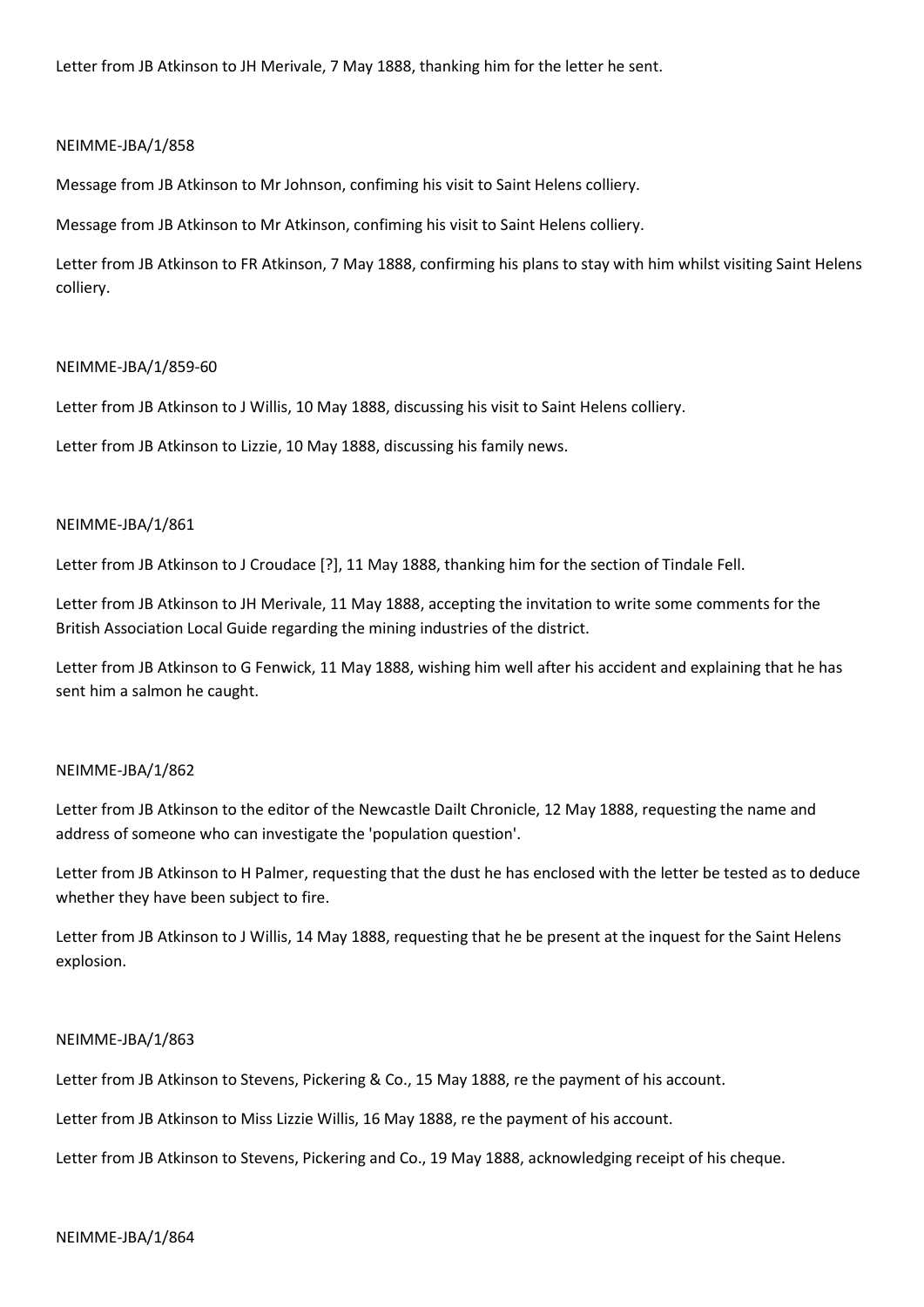Notes on an explosion at Broomhill colliery, 9 May 1888.

Letter from JB Atkinson to J Willis, 19 May 1888, re his inspection of Hebburn colliery. His observations of the site are noted.

### NEIMME-JBA/1/865

Letter from JB Atkinson to Miss Lizzie Willis, 20 May 1888, re the payment made to Stevens, Pickering & Co. Letter from JB Atkinson to H Richardson, 19 May 1888, re his upcoming visit to Backworth colliery. Letter from JB Atkinson to WK Atkinson, 20 May 1888, re their plans to meet.

## NEIMME-JBA/1/866-8

Notes on the Saint Helens explosion.

## NEIMME-JBA/1/869

Letter from JB Atkinson to J Willis, 22 May 1888, re explosions in coal mines.

## NEIMME-JBA/1/870

Message from JB Atkinson to Mr Atkinson, confirming his visit.

Letter from JB Atkinson to J Asquith, 23 May 1888, re his visit to East Stanley colliery.

Letter from JB Atkinson to WH Patterson, 23 May 1888, re his visit to East Stanley colliery.

### NEIMME-JBA/1/871

Letter from JB Atkinson to his mother, 23 May 1888, recounting his family news.

Letter from JB Atkinson to J Robson, 26 May 1888, explaining that he cannot accept his invitation to meet.

Letter from JB Atkinson to WJH Ryder, 26 May 1888, accepting a dinner invitation.

## NEIMME-JBA/1/872

Letter from JB Atkinson to A Reid, 26 May 1888, requesting that a copy of 'Explosions in Coal Mines' be sent to Mr J Hayes.

Notes on an accident at Backworth colliery, 14 May 1888.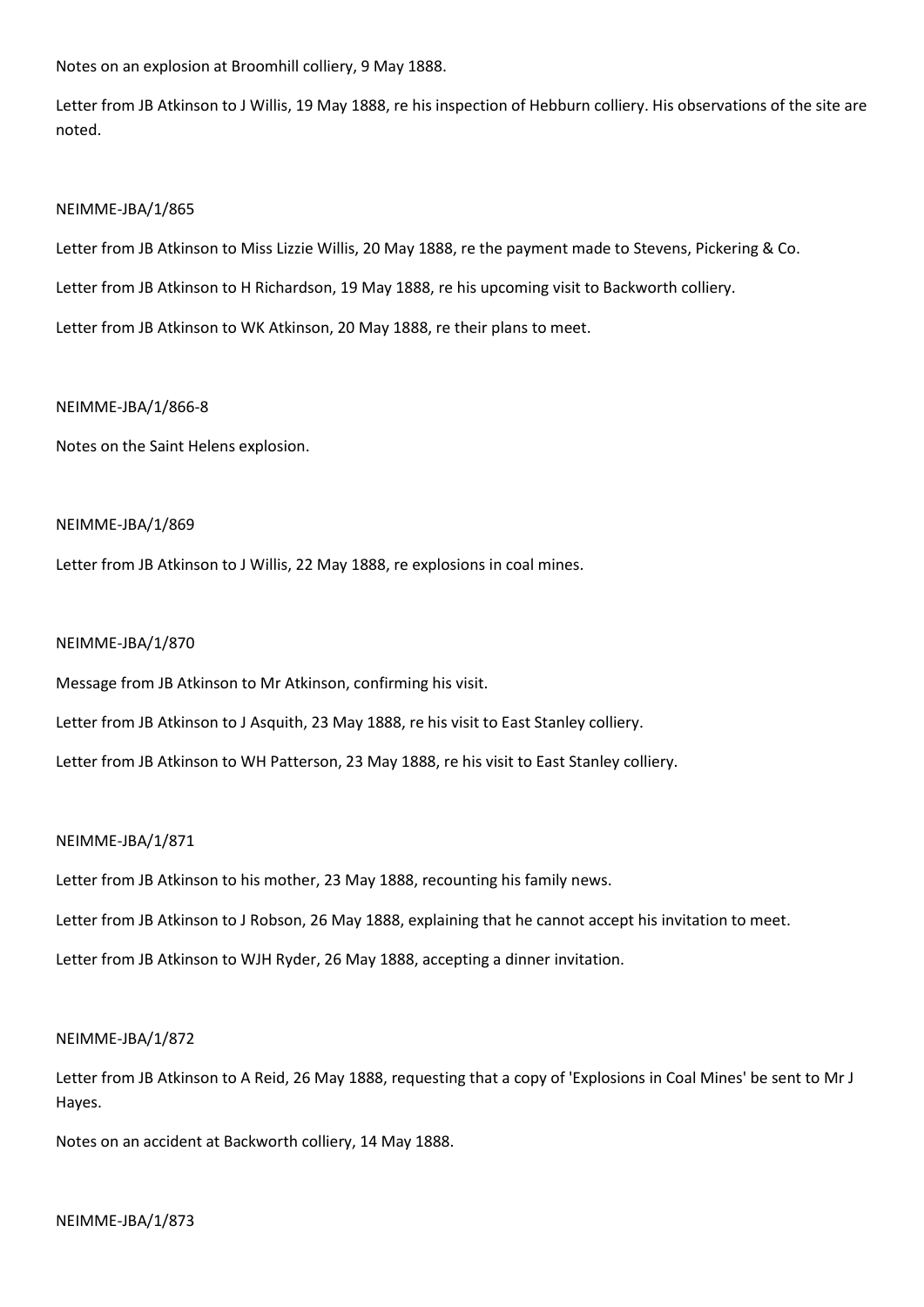Letter from JB Atkinson to J Willis, 26 May 1888, re his inspection of Saint Helens colliery. Letter from JB Atkinson to WK Atkinson, 28 May 1888, re the fishing rod he has sent him.

## NEIMME-JBA/1/874

Message from JB Atkinson to Cramlington Coal Co., confirming his visit.

Letter from JB Atkinson to Mr Fellows, 31 May 1888, re their upcoming plans to go fishing.

## NEIMME-JBA/1/875-6

Expense account/balance sheet of JB Atkinson between 30 April and 31 May 1888.

## NEIMME-JBA/1/877-8

Inquest report, 1 June 1888 into the death of William [?] Dunn, as the result of an accident at Dudley colliery.

## NEIMME-JBA/1/879

Letter from JB Atkinson to H Palmer, 1 June 1888, re the samples of dust he sent to be analysed.

Letter from JB Atkinson to J Bradford, 1 June 1888, re their plans to meet.

Letter from JB Atkinson to Mr Lennant, 1 June 1888, re their plans to meet.

## NEIMME-JBA/1/880

Letter from JB Atkinson to J Willis, 2 June 1888, re the inquest into the death of a man at Dudley colliery, and his inspections of Wearmouth and Walker collieries.

Letter from JB Atkinson to Mr Fellows, 3 June 1888, re the payment of his account.

### NEIMME-JBA/1/881

Letter from JB Atkinson to LH Johnston, 2 June 1888, requesting that he collect samples of dust from Saint Helens colliery for analysis.

Letter from JB Atkinson to RH Longbotham, 3 June 1888, re assisting him with his application for the job vacancy at Elswick colliery.

### NEIMME-JBA/1/882

Letter of complaint from East Stanley colliery.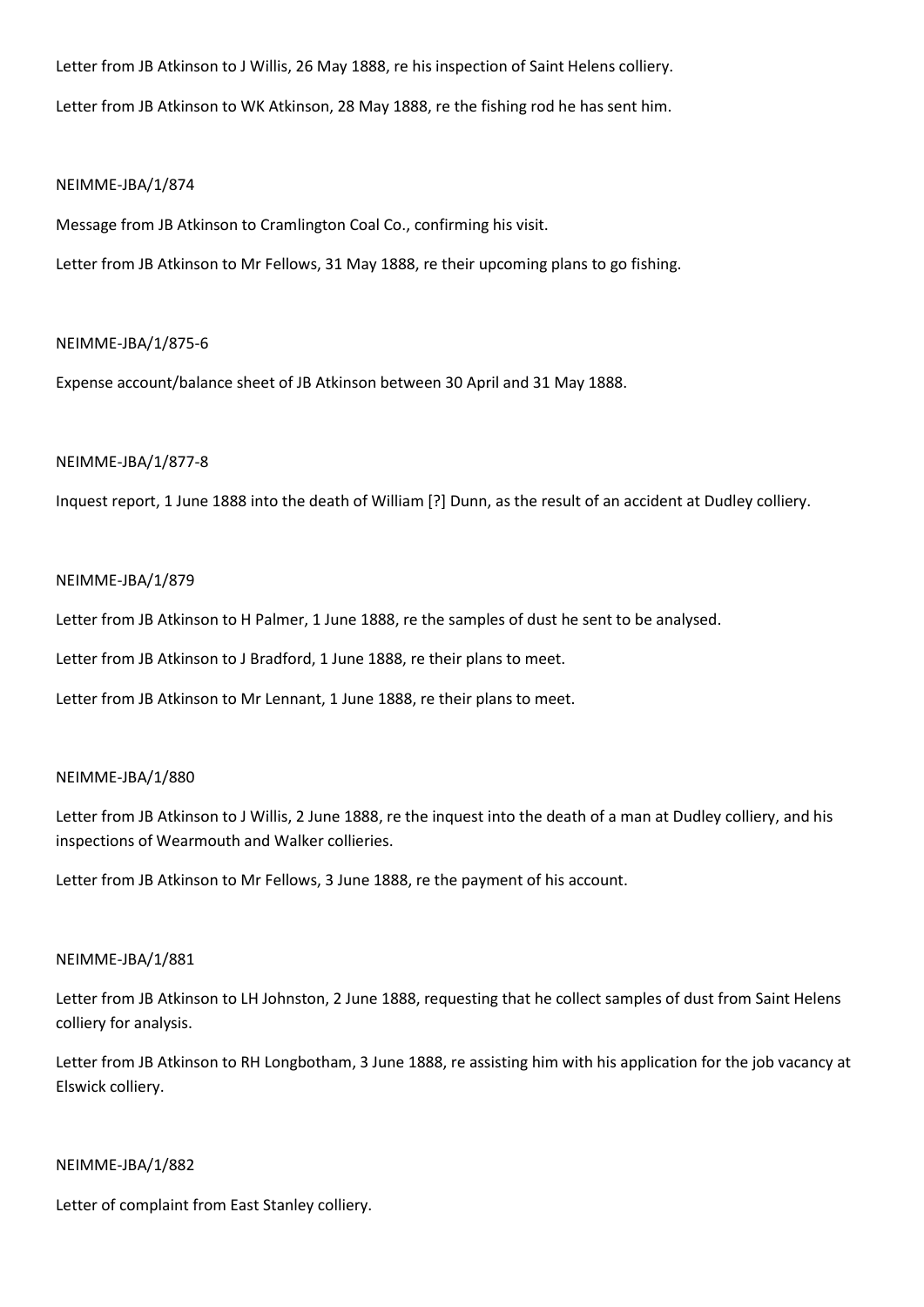Message from JB Atkinson to Mr White, confirming his visit to Walker colliery.

Letter from JB Atkinson to J Willis, 5 June 1888, re the proofs for Walker colliery.

## NEIMME-JBA/1/883

Letter from JB Atkinson to Mr GA Charlton, 5 June 1888, declining an invitation to meet.

Letter from JB Atkinson to JG Kaye, 7 June 1888, re the payment of his rent.

Letter from JB Atkinson to RH Longbotham, 7 June 1888, re the advertisement of a job vacancy at Wearmouth colliery.

## NEIMME-JBA/1/884

Inquest report, 7 June 1888, into the death of Andrew Oliver as the result of an accident at West Stockburn colliery.

## NEIMME-JBA/1/885

Message from JB Atkinson to Mr Jyzack, re his visit to Consett.

Notes re a fatal accident at West Stockburn colliery.

## NEIMME-JBA/1/886

Letter from JB Atkinson to 'Henly' [?], 10 June 1888, re their plans to go shooting and fishing, and his plan to secure a bank loan.

Letter from JB Atkinson to Ash, 9 June 1888, re payment for some cigars.

## NEIMME-JBA/1/887

Letter of complaint from JB Atkinson to the editor of the Blyth Examiner, 9 June 1888, requesting a copy of the Examiner containing an article on the Bedlington Iron Works.

Letter from JB Atkinson to J Willis, 9 June 1888, re notifying him of an accident at West Stockburn colliery, and his inspections of Montagu, Walker and and Blaydon Main collieries.

Letter from JB Atkinson to JH Johnston, 11 June 1888, thanking him for the dust samples he received from Saint Helens colliery.

### NEIMME-JBA/1/888

Letter from JB Atkinson to Allen D Graham, 9 June 1888, requesting a copy of the conference which addresses the 'population question'.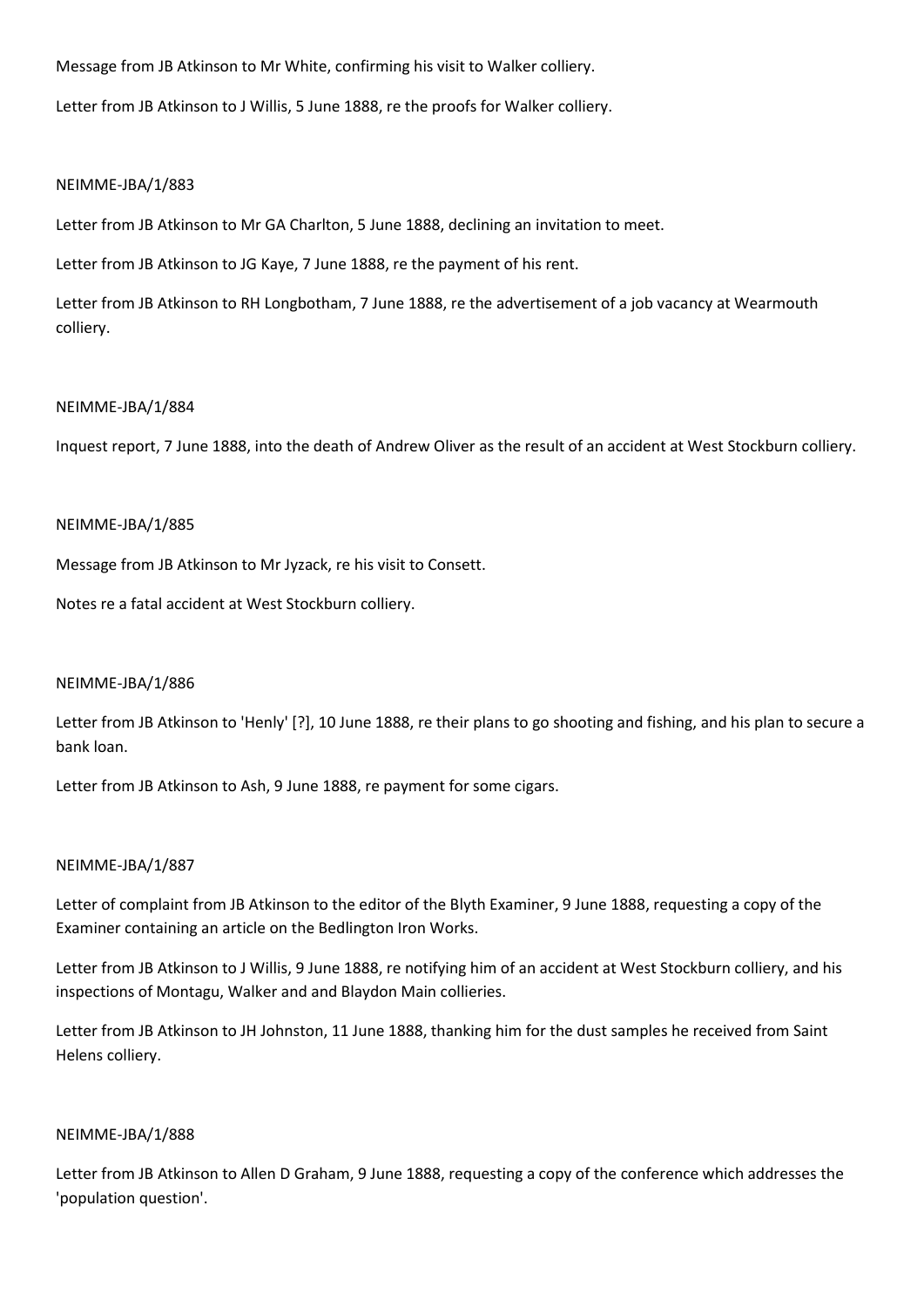Letter from JB Atkinson to H Palmer of East Howle colliery, 11 June 1888, re the dusts he has sent him from Saint Helens colliery.

Letter from JB Atkinson to WK Atkinson, 14 June 1888, requesting that he return his hygrometer.

## NEIMME-JBA/1/889

Letter from JB Atkinson to RH Longbotham, 13 June 1888, re the cost of housing.

Letter from JB Atkinson to Mr Armstrong, 14 June 1888, re his plans to visit Evesley colliery, and requesting information regarding quarrying in North Northumberland.

## NEIMME-JBA/1/890

Notes on a fatal accident at South Meadowsley colliery, 4 June 1888.

Letter from JB Atkinson to J Willis, 16 June 1888, re his inspections of Burradon, Boldon, Greymare [?] Hill and Cramlington collieries. His observations of each site are noted.

## NEIMME-JBA/1/891

Letter from JB Atkinson to WK Atkinson, 17 June 1888, re their upcoming plans to meet.

Letter from JB Atkinson to JHM Stratton, 17 June 1888, explaining how he may have left his tobacco pouch at his house.

List of questions re various collieries.

## NEIMME-JBA/1/892-3

Inquest report, 20 June 1888, into the death of Robert Gleghorn [?] as the result of an accident at Coxlodge colliery.

## NEIMME-JBA/1/893

Letter from JB Atkinson to WK Atkinson, 21 June 1888, re their plans to meet.

Letter from JB Atkinson to J Sample, 21 June 1888, re the advertisement of a fishing area.

Letter from JB Atkinson to an unspecified individual, 21 June 1888, requesting fishing equipment.

## NEIMME-JBA/1/894

Letter from JB Atkinson to H Palmer, 23 June 1888, thanking him for the samples of dust he analysed.

Letter from JB Atkinson to W Hetherington, 23 June 1888, re his plans to visit Coxlodge colliery to see the site of a fatal accident.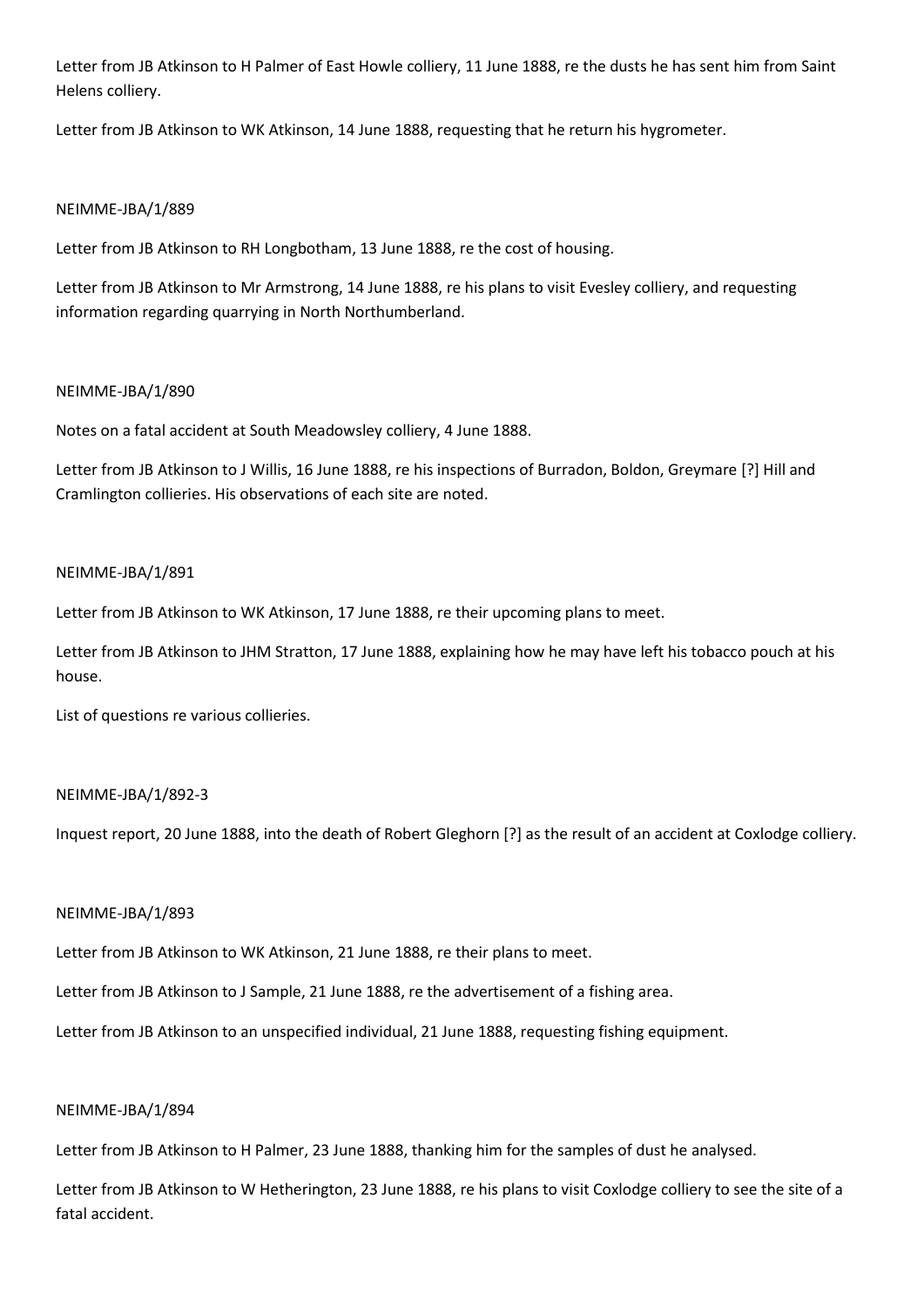Letter from JB Atkinson to W Mavin [?], 23 June 1888, thanking him for the fishing equipment he sent him.

#### NEIMME-JBA/1/895

Letter from JB Atkinson to J Willis, 23 June 1888, re his inspections of Whitehouse, West Wylam and Haltwhistle collieries. His observations of each site are noted.

Letter from JB Atkinson to C Shute, 24 June 1888, re his upcoming visit to Hebburn colliery.

#### NEIMME-JBA/1/896

Letter from JB Atkinson to WJ Bolam, 24 June 1888, re shooting at Hindley Steel.

Letter from JB Atkinson to J Cook, 24 June 1888, re shooting at Hindley Steel.

Letter from JB Atkinson to WK Atkinson, 25 June 1888, re his plans to visit Durham.

#### NEIMME-JBA/1/897

Letter from JB Atkinson to J Robson, 25 June 1888, requesting that he send him some pieces of baryte.

Letter from JB Atkinson to Ash, 25 June 1888, requesting that he send him some maps.

Letter from JB Atkinson to RH Longbotham, 27 June 1888, querying whether he will be applying for the job vacancy at Hebburn colliery.

### NEIMME-JBA/1/898

Letter from JB Atkinson to JO Robson, 27 June 1888, re their upcoming plans to meet.

Letter from JB Atkinson to M Hood of Swalwell colliery, acknowledging receipt of the 'Annual Returns'.

Letter from JB Atkinson to Mr Cowen, 28 June 1888, re the use of gunpowder in cartridges.

#### NEIMME-JBA/1/899

Letter from JB Atkinson to Bradford, 28 June 1888, re their upcoming plans to meet.

Letter from JB Atkinson to C Lennant, 28 June 1888, re their upcoming plans to meet.

Letter from JB Atkinson to Fellows, 28 June 1888, re their upcoming plans to meet.

Letter from JB Atkinson to JH Merivale, 28 June 1888, requesting the name of the individual who informed him that Mr Atkinson suggested that a prosecution should be instituted as a result of the Whitehaven explosion of 1882.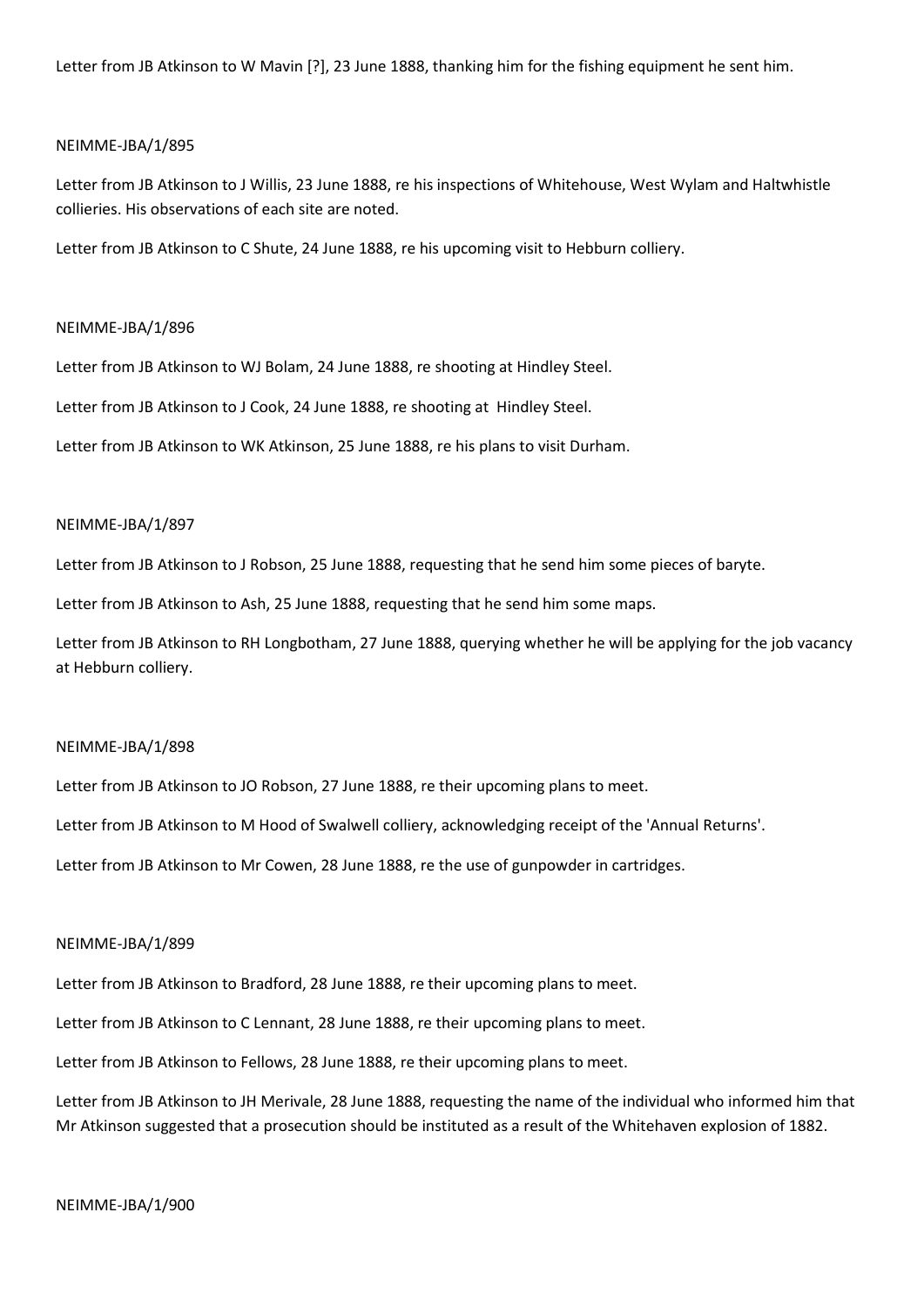Letter from JB Atkinson to JO Robson, 28 June 1888, expressing his regret for not being able to meet him as planned. Letter from JB Atkinson to JHM Stratton, 28 June 1888, re his plans to visit an unspecified colliery. Letter from JB Atkinson to LC and HF Lockhart solicitors, 28 June 1888, re the payment of his account.

### NEIMME-JBA/1/901

Letter from JB Atkinson to J Willis, 29 JUne 1888, re his plans to visit areas of North Tyne and Reedwater.

Letter from JB Atkinson to W Henderson, 29 June 1888, stating that the ownership of Hindley Steel shooting has been transferred to Mr Joseph Cook.

Letter from JB Atkinson to W Armstrong [?], 30 June 1888, re the coal seams at Seaton Carew colliery.

## NEIMME-JBA/1/902

Inquest report, 29 June 1888, into the death of Henry Dunn [?] as the result of an accident at Dudley colliery.

## NEIMME-JBA/1/903

Letter from JB Atkinson to JH Merivale, 30 June 1888, re the case of the prosecution resulting from the Whitehaven explosion of 1882.

# NEIMME-JBA/1/904-5

Expense account/balance sheet of JB Atkinson between 31 May and 30 June 1888.

### NEIMME-JBA/1/906

Notes on fatal accidents at Coxlodge colliery (18 June 1888) and Dudley colliery (28 June 1888).

### NEIMME-JBA/1/907

Letter from JB Atkinson to J Willis, 30 June 1888, re his inspections of Hebburn, Elbingham and Low Fell collieries. His observations of each site are noted.

Letter from JB Atkinson to Mr Mundle [?], 30 June 1888, re his plans to visit Stiddle Hill colliery.

Note from JB Atkinson, 30 June 1888, confirming his visit to Woodburn.

### NEIMME-JBA/1/908

Notes on a fatal accident at Deckham Hall colliery, July 1888.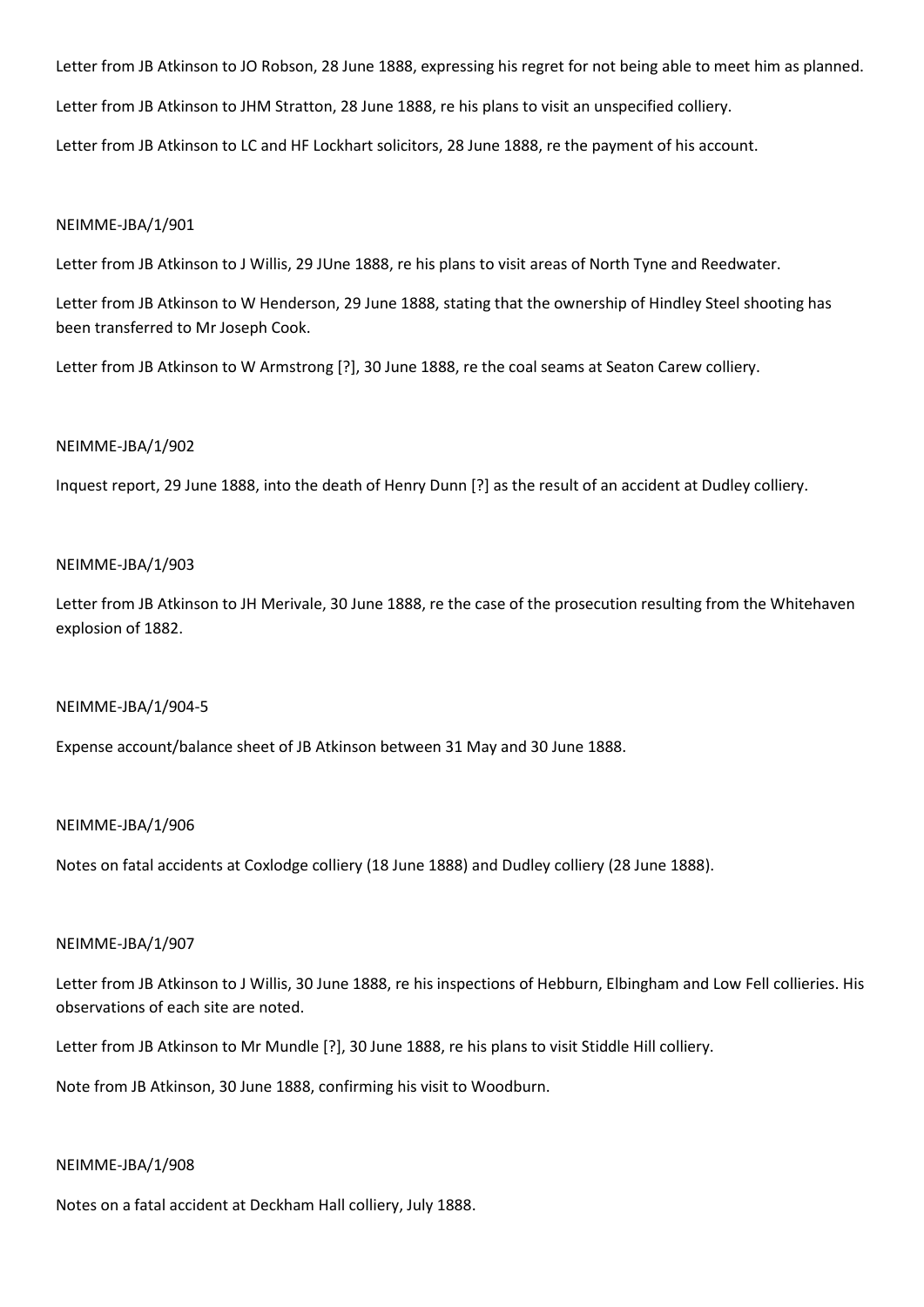Letter from JB Atkinson to J Willis, 7 July 1888, re his inspections of Whittington, Stiddle Hill, Brownrigg, Elsdon, Hareshaw Head and Gunnerston [?] Landsdale collieries. His observations of each site are noted.

Letter from JB Atkinson to WB Elsdon, 8 July 1888, re their upcoming meeting.

## NEIMME-JBA/1/910

Letter from JB Atkinson to W Patterson, 8 July 1888, re his plans to see a safety lamp test.

Letter from JB Atkinson to C Gibson, 8 July 1888, re their plans to meet at Pegswood Drift.

Letter from JB Atkinson to RG Ously [?], 8 July 1888, re his plans to visit Seaton Delaval colliery.

## NEIMME-JBA/1/911

Letter from JB Atkinson to Mr Buglass, 10 July 1888, re his upcoming visit to Stobswood colliery to visit the site of an accident.

Letter from JB Atkinson to C Gibson, 10 July 1888, postponing his visit to Pegswood Drift.

Letter from JB Atkinson to A Fellows, 10 July 1888, re his upcoming visit to Hebburn.

## NEIMME-JBA/1/912

Letter from JB Atkinson to AL Stevenson, 11 July 1888, re the location of a special coke oven in the district.

Letter from JB Atkinson to Bill, 11 July 1888, re his plans to visit him in Durham.

Inquest report, 11 July 1888 into te death of Robert Lee as the result of an accident at Stobswood colliery.

### NEIMME-JBA/1/913

Letter from JB Atkinson to Mr Claren [?], 12 July 1888, re his travel arrangements.

Letter from JB Atkinson to J Robson, 12 July 1888, thanking him for the barytes he sent him.

### NEIMME-JBA/1/914

Inquest report, 13 July 1888, into the death of Thomas Davison as the result of an accident at Boldon colliery.

### NEIMME-JBA/1/915

Letter from JB Atkinson to WB Gibson, 14 July 1888, re their plans to visit Warks [?] Burn.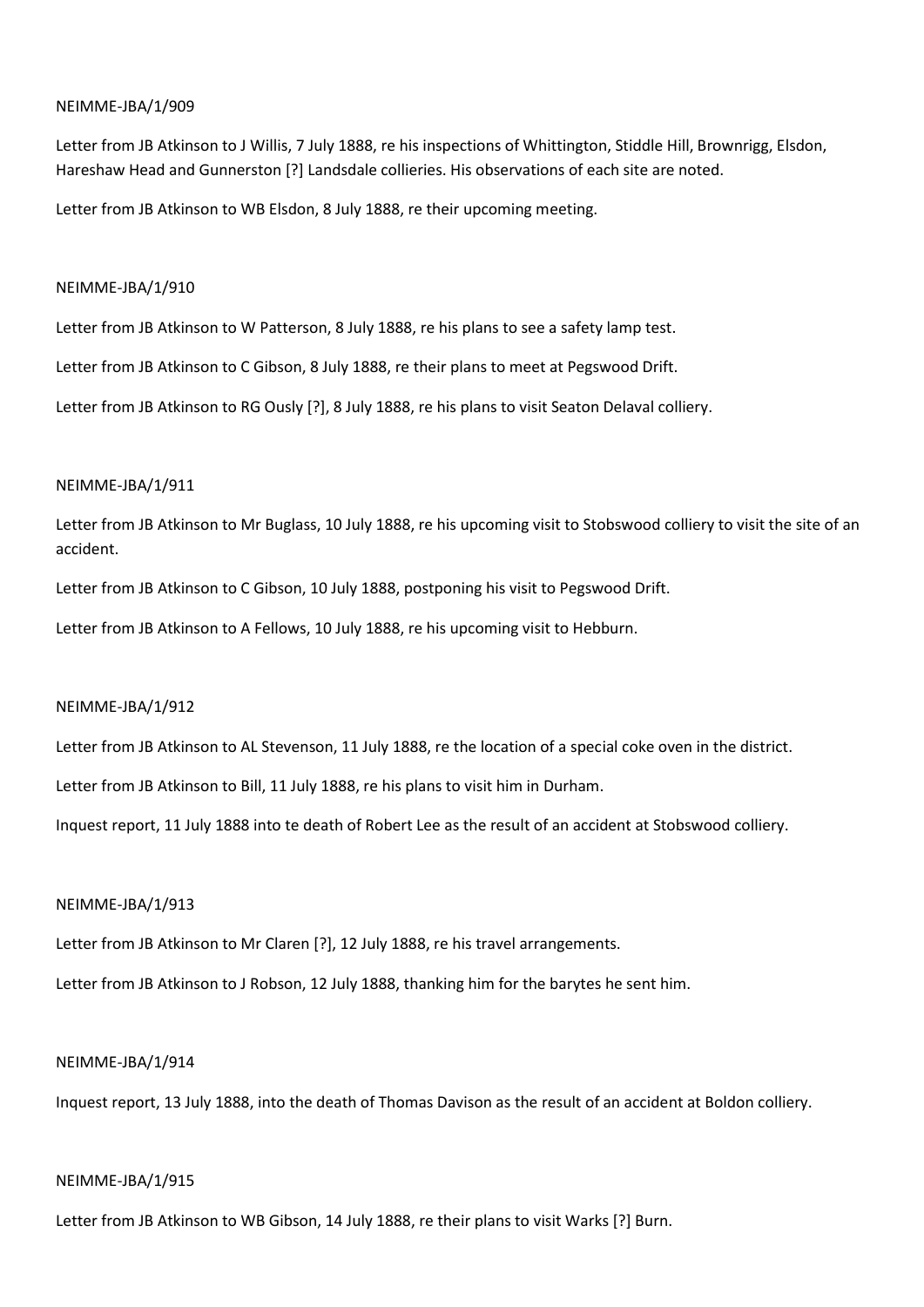Letter from JB Atkinson to AL Stevenson, 15 July 1888, thanking him for the letter he sent.

### NEIMME-JBA/1/916

Notes on fatal accidents at Stobswood colliery (9 July 1888) and Cramlington colliery (2 July 1888).

#### NEIMME-JBA/1/917-8

Notes on fatal accidents at Pegswood Drift (2 July 1888) and Boldon colliery (11 July 1888).

### NEIMME-JBA/1/919

Letter from JB Atkinson to J Willis, 14 July 1888, re his inspections of Pegswood and Redheugh collieries, and the exemptions of certain collieries from taking gunpowder into the mines in cartridges.

### NEIMME-JBA/1/920

Letter from JB Atkinson to W Galloway, 17 July 1888, re his investigation of the Saint Helens explosion.

#### NEIMME-JBA/1/921-22

Inquest report, 17 July 1888, into the death of William Powell as the result of an accident at Deckham Hall colliery.

#### NEIMME-JBA/1/922

Letter from JB Atkinson to GS Palmer, 17 July 1888, re his upcoming visit to Usworth colliery.

### NEIMME-JBA/1/923

Message from JB Atkinson to Walbottle Coal Co., confirming his plans to visit.

Letter from JB Atkinson to WC Gibson, 18 July 1888, re their plans to go fishing.

Letter from JB Atkinson to H White, 19 July 1888, re their plans to meet.

### NEIMME-JBA/1/924

Letter from JB Atkinson to Bill, 21 July 1888, quoting a letter written by Mr Willis.

### NEIMME-JBA/1/925

Notes on an accident at Broomhill colliery, 11 July 1888.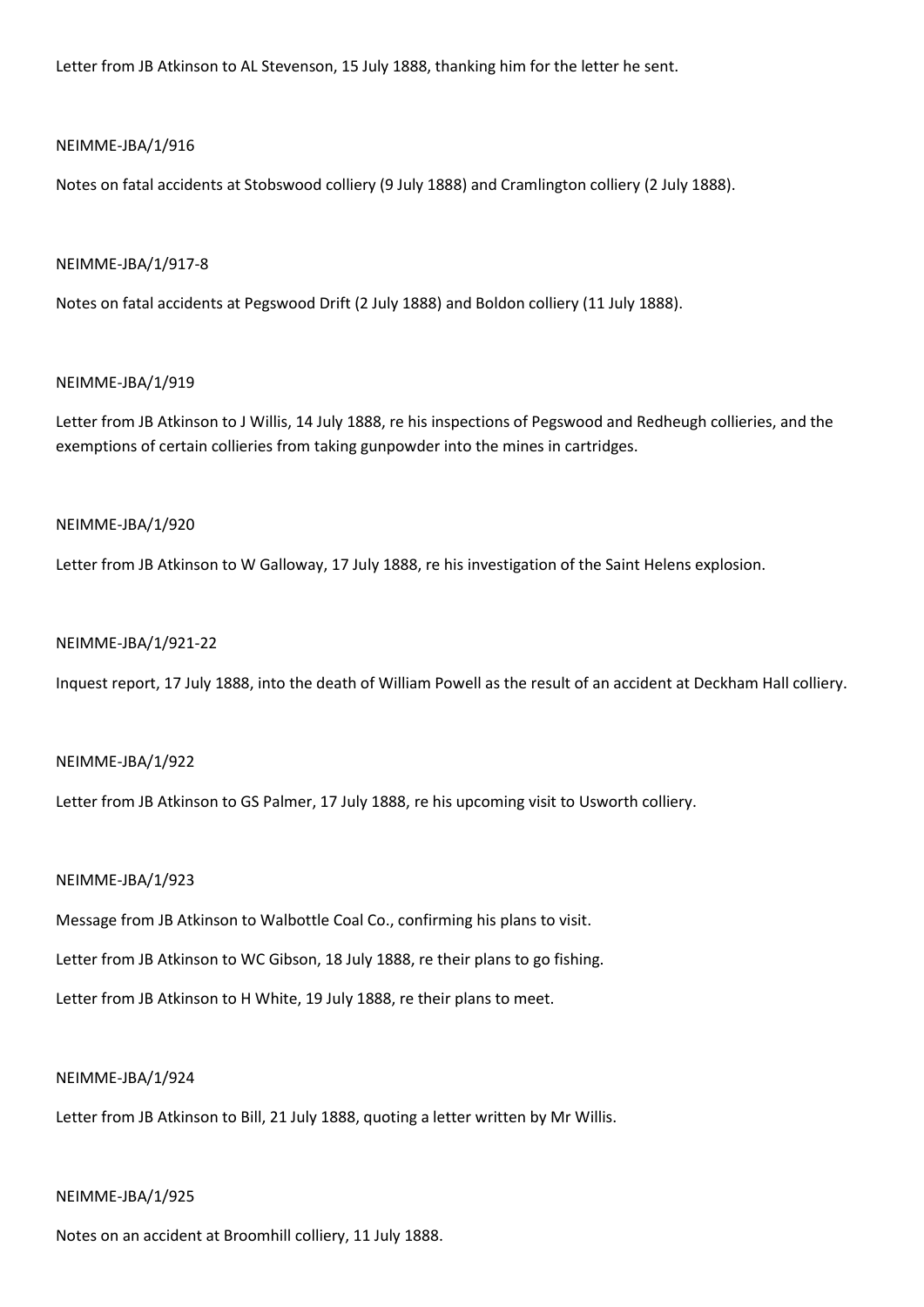Notes on fatal accidents at Bedlington colliery (6 July 1888) and Usworth colliery (29 June 1888).

### NEIMME-JBA/1/927

Notes on an accident at Walbottle colliery, 16 July 1888.

### NEIMME-JBA/1/928

Letter from JB Atkinson to J Willis, 21 July 1888, re accidents at Usworth, Bedlington, Walbottle and Broomhill collieries.

Letter from JB Atkinson to J Robson, 21 July 1888, re the baryte samples he sent him.

## NEIMME-JBA/1/929

Letter from JB Atkinson to J Willis, 25 July 1888, re his investigation of the Saint Helens explosion.

Letter from JB Atkinson to JH Johnson, 27 July 1888, re his upcoming visit to Saint Helens colliery.

Letter from JB Atkinson to Mr Laren [?] (general superintendant of the North British Railway), 30 July 1888, thanking him for deciding to pick up extra passengers on a train from Newcastle.

### NEIMME-JBA/1/930

Letter from JB Atkinson to J Willis, 28 July 1888, re his inspections of Wylam, Haltwhistle, Prudhoe. Axwell and Horsley Drift collieries. His observations of each site are noted.

Letter from JB Atkinson to WK Atkinson, 29 July 1888, re WK Atkinson's plans to visit.

### NEIMME-JBA/1/931

Letter from JB Atkinson to JH Johnson, 31 July 1888, requesting information surrounding an accident at an unspecified colliery.

Letter from JB Atkinson to I Douglas, 31 July 1888, re his plans to speak to JB Simpson on Mr Douglas' behalf.

### NEIMME-JBA/1/932

Letter from JB Atkinson to FR Atkinson, 1 August 1888, re his application for a job vacancy at Hebburn colliery.

Letter from JB Atkinson to GG Watson, 3 August 1888, re his plans to attend the inquest in North Seaton.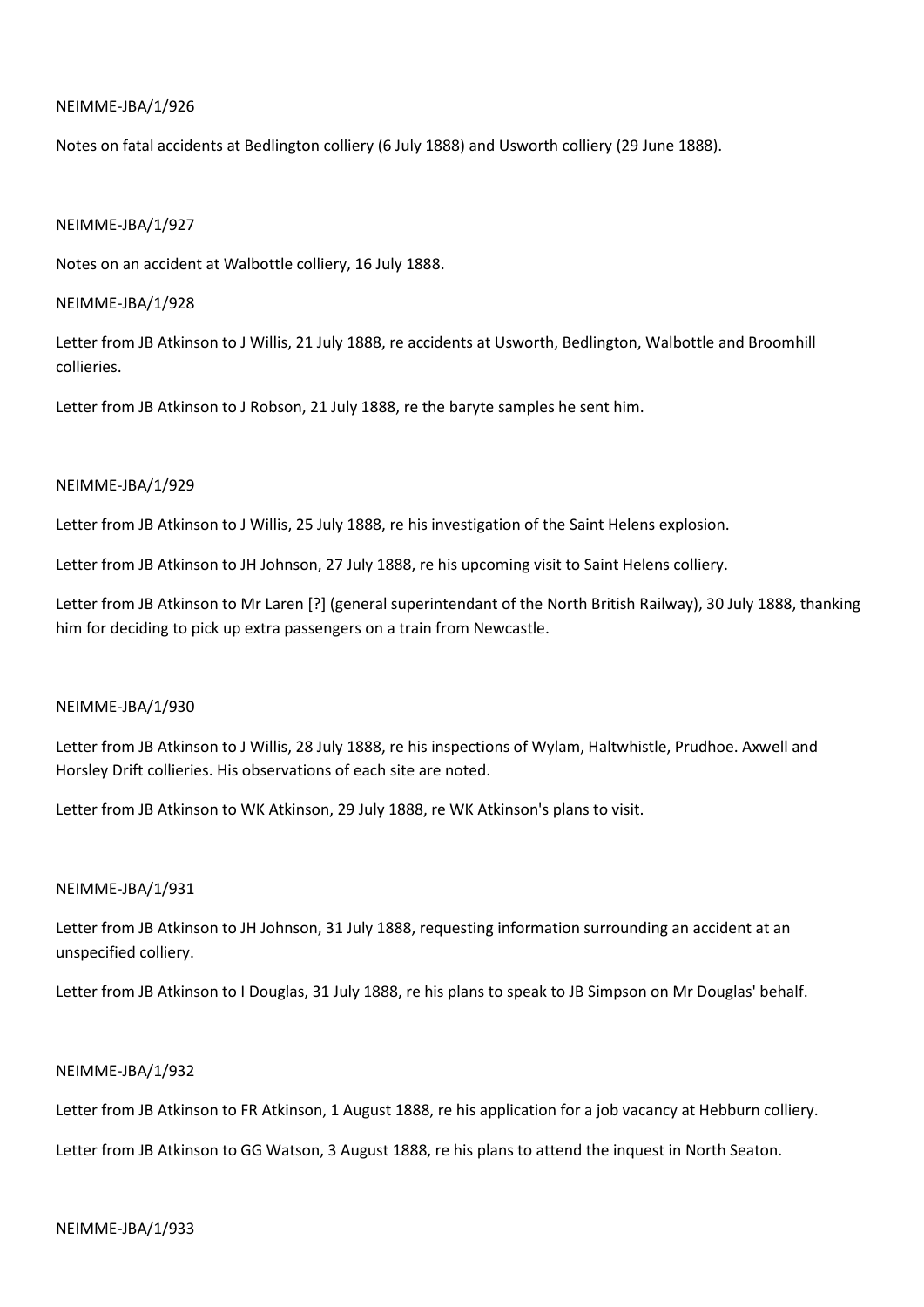Letter from JB Atkinson to WK Atkinson, 3 August 1888, re their upcoming plans to meet.

Letter from JB Atkinson to K Davis, 5 August 1888, re the causes of expolsions in coal mines.

### NEIMME-JBA/1/934

Inquest report, 4 August 1888, into the death of Thomas Benn [?] as the result of an accident at North Seaton colliery.

## NEIMME-JBA/1/935-6

Expense account/balance sheet of JB Atkinson between 30 June and 31 July 1888.

## NEIMME-JBA/1/937

Letter from JB Atkinson to CW Henderson, 4 August 1888, re the opening of a job vacancy in the East of Scotland district.

Letter from JB Atkinson to J Burt, 4 August 1888, re the opening of a job vacancy in the East of Scotland district.

Letter from JB Atkinson to JJ Hotten, 4 August 1888, re the payment of his account.

Letter from JB Atkinson to the Stella Coal Co., 4 August 1888, re the payment of his account.

### NEIMME-JBA/1/938

Letter from JB Atkinson to J Willis, 4 August 1888, re his inspections of Saint Helens, Deckham Hall, Eltringham and Cowan Garesfield collieries. His observations of each site are noted.

Letter from JB Atkinson to his mother, 4 August 1888, enclosing a cheque.

## NEIMME-JBA/1/939

Letter from JB Atkinson to R Moore, 6 August 1888, explaining his plans to apply for the vacancy his retirement has provided.

Letter from JB Atkinson to J Willis, 6 August 1888, re his leave of absence.

### NEIMME-JBA/1/940

Letter frm JB Atkinson to the Right Honorable H Matthews, 6 August 1888, requesting a leave of absence.

### NEIMME-JBA/1/941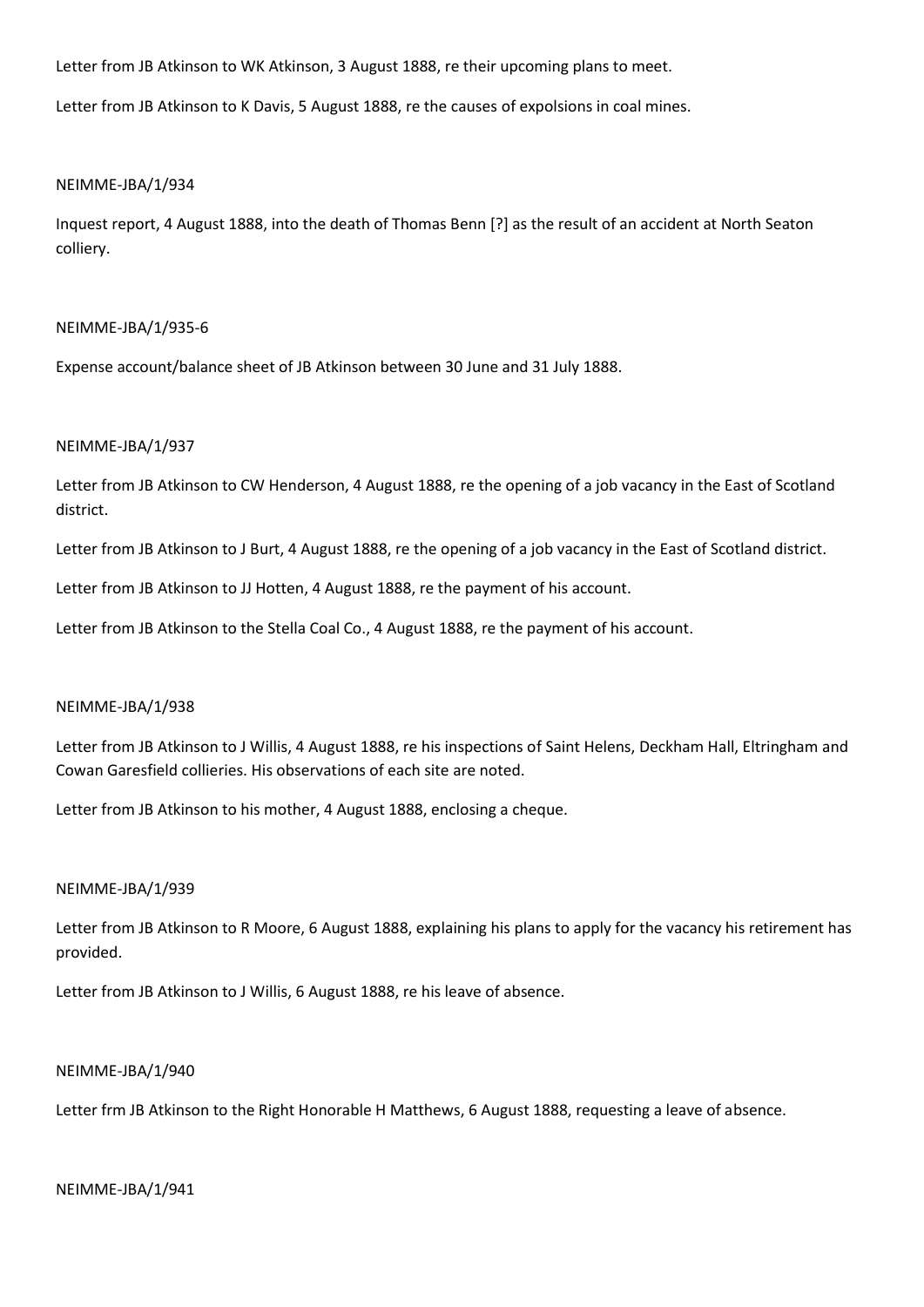Letter from JB Atkinson to WK Atkinson, 7 August 1888, re his application for the vacancy in the East of Scotland district.

Letter from JB Atkinson to J Robson, 8 August 1888, re his plans to play tennis and go fishing.

Letter from JB Atkinson to J Burt, 9 August 1888, thanking him for the information he sent him.

## NEIMME-JBA/1/942

Letter from JB Atkinson to W Charlton, 9 August 1888, re their plans to meet.

Letter from JB Atkinson to CWC Henderson, 10 August 1888, thanking him for the information he sent him.

Letter requesting that clothes be sent to Mr Atkinson.

Letter from JB Atkinson requesting a room at the Central Hotel in Glasgow.

# NEIMME-JBA/1/943

Message from JB Atkinson to Mr Nicholas, manager of Montagu colliery, confirming his visit to Scotswood colliery.

Notes on an accident at North Seaton colliery, 1 August 1888.

### NEIMME-JBA/1/944

Letter of appplication from JB Atkinson to the Right Honourable H Matthews, 13 August 1888, requesting promotion to the position of inspector of mines in charge of the Eastern district of Scotland.

### NEIMME-JBA/1/945

Letter from JB Atkinson to Mr Carlton [?], 12 August 1888, confirming his visit to Wark.

Letter from JB Atkinson to J Willis, 12 August 1888, re his inspections of Lands, Throckley, Preston and Victoria Garesfield collieries. His observations of each site are noted.

Letter from JB Atkinson to J Robson, 12 August 1888, re their plans to meet.

### NEIMME-JBA/1/946

Letter from JB Atkinson to JK Guthrie, 12 August 1888, explaining that he sent his tennis shoe to Prudhoe.

### NEIMME-JBA/1/947

Notes on an accident at Montagu Main colliery, 10 August 1888.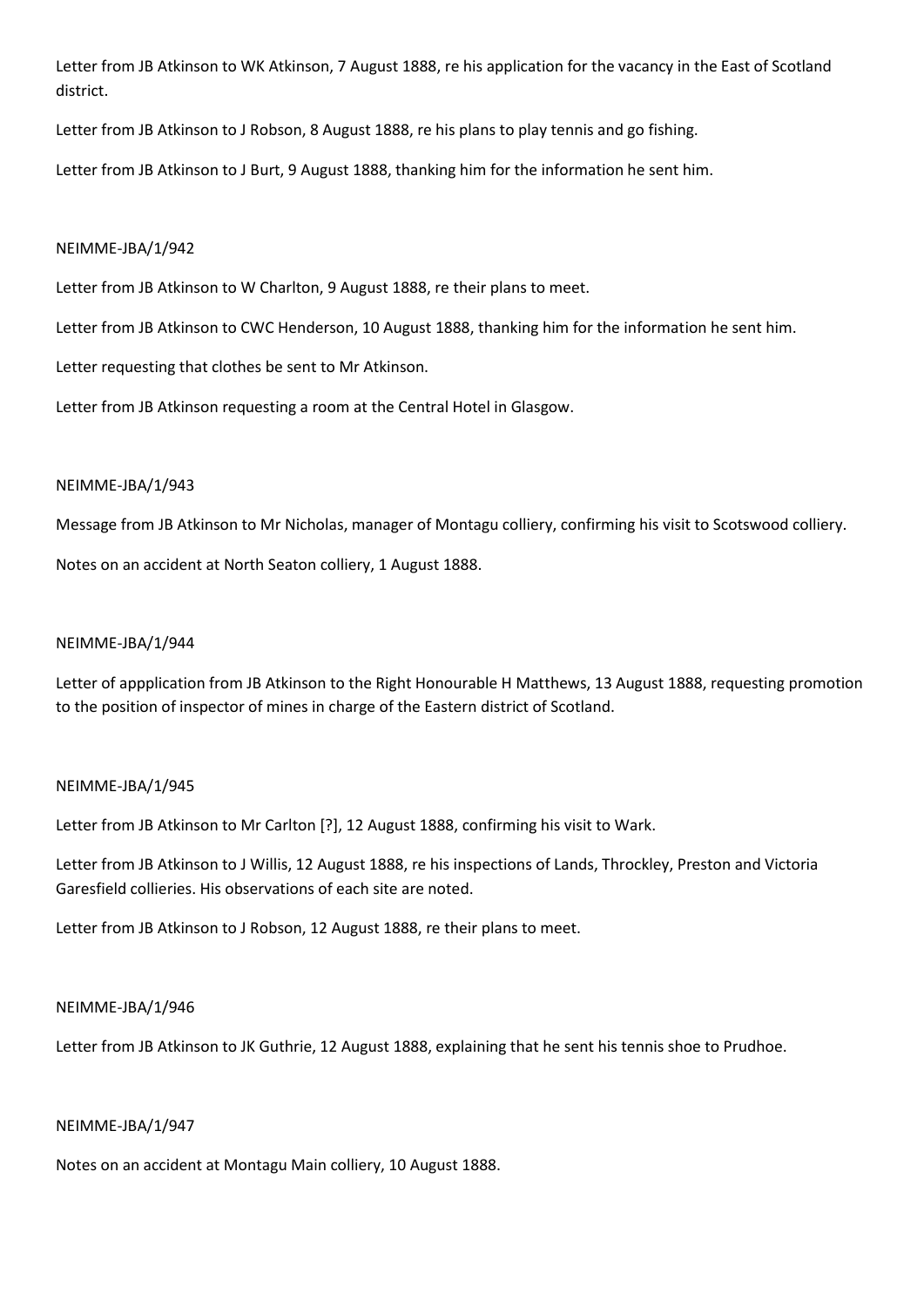Letter from JB Atkinson to MW Brown, 18 August 1888, re his upcoming visit to Scotland. Letter from JB Atkinson to J Willis, 17 August 1888, re his plans to travel to London.

#### NEIMME-JBA/1/949

Letter from JB Atkinson to Mr Cheesman, 21 August 1888, re the 'special rules'. Letter from JB Atkinson to FR Atkinson, 21 August 1888, re his application for a job vacancy.

### NEIMME-JBA/1/950

Letter from JB Atkinson to WK Atkinson, 21 August 1888, re his upcoming trip to London. Letter from JB Atkinson to WK Atkinson, 24 August 1888, re his application for a job vacancy.

### NEIMME-JBA/1/951

Letter from JB Atkinson to J Willis, 24 August 1888, thanking him for his input in his job application.

Letter from JB Atkinson to Bradford, 24 August 1888, re their plans to meet.

Letter from JB Atkinson to M Moore, 24 August 1888, re his job application.

# NEIMME-JBA/1/952

Message from JB Atkinson to Mr Johnson, the manager of Saint Helens colliery, confirming his plans to visit the colliery.

Letter from JB Atkinson to H Palmer, 29 August 1888, requesting that the enclosed samples of dust be analysed. Message from JB Atkinson to Mr Pratt, the manager of Hilda colliery, confirming his visit.

### NEIMME-JBA/1/953

Letter from JB Atkinson to J Robson, 30 August 1888, re his upcoming plans to visit Wark. Letter from JB Atkinson to W Charlton, 30 August 1888, re their travel arrangements. Letter from JB Atkinson to WK Atkinson, 30 August 1888, re his upcoming visit to Shincliffe.

### NEIMME-JBA/1/954

Table containing information regarding the dusts collected at Saint Helens colliery.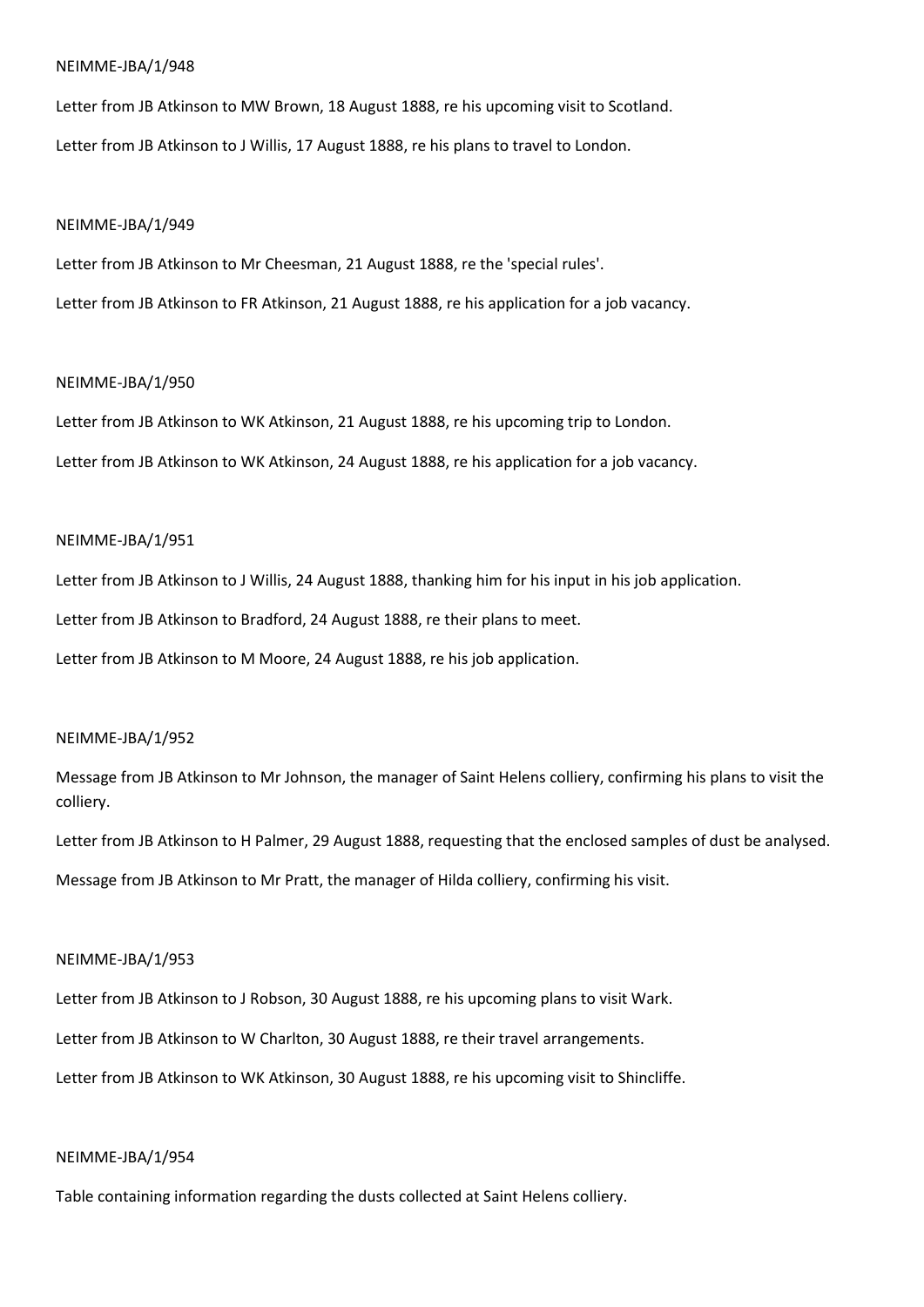Letter from JB Atkinson to R Donald Bain, 31 August 1888, re their upcoming plans to meet.

## NEIMME-JBA/1/957-8

Expense account/balance sheet of JB Atkinson between 31 July and 31 August 1888.

## NEIMME-JBA/1/958

Letter from JB Atkinson to RH Loughton, 2 September 1888, re applying for a vacancy at Boldon colliery.

Letter frm JB Atkinson to WK Atkinson, 2 September 1888, re a rival candidate for the vacancy he has applied for.

Letter from JB Atkinson to HL Atkinson, 2 September 1888, congratulating him on his engagement to Miss Stephens.

# NEIMME-JBA/1/959

Letter from JB Atkinson to J Willis, 1 September 1888, re his inspections of Throckley, Saint Helens, Montagu and St Hilda collieries. His observations of each site are noted.

Letter from JB Atkinson to H Pratt, 4 September 1888, re his visit to St Hilda colliery.

# NEIMME-JBA/1/960-1

Inquest report, 3 September 1888, into the death of Matthew Helly [?] as the result of an accident at St Hilda colliery.

# NEIMME-JBA/1/961

Letter from JB Atkinson to L Brown, 5 September 1888, re their plans to go shooting.

Letter from JB Atkinson to J Bradford, 5 September 1888, quoting a letter from his brother in law, re shooting.

## NEIMME-JBA/1/962

Letter from JB Atkinson to RH Longbotham, 7 September 1888, re a job vacancy at Boldon colliery.

Letter from JB Atkinson to Mr Robinson, 7 September 1888, re Mr Robinson's appointment at Low Fell colliery.

# NEIMME-JBA/1/963

Letter from JB Atkinson to AS Palmer, 8 September 1888, re his plans to visit Usworth colliery to inspect the site of an accident.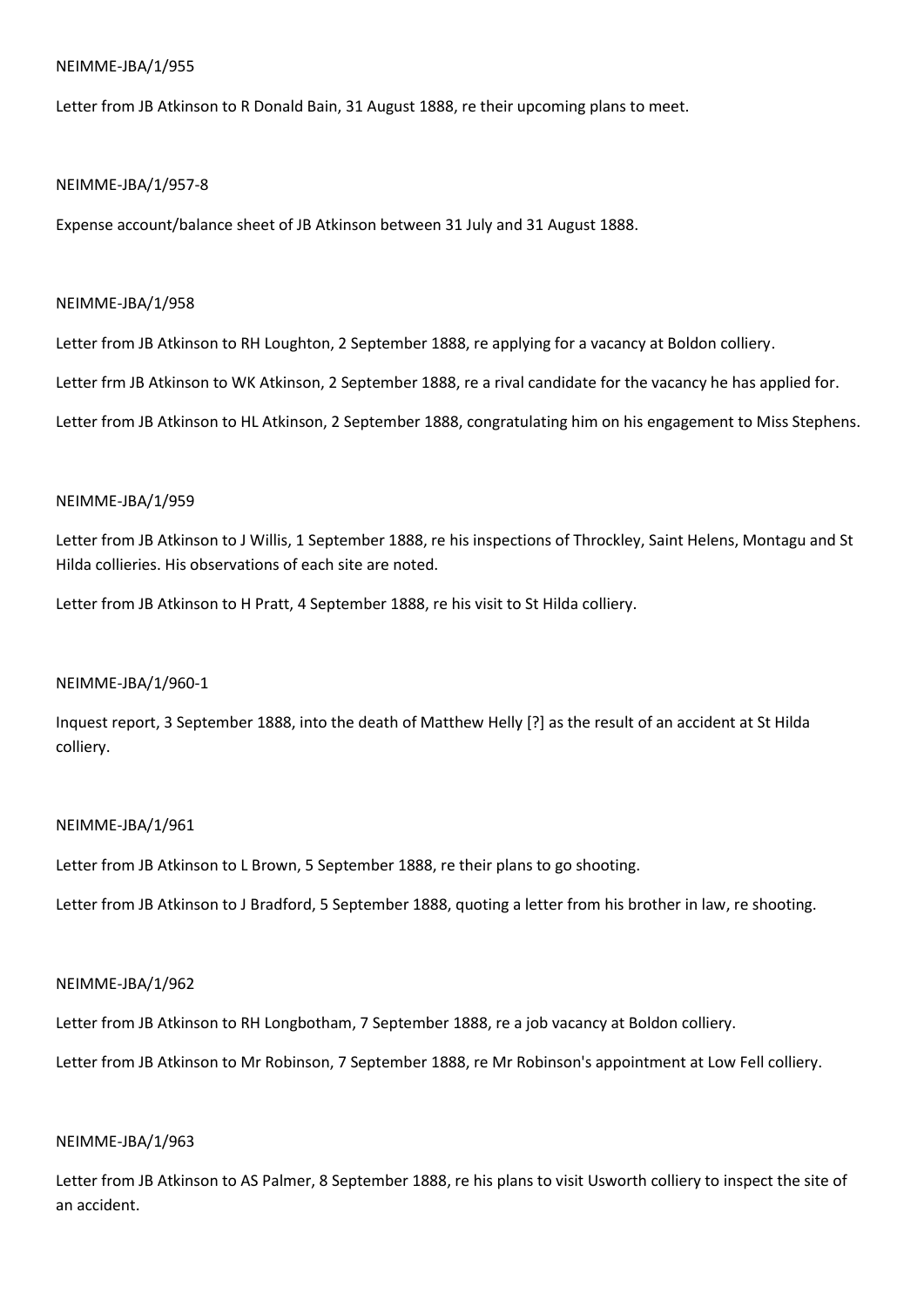Letter from JB Atkinson to H Gibson, 8 September 1888, re his upcoming visits to Backworth and East Holywell collieries.

Letter from JB Atkinson to Mr Fellows, 10 September 1888, re their plans to meet.

Letter from JB Atkinson to J Bradford, 10 September 1888, re their plans to meet.

# NEIMME-JBA/1/964

Letter from JB Atkinson to H White, 10 September 1888, re the testing of a safety lamp.

Letter from JB Atkinson to J Willis, 10 September 1888, re his inspections of Walker, South Benwell and Wardley collieries. His observations of each site are noted.

## NEIMME-JBA/1/965-6

Notes on an accident at St Hilda colliery, 28 August 1888.

## NEIMME-JBA/1/966

Letter from JB Atkinson to J Robson, 13 September 1888, accepting his invitation to meet.

## NEIMME-JBA/1/967

Notes on an accident at East Holywell colliery, 4 September 1888.

Letter from JB Atkinson to Bill, 14 September 1888, re the payment of his account.

## NEIMME-JBA/1/968

Letter from JB Atkinson to J Willis, 18 September 1888, re his inspections of Usworth, Walker, Blankinsopp and Low Fell collieries. His observations of each site are noted.

## NEIMME-JBA/1/969

Letter from JB Atkinson to Mr Mooney, 19 September 1888, re his upcoming visit to Marsden colliery.

# NEIMME-JBA/1/970

Letter from JB Atkinson to Mr Douglas, 19 September 1888, re his upcoming visit to Marsden colliery.

Letter from JB Atkinson to FR Atkinson, 21 September 1888, re his plan to visit Saint Helens colliery.

Letter from JB Atkinson to RTW Oswald, 21 September 1888, re his visit to Saint Helens colliery.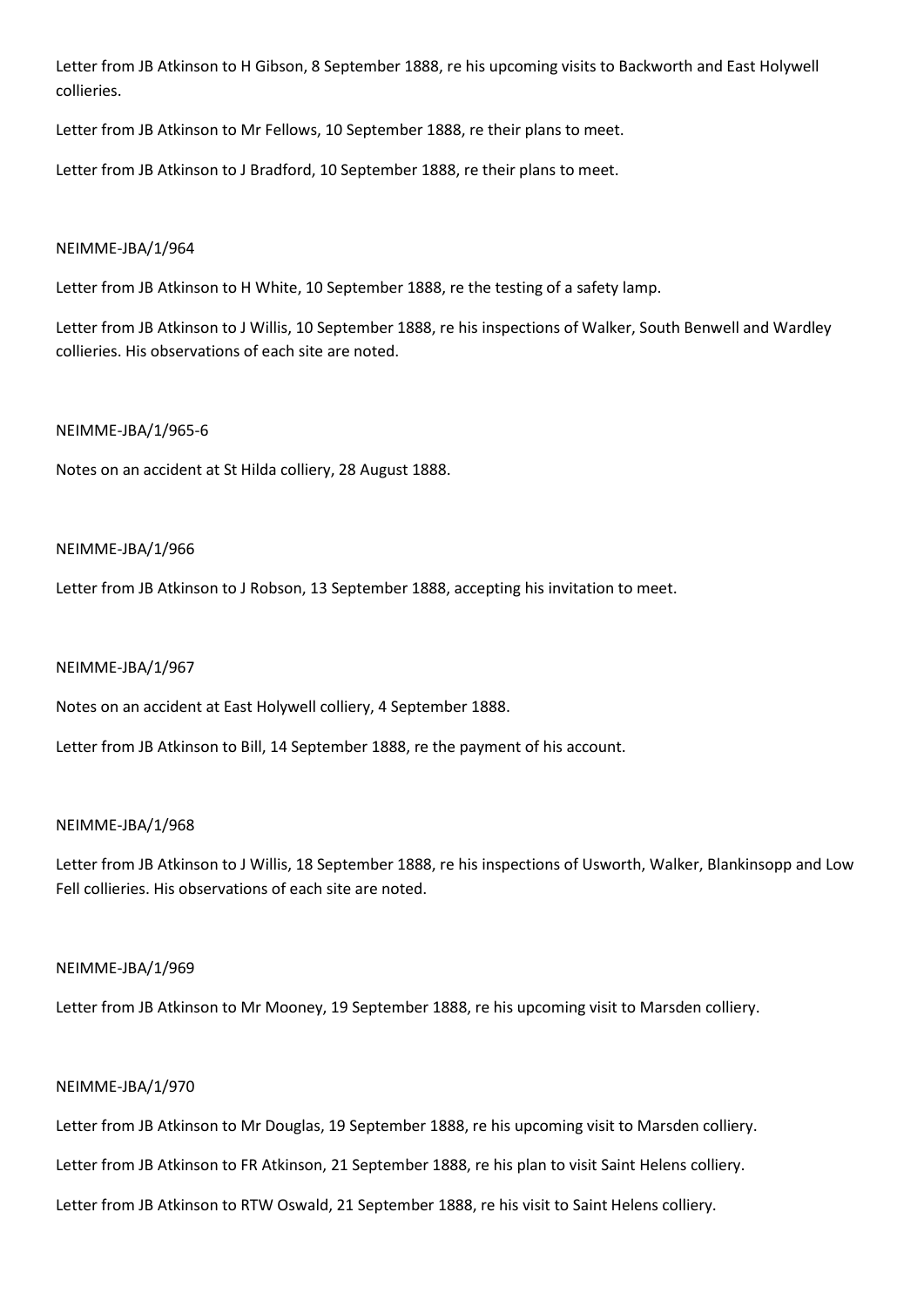Letter from JB Atkinson to JH Johnson, 21 September 1888, re his visit to Saint Helens colliery.

Letter from JB Atkinson to WK Atkinson, 21 September 1888, re their plans to shoot.

Letter from JB Atkinson to the secretary of the Royal Society, 21 September 1888, requesting information on where he can obtain a copy of a paper on coal miners' health.

## NEIMME-JBA/1/972

Letter from JB Atkinson to the manager of Stonecroft mines, 22 September 1888, re his upcoming visit to Stonecroft mines to investigate a blasting accident.

Letter from JB Atkinson to J Willis, 22 September 1888, re his visits to Swalwell, Hebburn, Ouston and Prudhoe collieries. His observations of each site are noted.

## NEIMME-JBA/1/973

Letter of complaint from Marsden colliery, re safety lamps.

Letter from JB Atkinson to Maggie Atkinson, 24 September 1888, requesting some grapes for his children and their friends.

Letter from JB Atkinson to J Robson, 24 September 1888, re their plans to go shooting.

## NEIMME-JBA/1/974

Letter from JB Atkinson to J Gilchrist, 26 September 1888, re his upcoming visit to Eltringham colliery.

Letter from JB Atkinson to W Charlton, 27 September 1888, requesting transportation to Middleburn.

Letter from Mr & Mrs JB Atkinson, expressing their inability to accept an invitation to the committee of the St John Ambulance Association.

## NEIMME-JBA/1/975-6

Expense account/balance sheet of JB Atkinson between 31 August and 30 September 1888.

# NEIMME-JBA/1/977

Letter from JB Atkinson to J Willis, 29 September 1888, re his inspections of Stonecroft, Saint Helens Benwell and Eltringham collieries, and notice of an unreported explosion at Stonecroft colliery.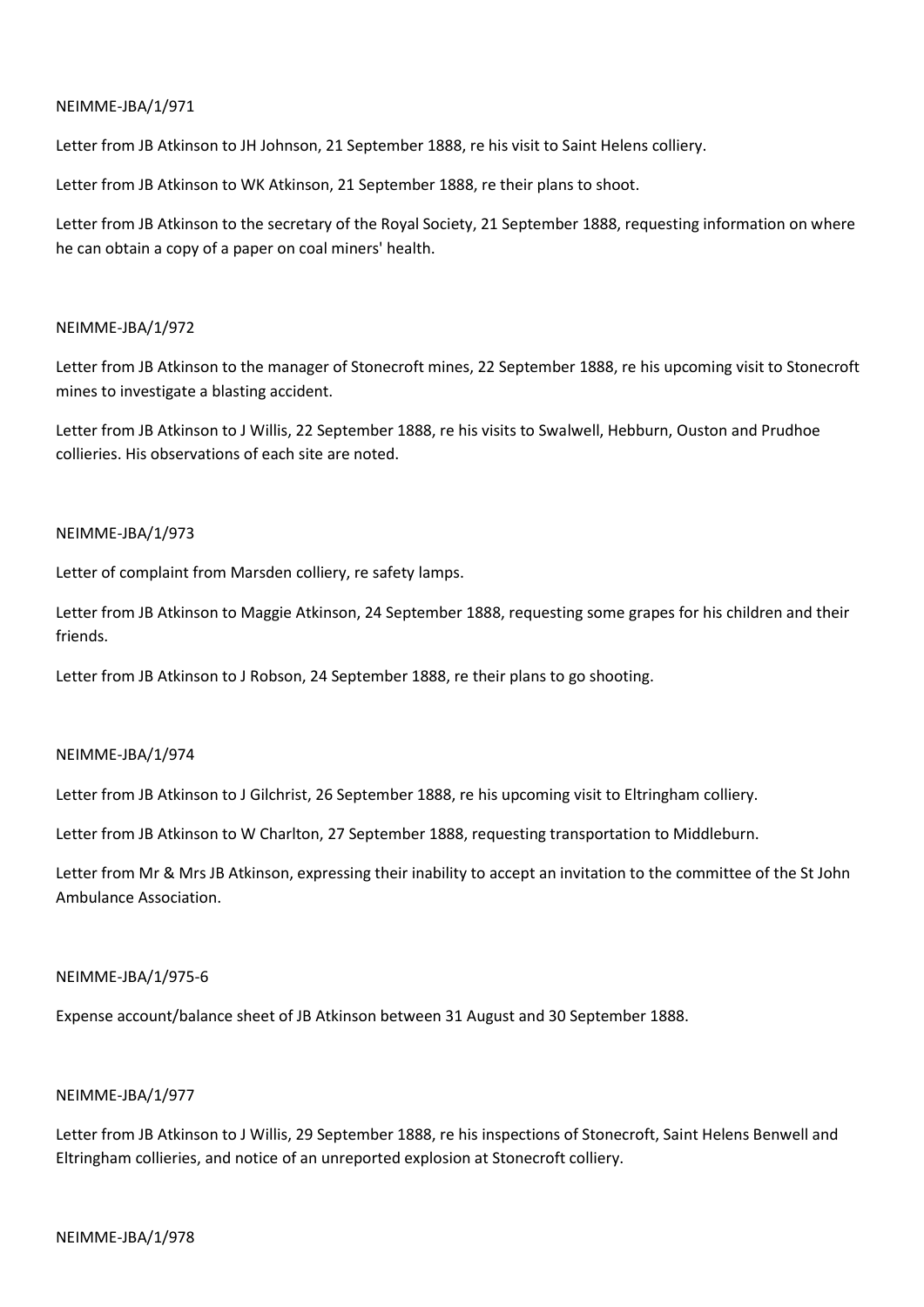Letter from Ralph Moore to James Willis, 20 September 1888, re the application of JB Atkinson for the vacancy Mr Moore has created.

Letter from JB Atkinson to J Willis, 1 October 1888, re the letter sent to him by Mr Moore.

## NEIMME-JBA/1/979

Letter from JB Atkinson to Colonel Young, 6 October 1888, re their plans to meet.

Letter from JB Atkinson to H Palmer, 6 October 1888, re specimens of dust he requires analysing.

Letter from JB Atkinson to J Cheesman, 9 October 1888, re his upcoming visit to Throckley colliery.

## NEIMME-JBA/1/980

Letter from JB Atkinson to J Willis, 6 October 1888, re his inspections of Heworth, Cramlington, Seaton Delaval and Garesfield collieries. His observations of each site are noted.

Letter from JB Atkinson to J Gilchrist, 10 October 1888, re their plans to meet.

## NEIMME-JBA/1/981

Letter from JB Atkinson to J Robson, 10 October 1888, accepting his invitation go shooting.

Letter from JB Atkinson to Lizzie Willis, 16 October 1888, advising her of where to invest her money.

Letter from JB Atkinson to his mother, 16 October 1888, recounting his family news.

## NEIMME-JBA/1/982

Letter from JB Atkinson to J Willis, 16 October 1888, re his inspections of Seghill, Mickley, Delaval, Benwell and Throckley collieries. His observations of each site are noted.

Letter of complaint written by JB Atkinson on the behalf of the workmen at Hibblesworth colliery.

## NEIMME-JBA/1/983

Letter from JB Atkinson to J Robson, 17 October 1888, re the plans of abandoned mines.

Letter from JB Atkinson to J Gilchrist, 17 October 1888, re their plans to meet.

## NEIMME-JBA/1/984

Sheet of paper signed by JB Atkinson.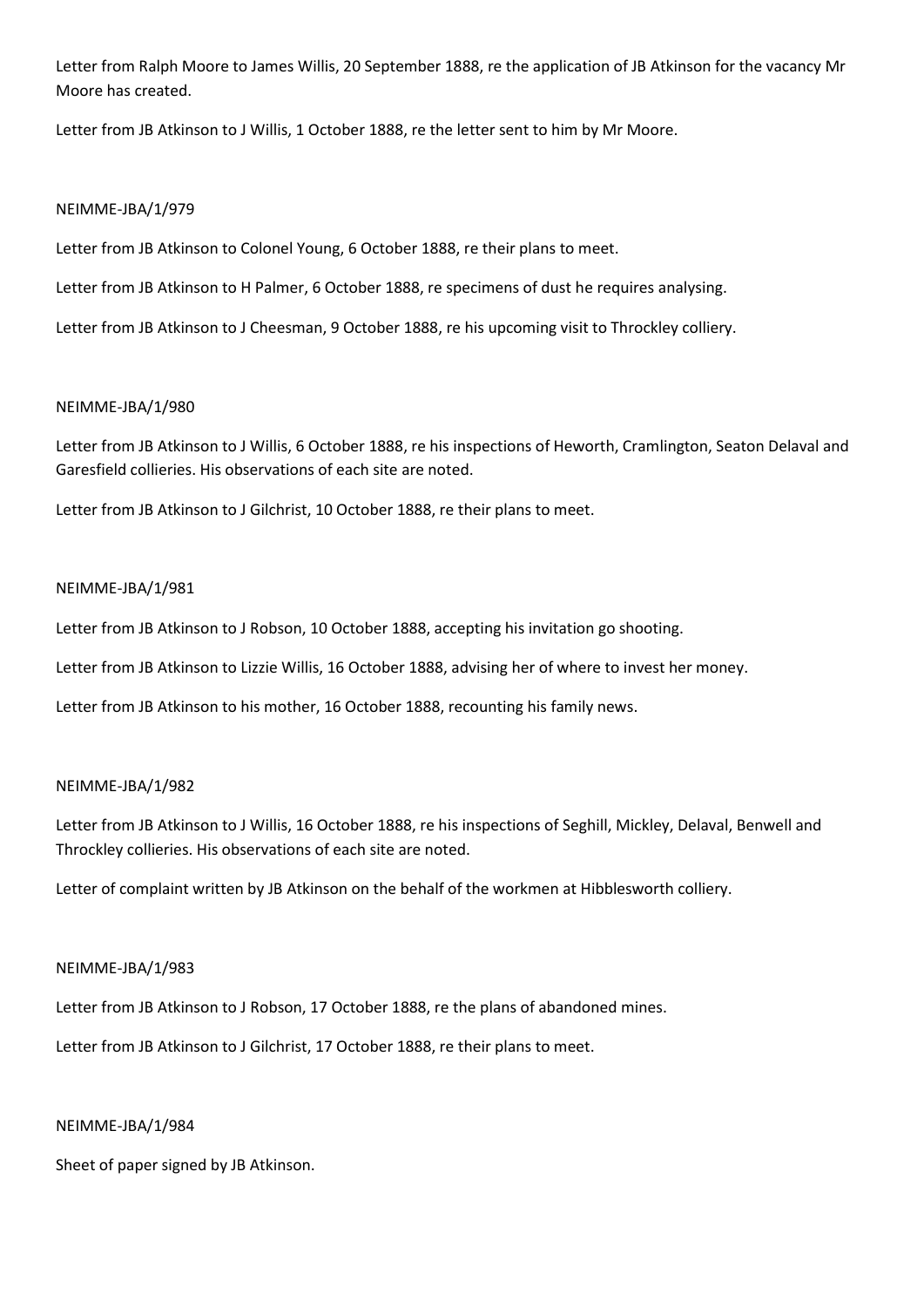Letter from JB Atkinson to G Best, 20 October 1888, requesting a map of Northumberland.

Letter from JB Atkinson to J Willis, 20 October 1888, re his inspections of Blaydon Main. Choppington, Boldon and Hedley collieries. His observations of each site are noted.

## NEIMME-JBA/1/986

Letter from JB Atkinson to J Willis, 22 October 1888, requesting reports of the Saint Helens explosion.

Letter of acceptance from JB Atkinson, 23 October 1888, accepting an invitation to present at the opening ceremony for the Durham College of Science.

Letter from JB Atkinson to J Willis, 29 October 1888, re his inspections of Swalwell, Harton, Felling and Edgewell collieries. HIs observations of each site are noted.

## NEIMME-JBA/1/987

Notes on a fire at Broomhill colliery, 20 October 1888.

## NEIMME-JBA/1/988

Letter from JB Atkinson to J Wigham Richardson, 31 October 1888, re his remarks on Mining and Quarrying for the British Association Guide Book.

Letter from JB Atkinson to R Gustard [?], 30 October 1888, re the coals from the Eltringham Camel [?] pit.

## NEIMME-JBA/1/989

Letter from JB Atkinson to JH Johnson, re an investigation at Saint Helens colliery.

Notes on a fatal accident at Hebburn colliery, 31 October 1888.

## NEIMME-JBA/1/990-1

Expense account/balance sheet of JB Atkinson between 30 September and 31 October 1888.

## NEIMME-JBA/1/992

Letter from JB Atkinson to J Robson, 1 November 1888, accepting his invitation to meet.

Message from JB Atkinson to the manager of Hebburn colliery, confirming his visit.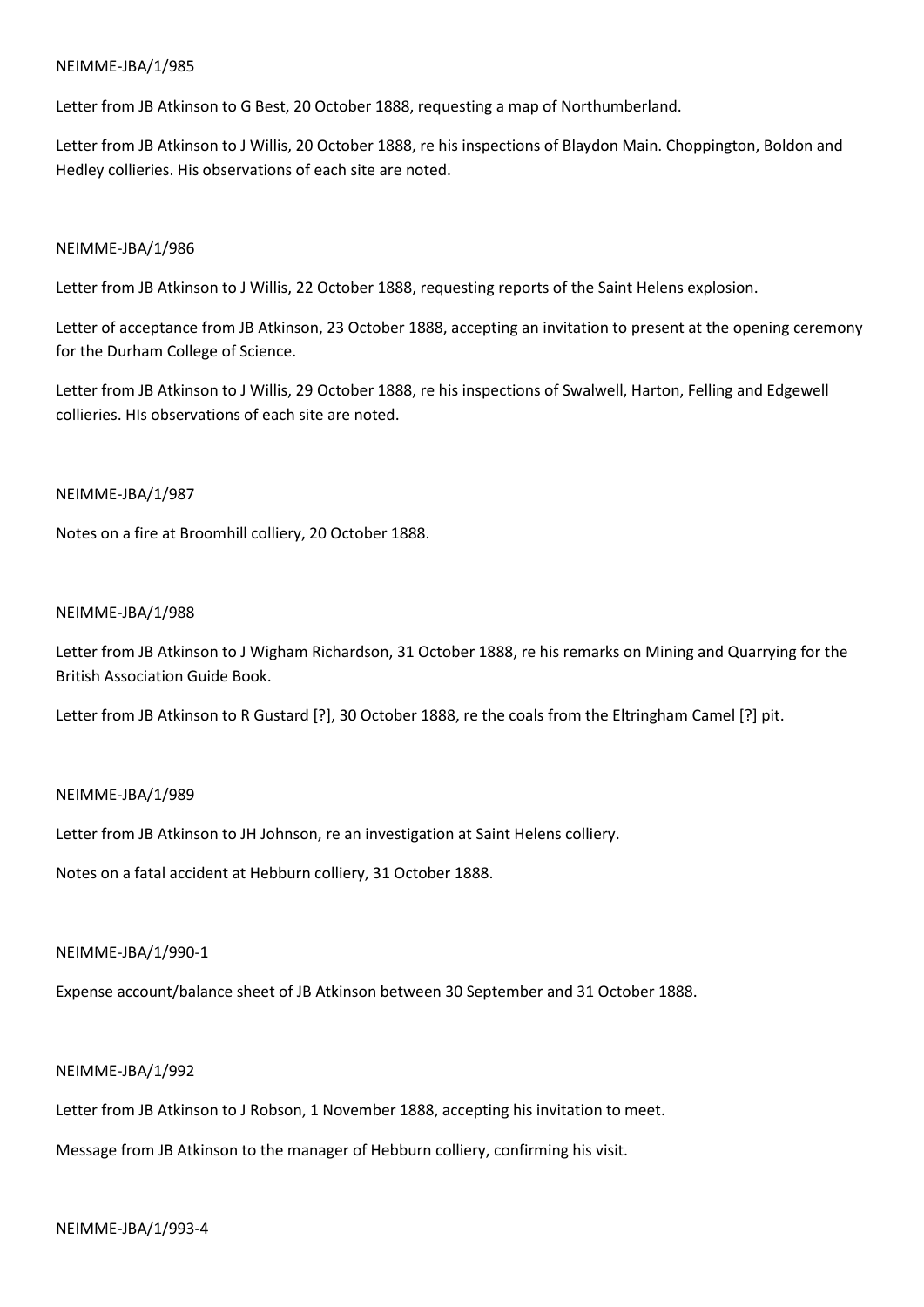Inquest report, 3 November 1888, into the death of James Aspinall as the result of an accident at Hebburn colliery.

## NEIMME-JBA/1/994

Letter from JB Atkinson to J Willis, 3 November 1888, re his inspections of Kibblesworth, Wylam, Fourstones and Morpeth Drift collieries. His observations of each site are noted.

#### NEIMME-JBA/1/995

Letter from JB Atkinson to Mr Dodds, 4 November 1888, re his plans to join the chess club.

Letter from JB Atkinson to Fellows, 4 November 1888, re their upcoming plans to meet.

Letter from JB Atkinson to J Bradford, 4 November 1888, re their upcoming plans to meet.

Letter from JB Atkinson to WK Atkinson, 4 November 1888, re their plans to meet.

## NEIMME-JBA/1/996

Message from JB Atkinson to Mr Gregory, re his visit to Usworth colliery.

Message from JB Atkinson to Joicey & Partners, re his upcoming visit to Rowlands Gill.

## NEIMME-JBA/1/997-99

Letter from JB Atkinson to an unspecified individual, 6 November 1888, re calculations of pressure in coal mines.

## NEIMME-JBA/1/1000

Message from JB Atkinson to Joicey & Partners, cancelling his visit to an unspecified colliery.

Message from JB Atkinson to Mr Rutherford, re his upcoming visit to Consett.

#### NEIMME-JBA/1/1001

Inquest report, 8 November 1888, into the death of William John Hodge as the result of an accident at Janfield colliery.

# NEIMME-JBA/1/1002-4

Inquest report, 7 November 1888, into the death of George Quinn Putter [?], as the result of an accident at Usworth colliery.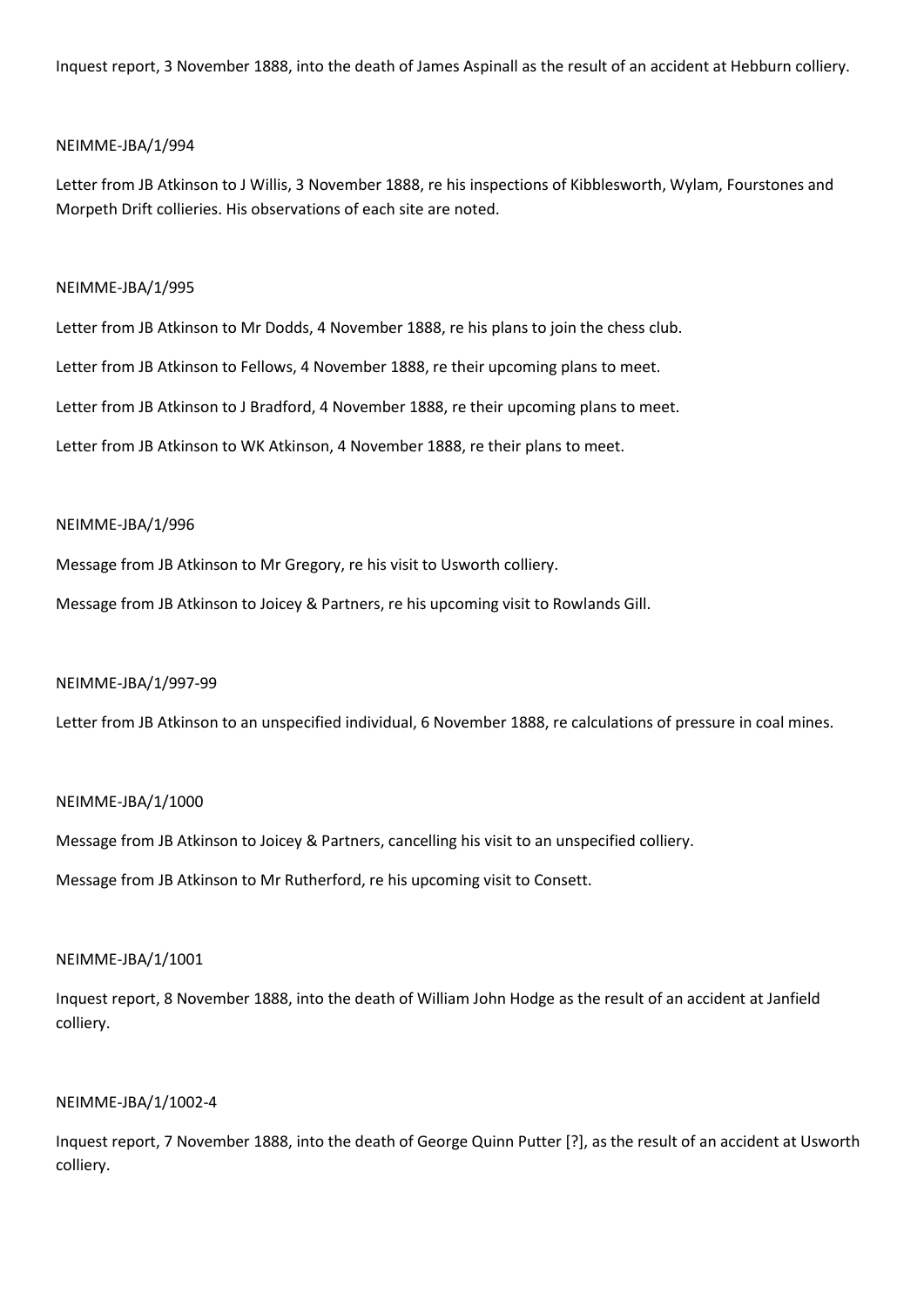Letter from JB Atkinson to WK Atkinson, 7 November 1888, re his account. Letter from JB Atkinson to A Fellows, 7 November 1888, re his account. Letter from JB Atkinson to J Bradford, 7 November 1888, re his account.

#### NEIMME-JBA/1/1005

Letter from JB Atkinson to WK Atkinson, 9 November 1888, re their plans to meet. Letter from JB Atkinson to Bradford, 9 November 1888, re their plans to meet. Letter from JB Atkinson to Fellows, 9 November 1888, re their plans to meet. Notes on a fatal accident at South Derwent colliery, 1888.

#### NEIMME-JBA/1/1006

Notes on fatal accidents at Janfield Lea colliery, 5 November 1888 and Usworth colliery, 5 November 1888.

#### NEIMME-JBA/1/1007

Letter from JB Atkinson to J Willis, 10 November 1888, re notices of fatal accidents at Usworth, Janfield Lea and South Derwent collieries.

Letter from JB Atkinson to G Dodds, 11 November 1888, re their plans to meet.

#### NEIMME-JBA/1/1008

Letter from JB Atkinson to WK Atkinson, 11 November 1888, re the retirement of a colleague.

Letter from JB Atkinson to Fellows, 11 November 1888, re their plans to meet.

Letter from JB Atkinson to J Bradford, 11 November 1888, re their plans to meet.

#### NEIMME-JBA/1/1009

Letter from JB Atkinson to WK Atkinson, 13 November 1888, re their plans to meet.

Letter from JB Atkinson to J Bradford, 13 November 1888, re their plans to meet.

Letter from JB Atkinson to R Mason, 13 November 1888, re his visit to Burnpfields colliery to visit the site of an accident.

Message from JB Atkinson to Joicey & Partners, cancelling his visit to Janfield Lea colliery.